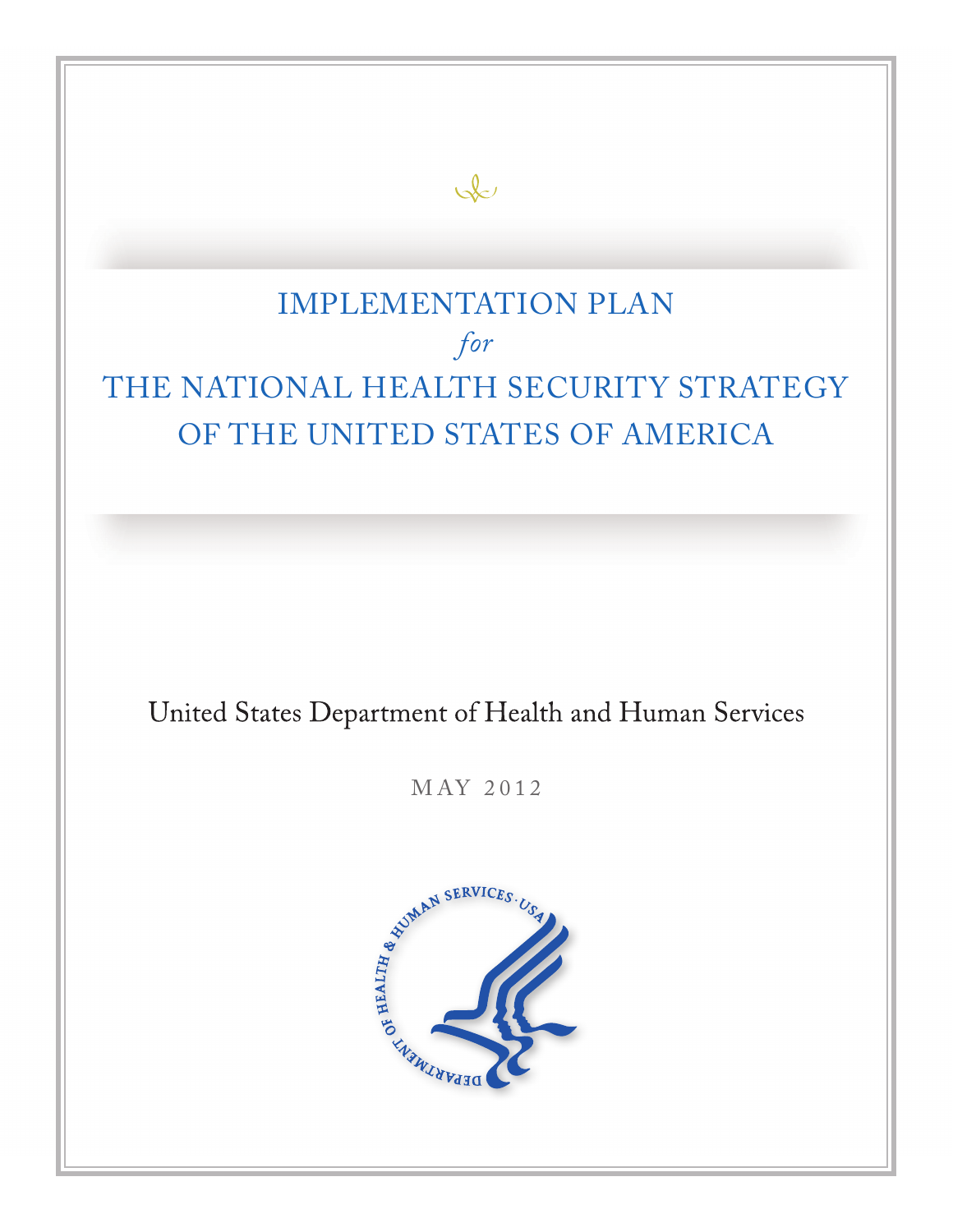# CONTE NTS

| Objective 1: Foster Informed, Empowered Individuals and Communities  12                                                                                                |  |
|------------------------------------------------------------------------------------------------------------------------------------------------------------------------|--|
| Objective 2: Develop and Maintain the Workforce Needed for National Health Security  20                                                                                |  |
|                                                                                                                                                                        |  |
|                                                                                                                                                                        |  |
|                                                                                                                                                                        |  |
|                                                                                                                                                                        |  |
| Objective 7: Ensure Prevention or Mitigation of Environmental and Other Emerging                                                                                       |  |
| Objective 8: Incorporate Post-Incident Health Recovery into Planning and Response 72                                                                                   |  |
| Objective 9: Work with Cross-Border and Global Partners to Enhance National,                                                                                           |  |
| Objective 10: Ensure That All Systems That Support National Health Security Are Based<br>on the Best Available Science, Evaluation, and Quality Improvement Methods 84 |  |
| Appendix A. Activities for National Health Security with Notional Lead and                                                                                             |  |
|                                                                                                                                                                        |  |
|                                                                                                                                                                        |  |
|                                                                                                                                                                        |  |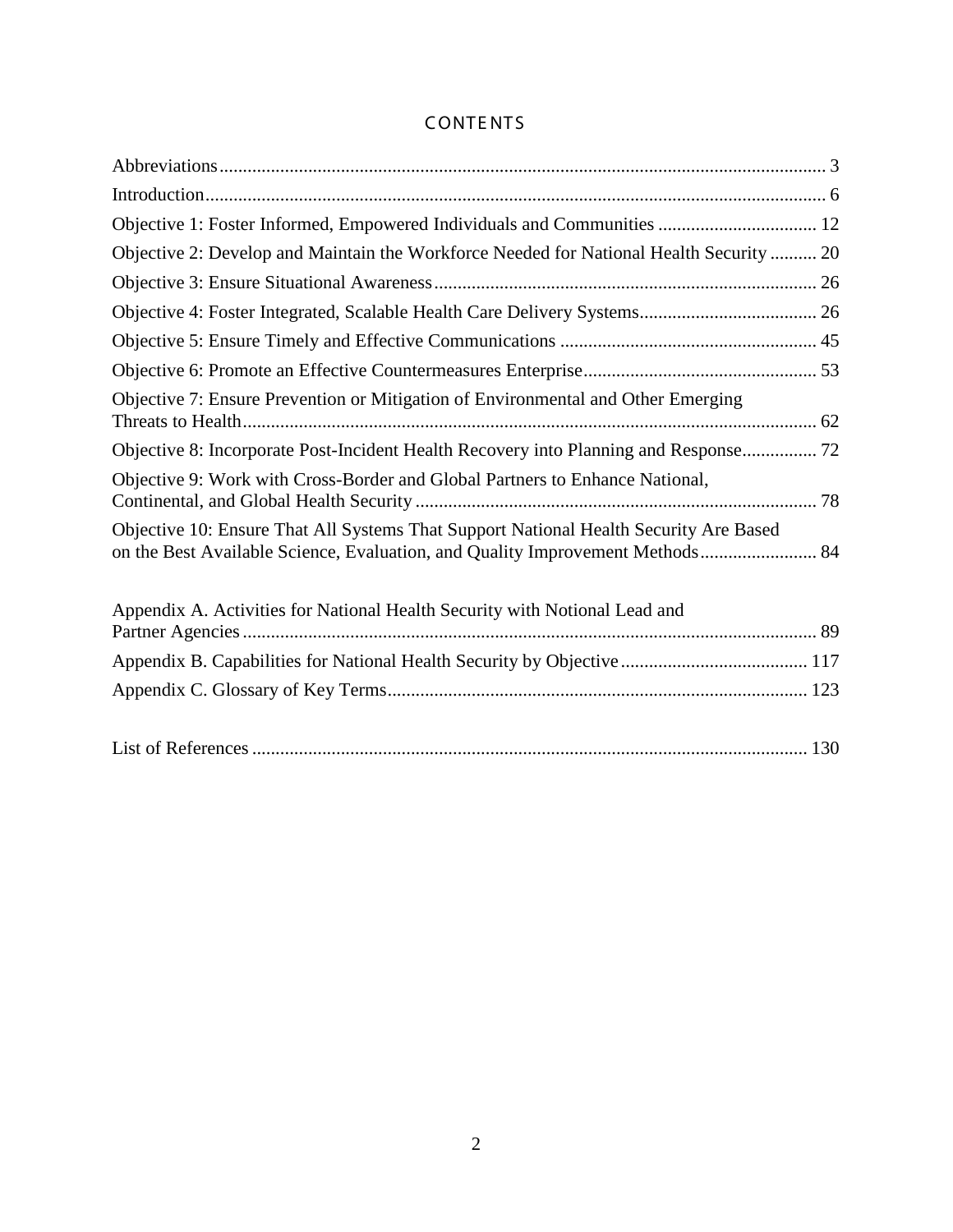# **ABBREVIATIONS**

| <b>ACF</b>      | Administration for Children and Families                                       |
|-----------------|--------------------------------------------------------------------------------|
| <b>AHRQ</b>     | Agency for Healthcare Research and Quality                                     |
| <b>AOA</b>      | Administration on Aging                                                        |
| <b>ASL</b>      | <b>Assistant Secretary for Legislation</b>                                     |
| <b>ASPA</b>     | <b>Assistant Secretary for Public Affairs</b>                                  |
| <b>ASPE</b>     | <b>Assistant Secretary for Planning and Evaluation</b>                         |
| <b>ASPR</b>     | <b>Assistant Secretary for Preparedness and Response</b>                       |
| <b>BARDA</b>    | <b>Biomedical Advanced Research and Development Authority</b>                  |
| <b>CBRNE</b>    | chemical, biological, radiological, nuclear, and high explosives               |
| <b>CDC</b>      | <b>Centers for Disease Control and Prevention</b>                              |
| <b>CFBNP</b>    | Center for Faith-Based and Neighborhood Partnerships                           |
| <b>CMS</b>      | <b>Centers for Medicare and Medicaid Services</b>                              |
| <b>DHS</b>      | U.S. Department of Homeland Security                                           |
| <b>DOD</b>      | U.S. Department of Defense                                                     |
| <b>DOEd</b>     | U.S. Department of Education                                                   |
| <b>DOI</b>      | U.S. Department of Interior                                                    |
| <b>DOJ</b>      | U.S. Department of Justice                                                     |
| <b>DOL</b>      | U.S. Department of Labor                                                       |
| <b>DOS</b>      | U.S. Department of State                                                       |
| <b>DOT</b>      | U.S. Department of Transportation                                              |
| <b>EMS</b>      | emergency medical services                                                     |
| EPA             | <b>U.S. Environmental Protection Agency</b>                                    |
| <b>ESAR-VHP</b> | Emergency System for Advance Registration of Volunteer Health<br>Professionals |
| <b>EUA</b>      | <b>Emergency Use Authorization</b>                                             |
| <b>FCC</b>      | <b>Federal Communications Commission</b>                                       |
| <b>FDA</b>      | U.S. Food and Drug Administration                                              |
| <b>FEMA</b>     | <b>Federal Emergency Management Agency</b>                                     |
| <b>FETIG</b>    | Federal Education and Training Interagency Group                               |
|                 |                                                                                |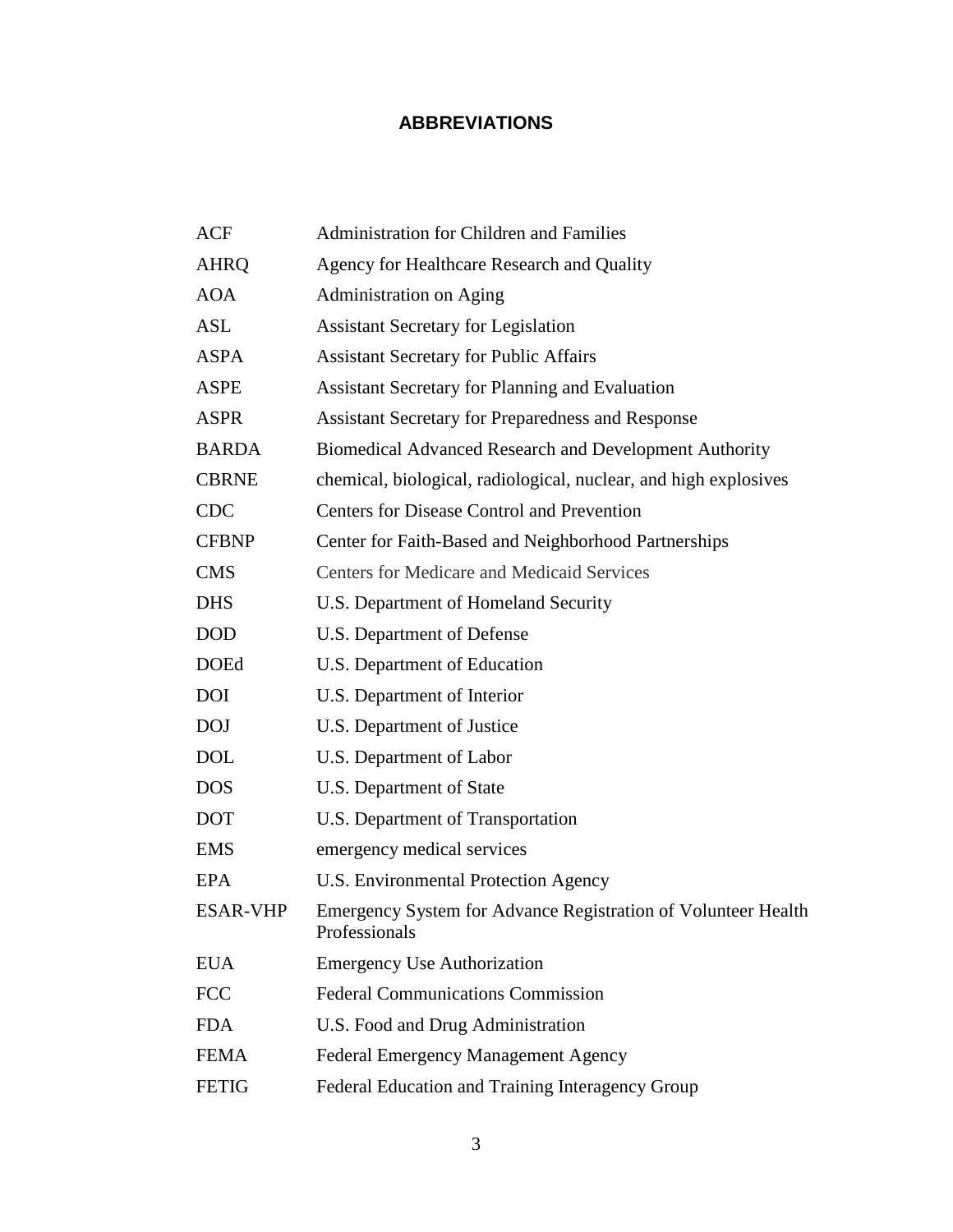| <b>FIPP</b>   | <b>Fair Information Practice Principles</b>                |
|---------------|------------------------------------------------------------|
| <b>FSMB</b>   | <b>Federation of State Medical Boards</b>                  |
| <b>GHSI</b>   | Global Health Security Initiative                          |
| <b>HHS</b>    | U.S. Department of Health and Human Services               |
| <b>HIPAA</b>  | Health Insurance Portability and Accountability Act        |
| <b>HRSA</b>   | <b>Health Resources and Services Administration</b>        |
| <b>ICS</b>    | <b>Incident Command System</b>                             |
| <b>IGA</b>    | <b>Intergovernmental Affairs</b>                           |
| <b>IHR</b>    | <b>International Health Regulations</b>                    |
| <b>IHS</b>    | <b>Indian Health Service</b>                               |
| <b>IIG</b>    | <b>Interim Implementation Guide (NHSS)</b>                 |
| <b>IRB</b>    | <b>Institutional Review Board</b>                          |
| <b>LIMS</b>   | <b>Laboratory Information Management Systems</b>           |
| <b>MCM</b>    | <b>Medical Countermeasures</b>                             |
| <b>MCMi</b>   | Medical Countermeasures Initiative                         |
| <b>MRC</b>    | <b>Medical Reserve Corps</b>                               |
| <b>NAHERC</b> | National Animal Health Emergency Response Corps            |
| <b>NAPAPI</b> | North American Plan for Avian and Pandemic Influenza       |
| <b>NBSHH</b>  | National Biosurveillance Strategy for Human Health         |
| <b>NCDMPH</b> | National Center for Disaster Medicine and Public Health    |
| <b>NDMS</b>   | <b>National Disaster Medical System</b>                    |
| <b>NEHA</b>   | U.S. National Environment Health Association               |
| <b>NHSS</b>   | <b>National Health Security Strategy</b>                   |
| <b>NHTSA</b>  | National Highway Traffic Safety Administration             |
| <b>NIH</b>    | National Institutes of Health                              |
| <b>NIMS</b>   | National Incident Management System                        |
| <b>NIPP</b>   | <b>National Infrastructure Protection Plan</b>             |
| <b>NRC</b>    | National Research Council or Nuclear Regulatory Commission |
| <b>NSS</b>    | <b>National Security Strategy</b>                          |
| <b>NVAC</b>   | <b>National Vaccine Advisory Committee</b>                 |
| <b>OCR</b>    | Office for Civil Rights                                    |
| <b>OASH</b>   | Office of Assistant Secretary of Health                    |
| <b>OD</b>     | Office on Disability                                       |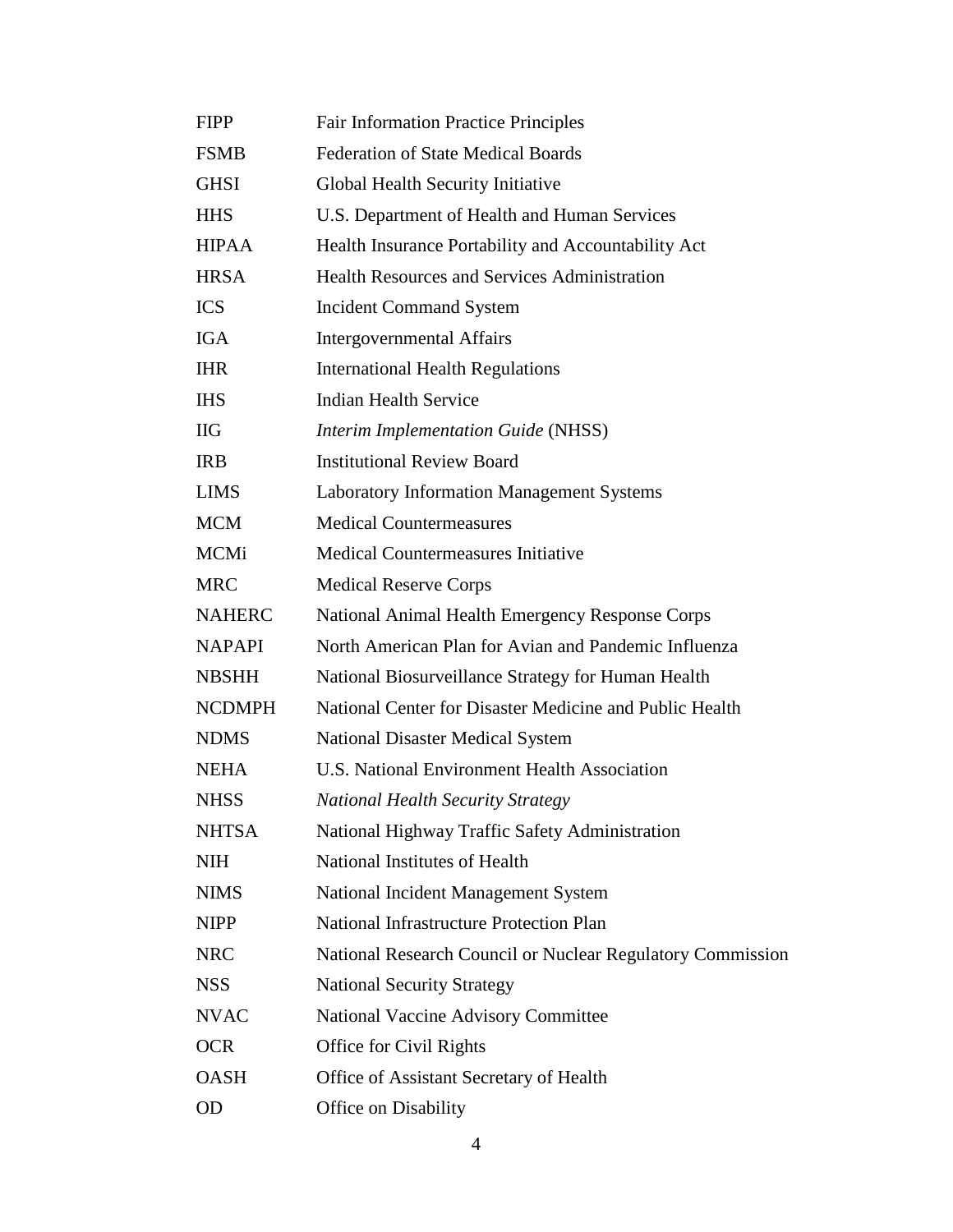| <b>ODNI</b>   | Office of the Director of National Intelligence                         |
|---------------|-------------------------------------------------------------------------|
| <b>OGA</b>    | Office of Global Affairs                                                |
| <b>ONC</b>    | Office of the National Coordinator for Health Information<br>Technology |
| <b>OSG</b>    | Office of the Surgeon General                                           |
| <b>OSSI</b>   | Office of Security and Strategic Information                            |
| <b>OSTP</b>   | Office of Science and Technology Policy                                 |
| <b>OCVMRC</b> | Office of the Civilian Volunteer Medical Reserve Corps                  |
| <b>PAHPA</b>  | Pandemic and All Hazards Preparedness Act                               |
| <b>PHEMCE</b> | <b>Public Health Emergency Medical Countermeasures Enterprise</b>       |
| <b>PHERRB</b> | <b>Public Health Emergency Research Review Board</b>                    |
| <b>QHSR</b>   | <b>Quadrennial Homeland Security Review</b>                             |
| <b>SAMSHA</b> | Substance Abuse and Mental Health Services Administration               |
| <b>SCIP</b>   | statewide communication interoperability plan                           |
| <b>SLEP</b>   | <b>Shelf Life Extension Program</b>                                     |
| <b>SNS</b>    | <b>Strategic National Stockpile</b>                                     |
| <b>UPMC</b>   | University of Pittsburgh Medical Center                                 |
| <b>USAID</b>  | U.S. Agency for International Development                               |
| <b>USDA</b>   | U.S. Department of Agriculture                                          |
| <b>VA</b>     | U.S. Department of Veterans Affairs                                     |
| <b>WHO</b>    | World Health Organization                                               |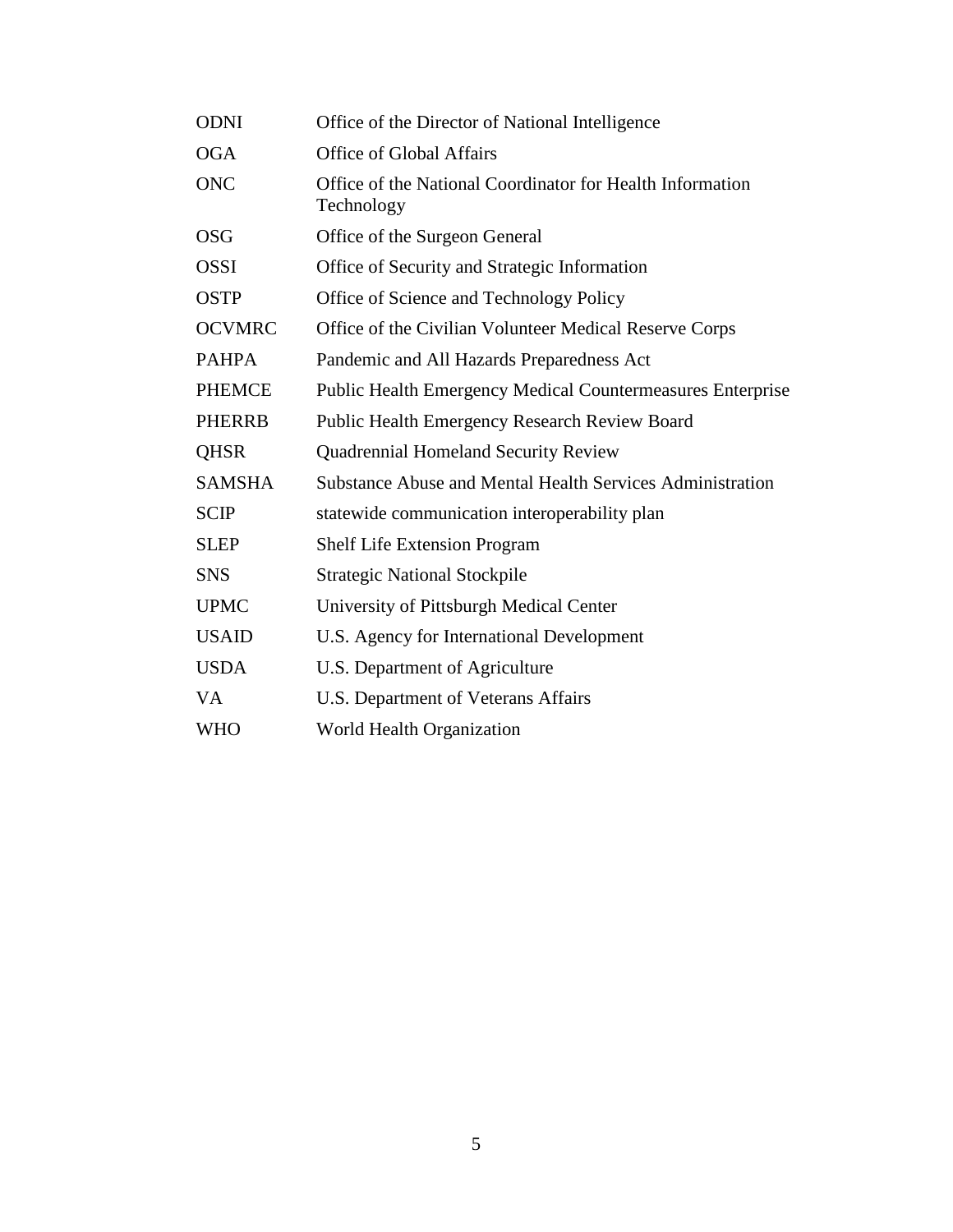#### INTR ODUCTION

The *National Health Security Strategy* (NHSS), released by the U.S. Department of Health and Human Services (HHS) in December 2009, provides the first comprehensive strategic approach to successfully prevent, protect against, mitigate, respond to, and recover from incidents with potentially negative health consequences, including terrorist attacks, natural disasters, disease outbreaks, hazardous material spills, nuclear accidents, and chemical, biological, radiological, nuclear, and high explosive (CBRNE) incidents. <sup>[1](#page-5-0)</sup> The NHSS is designed to focus the efforts and unique strengths of the Nation's communities, including individuals and their families; privatesector, nongovernmental, and academic organizations; and all forms of government (i.e., local, state, territorial, tribal, and federal). The *Interim Implementation Guide* identified initial tasks that provide the foundation for further planning and implementation.<sup>[2](#page-5-1)</sup>

The purpose of this companion document, the first *Implementation Plan*, which replaces the *Interim Implementation Guide*, is to describe the outcomes that the Nation hopes to achieve in the next four years to indicate that the NHSS's strategic objectives have been met, as well as the priority implementation activities to be undertaken to help attain that end. Like the NHSS, the *Implementation Plan* is designed to draw on the collaborative efforts of all sectors of society. In short, the *Implementation Plan* describes the basic implementation approach required to achieve the strategic objectives in the NHSS.

This *Implementation Plan* is consistent with Presidential Policy Directive – 8 (PPD-8): National Preparedness and supports numerous core capabilities of the National Preparedness Goal including Public Information and Warning; Screening, Search, and Detection; Community Resilience; Public Health and Medical Services; Operational Communications; Fatality Management Services; and Health and Social Services, among other core capabilities.

#### **A Vision of National Health Security**

The NHSS defines national health security as follows:

National health security is achieved when the Nation and its people are prepared for, protected from, respond effectively to, and are able to recover from incidents with potentially negative health consequences.

The NHSS is designed to achieve two goals, as described below.

**Build community resilience.** Community resilience entails the capacity of the community to account for its vulnerabilities and develop capabilities that aid that community in (1) preventing, withstanding, and mitigating the stress of a health incident; (2) recovering in a way that restores the community to a state of self-sufficiency and at least the same level of health and social

<span id="page-5-0"></span> <sup>1</sup> U.S. Department of Health and Human Services, *National Health Security Strategy*, Washington, D.C., December 2009 (accessed online May 12, 2011, at http://www.phe.gov/Preparedness/planning/authority/nhss/strategy/Documents/nhss-final.pdf).

<span id="page-5-1"></span><sup>2</sup> U.S. Department of Health and Human Services, *Interim Implementation Guide for the National Health Security Strategy*, Washington, D.C., December 2009 (accessed online May 12, 2011, at

http://www.phe.gov/Preparedness/planning/authority/nhss/implementationguide/Documents/iig-final.pdf).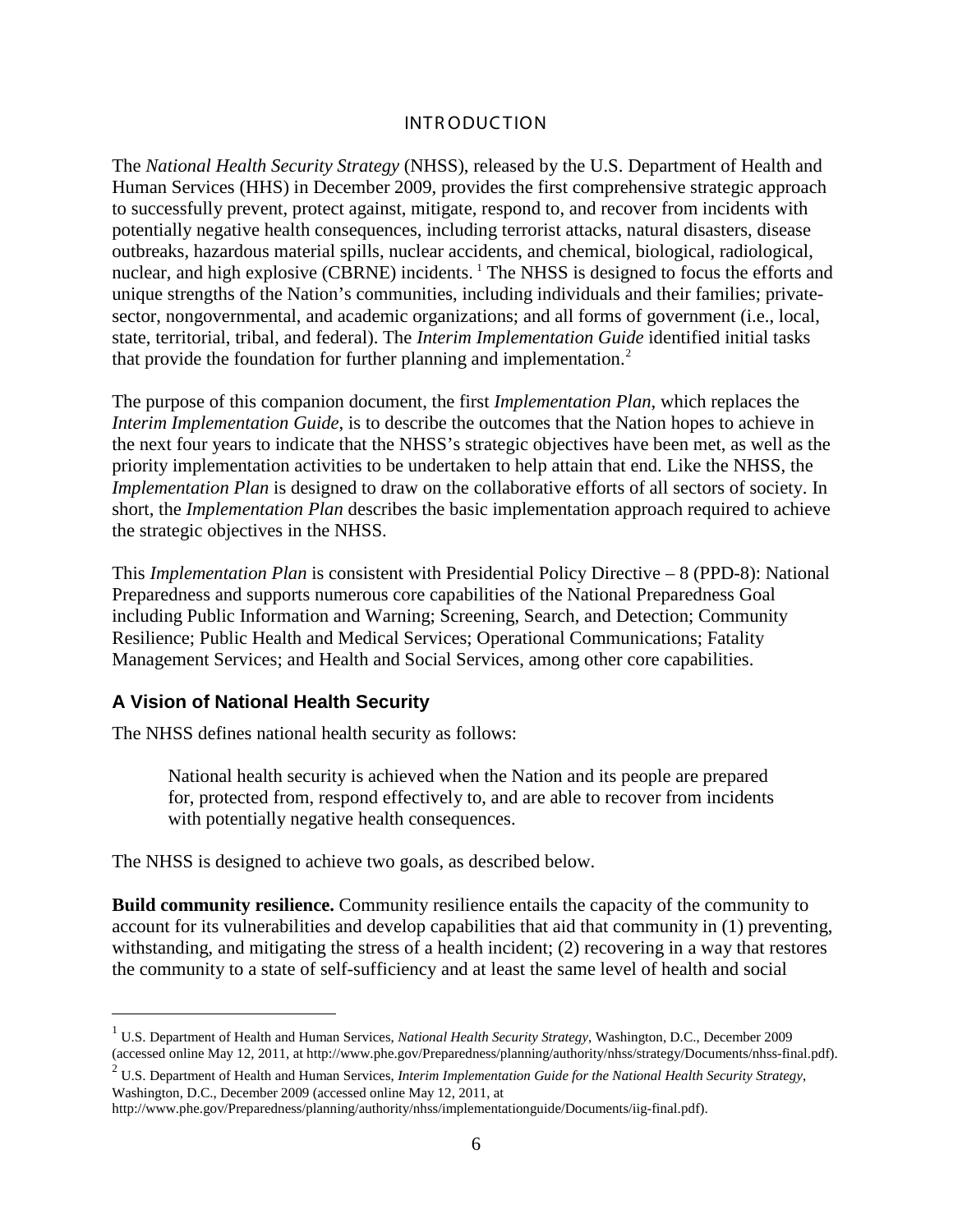functioning after a health incident; and (3) using knowledge from a past response to strengthen the community's ability to withstand the next health incident.

**Strengthen and sustain health and emergency response systems.** Services provided by public health, health care delivery, and emergency response systems develop and sustain national health security. The ability of these systems to help communities prevent, protect against, mitigate, respond to, and recover from incidents with potentially negative health consequences is supported by effective and efficient daily operations. Such systems must themselves be resilient in that they should be durable, robust, responsive, adaptive to changing situations, efficient, interoperable, sustainable, and strengthened through evidence-based resource investments.

The approach to achieving the national health security goals and realizing the broad vision of the NHSS within four years is best described through ten strategic objectives**.** These strategic objectives provide direction to guide policies, resources, programs, and activities. They are:

- 1. Foster informed, empowered individuals and communities.
- 2. Develop and maintain the workforce needed for national health security.
- 3. Ensure situational awareness.
- 4. Foster integrated, scalable health care delivery systems.
- 5. Ensure timely and effective communications.
- 6. Promote an effective countermeasures enterprise.
- 7. Ensure prevention or mitigation of environmental and other emerging threats to health.
- 8. Incorporate post-incident health recovery into planning and response.
- 9. Work with cross-border and global partners to enhance national, continental, and global health security.
- 10. Ensure that all systems that support national health security are based upon the best available science, evaluation, and quality improvement methods.

#### **Key Themes and Assumptions**

It is important that all stakeholders understand the context in which the *Implementation Plan* was developed and is being implemented, as well as some of the critical assumptions underlying this plan.

**Achieving national health security requires a collaborative approach.** Such an approach involves a shared understanding of the community priorities and coordinated development and implementation of common solutions<sup>[3](#page-6-0)</sup> among individuals and their families; private-sector, nongovernmental, and academic organizations; and all forms of government (i.e., local, state, territorial, tribal, and federal). Although government agencies may contribute resources and leadership and assist in establishing or coordinating coalition activities among governmental and nongovernmental entities and other stakeholders, national health security is the responsibility of the entire Nation. The *Implementation Plan* emphasizes collaboration and flexibility for

<span id="page-6-0"></span><sup>&</sup>lt;sup>3</sup> For example, the *Quadrennial Homeland Security Review* (QHSR) refers to the "homeland security enterprise," which involves enhancing shared awareness of risks and threats, building capable communities, fostering unity of effort, and fostering innovative approaches and solutions through leading-edge science and technology. See U.S. Department of Homeland Security, *Quadrennial Homeland Security Review Report: A Strategic Framework for a Secure Homeland*, Washington, D.C., February 2010.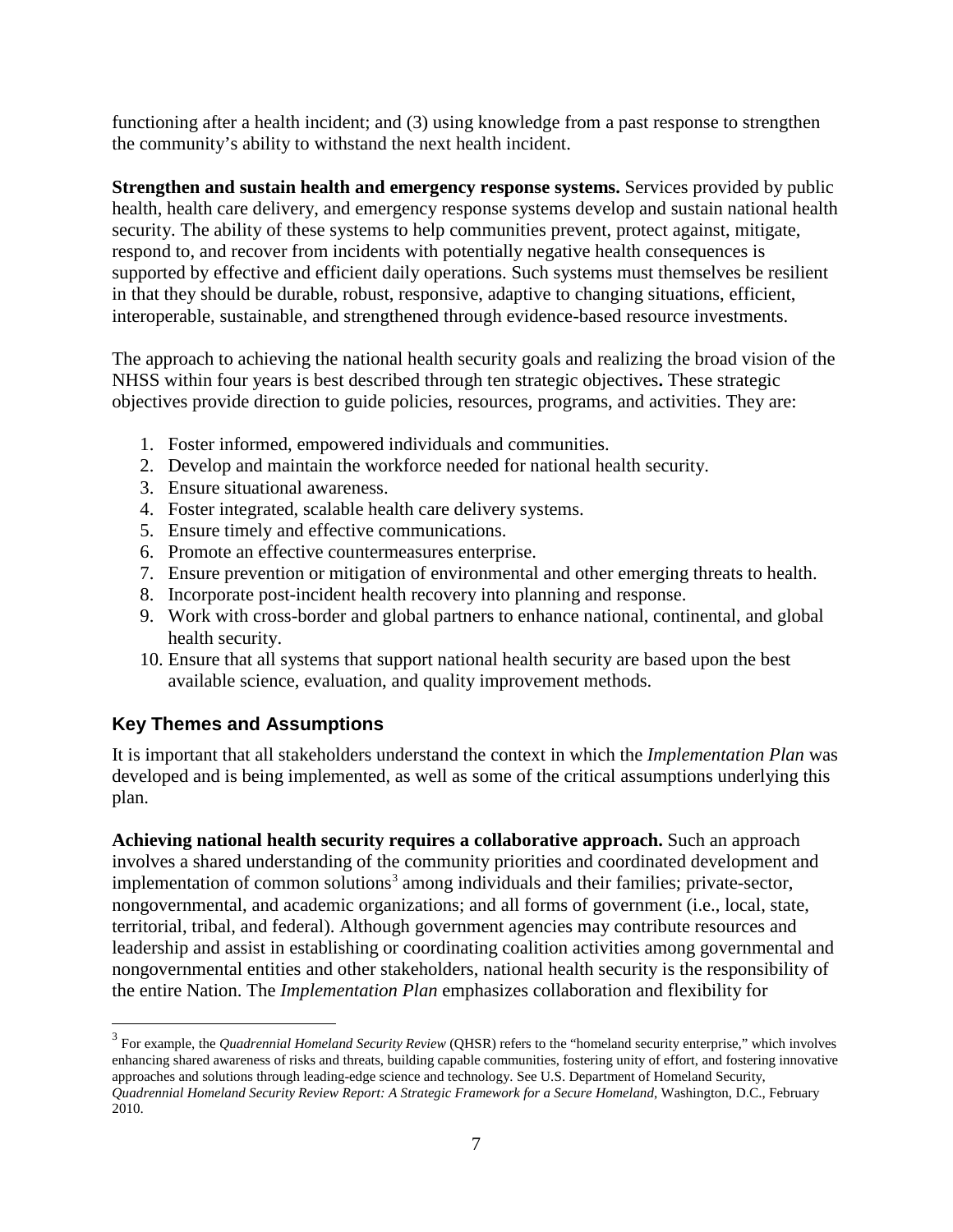communities to determine how they might best contribute their resources and expertise. Integration and coordination are essential, and include:

- interoperability to ensure that systems' infrastructure and technologies, such as those used for communication and situational awareness, function effectively together
- international coordination, because threats, information, and resources may be global in origin
- public health, health care delivery, and emergency management systems working together to create an integrated national health security system.

**All activities arising out of this plan must be integrated with other national security and health-related initiatives to ensure that resources are used effectively and efficiently.** The scope and complicated nature of health threats faced by the Nation require interdisciplinary approaches, such as those associated with the One Health Initiative. [4](#page-7-0) Further, the Affordable Care Act directly impacts efforts to achieve the NHSS's second goal of strengthening and sustaining health and emergency response systems and its fourth Strategic Objective, "Foster integrated, scalable health care delivery systems." Finally, integration of activities across objectives will allow investments in a given activity to pay dividends across strategic objectives and enable completion of activities under other objectives.

**Community resilience is the foundation.** In order to maintain health and well-being, communities must be resilient to withstand—sometimes without assistance for several days and quickly recover from the incident. Therefore, they must be resilient prior to the incident. The components of community resilience that affect both a community's pre-incident vulnerability and its adaptive capacity to recover include the physical and behavioral health of the population; social and economic well-being; individual, family, and community knowledge and attitudes regarding self-reliance and self-help; effective risk communication; integration of governmental and nongovernmental organizations in planning, response, and recovery; and the social connectedness of community members. In order to be resilient, a community must:

- actively engage community stakeholders in pre-incident planning and personal preparedness
- develop social networks
- create health promotion opportunities to improve the physical and behavioral health of the community, as well as to address disparities in health across subgroups
- implement and evaluate plans and programs that support the functional and social needs of at-risk individuals (including children)
- have plans to respond effectively to community members' post-incident physical and behavioral health needs
- develop recovery plans for health and social systems that can be activated immediately when an incident occurs

<span id="page-7-0"></span><sup>&</sup>lt;sup>4</sup> "The One Health Initiative is a movement to forge co-equal, all-inclusive collaborations among physicians, veterinarians, and other scientific-health and environmentally related disciplines, including the American Medical Association, American Veterinary Medical Association, the American Society of Tropical Medicine and Hygiene, the Centers for Disease Control and Prevention (CDC), the U.S. Department of Agriculture (USDA), and the U.S. National Environmental Health Association (NEHA)." See One Health Initiative website (accessed online May 12, 2011, a[t http://www.onehealthinitiative.com/\)](http://www.onehealthinitiative.com/).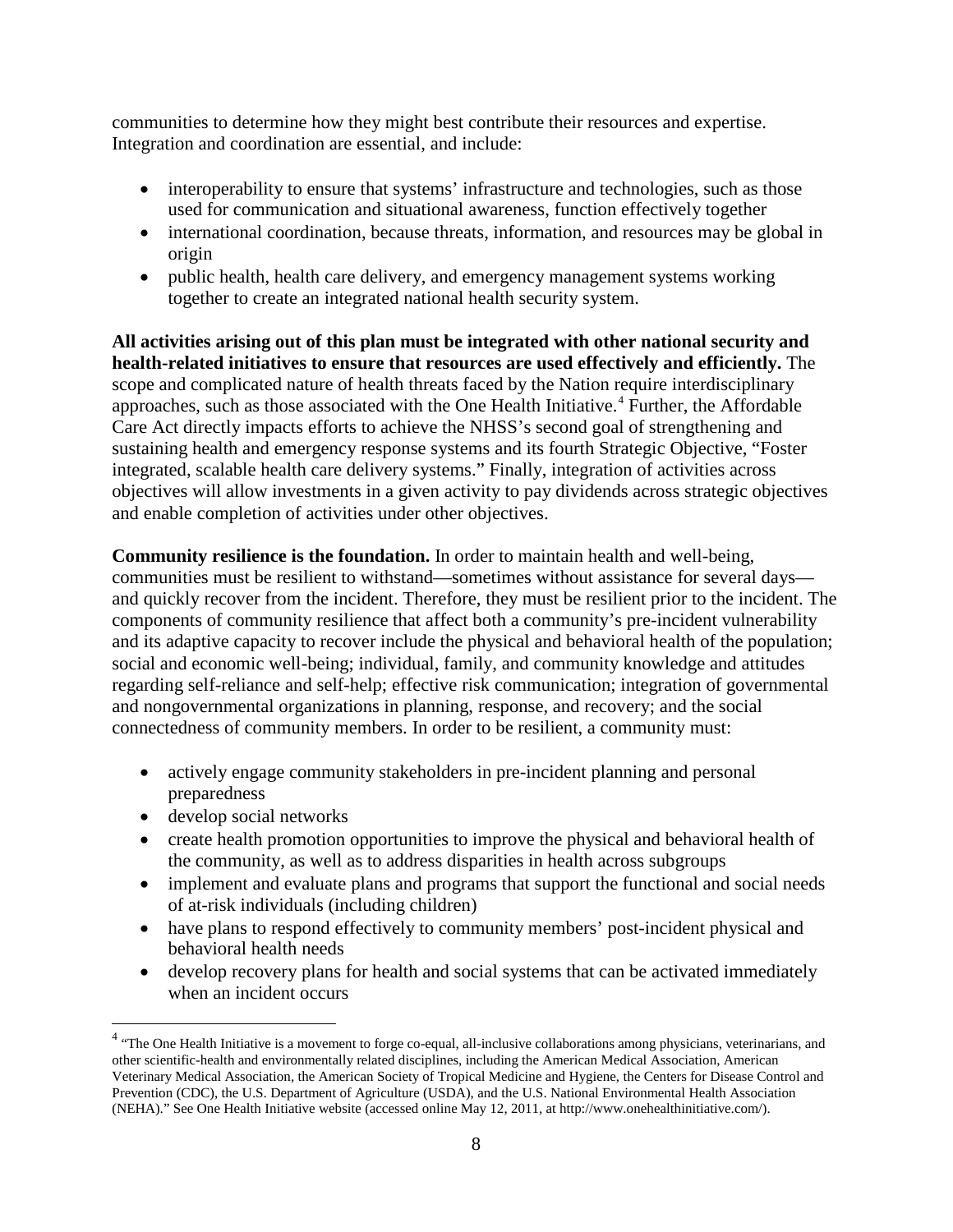• establish technical infrastructure to activate and connect disparate health and social systems immediately when an incident occurs.

**The needs of at-risk individuals must be addressed.** While embracing a "whole community" approach to planning, this *Implementation Plan* acknowledges that the needs of at-risk individuals, such as people with disabilities or behavioral health concerns, children, seniors, those with limited English proficiency, and other vulnerable or underserved populations, must be addressed across the lifespan. Many individuals may require assistance before, during, or after an incident. In resilient communities, individuals who are able to care for themselves will do so enabling governmental and nongovernmental entities to focus limited resources on those at greatest risk.

HHS has developed the following definition of *at-risk individuals*:

Before, during, and after an incident, members of at-risk populations may have additional needs in one or more of the following functional areas: communication, medical care, maintaining independence, supervision, and transportation. In addition to those individuals specifically recognized as at-risk in the Pandemic and All-Hazards Preparedness Act (i.e., children, senior citizens, and pregnant women), individuals who may need additional response assistance include those who have disabilities, live in institutionalized settings, are from diverse cultures, have limited English proficiency or are non-English-speaking, are transportation disadvantaged, have chronic medical disorders, and have pharmacological dependency.[5](#page-8-0)

Of specific concern are those individuals with special medical needs. These individuals, typically living in the community outside of a medical setting or environment, may need support to maintain an adequate level of health and independence during times of emergency. Included in this category are individuals who before, during, and after an emergency are medically dependent on uninterrupted electricity for therapies, require continual or intermittent medical care/support from a health care professional, or are not self-sufficient without support from caregivers.

Addressing the needs of at-risk individuals requires consideration of incident-based or situational risk, because the characterization of at-risk populations will differ depending on the incident. Such considerations will affect the development, exercising, and implementation of plans to support national health security.

**National health security must be achieved and supported in a resource-constrained environment.** The activities in this plan are priorities intended to be executed with existing resources. It is assumed that there will be no significant additional public funds available for national health security for several years. Federal agencies should seek opportunities to work collaboratively with organizations and individuals by using available funding mechanisms. The effective performance of many day-to-day activities can also contribute to national health

<span id="page-8-0"></span> <sup>5</sup> U.S. Department of Health and Human Services (HHS), "At-Risk Individuals, 2012" (accessed online May 13, 2011, at http://www.phe.gov/Preparedness/planning/abc/Pages/at-risk.aspx).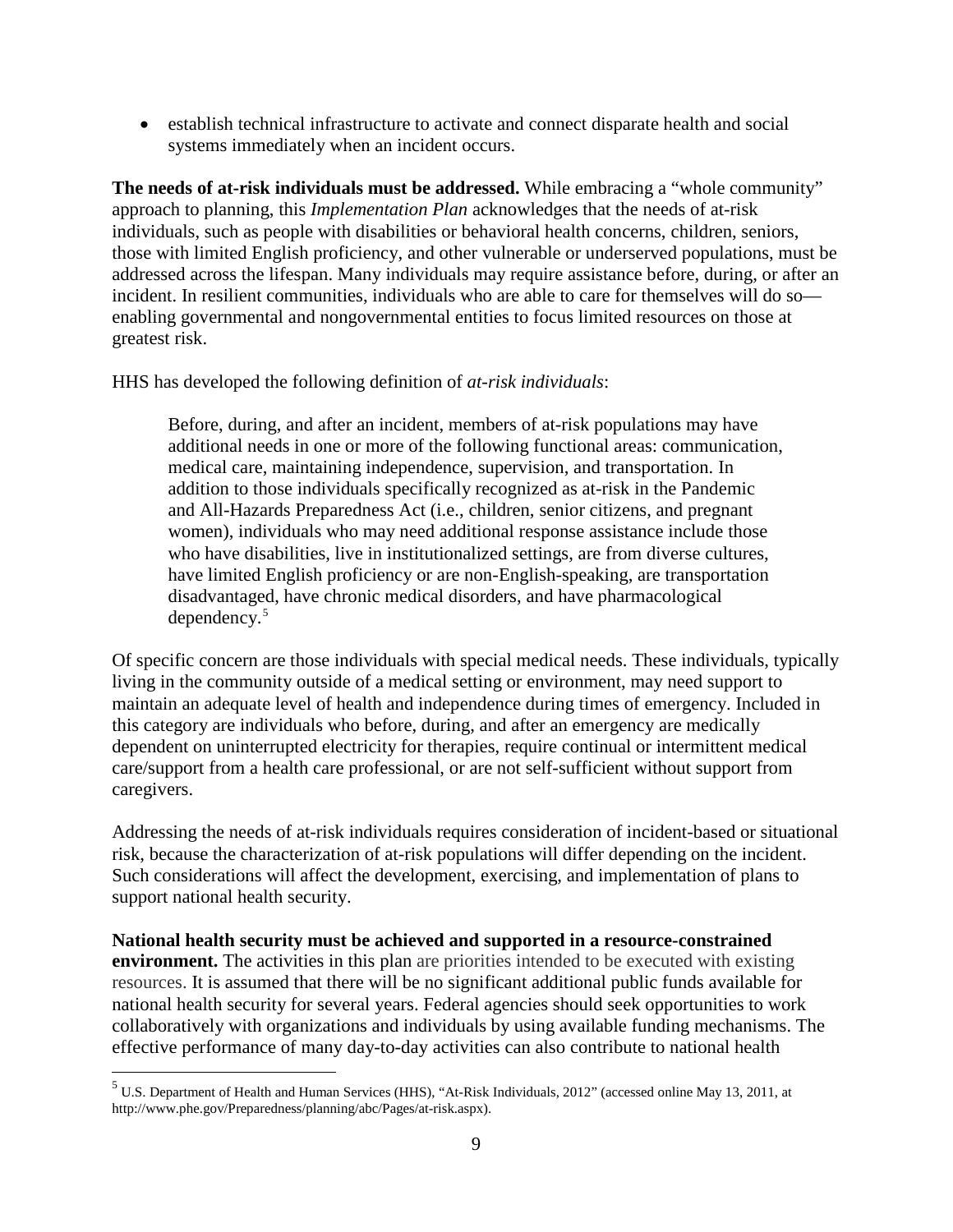security objectives. Existing grant and cooperative agreement programs relevant to national health security should leverage and complement one another—based on the principle that multiuse strategies and tactics should be used. National health security depends on time, effort, and expertise. A significant portion of relevant resources that can support national health security are within community-based organizations, private businesses, and individuals—not the government. It is important to explore new and creative ways to leverage existing resources so that they are used more efficiently and effectively and to identify innovative ways to stimulate nongovernmental investments.

**To make significant progress in achieving the NHSS's strategic objectives, a number of important legal and other considerations must be addressed.** National health security should be supported by legal preparedness. After a large-scale incident with potentially negative health consequences, local, state, or federal leaders might make emergency declarations that can change the legal environment for the duration of the incident. These considerations might apply to one or more of the NHSS's strategic objectives. Some legal concerns<sup>[6](#page-9-0)</sup> might require changes in federal or state law. Other concerns might be due to misunderstandings or assumptions concerning the legal environment and might be resolved by incorporating legal counsel in national health security policymaking and planning, using interagency and cross-jurisdictional memoranda of understanding, and providing enhanced legal preparedness training for counsel working in agencies involved in national health security. Policy and procedural changes might reduce administrative barriers to national health security.

**A flexible, supportive environment is needed for workers to be ready and able to perform national health security tasks.** Supportive community and organizational systems require an environment in which workers feel comfortable and confident participating in national health security activities. Further, the system must be able to adapt and continue to function in the absence of any individual worker. Such a system requires sufficient cross-training so that all necessary roles and responsibilities are executed continuously during and after an incident. Organizations and workers must have plans in place to assist workers' families during response or recovery. Workers must be appropriately trained and protected so they feel confident in performing their duties, particularly during a response period in which there are potentially harmful exposures. A plan must also be in place to assist workers in returning to normal duties after the incident and to address other needs, including behavioral health and workers' need for leave, rest, and recovery.

#### **Purpose and Organization of the** *Implementation Plan*

Implementation of the NHSS is a long-term proposition. The NHSS is ambitious in scope, and achieving the outcomes identified in the *Implementation Plan* is a formidable task.

The *Implementation Plan* identifies measurable outcomes that should be realized to achieve the strategic objectives in the NHSS and also identifies high-priority implementation activities to be initiated, subject to the availability of resources. Where possible, this plan provides specific actions, roles, and responsibilities, while allowing for adaptation. A lead federal agency or

<span id="page-9-0"></span><sup>&</sup>lt;sup>6</sup> Examples include worker compensation protections, health information privacy, crisis standards of care, waivers of informed consent, licensing and credentialing of volunteers, liability protections, and isolation and quarantine authorities.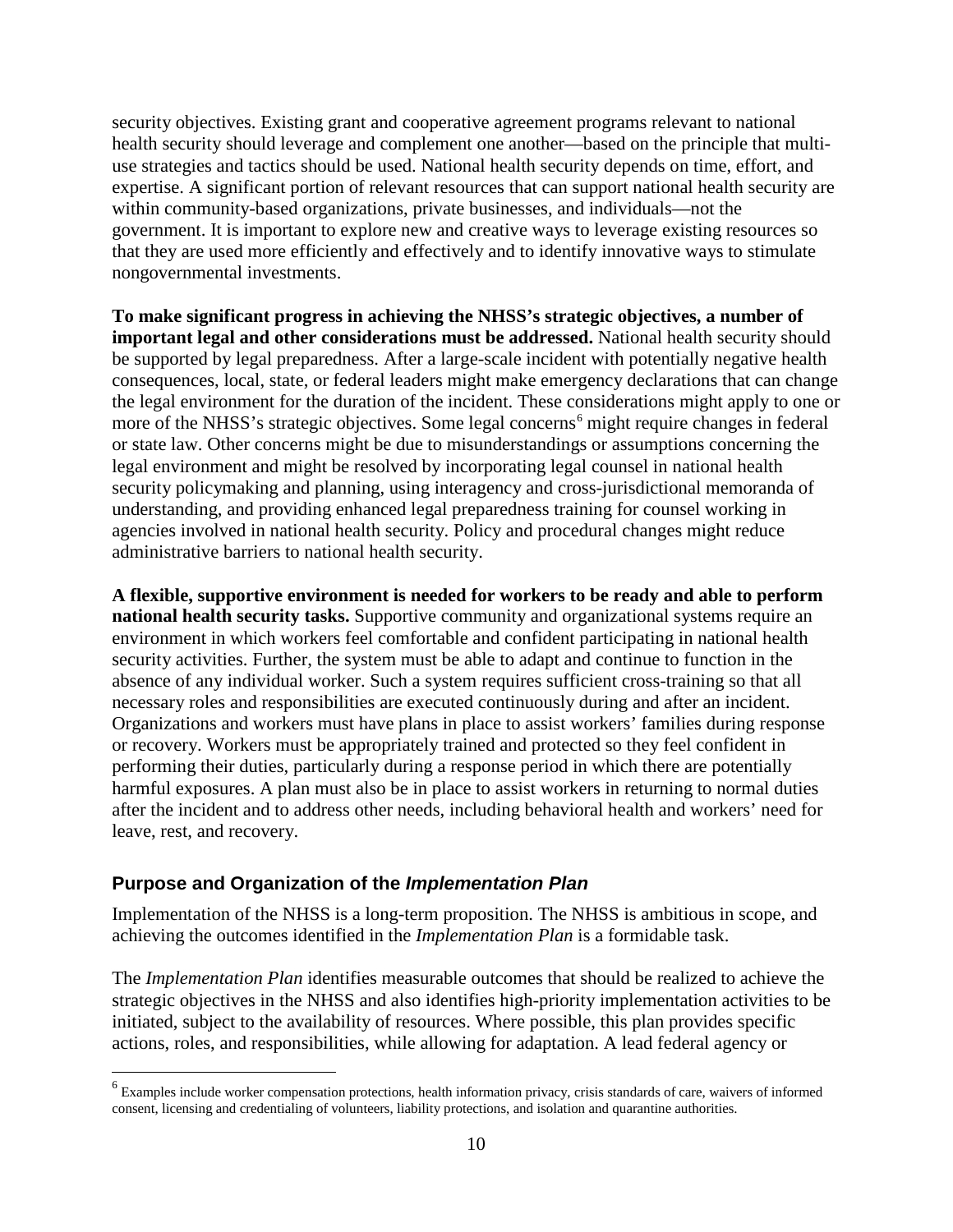agencies are listed for each activity; however, the critical role of local, state, territorial, and tribal public health and other agencies as well as the nongovernmental and private sectors in implementing these activities must be acknowledged. Nonfederal governmental agencies not only have statutory authority and responsibility for protecting the public's health and administering many of the programs and services relevant to national health security, but, along with nongovernmental and the private sectors, have extensive experience and success in initiating and implementing many of the activities described in this plan. Given the decentralized nature of the national health security system, expectations about implementation must be predicated on common understandings of problems and solutions, a notion of shared responsibility, and recognition that success requires securing commitments from a range of partners for specific action. The outcomes and activities identified in this plan are intended to guide national health security and related priorities among community sectors and, as such, should align with a broad range of programs and policies.

Each of the following ten chapters corresponds with one of the ten NHSS strategic objectives. Each chapter provides:

- an overview of the objective, including a broad implementation approach
- a list of desired four-year outcomes (i.e., prior to the next quadrennial NHSS)
- a list of critical implementation activities to be undertaken—including the lead and colead organizations responsible for coordinating those activities, identifying realistic milestones and appropriate indicators for measuring implementation, and reporting on the status of implementation
- the lead and co-lead organizations and potential partner stakeholders for each implementation activity. Potential partners represent stakeholders and institutional expertise and resources that lead and co-lead organizations may engage to accomplish objectives, outcomes, and activities.

Appendix A provides a summary of objectives, outcomes, activities, lead, co-lead, and potential partner agencies for all implementation activities. Appendix B explains, for each strategic objective, which national health security capabilities are addressed. Appendix C contains a glossary of key terms.

Indicators for the activities will be developed by lead and co-lead agencies, and progress will be initially reported to ASPR 12 months after approval of this document, and annually thereafter. Progress toward completion of activities in the *Implementation Plan* will inform the quadrennial review and development of the next NHSS and *Implementation Plan*.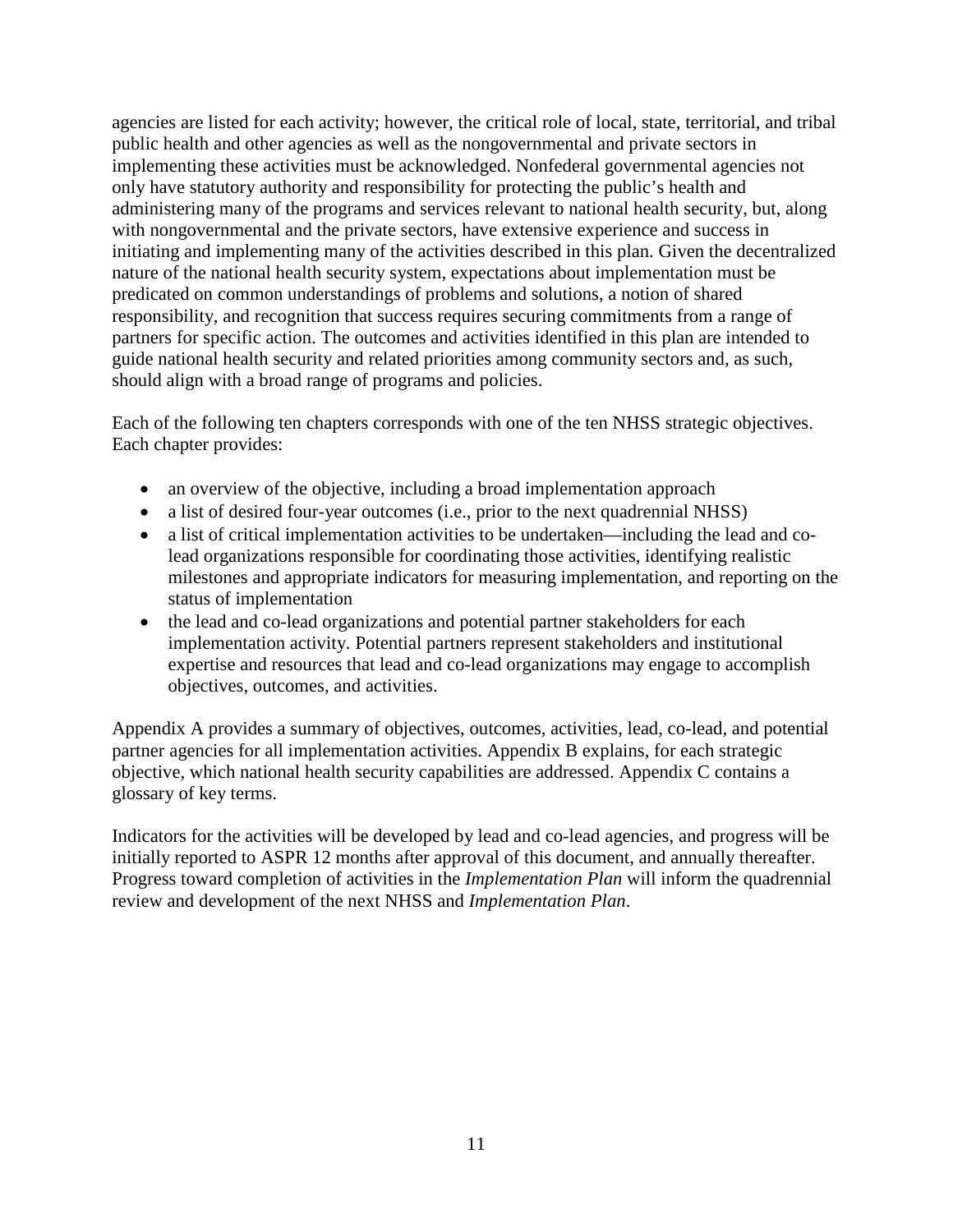#### OBJECTIVE 1: FOSTER INFORMED, EMPOWERED INDIVIDUALS AND C OMMUNITIE S

National health security stands on a foundation of individuals and communities that are aware of and informed about health security risks and empowered to prevent, protect against, mitigate, respond to, and recover from large-scale incidents with potentially negative health consequences. Informed, empowered *individuals* have the information, skills, and resources they need to protect their own health, safety, and social well-being. Informed, empowered *communities* have built strong neighbor-to-neighbor connections and have contingency plans, communications plans, and provisions in place to shelter, sustain, and provide medical and other care for the entire community, including at-risk individuals, such as people with disabilities or behavioral health concerns, children, seniors, those with limited English proficiency, and other vulnerable or underserved populations. Achieving national health security includes ensuring that all individuals' physical and behavioral health needs, as well as their functional needs and social well-being, are provided for during incident response and recovery phases.

National health security efforts benefit from a "whole community" approach that focuses on fostering community partnerships among individuals and their families; private-sector, nongovernmental, and academic organizations; and all forms of government (i.e., local, state, tribal, territorial, and federal).<sup>[7](#page-11-0)</sup> The involvement of a wide range of community partners supports the identification of community priorities and concerns and promotes integration and coordination of activities to address the needs of at-risk individuals. Activities to foster informed, empowered individuals and communities are already taking place within all levels of government and in nongovernmental organizations and the private sector. Such activities should be encouraged, and promising practices should be shared with partners as part of an ongoing national collaborative strategy. A partnership of federal agencies will provide support to all levels of government and private-sector partners to help inform and empower individuals and communities.

Promoting education, inclusion, and empowerment enhances individual and community resilience. Resilience should be understood as a set of capabilities already present in individuals, families, and communities that can be strengthened in a systematic way. Resilient communities are able to leverage their assets, strengths, and resources to prevent, protect against, mitigate, respond to, and recover from incidents. Volunteers play a key role in building strong communities; the recruitment and management of volunteers is covered in Strategic Objective 2.<sup>[8](#page-11-1)</sup>

Progress toward the NHSS goal of building community resilience begins with informed and empowered individuals and communities. Efforts to foster informed and empowered individuals and communities include promoting individual involvement in communities, including local

<span id="page-11-0"></span> <sup>7</sup> Communities are traditionally defined geographically; however, for purposes of this *Implementation Plan*, a community can refer to a neighborhood, a jurisdiction, or multiple jurisdictions and includes individuals and their families; private-sector, nongovernmental, and academic organizations; and all forms of government (i.e., local, state, tribal, territorial, and federal).

<span id="page-11-1"></span><sup>&</sup>lt;sup>8</sup> As discussed in Strategic Objective 2, the term *volunteers* includes both people who are (1) associated formally with the system (e.g., register as part of a reserve workforce, train in functional roles with staff or other volunteers such as MRC, and participate on an interim basis) and (2) ad hoc (e.g., feel compelled to help other workers prior to, during, or following an incident and, in some response instances, require just-in-time training).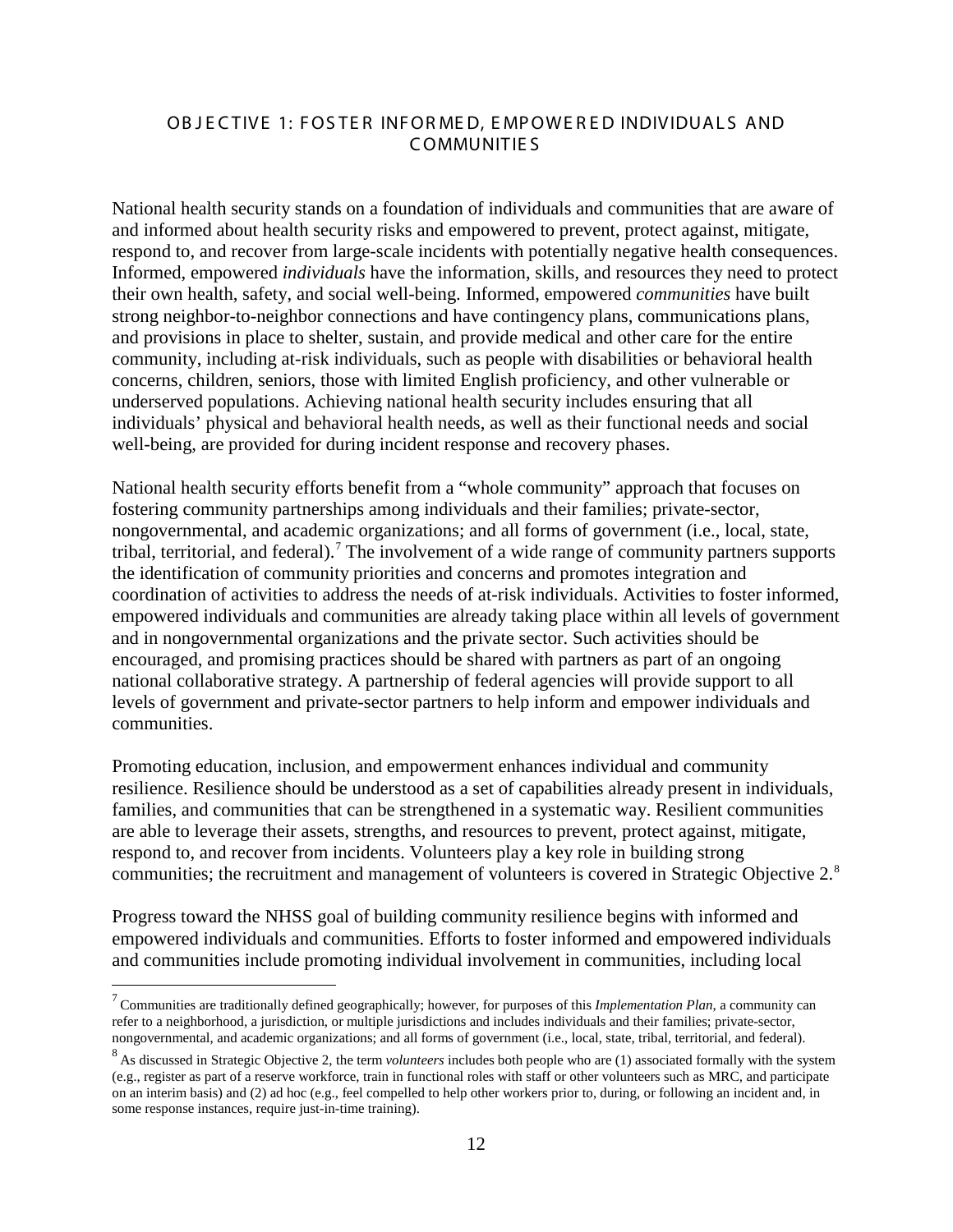health security decisionmaking, and providing the public with accurate and culturally and linguistically relevant risk information. Citizen-to-citizen support will promote positive decisionmaking and resilience in the face of adversity and is an essential ingredient to the overall health of a community.

To achieve this objective, community members must be knowledgeable about national health security risks and local resources available to address them as well as ways to prevent, protect against, mitigate, respond to, and recover from an incident. **Community education** is an ongoing process in which the community acquires knowledge about roles, responsibilities, and expectations for individual preparedness as well as the ways in which individuals can work collectively with other community members to prevent, protect against, mitigate, respond to, and recover from an incident. Community education involves not only individuals' receipt and uptake of information, but also the ability to use that information in ways that strengthen the community. Empowered communities are characterized by two-way information flow between community members and their leaders, in which knowledge is shared and there is broad participation in planning and response activities.

Health literacy provides an important foundation for community education. Health literacy involves three dimensions: the basic knowledge needed by individuals to fully understand and take action on health issues (conceptual foundations), the skills necessary to make public health decisions that benefit the community (critical skills), and the skills and resources necessary to address health concerns through civic engagement (civic orientation).<sup>[9](#page-12-0)</sup> While health literacy is an issue that extends beyond national health security, efforts to develop community resilience should build on existing efforts to improve health literacy.

Communities must be able to engage individuals, particularly at-risk individuals with functional needs, in local health security planning. This **community partnership** entails the active collaboration of government and other community sectors, particularly nongovernmental organizations (including nonprofit community-based organizations, faith-based organizations, and volunteer organizations) and private-sector businesses, to support community-level efforts for incident response and recovery planning, including exercises. Communities can use partnerships and community networks to enhance **social connectedness** in the response and recovery phases. Robust social networks can be used for preparedness planning and subsequently leveraged during incident response and recovery.

**Community empowerment** involves the meaningful and appropriate engagement of community members in developing health security plans at the individual and community levels. Community empowerment also involves individual and community self-awareness regarding the hazards to which the community is exposed, the vulnerabilities that may impact the community during an incident, and the strengths and assets in the community that can be leveraged to mitigate harm to the community and promote recovery.

The long-term implementation approach for fostering empowered, engaged individuals and communities is to assess the baseline and subsequent levels of community resilience across the

<span id="page-12-0"></span><sup>&</sup>lt;sup>9</sup> D. A. Freedman, K. D. Bess, H. A. Tucker, D. L. Boyd, A. M. Tuchman, and K. A. Wallston, "Public Health Literacy Defined," *American Journal of Preventive Medicine*, Vol. 36, No. 5, 2009, pp. 446–451.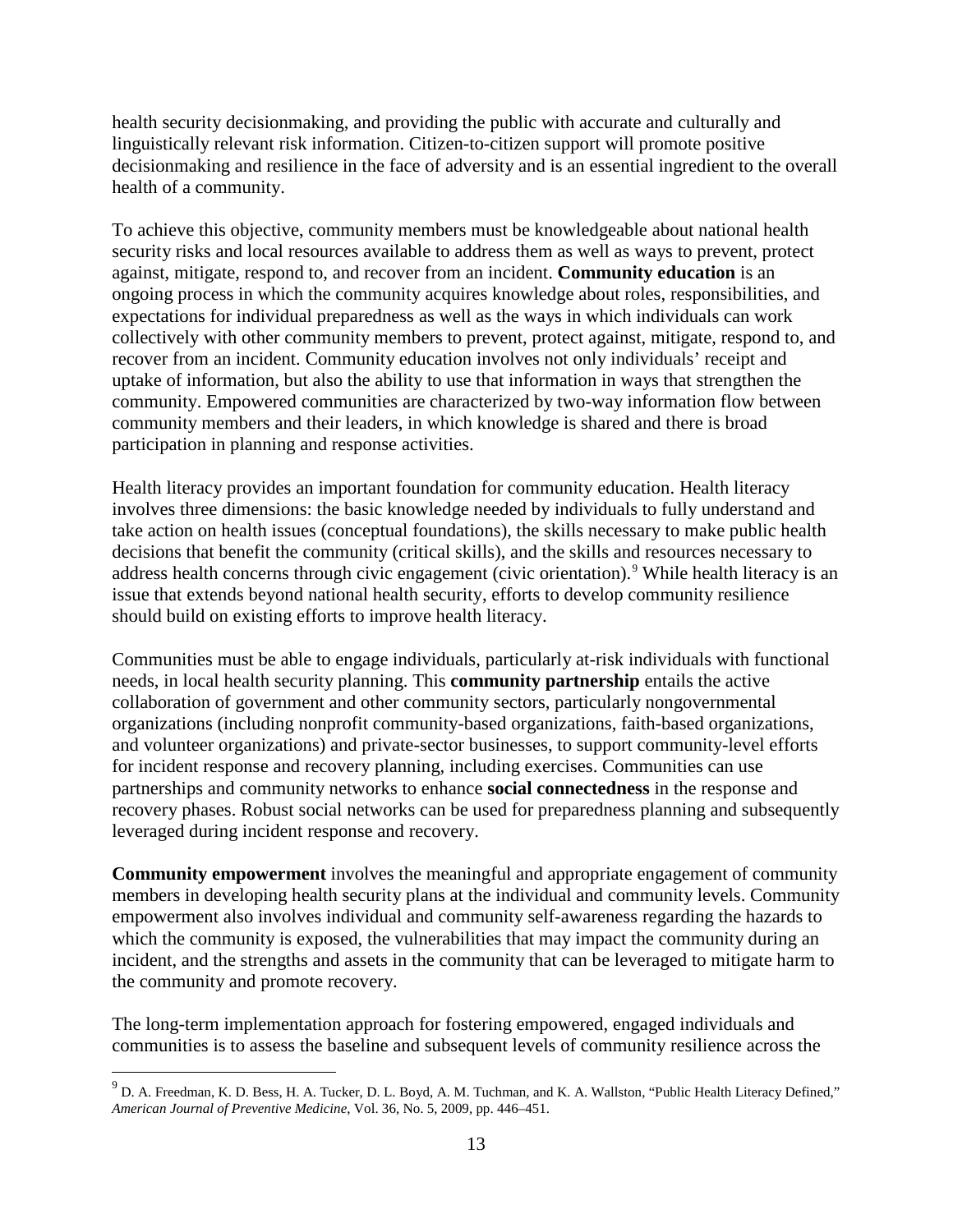Nation and to generate proactive, collaborative, community-based action and public participation. First, it is important to analyze existing community partnerships engaged in community planning for national health security to identify promising and best practices for integrated cross-sector health security planning at the community level. Second, existing health risk communication messages need to be strengthened and adapted to place increased emphasis on citizens' empowerment and participation in planning and operations to meet their own and their neighbors' needs. Third, voluntarily engaged local, state, territorial, and tribal governments can work together to conduct pilot projects designed to promote community resilience through participatory planning and leveraging of social networks. These three cross-cutting strategies are integrated throughout the chapter and should help achieve the four-year outcomes and related activities described below.

The following list represents the desired four-year outcomes that together will foster informed and empowered individuals and communities. To achieve these critical outcomes, this *Implementation Plan* must build on activities already underway across the Nation. The activities listed under each outcome below will be initiated, subject to availability of resources, to help achieve these outcomes.

#### **Four-Year Outcomes for Fostering Informed, Empowered Individuals and Communities**

- Individuals and communities have access to health and behavioral health information and are able to effectively incorporate risk information into plans supporting national health security.
- Community members, including at-risk individuals, utilize information about health threats and behavioral health risks to prevent, protect against, mitigate, respond to, and recover from incidents and know where to turn for help for both themselves and their neighbors.
- Partnerships and integrated cross-sector plans are in place at the community level.
- Social networks are leveraged to enhance community education, awareness, and response.

### **1.1 Individuals and Communities Have Access to Health, Public Health, and Behavioral Health Information and Are Able to Effectively Incorporate Risk Information into Plans Supporting National Health Security**

Factors such as disability, age, socioeconomic status, culture, and limited English proficiency can shape communication and meaning, perceptions of risk, and the capacity to understand and act on public health messages. As a result, some individuals may be less likely or able to respond appropriately during an incident. Communication during an incident is further complicated by the range of information sources to which individuals might or might not have access, including alternative sources of information, such as online social media, popular news media, ethnic media, language-specific media, or neighbors, friends, and family. Community education should involve a dialogue among members of the community about risks and how to best use resources and information to address the consequences of an incident.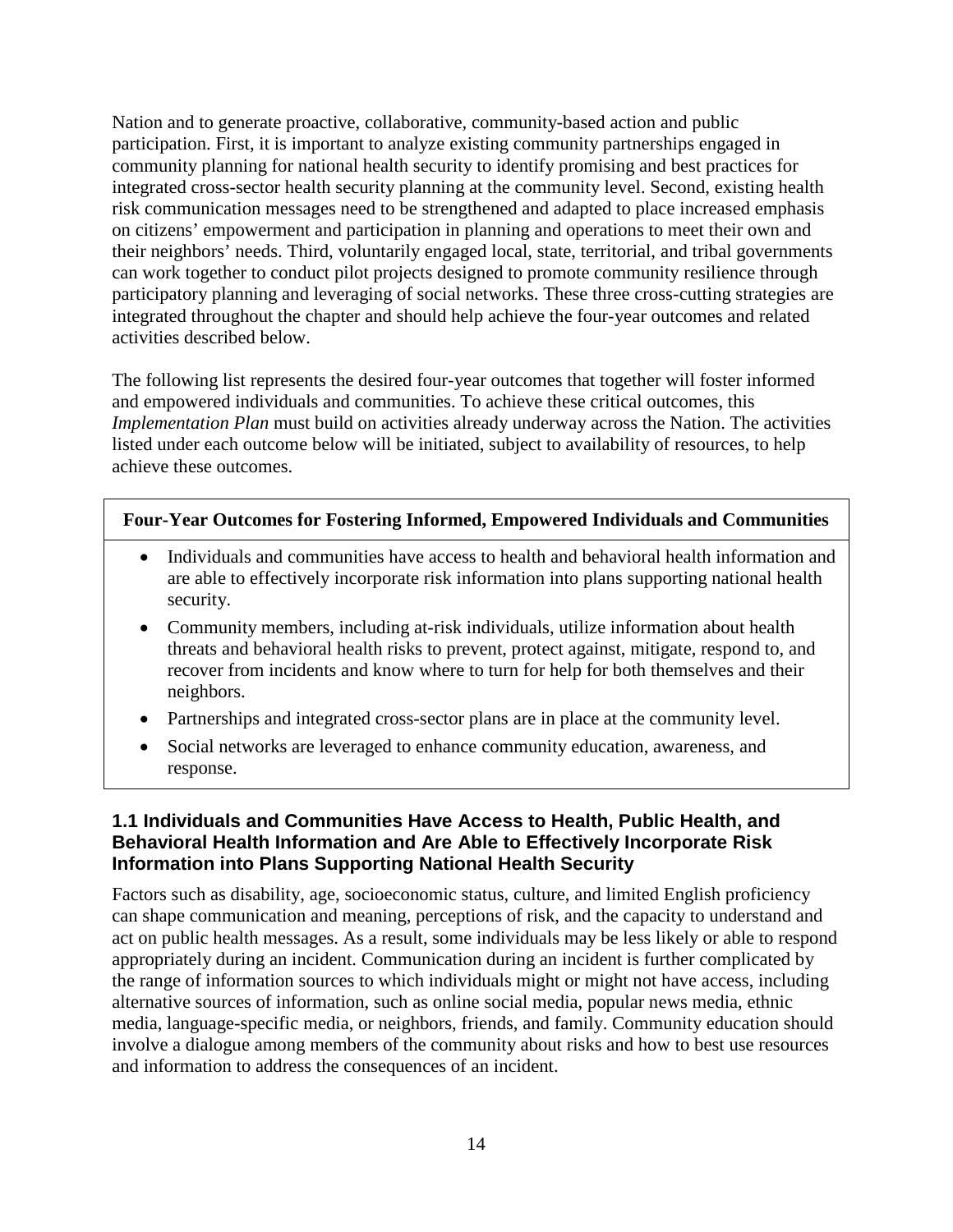The following activities will be undertaken in support of this outcome:

- **1.1.1 The Assistant Secretary for Preparedness and Response (ASPR) will convene a partnership of federal agencies and work with nonfederal partners to identify pilot projects to develop messages that promote citizen action and participation in wholecommunity health security planning. (Potential partners: Administration for Children and Families [ACF], Administration on Aging [AOA], Centers for Disease Control and Prevention [CDC], Department of Homeland Security [DHS], Department of Defense [DOD], Department of Interior [DOI], Office on Disability [OD], Office of the National Coordinator for Health Information Technology [ONC], Office of the Surgeon General [OSG], Office of the Civilian Volunteer Medical Reserve Corps [OCVMRC]; local, state, territorial, and tribal governments; nongovernmental organizations; private sector.)**
	- o Behavioral outcomes to be promoted in health security messaging will prominently feature involvement in planning and action to meet the needs of neighbors and others in the community. Opportunities for participation in processes spanning all phases of national health security will become a centerpiece of messaging in pilot project communities.
	- o Pilot projects will develop and utilize metrics of community participation to evaluate efficacy in promoting empowerment and participatory planning.
- **1.1.2 ASPR will convene a partnership of federal agencies and work with nonfederal partners to build on existing efforts to access information about engaging community-based organizations (e.g., cultural, civic, faith-based groups, schools, businesses) and social networks to develop and disseminate preparedness information and/or supplies. (Potential partners: Administration for Children and Families [ACF], CDC, DHS, DOI, OSG, OCVMRC; local, state, territorial, and tribal governments; nongovernmental organizations.)**
	- o Identify trusted sources of information and help encourage public involvement and open communication before, during, and after a crisis.
	- o Train personnel in community-based organizations in crisis and risk communication principles and help them partner with official communications/messaging personnel.
	- o Stress the importance of consistency, timeliness, and transparency in communicating during an emergency and ensure that messages are adapted to communicate effectively with a variety of communities.

### **1.2 Community Members, Including At-Risk Individuals, Utilize Information About Health Threats and Behavioral Health Risks to Prevent, Protect Against, Mitigate, Respond to, and Recover from Incidents and Know Where to Turn for Help for Both Themselves and Their Neighbors**

While substantial progress has been made in the past several years in the development of community risk profiling methods and community education about health threats, gaps remain in knowledge about strategic use of risk assessments and community education to promote community empowerment in health security planning. Linkages between risk communication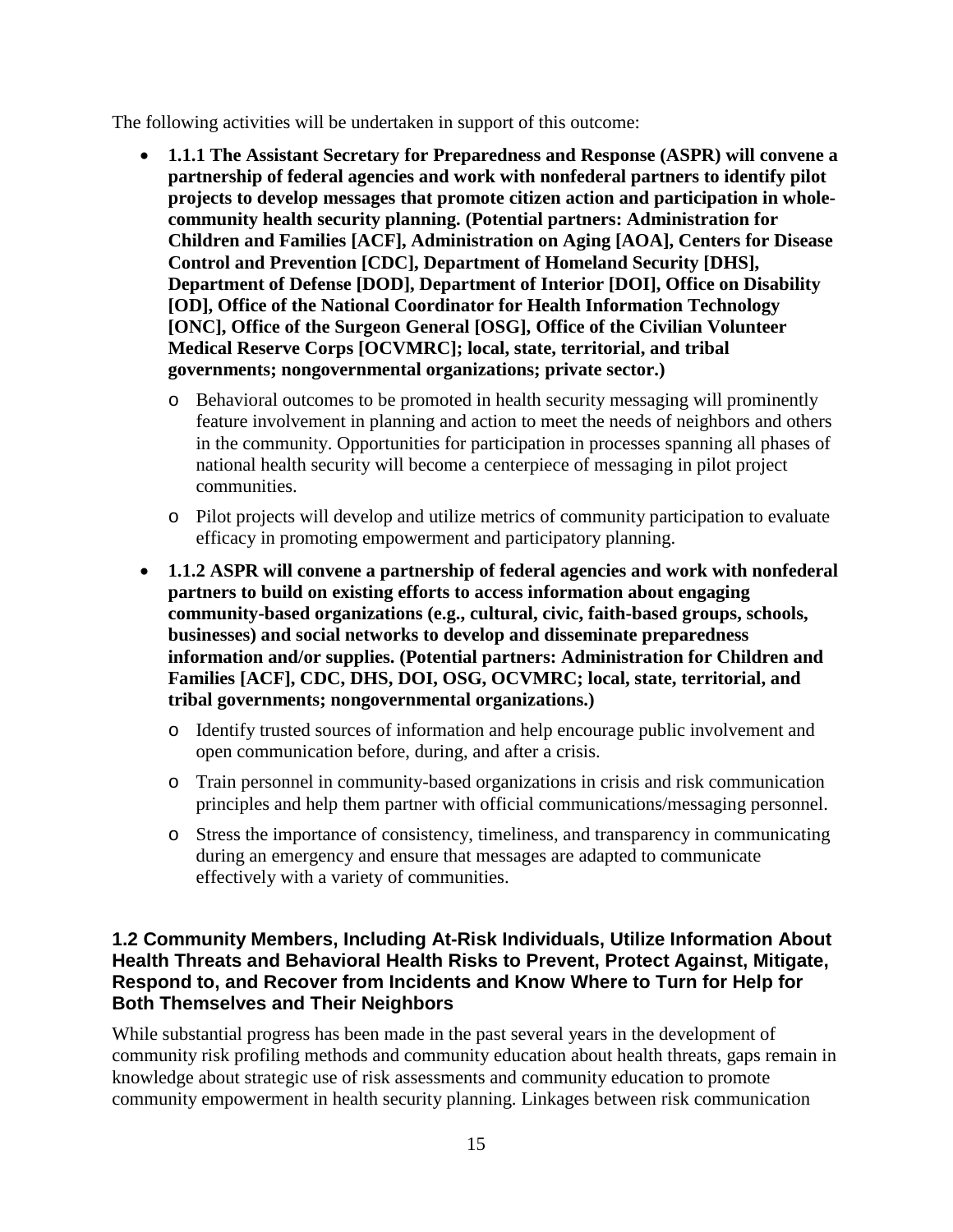practices and greater involvement by community members in preparedness, response, and recovery planning represent an important element in community empowerment and are best supported by a strong evidence base. Identifying promising practices to translate health risk communication methods into increased community member participation in health security planning and increased community resilience represents a key next step, which builds on existing knowledge and activity in the field of risk profiling and communication. Risk information should support empowerment and, while identifying community vulnerabilities, should be used to access and mobilize community strengths, assets, and capabilities.

The following activities will be undertaken in support of this outcome:

- **1.2.1 ASPR will convene a partnership of national health security entities to identify promising practices for the development and use of health security risk assessments to promote community empowerment in health security planning. (Potential Partners: CDC, DHS, DOI, Intergovernmental Affairs [IGA], ONC; local, state, territorial, and tribal governments; nongovernmental organizations; private sector.)**
	- o Identify local, state, territorial, and tribal governments and nongovernmental partners either currently engaged in work on community health risk assessments or interested in developing that capacity to form a partnership.
	- o Identify existing knowledge, tools, and practices that have already been developed for determining community health risks, including products and activities (such as challenge grants and health information exchange tools) conducted by government agencies at all levels as well as by academic and research centers, and existing knowledge about the use of risk assessments to promote community empowerment in health security planning.
- **1.2.2 ASPR will work with partners to identify promising practices for the use of risk assessment and risk communication tools at the community level in ways conducive to awareness of health risks and involvement in health security planning by community members. (Potential Partners: CDC, DHS, Department of Commerce [DOC], DOI, Health Resources and Services Administration [HRSA], IGA, Office of Assistant Secretary of Health [OASH], Office for Civil Rights [OCR], OD, Center for Faith-Based and Neighborhood Partnerships [CFBNP], Substance Abuse and Mental Health Services Administration [SAMHSA]; planning group comprised of local leaders representing government and nongovernmental organizations.)**
	- o Identify local, state, territorial, and tribal governments and nongovernmental partners interested in participating in a pilot project to identify promising practices for establishing measures for risk communication uptake and utilization by community members.
	- o Identify and compile existing knowledge and activities regarding measures of risk communication utilization (measures related to both promotion of messaging and subsequent utilization) by community members, with particular attention to utilization of health risk messaging by at-risk individuals.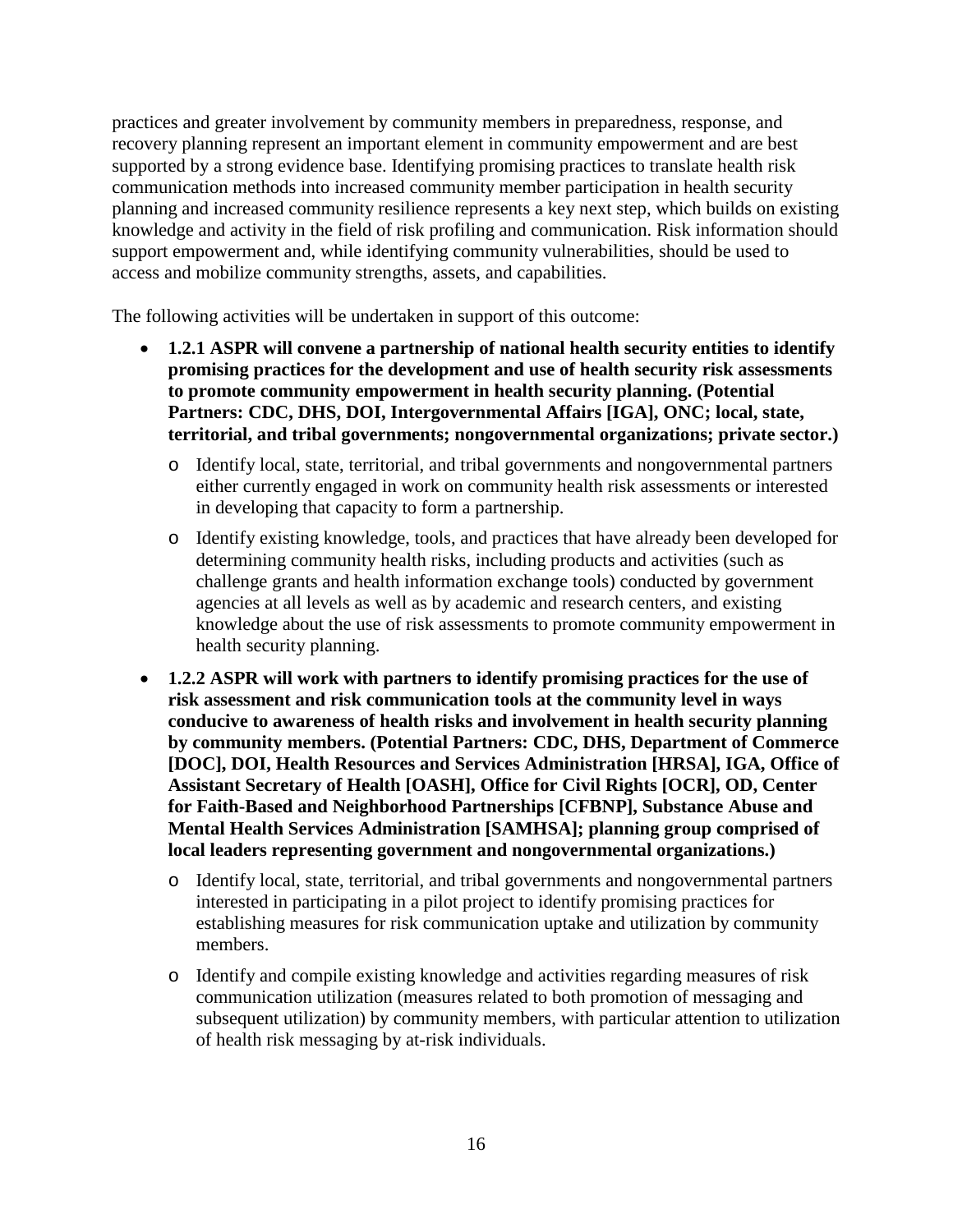o This plan should pay particular attention to assessing whether and how at-risk individuals are using information to address pre-incident vulnerabilities.<sup>[10](#page-16-0)</sup>

### **1.3 Partnerships and Integrated Cross-Sector Plans Are in Place at the Community Level**

Many local organizations become *de facto* first responders because of their proximity to an incident or connection to an affected population. Formalizing relationships among public health, health care, behavioral health, human services, emergency medical services (EMS), law enforcement, and other organizations involved in national health security can improve their capacity to participate more efficiently. Regional partnerships, including partnerships across state and local government agencies, should be emphasized. At the same time, organizations that have not previously been part of incident planning<sup> $\hat{I}$ </sup> should be engaged as new partners in national health security to increase local capacity.

Increased collaboration and integration across organizations (in both the public and private sectors, and across levels of government) can lead to the formation of new community partnerships, which can be leveraged for the benefit of the whole community. Establishing working committees with a representative, cross-sector population will ensure more coordinated emergency planning (and facilitate regional planning).<sup>[12](#page-16-2)</sup> Further, multisector collaboration can be used to discuss the larger issue of community resilience and how to measure it.

The following activities will be undertaken in support of this outcome:

- **1.3.1 ASPR will convene a partnership of federal agencies and work with nonfederal partners to identify and promote promising practices for involving governmental and nongovernmental organizations, including professional organizations and the private sector, in local emergency planning committees or other relevant bodies with a role in national health security. (Potential Partners: ACF, Assistant Secretary for Planning and Evaluation [ASPE], CDC, DHS, DOI, OASH; local, state, territorial, and tribal governments; nongovernmental organizations; private sector, local leaders [e.g., from public health and lead nongovernmental organizations]; academia; training centers.)**
	- o Include guidance on expectations for stakeholder involvement, with information on how to assess effective partnerships and maximize the roles and benefits of governmental and nongovernmental leaders on these planning groups or committees.

<span id="page-16-0"></span> $10$  WHO's Expanded Programme on Immunization cluster sampling method might be useful as part of a rapid needs assessment methodology. See Stacy Hoshaw-Woodard, *Description and Comparison of the Methods of Cluster Sampling and Lot Quality Assurance Sampling to Assess Immunization Coverage*, Geneva: World Health Organization, Department of Vaccines and Biologicals, 2011. A training resource for local health departments on conducting a rapid needs assessment is available from the University of North Carolina Center for Public Health Preparedness (*Focus on Field Epidemiology*, Vol. 5, No. 3: Rapid Needs Assessment and GIS, no date, accessed online May 13, 2011, a[t http://nccphp.sph.unc.edu/focus/vol5/issue3/\)](http://nccphp.sph.unc.edu/focus/vol5/issue3/).

<span id="page-16-1"></span> $11$  These include, for example, professional and faith-based organizations, private business, and other nongovernmental organizations with ties to the local community.

<span id="page-16-2"></span><sup>&</sup>lt;sup>12</sup> FEMA's *Comprehensive Preparedness Guide (CPG) 101* provides guidance to local, state, territorial, and tribal emergency managers on developing a unified emergency operations plan that addresses all community members. *CPG 101* can assist planners at all levels of government in their efforts to develop and maintain all-hazards emergency operations plans.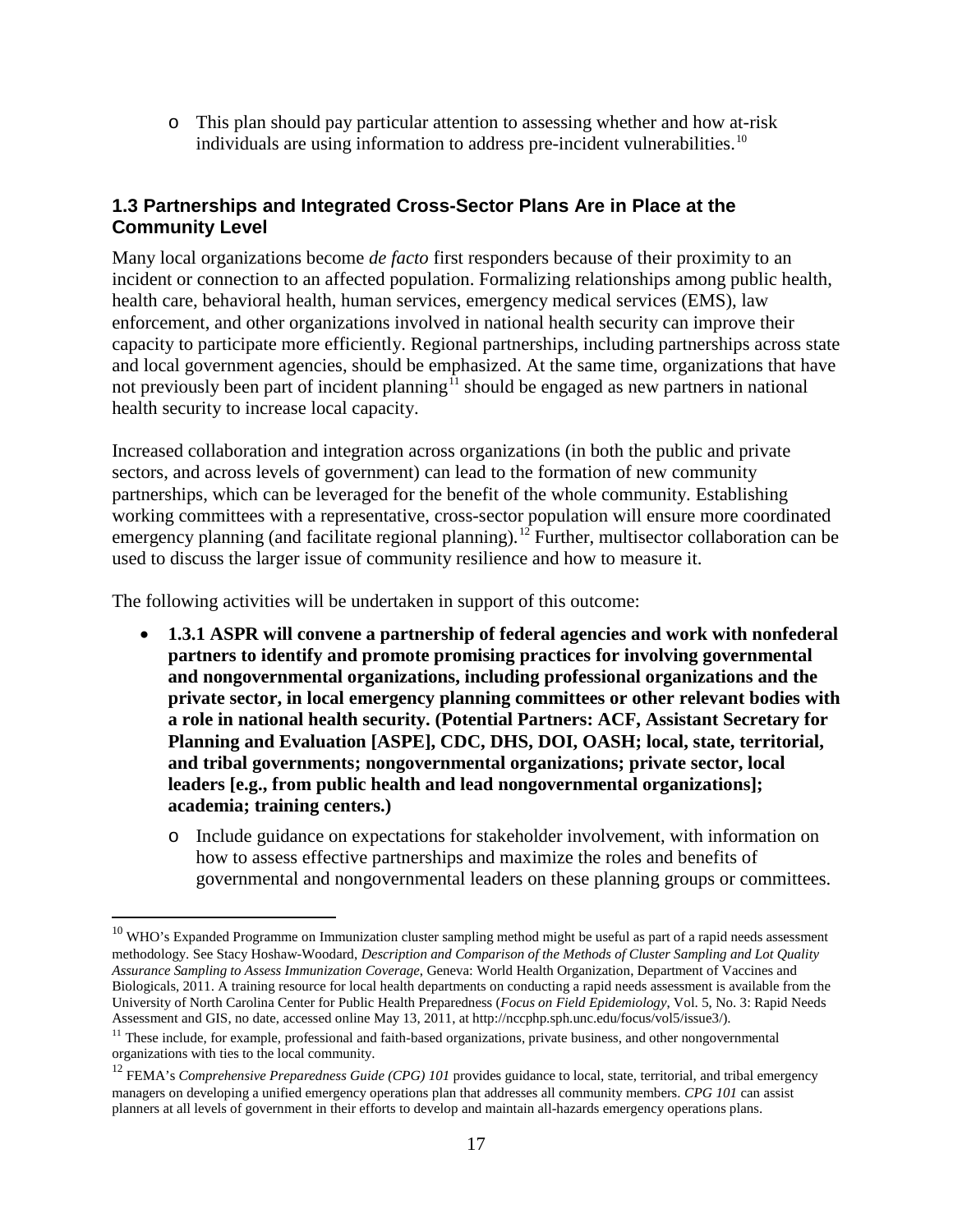- o Guidance might also include specific examples from exemplary communities that could be adapted, and that provide enough flexibility for local adoption (e.g., identifying existing resources provided by local, state, territorial, tribal, and federal authorities and nongovernmental organizations; determining ways to leverage dollars for dual use or benefit; building the capacity of nongovernmental organizations as partners in national health security; maximizing resources across governmental and nongovernmental partnerships).
- **1.3.2 ASPR will work with partners to identify key indicators of community resilience-capacity-building. (Potential Partners: ACF, AOA, CDC, DHS, DOI, IGA, Indian Health Service [IHS], OASH, OCR, OD, CFBNP, SAMHSA; local, state, territorial, and tribal governments; nongovernmental organizations; professional and governmental associations; academia.)**
	- o Use multiple approaches, including focus groups, webinars, stakeholder meetings, community-based participatory research, and pilot studies.
	- o Include at-risk individuals and organizations representing the interests of at-risk individuals in this process.
	- o Synthesize existing research and theory to develop a science-based set of measures that can be employed in future program evaluation of resilience-building projects.
	- o Metrics that can be considered include the proportion of families who have stockpiled food, water, and medical supplies and the length of time that families expect to be able to take care of themselves in the absence of government services. Additional measures of progress can be gauged by monitoring funding for preparedness programs and ensuring that benchmarks for the inclusion of at-risk individuals and behavioral health issues are set and achieved.

#### **1.4 Social Networks Are Leveraged to Enhance Community Education, Awareness, and Response**

Social networks have the power to influence the behavior of community members and shape the landscape of community life; therefore, it is critical to enlist leaders in existing neighborhood/community networks in the work of promoting awareness of health risks, disseminating preparedness information and resources, and participating in community-level health security planning. Social networks include a wide array of local and neighborhood-level groupings, such as parent-teacher groups, centers of worship, sports and recreational associations, neighborhood action groups, community-level advocacy groups, cultural and ethnic community organizations, and numerous other groupings of community members who associate and communicate with one another in person or, in some cases, through electronic social media.

Social networks offer formidable potential to build overall community resilience and to significantly improve the level of participation of the population at large in meaningful community-level health security planning. For many citizens, the Internet has become a primary venue for social networking, and virtual communities are important sites for information-sharing and planning. Social media and Internet-based communities, therefore, can be valuable tools to promote national health security. At the same time, a focus solely on the Internet marginalizes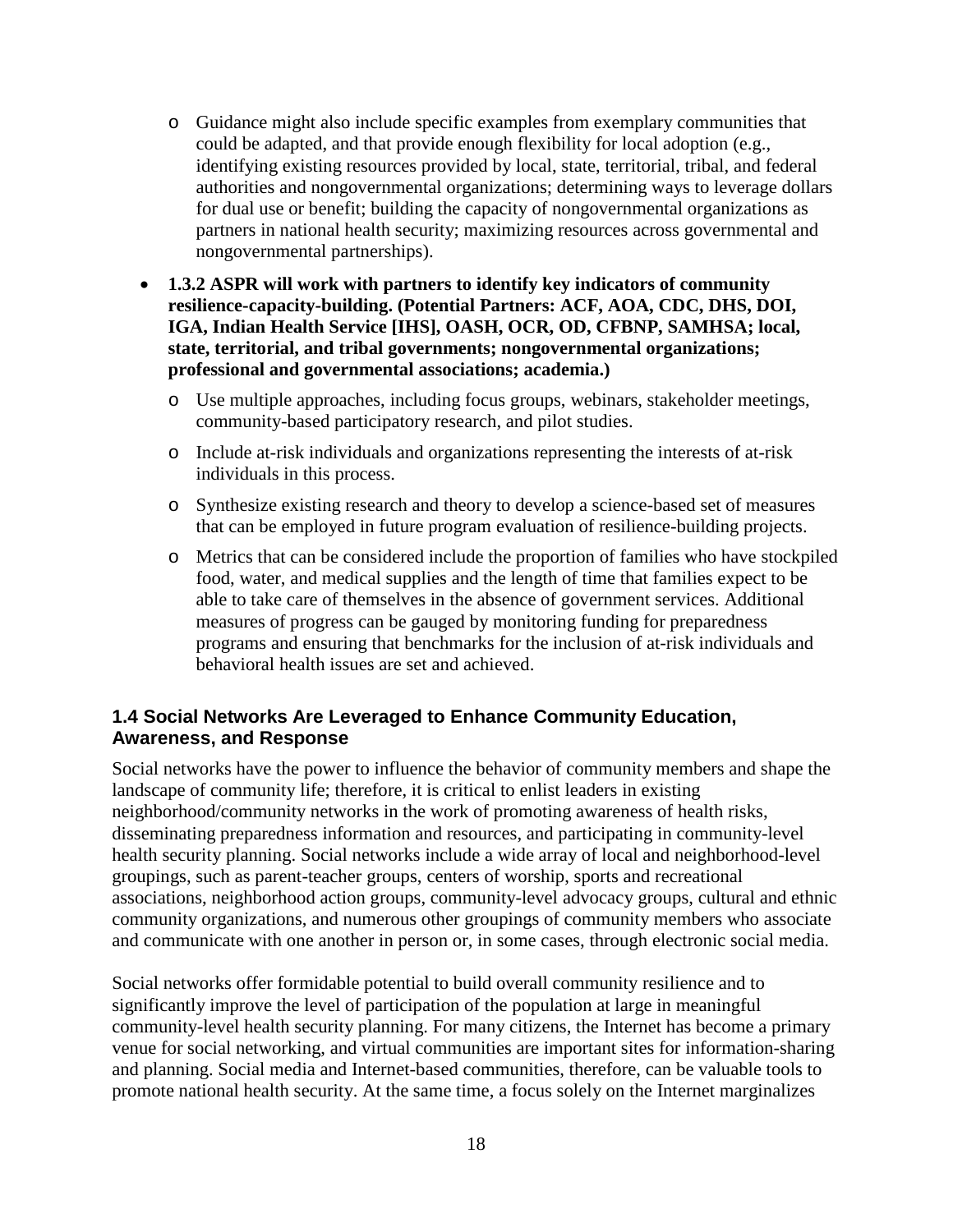many individuals, particularly older adults and low-income families, who do not utilize or have access to the Internet. Effective leveraging of social networks requires engagement with both cyberspace and the traditional means of face-to-face communication.

The following activity will be undertaken in support of this outcome:

- **1.4.1 ASPR will convene a partnership of federal agencies and work with nonfederal partners involved in national health security to create a pilot project to develop tools to assist community-based social networks in providing leadership in disseminating risk information, building resilience, and promoting participation in communitylevel health security planning. (Potential Partners: ACF, ASPE, CDC, DHS, ONC; local, state, territorial, and tribal governments; nongovernmental organizations; local leaders [e.g., from public health and lead nongovernmental organizations]; academia; training centers].)**
	- o Identify local, state, territorial, and tribal governments already engaged in or interested in working on projects to involve social networks and grassroots-level community leaders in community resilience, and invite them to participate in a pilot project on tool development.
	- o In the pilot project described above, identify and build on existing work on tools to promote involvement of social networks in health security planning, health risk communication, and community resilience.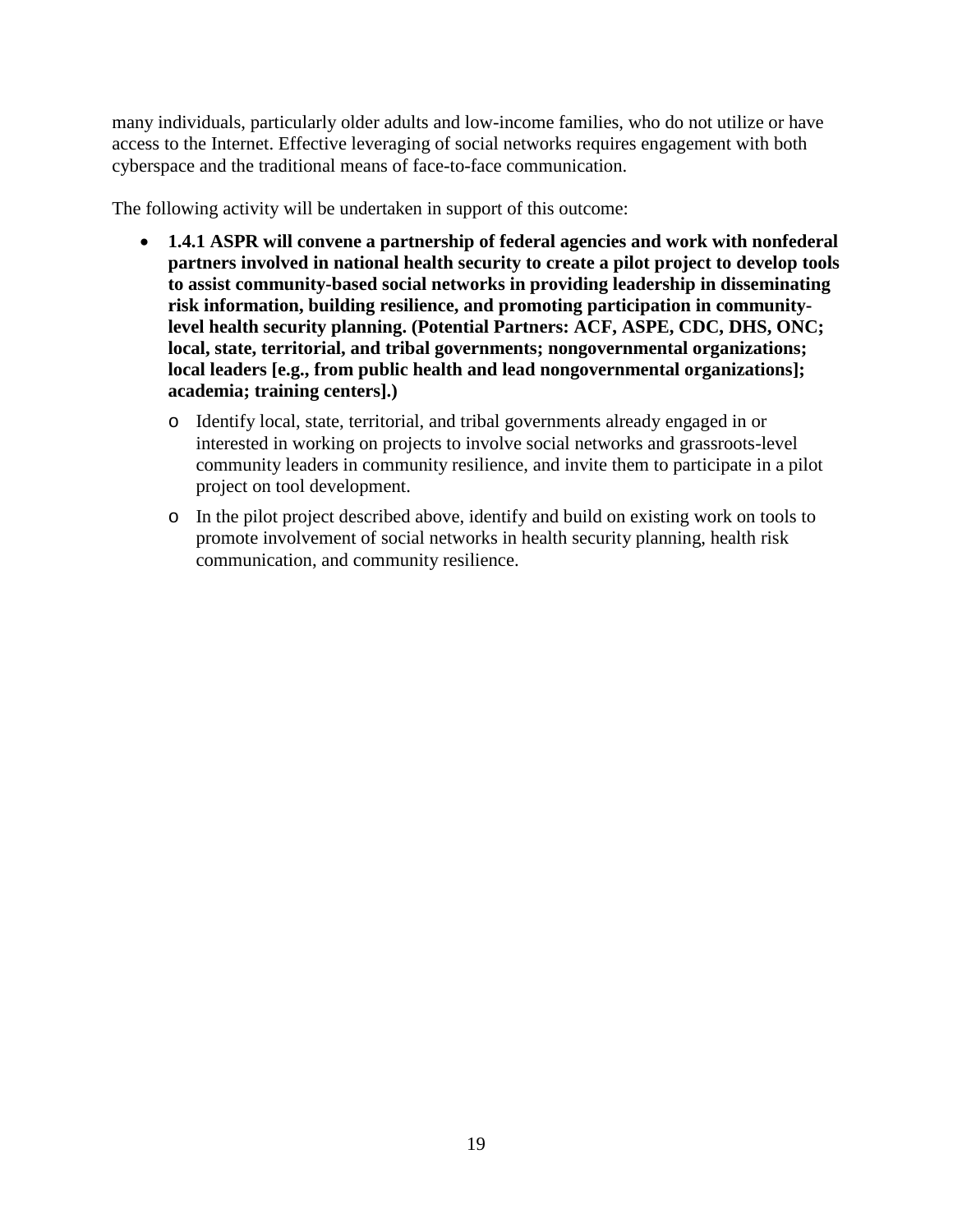#### OB JECTIVE 2: DEVELOP AND MAINTAIN THE WORKFORCE NEEDED FOR NATIONAL HE ALTH SECURITY

National health security depends on a competent and sizable workforce. The national health security workforce comprises staff and volunteers from all sectors and multiple disciplines and functional roles, including, but not limited to, public health, health care, academia, behavioral health, human services, EMS, and law enforcement.<sup>[13](#page-19-0)</sup> Developing and maintaining this workforce requires efforts to ensure a sufficient number of qualified and proficient workers.

A qualified, proficient, diverse, and culturally competent national health security workforce is ready, willing, and able to prevent, protect against, mitigate, respond to, and recover from incidents with potentially negative health consequences. Members of the workforce must be able to competently provide essential services to the communities they serve by demonstrating proficiency within their skill sets and functional role(s) as well as communication and integration skills to facilitate collaboration in multidisciplinary teams and across multiple cultures. Workforce competency should be consistent throughout all sectors of the system and within all communities.

An adequately sized national health security workforce has a sufficient supply of staff and volunteers to meet everyday community health and related needs as well as a surge in demand for services. Since routine health care and public health functions are foundational, planning for and responding to major incidents should not preclude but, rather, expand those services. The workforce requires a sufficient number of workers and should reflect the diversity of the Nation. Additionally, knowledge of the geographic distribution of workers with specific skill sets is essential for coordination of functions, teams, and services during incidents.

Synthesizing and aligning existing data and efforts to foster coordinated and integrated frameworks and systems for staff and volunteer recruitment, development, training, and management are common themes. The broad, long-term implementation approach is two-fold. One component is to focus on competency identification and development; incorporating function-specific and core competencies into education and trainings; testing proficiency through exercises; and using evaluation data, exercise results, and empirical research to improve education, training, and exercises. The second long-term component is to encourage interest in national health security among existing workers and to test, implement, and evaluate new and improved recruitment and retention tactics and programs. All of this will be informed by synthesis of existing data from research and other sources to generate an accurate assessment of the size and composition of the workforce needed for national health security.

The list below represents the desired four-year outcomes that will support the development and maintenance of the workforce needed for national health security. The activities listed under each

<span id="page-19-0"></span> <sup>13</sup> Throughout the *Implementation Plan*, the term *workers* is intended to refer to both staff and volunteers. The term *staff* refers to paid workers. The term *volunteers* includes both people who are (1) associated formally with the system (e.g., register as part of a reserve workforce, train in functional roles with staff or other volunteers such as MRC, and participate on an interim basis) and (2) ad hoc (e.g., feel compelled to help other workers prior to, during or following an incident and, in some response instances, require just-in-time training). All three of these worker types need to function well, be accounted for, and be well managed in all phases of national health security. This includes students as workers.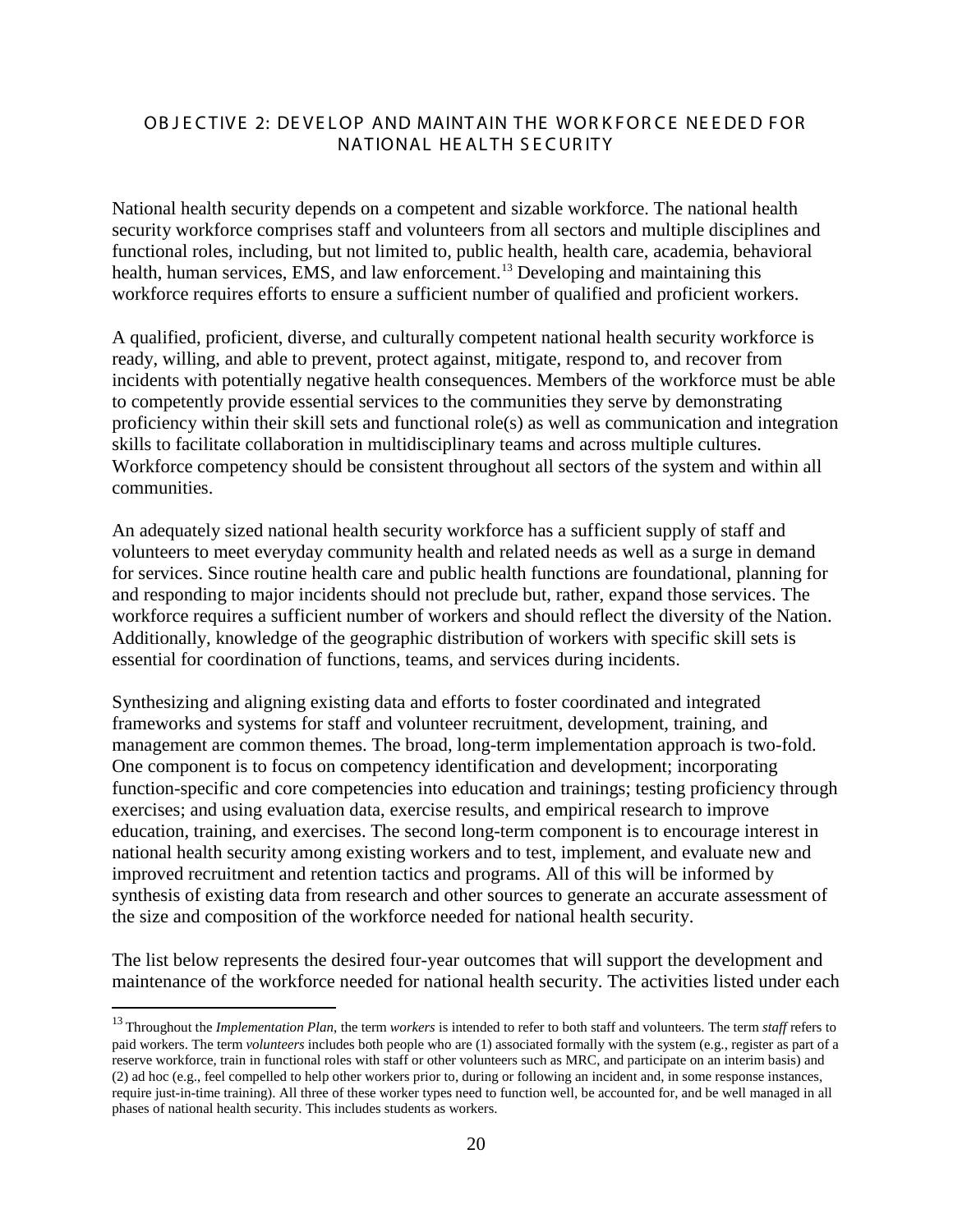outcome below will be initiated, subject to availability of resources, to facilitate progress toward achieving the outcomes. It will be necessary to leverage existing efforts (including non–health security professional development and recruitment initiatives, such as those trying to increase the number of primary care providers) rather than creating new ones.

### **Four-Year Outcomes for Developing and Maintaining the Workforce Needed for National Health Security**

Outcomes that support a qualified and proficient workforce:

- Staff and volunteers can perform their roles and responsibilities safely, efficiently, and effectively during prevention, protection, mitigation, response, and recovery.
- Staff and volunteers have received competency-based national health security training.

Outcomes to support an adequately sized workforce:

- Communities have an adequate number of staff and volunteers to provide national health security capabilities, and can access and mobilize additional personnel as needed.
- A systematic approach is in place to coordinate and manage health care delivery volunteers during an incident.

## **2.1 Staff and Volunteers Can Perform Their Roles and Responsibilities Safely, Efficiently, and Effectively During Prevention, Protection, Mitigation, Response, and Recovery**

To achieve national health security, staff, volunteers, and the agencies and organizations they serve must understand and perform their specific roles and responsibilities to prevent, protect against, mitigate, respond to, and recover from incidents with potentially negative health consequences. Cross-training enables workers to perform a variety of possible functions as dictated by community needs, particularly during an incident, and helps foster a general culture of adaptability and flexibility. Furthermore, each worker must function within a larger, coordinated response context—in accordance with the National Incident Management System (NIMS). Effective incident response requires workers who are not only trained to fill predetermined roles but who can also serve in additional roles and in different locations, as required by evolving conditions.

The following activities will be undertaken in support of this outcome:

• **2.1.1 ASPR will work with partners to prioritize and develop examples of competency-based knowledge and skills that could be included in job descriptions for public health, health care, behavioral health, and other national health security personnel and interprofessional health and supporting teams (e.g., physicians, nurses, behavioral health care providers, allied health professionals, EMS providers, emergency planners, public health emergency logisticians, security providers, communication specialists, epidemiologists, and veterinarians). (Potential Partners: CDC, DHS, U.S. Department of Transportation [DOT]/National Highway Traffic Safety Administration [NHTSA], HRSA; local, state, territorial, and tribal agencies, private sector employers, professional organizations.)**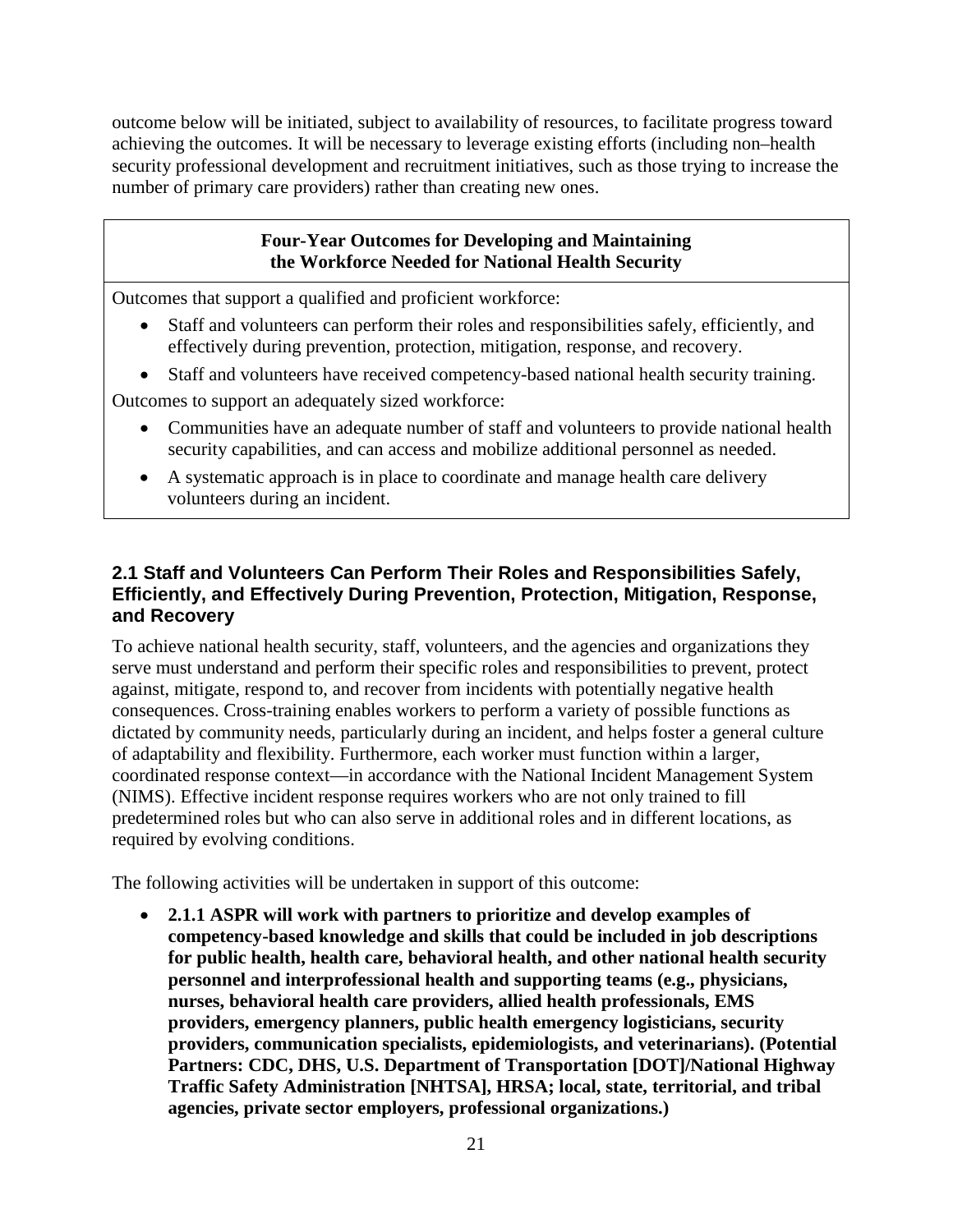- **2.1.2 ASPR, CDC, DHS, and USDA will adhere to and advise partners on adhering to NIMS compliance training requirements in accordance with prescribed roles and functions within the incident management framework during an exercise or real incident. (Potential Partners: DOT/NHTSA, FDA, HRSA, OASH; local, state, territorial, and tribal agencies.)**
- **2.1.3 CDC will provide guidance for training staff and volunteers to serve in a variety of public-health-related national health security roles based on the needs of the incident response. (Potential Partners: HRSA, DHS, DOT/NHTSA; local, state, territorial, and tribal agencies; private sector.)**

#### **2.2 Staff and Volunteers Have Received Competency-Based National Health Security Training**

National health security relies on the knowledge and skills of the workforce from all sectors. Workers must receive strong initial training and subsequent skill-building opportunities. A broad training framework that articulates professional roles and competencies for national health security and offers training and career development paths will help ensure current and future proficient and effective workers. While there is general agreement that curricula should be competency-based, there is less agreement on what those competencies are, how they correspond to professional readiness and vary by discipline, and how those competencies should be aligned with operational capabilities. Credentialing;<sup>[14](#page-21-0)</sup> adherence to established training design and development of standards, requirements, and guidelines; and better integration of training activities are all necessary.

The following activities will be undertaken in support of this outcome. While all disciplines are important, some of the activities described below focus specifically on public health and health care personnel.

• **2.2.1 ASPR and DOD will continue leading the Federal Education and Training Interagency Group (FETIG), which is responsible for coordinating the implementation of applicable laws and executive directives related to core competencies and education and training standards, as directed by the Homeland Security Presidential Directive on Public Health and Medical Preparedness, and the Pandemic and All Hazards Preparedness Act (PAHPA).[15](#page-21-1) The FETIG provides advice to the National Center for Disaster Medicine and Public Health (NCDMPH) housed by the Uniformed Services University of the Health Sciences. The NCDMPH leads federal and coordinates national efforts to develop and propagate core** 

<span id="page-21-0"></span> <sup>14</sup> According to the NIMS and companion guidance, such as the *National Incident Management System: Guideline for the Credentialing of Personnel* and the *National Incident Management System: Training Program*, the credentialing process entails the objective evaluation and documentation of an individual's current certification, license, or degree; training and experience; and competence or proficiency to meet nationally accepted standards, provide particular services and/or functions, or perform specific tasks under specific conditions during an incident. Health professions have taken various approaches to credentialing that include licensing (for physicians and nurses), certification (for health education specialists), and registration (for dietitians and sanitarians). In addition, there are also a wide range of specialty certifications—credentials that identify those who have mastered some subset of knowledge and skills as demonstrated by a combination of study and examination. See K. Gebbie and B. Turnock, "The Public Health Workforce: New Challenges," *Health Affairs*, Vol. 25, No. 4, 2006, pp. 923–933.

<span id="page-21-1"></span><sup>&</sup>lt;sup>15</sup> Department of Homeland Security, "Homeland Security Presidential Directive 21: Public Health and Medical Preparedness," October 18, 2007; Public Law No. 109-417, Pandemic and All-Hazards Preparedness Act, December 19, 2006.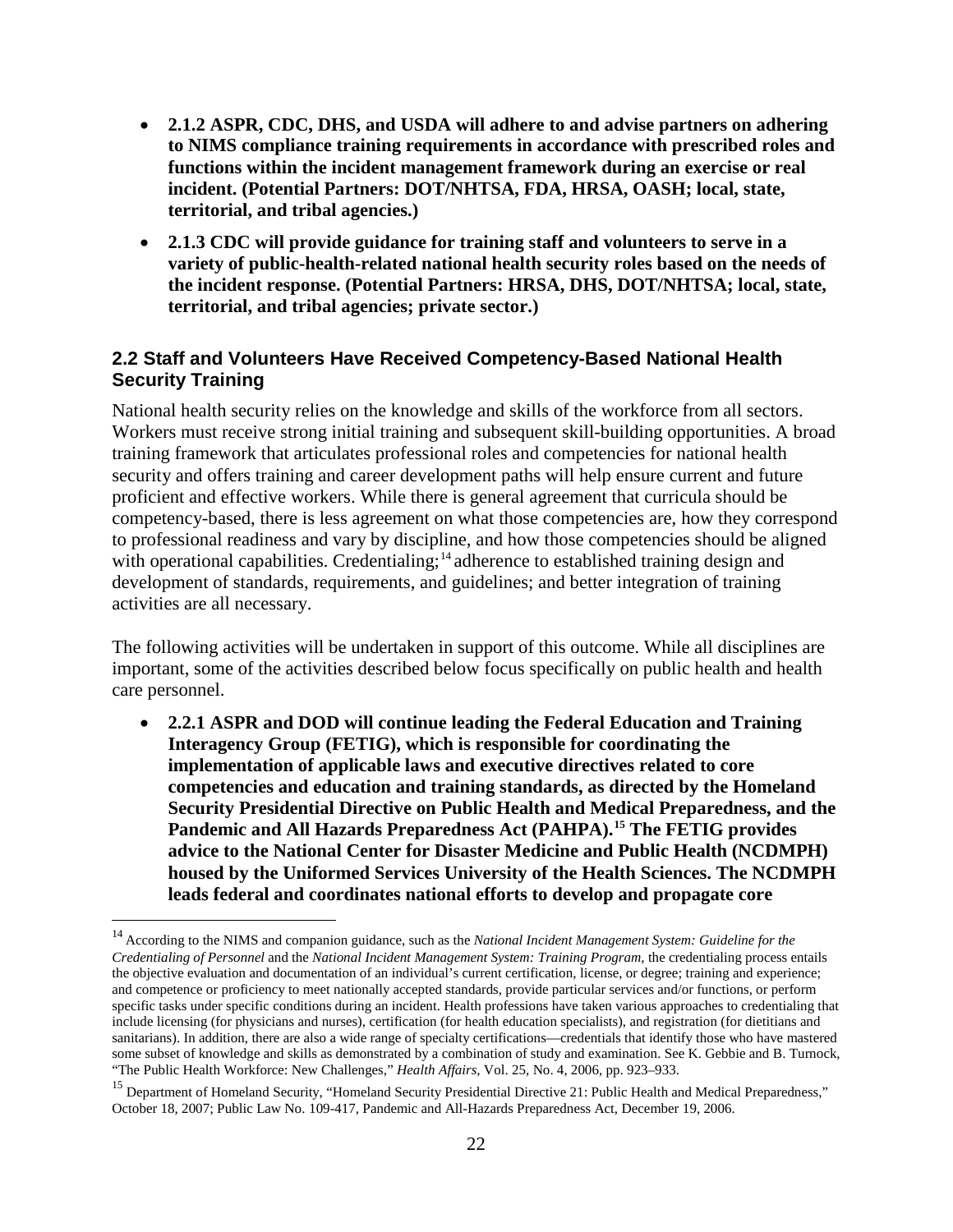**curricula, education, training, and research in all-hazards disaster health. (Potential Partners: DHS, Department of Veterans Affairs [VA], DOT/NHTSA, USDA, Department of State [DOS], Department of Education [DoED], Department of Labor [DOL].)** 

- **2.2.2 ASPR, CDC, DHS, and NCDMPH will continue ongoing partnerships with colleges, universities, and employers to identify and assess existing national health security–related courses and learning opportunities for staff and volunteers, identify priorities for new or improved courses and opportunities, and develop standards to guide future efforts. (Potential Partners: DOD, DOEd, DOT/NHTSA, HRSA, OASH, ONC, VA, USDA; private sector; academia.)**
- **2.2.3 ASPR, HRSA, DHS, and NCDMPH will synthesize existing data from research and other sources to generate national health security competencies and will develop new methods as needed to identify core national health security competencies that are common across functional roles for all members of the national health security workforce. (Potential Partners: ACF, ASPE, CDC, DOD, DOL, DOT/NHTSA, Environmental Protection Agency [EPA], OASH, OCR, SAMHSA, USDA, VA,; governmental associations; professional associations; academia.)**
- **2.2.4 ASPR, CDC, and DHS will adapt training to align with and support mastery of national health security competencies as they are developed. (Potential Partners: DOT/NHTSA, HRSA, NCDMPH, Office of Security and Strategic Information [OSSI]; local, state, territorial, and tribal governments; professional associations; academia.)**
- **2.2.5 ASPR, CDC, DHS, and HRSA will deliver and disseminate existing and to-bedeveloped competency-based training. (Potential Partners: DOT/NHTSA, NCDMPH; professional associations, academia.)**
	- o Partner with relevant federal agencies and academic programs and organizations to offer competency-based training and education, including crisis leadership and cultural competency training as appropriate, to the national health security workforce.
	- o Encourage the provision of continuing education credits for all relevant disciplines as an incentive to increase participation in national health security–related training.
- **2.2.6 DHS will review existing learning management systems and assess the feasibility of creating an integrated and coordinated system. (Potential Partners: Agency for Healthcare Research and Quality [AHRQ], ASPR, CDC, DOD, DOEd, DOT/NHTSA, NCDMPH, ONC; professional associations; academia.)**
	- o To the extent possible, training should be made available online, especially for programs targeted toward practicing health care and public health providers.

### **2.3 Communities Have an Adequate Number of Staff and Volunteers to Provide National Health Security Capabilities, and Can Access and Mobilize Additional Personnel as Needed**

An adequate supply of workers is needed to address all aspects of national health security, from prevention and protection to mitigation, response, and recovery. During an incident, these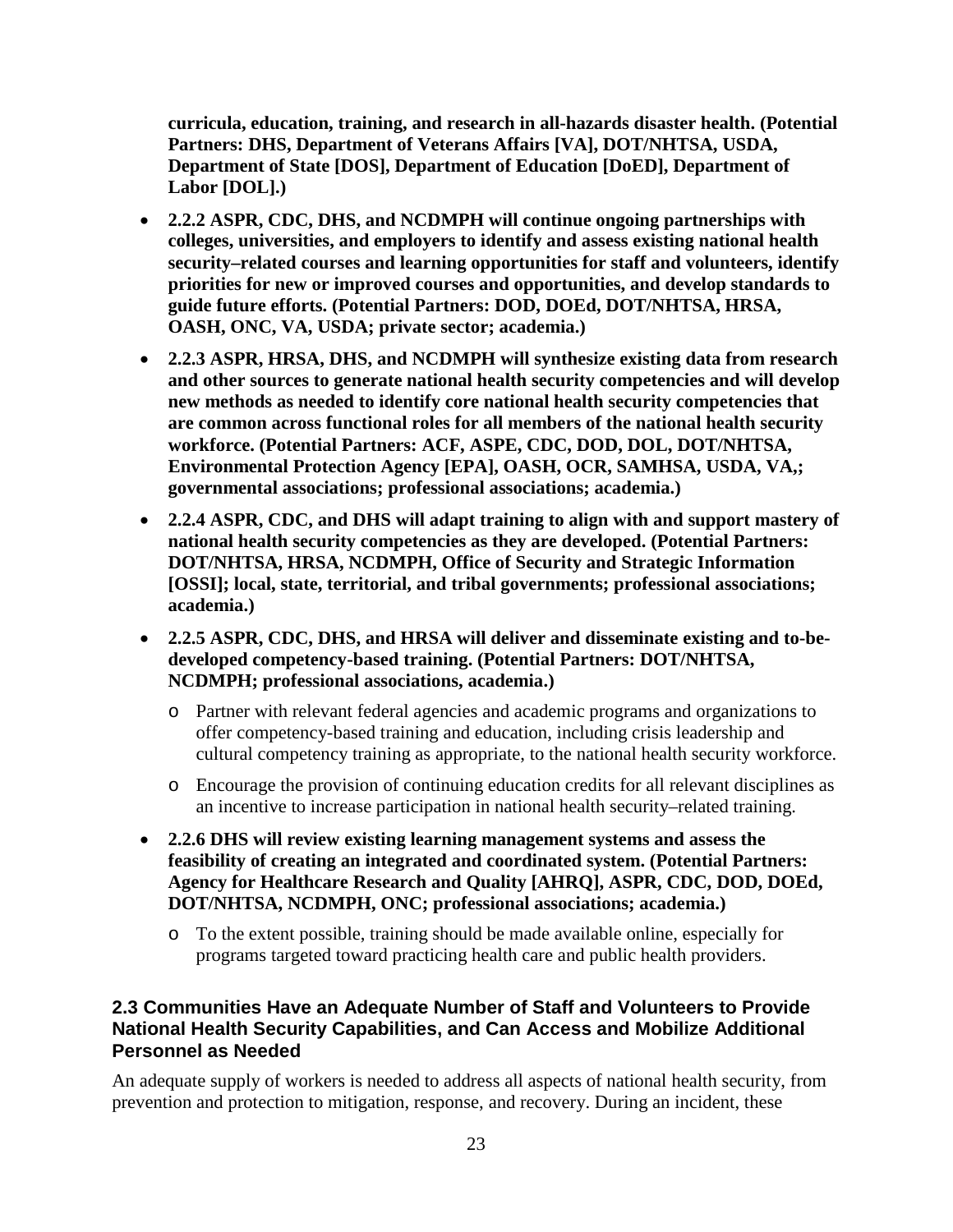workers might be expected to provide a national health security capability while maintaining essential functions unrelated to the incident. The evolving circumstances associated with an incident might require workers with diverse skills and abilities not typically associated with core health capacities. Awareness of the geographic distribution of staff and volunteers and their relevant skill sets is also necessary for coordination during incidents.

Given the predicted shortages of workers in such core health capacities as public health, nursing, epidemiology, human services, and laboratory sciences, ongoing recruitment and retention strategies (when feasible) are critical to ensure that there is a sufficient supply of qualified workers to meet daily and surge demands for services. Barriers to recruiting, hiring, and retaining qualified staff include significant resource constraints among the health system and agencies, uncompetitive salaries, and lengthy processing times for new hires. While efforts to bolster national health security should build on broad efforts to increase the number of fields and disciplines it utilizes, they should not supplant or wholly address those broad initiatives. For example, efforts can include offering opportunities for health security training and raising awareness among primary care physicians; however, they should not overreach, such as by trying to increase the overall supply of primary care physicians in the United States. Many individuals and employers remain unaware of their community's need for volunteers with diverse health care backgrounds and experience.

Efforts are essential to recruit a workforce (both paid staff and volunteers) that reflects the diverse demographic composition of the Nation. Understanding and respect for this diversity and the underlying factors that influence health (e.g., age, social and physical environments, economic status, genetic predispositions, behaviors, and access to health care), <sup>[16](#page-23-0)</sup> especially language concordance and literacy, are critical to the development of national health security capabilities. The workforce should be linguistically, culturally, developmentally (e.g., serving children), and economically sensitive to, and ideally drawn from, the communities it serves.

The following activities will be undertaken in support of this outcome:

- **2.3.1 ASPR and OASH will identify the nature and scope of potential concerns from workers hesitant to serve during an incident and will develop a plan to begin to address these concerns. (Potential Partners: CDC, DHS, DOT/NHTSA, HRSA, OSG; professional associations.)**
- **2.3.2 ASPR, CDC, DHS, and OASH will work with partners to continue to conduct or require regular call-down/notification and assembly drills to test staff and volunteer mobilization. (Potential Partners: HRSA, other federal agencies; local, state, territorial, tribal governments; professional associations.)**
- **2.3.3 CDC and HRSA will facilitate a partnership of federal agencies, and encourage nonfederal entities to partner with higher education institutions serving culturally diverse populations to recruit a diverse workforce to national health security–related fields. (Potential Partners: AHRQ, DOL, IHS, OCR, CFBNP; local, state, territorial and tribal governments; private sector; academia.)**

<span id="page-23-0"></span><sup>&</sup>lt;sup>16</sup> Centers for Disease Control and Prevention, "Ten Essential Public Health Services," no date (accessed online May 12, 2011, at [http://www.cdc.gov/od/ocphp/nphpsp/essentialphservices.htm\)](http://www.cdc.gov/od/ocphp/nphpsp/essentialphservices.htm).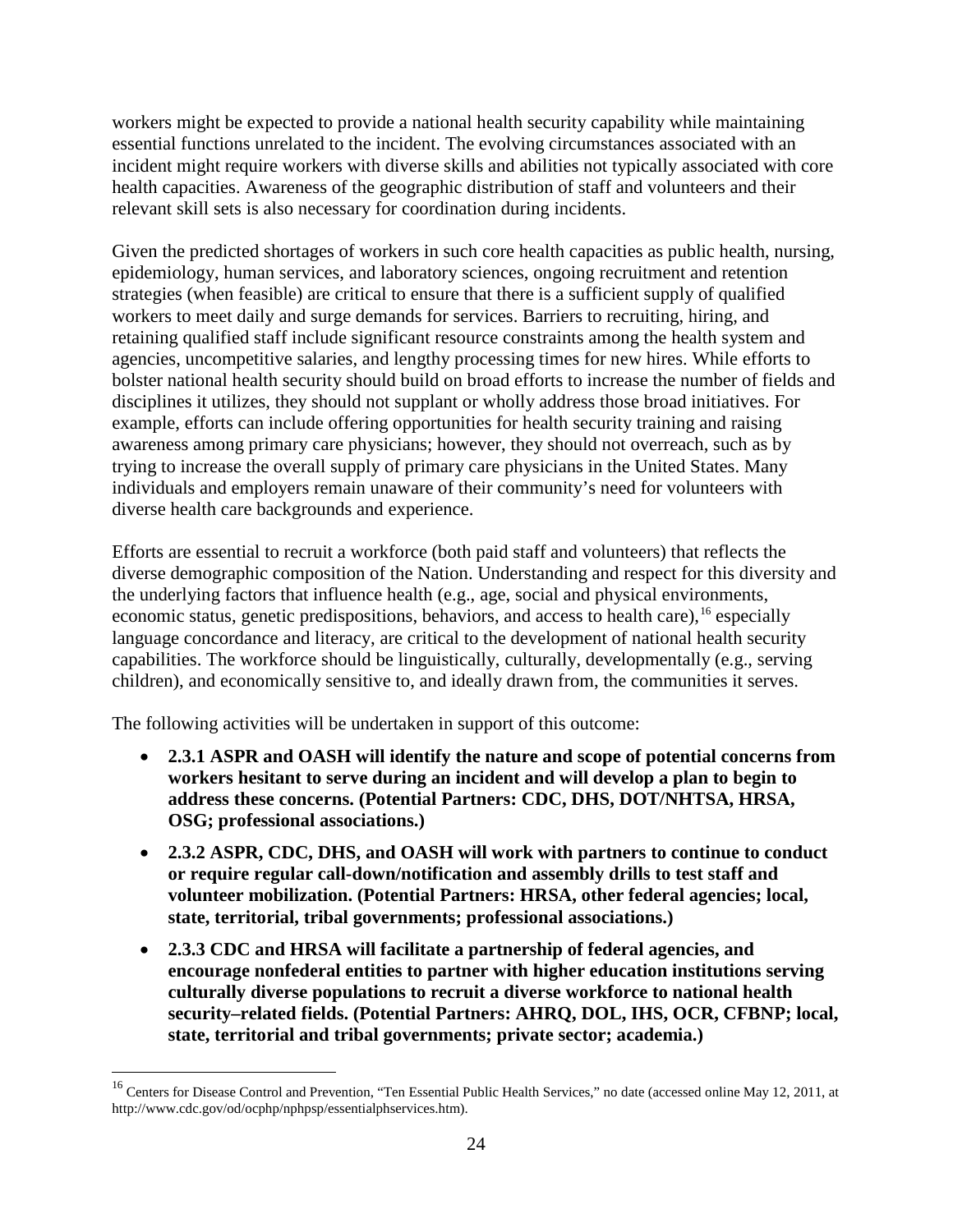• **2.3.4 ASPR and OASH should reinforce the use of the cultural competency webbased e-learning programs (e.g., HHS's Think Cultural Health website[17](#page-24-0)) for the national health security workforce. (Potential Partner: HRSA.)**

### **2.4 A Systematic Approach Is in Place to Coordinate and Manage Health Care Delivery Volunteers During an Incident**

During and after a large-scale incident with potentially negative health consequences, there is an acute need for significant numbers of volunteer workers, particularly health care and behavioral health professionals. Coordinated systems are necessary to recruit and roster (i.e., confirm identity, license, credential) volunteers pre-incident. Volunteer training programs and individual volunteers must be evaluated according to core competencies and standards, which have yet to be developed.

The following activity will be undertaken in support of this outcome:

- **2.4.1 ASPR and OASH will work with federal and nonfederal partners and employers to implement ongoing efforts to recruit and register volunteers. (Potential Partners: AHRQ, CDC, DHS, DOEd, DOI, DOL, DOT, HRSA, IHS, CFBNP; local, state, territorial, and tribal governments; private sector; academia; national membership organizations.)**
	- o Promote volunteerism and existing opportunities to volunteer.
	- o Review and evaluate the effectiveness of Emergency System for Advance Registration of Volunteer Health Professionals (ESAR-VHP), other federal programs (e.g., Medical Reserve Corps [MRC], National Animal Health Emergency Response Corps [NAHERC]), and other volunteer programs; consider opportunities to eliminate redundancy in some of the federal programs that share the same outcomes.
	- o Pursue collaborative partnerships with professional training programs and national membership organizations to encourage their members to volunteer at local and state levels.
	- o Engage hospitals, national and state associations, and private organizations in state ESAR-VHP planning efforts.
	- o Build collaborative partnerships with state licensing and credentialing bodies to share licensing and credentialing data and encourage reciprocity of licensing.
	- o Encourage physicians and other health professionals to volunteer through various outreach activities and communications strategies.

<span id="page-24-0"></span><sup>&</sup>lt;sup>17</sup> http://www.thinkculturalhealth.hhs.gov, accessed online on May 13, 2011.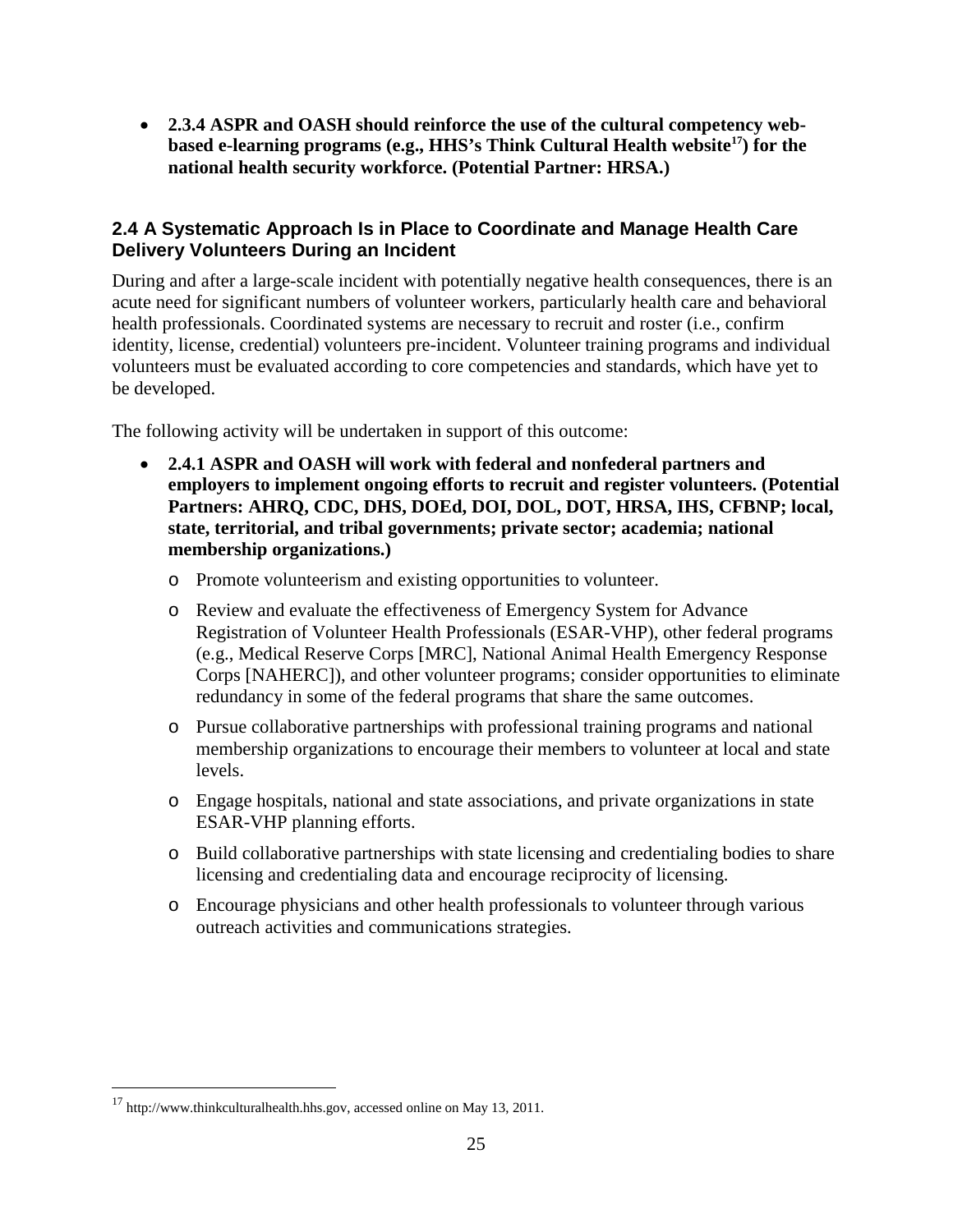#### OB JECTIVE 3: ENSURE SITUATIONAL AWARENESS

Situational awareness (both domestic and beyond U.S. borders, as appropriate) involves capturing, analyzing, interpreting, reporting, and communicating data to inform decisionmaking in a continuous and timely cycle. Situational awareness requires coordinated information collection and reporting to create a common operating picture (COP) and to make projections about likely future developments. Situational awareness also helps identify resource gaps, with the goal of matching available resources and identifying additional resources to meet current needs. Ongoing situational awareness provides the foundation for the successful detection, validation, and mitigation of emerging threats and supports more informed decisionmaking, better use of resources, and better outcomes.

While significant progress has been made in developing the specific capabilities that support situational awareness, there is a need and an opportunity for the federal government to assume a stronger role in developing and building consensus around a common national approach to situational awareness for national health security. This approach should:

- be based on participatory leadership and shared responsibility
- include a set of concepts, principles, terminology, expectations, and components as well as a minimum set of data elements and technological specifications
- respect Fair Information Practice Principles (FIPP).

A common national approach to situational awareness for national health security would provide the Nation with enhanced knowledge on the health of the public during and after an incident by generating timely information on existing and emerging medical threats and health-related trends during all phases of a response so that, when warranted, response plans can be adjusted on a realtime basis. A common national approach would also provide the ability to conduct situational awareness on health-related issues, including behavioral health where appropriate, within the immediate and surrounding areas affected by the incident; provide appropriate and timely access to relevant health related information; identify personnel exposed to CBRNE and occupational/environmental hazards; provide information to appropriate leadership to ensure that exposed personnel can be located, informed, and treated; and allow the real-time adjustment of response plans.

It is also important to create a collaborative culture for national health security by defining operational and response awareness (including horizontal and vertical interconnectivity among sectors and levels of government as well as the matrices required to match assets to capabilities and critical tasks to functions) as required to prevent, protect against, mitigate, respond to, and recover from large-scale incidents with potentially negative health consequences. A situational awareness system needs to provide useful information for decisions to meet the mission, recognize threats, control resources, and measure actions, with the ultimate goal of reducing the number of casualties. Science-based and surveillance-focused situational awareness is also useful for the systematic early warning, characterization, management, and control of CBRNE and other manmade and natural threats.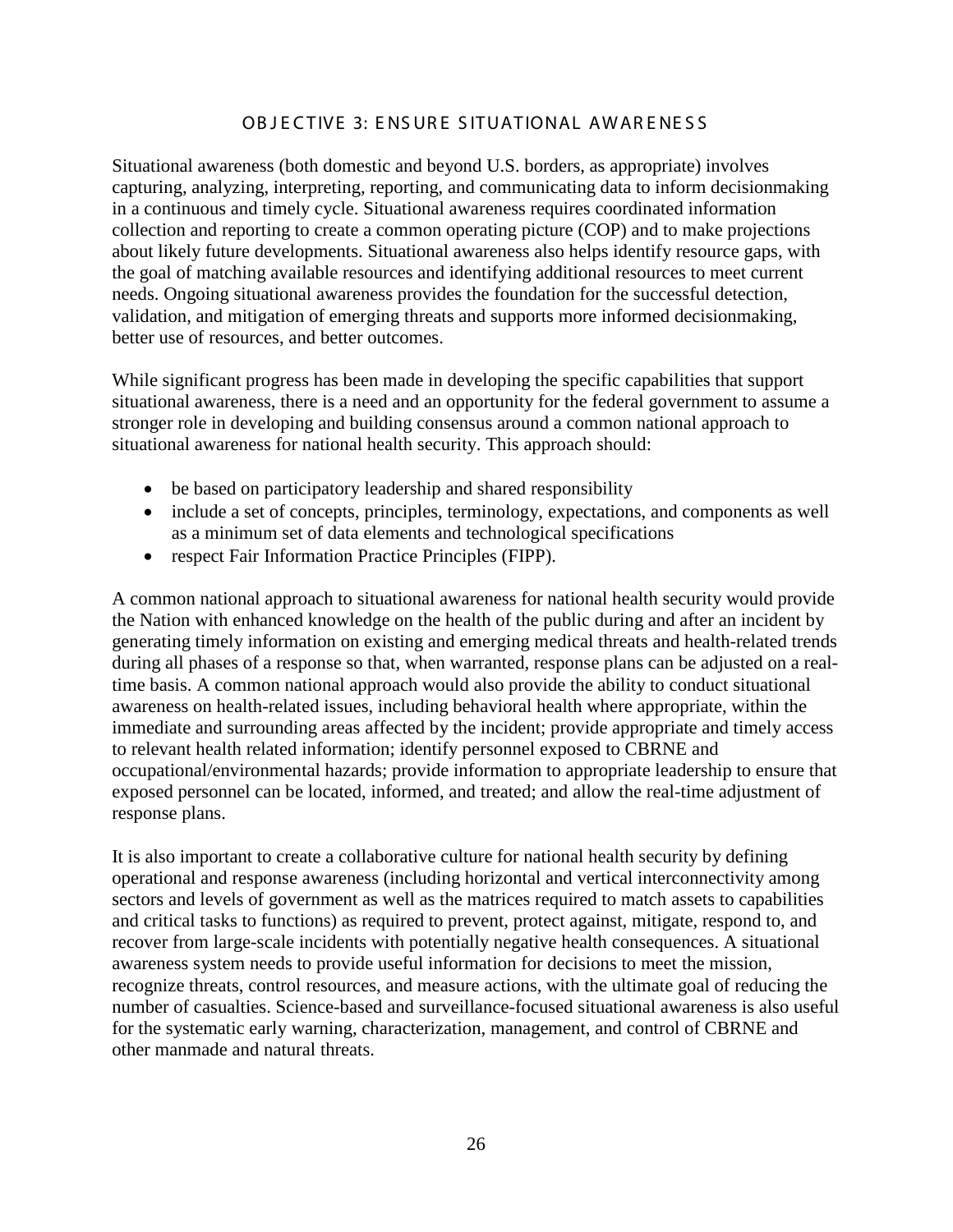In some instances, existing data streams to support national health security are disparate, require intensive human effort, and are not easily aggregated to support the efficient and effective analysis needed for a response, particularly one that requires recommendations be provided to key decisionmakers in a timely manner. Furthermore, effective situational awareness does not rely solely on the capacity of information technology systems, but also on a robust understanding of the health information universe (e.g., public health, laboratory data, health care, public safety, pre-hospital emergency care, hospital care, rehabilitation, efficacy of countermeasures) to enable integrated supervision and execution of actions before, during, and after an incident.

The following list represents the desired four-year outcomes that together will ensure situational awareness. The activities listed under each outcome below will be initiated, subject to availability of resources, to help achieve these outcomes. The outcomes are separated out for discussion, but their interdependencies suggest that they could easily be considered parts of a single, overarching outcome. The first outcome, a common, long-term national approach to achieving situational awareness, will lay the foundation for the outcomes, as well as their respective activities, and hence should be a priority. The other desired outcomes should build off of and benefit from this common approach. Within these outcomes, priority activities include establishing a governance structure, identifying barriers to a common national approach, and developing a taxonomy of decisions and decisionmakers, which can provide the basis for identifying who needs what information and for what purposes. Awareness of evolving incidents with potentially negative health consequences has received the most attention to date, but there are still major gaps and a need to improve coordination across the many components of situational awareness. Awareness of resource availability and coordination of situational awareness also offer specific opportunities for improvement that build on the common national approach.

#### **Four-Year Outcomes for Ensuring Situational Awareness**

- Common national approach to public health and health care situational awareness for national health security
- Near-real-time awareness of evolving incidents with potentially negative health consequences, including source, scope, location, key unknowns, risk assessment, triggers linking information to response timelines, and projection of future trends, including integration of public information and concerns into situational awareness
- Near-real-time awareness of availability and location of resources (both personnel and other) before and during incidents with potentially negative health consequences, including both awareness of the current situation and projection of needs and anticipation of shortfalls
- Effective coordination of health-related situational awareness, including scalability from local to national levels, with communication running multi-directionally and involving both the public and private sectors, as well as both the United States and international partners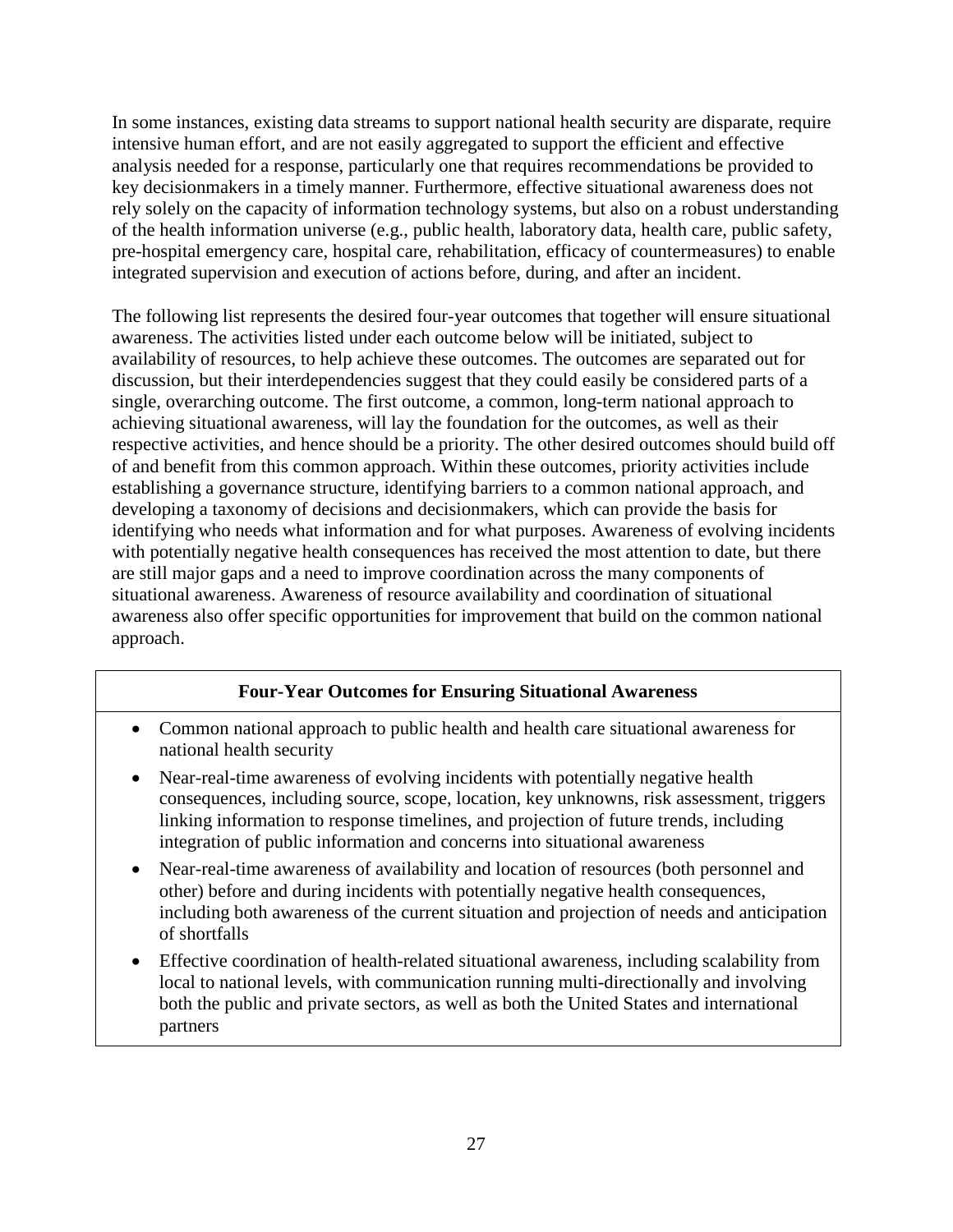### **3.1 Common National Approach to Public Health and Health Care Situational Awareness for National Health Security**

Coordinating situational awareness on a national scale requires a shared *conceptual* approach, including common terminology, definitions, expectations, and processes and a minimal set of critical data. Given that biosurveillance is a fundamental part of achieving situational awareness, the approach should draw and build (although not exclusively) on the *National Biosurveillance Strategy for Human Health (NBSHH)*<sup>[18](#page-27-0)</sup> and its Concept Plan for Implementation,<sup>[19](#page-27-1)</sup> as well as the existing frameworks presented in the National Response Framework,<sup>[20](#page-27-2)</sup> the National Incident Management System,<sup>[21](#page-27-3)</sup> the National Biosurveillance Integration System, and National Biosurveillance Advisory Subcommittee reports.<sup>[22](#page-27-4)</sup> While biosurveillance, as a capability, is one key component of situational awareness, the Nation should consider the many National Response Framework capabilities—which, collectively, are conducive to envisioning a common operating picture. Specifically, it is important to consider those core functional areas of responsibility contained in the Emergency Support Function #8 Annex (Public Health and Medical) and those newly incorporated areas within the NHSS.

Consideration of the types of decisions that need to be supported will be important, as will determining who makes key decisions, determining the role of communications in discerning and disseminating information, determining what data are needed and how these data will be used to support decisionmaking, and determining who needs what information at every level of government. An information management plan, as well as other policies and memoranda of understanding regarding data-sharing and interpretation among organizations, would provide the methods and processes for collecting and managing information. Both privacy and security should be considered in development of any information management plan, and, at a minimum, the Privacy Act of 1974 should be considered, as well as other relevant law. In addition, this plan would describe the information flow and exchanges between organizations, detail data security procedures, outline roles and responsibilities, and include methods for protecting the privacy of health information. Finally, the plan would specify the products to be used to capture and disseminate information as well as how best to enable infrastructure and tools for interoperability.

Near-real-time awareness of an incident and available resources, in turn, rely on low- and hightechnology systems for sharing situational awareness information; these systems must be

[http://www.cdc.gov/osels/pdf/Concept\\_Plan\\_V1+5+final+for+print+KMD.PDF\)](http://www.cdc.gov/osels/pdf/Concept_Plan_V1+5+final+for+print+KMD.PDF).

<span id="page-27-0"></span> <sup>18</sup> Centers for Disease Control and Prevention, *National Biosurveillance Strategy for Human Health (NBSHH)*, Version 2.0, February 2010 (accessed online May 12, 2011, at [http://www.cdc.gov/osels/pdf/NBSHH\\_V2\\_FINAL.PDF\)](http://www.cdc.gov/osels/pdf/NBSHH_V2_FINAL.PDF).

<span id="page-27-1"></span><sup>19</sup> Centers for Disease Control and Prevention, *Concept Plan for Implementation of the National Biosurveillance Strategy for Human Health*, January 2010 (accessed online May 12, 2011, at

<span id="page-27-2"></span><sup>20</sup> U.S. Department of Homeland Security, *National Response Framework*, January 2008 (accessed online May 12, 2011, at [http://www.fema.gov/pdf/emergency/nrf/nrf-core.pdf\)](http://www.fema.gov/pdf/emergency/nrf/nrf-core.pdf).

<span id="page-27-3"></span><sup>21</sup> U.S. Department of Homeland Security, *National Incident Management System*, December 2008 (accessed online May 12, 2011, a[t http://www.fema.gov/pdf/emergency/nims/NIMS\\_core.pdf\)](http://www.fema.gov/pdf/emergency/nims/NIMS_core.pdf).

<span id="page-27-4"></span><sup>22</sup> National Biosurveillance Advisory Subcommittee, *Improving the Nation's Ability to Detect and Respond to 21st Century Urgent Health Threats: First Report of the National Biosurveillance Advisory Subcommittee,* October 2009, ; and *Improving the Nation's Ability to Detect and Respond to 21st Century Urgent Health Threats: Second Report of the National Biosurveillance Advisory Subcommittee*, June 2011.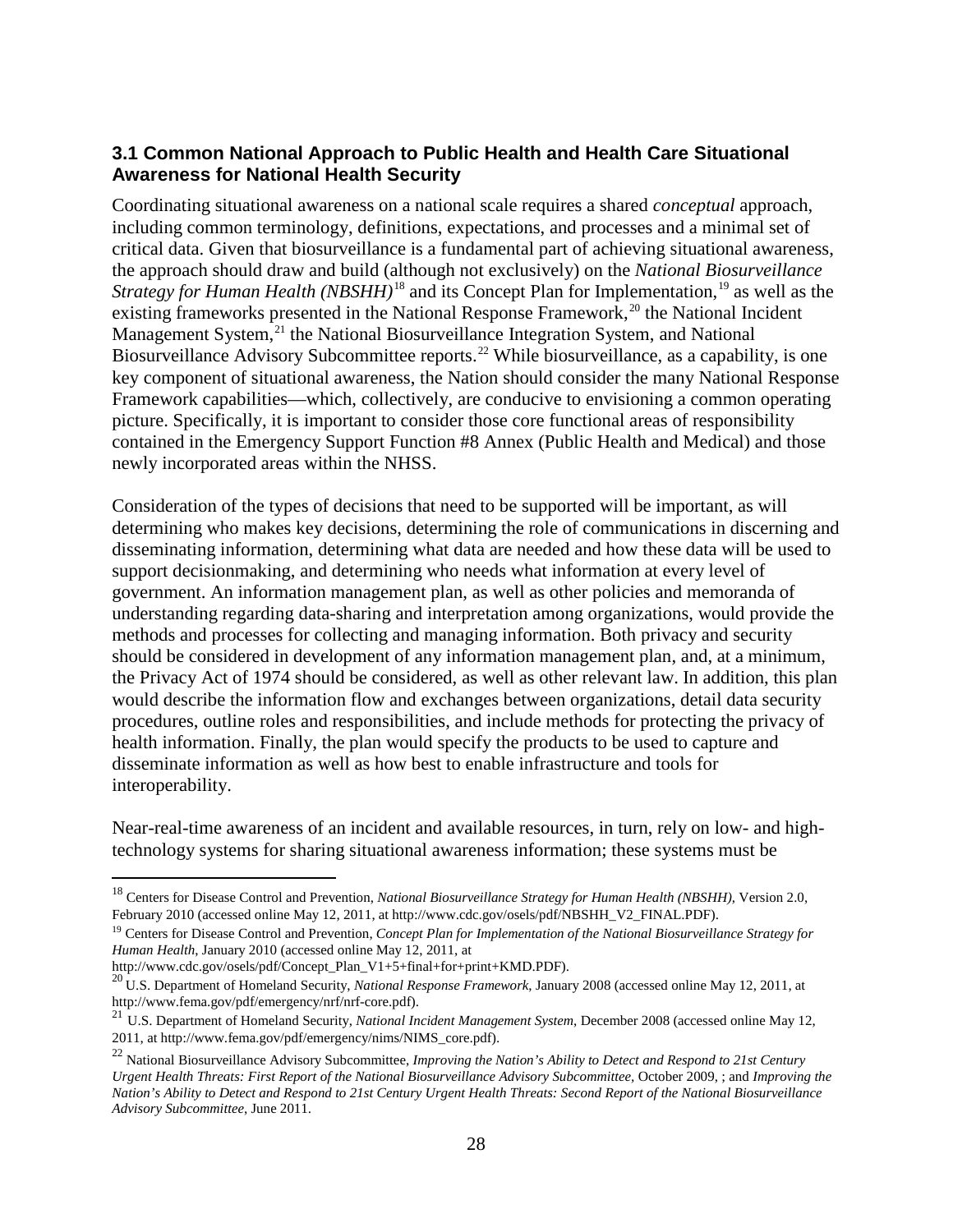interoperable, redundant, and reliable. Federal leadership will be critical to ensuring coordination at both the conceptual and technological levels, while also ensuring participation and buy-in from a broad range of stakeholders, since most incidents begin and end at the local level. However, improvements need to be made in developing an overarching public health and medical organizational structure and/or governance model relevant to national health security in order to ensure such coordination. These governance and/or organizational structure models are needed to ensure consistent management, coherent policies and processes, and broad stakeholder involvement. In particular, the heightened privacy concerns of some populations must be considered, and the potentially negative consequences of aggressive data collection, especially with respect to its effect on individuals' willingness to seek health care or to harm their privacy, must be acknowledged and mitigated.

A common national approach needs to establish *minimum* expectations, while limiting the burden that might be imposed on various stakeholders from a resource standpoint. Consideration should be given to how frequently specific information will be needed in routine and incidentrelated operations and to the use of minimum necessary requirements (e.g., some information may not be needed on a day-to-day basis, and only the minimum amount of data necessary for the purpose should be shared). This will enable balancing of the benefits of obtaining the information against the cost in dollars and the effort required to collect the information, as well as against the significant privacy and operational security concerns related to collecting and integrating individually identifiable health information. Additionally, attention should be paid to ensuring that current and future grants align with the approach, where possible, rather than creating competing incentives.

The following activities will be undertaken in support of this outcome. Most of these need to be done sequentially, because one activity often builds on previous ones.

- **3.1.1 ASPR will work with partners to establish a governance and/or organizational structure model (which conforms to Health Insurance Portability and Accountability Act [HIPAA] requirements) for public health and health care situational awareness activities in support of national health security. (Potential Partners: CDC, DHS, DOD, DOI, Department of Justice [DOJ], EPA, Food and Drug Administration [FDA], OCR, ONC, USDA, VA; local, state, territorial, and tribal governments; private sector; academia; relevant discipline associations.)**
- **3.1.2 ASPR, CDC, and DHS will work with partners to identify and address legal and policy barriers to establishing a common conceptual approach to situational awareness, building on existing efforts. (Potential Partners: Assistant Secretary for Legislation [ASL], DOD, DOJ, IHS, OGC; local, state, territorial, and tribal governments; nongovernmental organizations; private sector; academia; training centers.)**
- **3.1.3 ASPR, CDC, and DHS, will work with partners to identify and address issues regarding local, state, territorial, tribal, and federal legal and policy barriers to releasing and sharing data, including who has authority to release data, what the barriers are to exchanging data, and what the approval time is for release, and to ensure that actions taken to address these barriers are consistent with requirements for protecting patient information. (Potential Partners: ASL, DOD, DOJ, DOS, IHS,**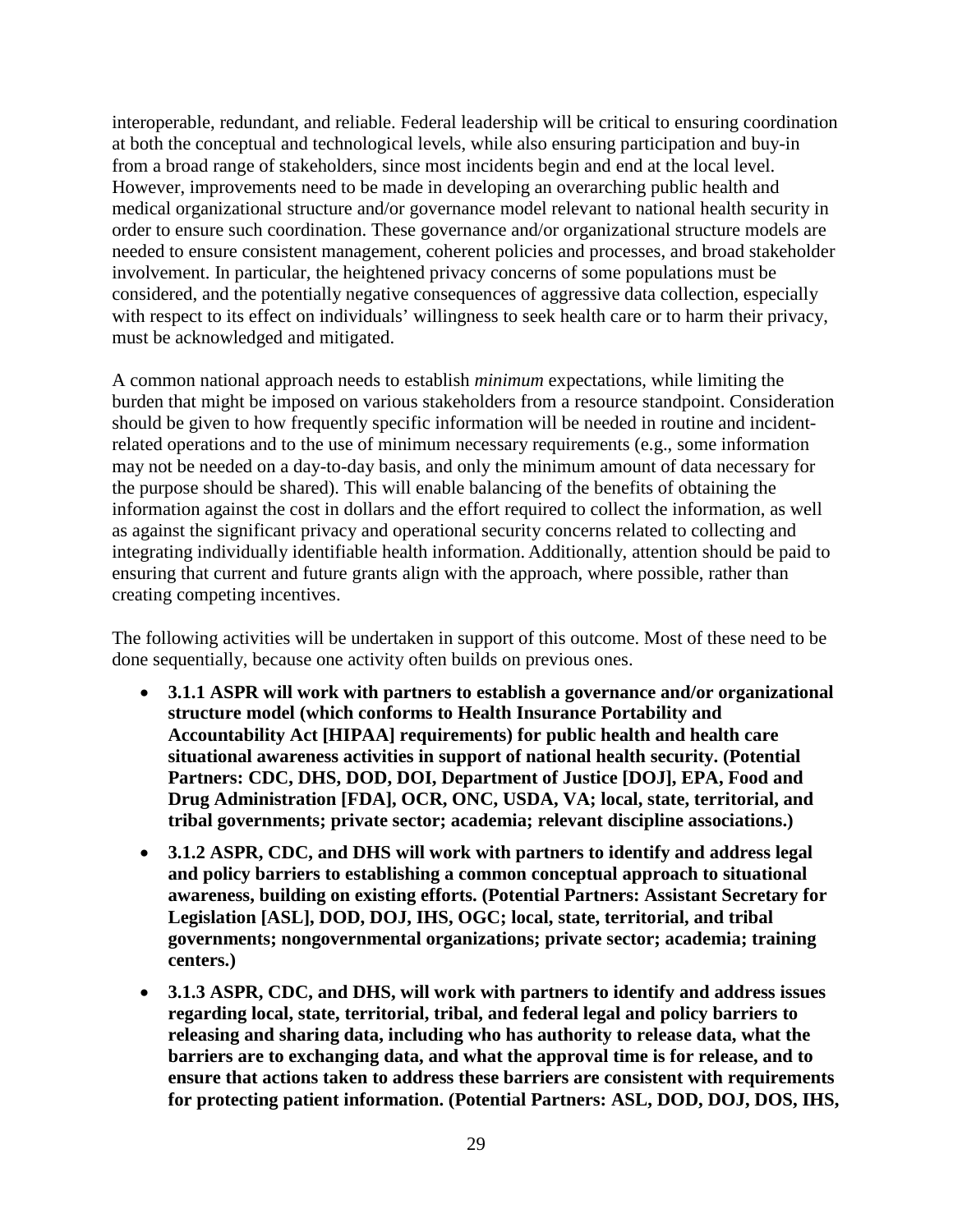**OCR, OGC, ONC; local, state, territorial, and tribal governments; nongovernmental organizations; private sector; academia; training centers.)**

- **3.1.4 ASPR and DHS will work with partners to develop a taxonomy of decisions and decisionmakers (authority, sectors, levels of government) to assist in identifying who needs what information (and for what purposes), possibly as part of an information management plan. (Potential Partners: CDC, DOD, DOI, DOJ, DOS, ONC, SAMHSA; local, state, territorial, and tribal governments; nongovernmental organizations; private sector; training centers.)**
- **3.1.5 ASPR and CDC will work with partners to assess the establishment of a consortium of local, state, territorial, and tribal health departments to compile and evaluate a suite of low-cost, easy-to-implement, innovative practices that allow public health authorities to collect and analyze data relevant to national health security. (Potential Partners: DHS, DOJ, DOS, FDA, OGC; local, state, territorial, and tribal officials; nongovernmental organizations; private sector; academia and research centers; training centers.)**
	- o Practices may be grouped into modules, potentially including health status of the community, inventory and readiness status of local response assets, detection of potential and emerging incidents, threat-specific surge in active surveillance, and preand post-event situation reports.
- **3.1.6 ASPR, CDC, and DHS, in consultation with stakeholders across all sectors, will draft a novel conceptual and technological approach, which will provide clear and consistent expectations for a situational awareness system, possibly through a set of guiding definitions and principles. (Potential Partners: DOD, DOT, ONC, Office of Science and Technology Policy [OSTP]; local, state, territorial, and tribal officials; nongovernmental organizations; private sector; academia and research centers; training centers.)**
	- o As a means of facilitating and prioritizing evaluations, relevant departments and agencies should assess the resources needed to implement a conceptual approach by inventorying existing systems, tools, registries, collaborations, and programs and evaluating their effectiveness and appropriateness for a national situational awareness approach that will help develop minimum sets of data elements. This may be accomplished by identifying and promoting innovative practices related to health information systems and/or public health situational awareness systems and infrastructure, which will serve as a basis for future funding decisions by identifying gaps and helping to avoid assets and infrastructure duplication.
	- o Develop minimum sets of data elements that apply across all threats but that can also be augmented for specific incidents. This will require consideration of stakeholders, their functional relationships, and their responsibilities, because functions and tasks will determine data requirements.
	- o Identify and align the common conceptual approach with relevant guidance and funding sources, and, where necessary and possible, coordinate policies and resources that support the common conceptual approach (e.g., HHS, DHS, DOD, VA, DOT, and other federal resources, as appropriate).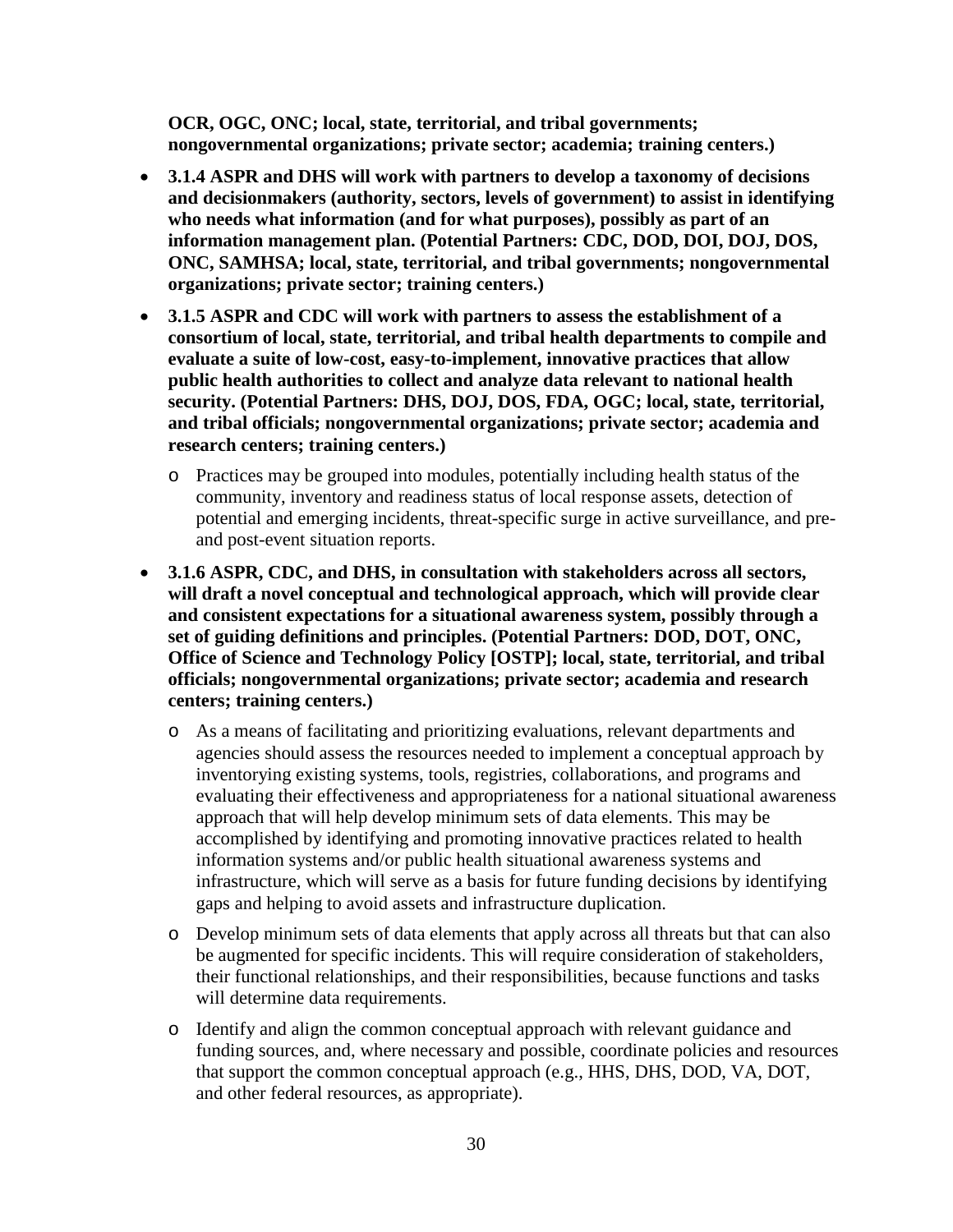- o Act on the existing knowledge base of barriers to public health information systems (e.g., electronic laboratory reporting and electronic health record [EHR] and laboratory information system [LIS] interface issues) to support development and maintenance of, and adequate staffing for these vital systems.
- **3.1.7 ASPR and DHS will work with partners to draft a conceptual and technological approach for the processing and communicating of data and information for utilization. (Potential Partners: CDC, DOD, OCR, ONC, OSTP; local, state, territorial, and tribal governments.)** 
	- o Determine existing data integration methods to enhance situational awareness and develop a research agenda.
	- o Assess new and emerging technology for use in the field of public health situational awareness.
	- o Assess the utility of data integration as a requirement to improve decisionmaking.
	- o Ensure consistency with HIPAA Privacy and Security rules and FIPPs when developing conceptual and technological approaches to creating a situational awareness system.

### **3.2 Near-Real-Time Awareness of Evolving Incidents with Potentially Negative Health Consequences**

The ability to respond quickly and effectively to an incident requires responders and decisionmakers to have immediate access to essential information about the incident. The type of information required will vary based on the nature of the incident (e.g., bioterrorism, hurricane, outbreak of pandemic influenza). However, it is critical to have local, state, territorial, tribal, and federal government and private partnerships and systems set up and coordinated before an incident to ensure that information can be captured, processed, and disseminated before, during, and after the incident.

The following activities will be undertaken in support of this outcome:

- **3.2.1 ASPR, CDC, and DHS will work with partners to build on existing situational awareness resources in all sectors by identifying existing capabilities across all relevant sources of information that can be used to generate actionable information. (Potential Partners: DOD, DOI, DOJ, DOT, FDA, the Office of the Director of National Intelligence [ODNI], ONC, OSTP, USDA, VA; local, state, territorial, and tribal governments.) The following are illustrative examples:**
	- o Begin to identify targeted research and development knowledge gaps for situational awareness and prioritize research activities which will further the Nation's ability to develop and enhance methods to identify, track, and respond to health threats (e.g., CBRNE laboratory and microbial forensics methods).
	- o Apply existing Geographic Information Systems (GIS) (e.g., geospatial, demographic, and related geodata integration and presentation systems), communication information systems (e.g., data visualization, web technology, relational data systems, and integrated data management) and public health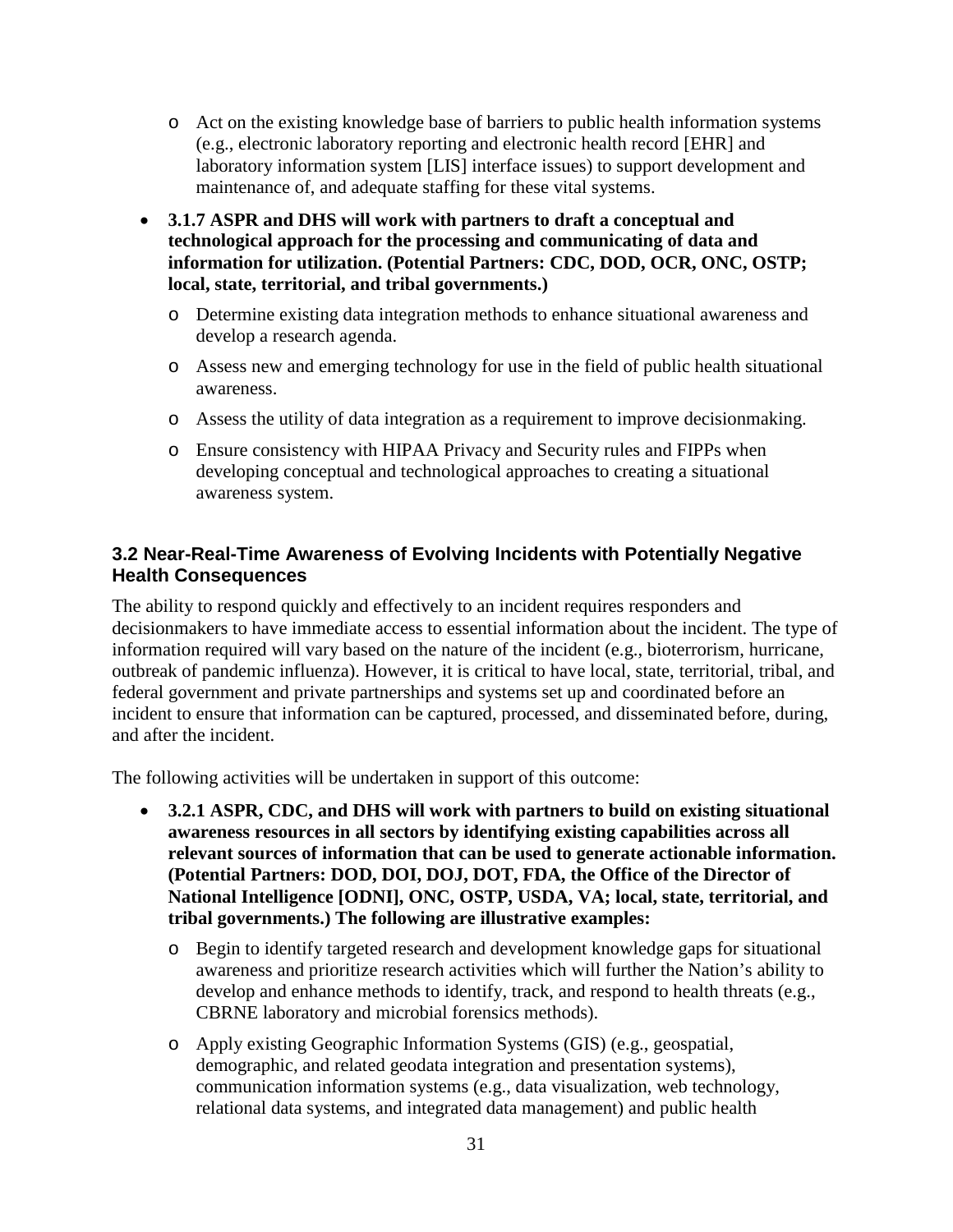information systems (e.g., public health modeling, poison centers, laboratory and clinical interfaces, analysis, data sharing, and tracking systems) for use in understanding and responding to evolving incidents.

- o Develop "resource typing" for health incidents logistics and supply chain purposes using standards developed under the Incident Command System (ICS) to facilitate improved resource allocation based on supply and demand and information-sharing to support an enriched user-defined common operating picture.
- o Develop approaches for leveraging social networking data.
- **3.2.2 ASPR, CDC, and DHS will work with partners to identify ways to strengthen and expand existing capabilities to disseminate and share national health security information quickly to the maximum extent practicable given operation security requirements. (Potential Partners: DHS, DOD, DOI, DOJ, DOT, EPA, HRSA, OCR, ONC, USDA; local, state, territorial, and tribal governments; academia and research centers; training centers.)**
	- o Develop approaches for interfacing with existing electronic information systems across all levels, classifications, and sectors to include, but not limited to:
		- addressing the need to link records across systems
		- ensuring consistency with HIPAA Privacy and Security rules and Fair Information Practice Principles (FIPPs) when developing all conceptual and technological approaches for processing and communicating health information
		- **I** linking public health laboratories to state health information exchanges to send and receive laboratory results
		- providing public health laboratories access to common information systems (e.g., a Laboratory Information Management System [LIMS]) to send and receive laboratory test orders and results.
	- o Develop approaches, electronic laboratory reporting standards, and, potentially, protocols and agreements to increase the timeliness of information-sharing to the maximum extent practicable given operational security requirements; incorporate operational tempos for incident-related situational awareness based on common systems that are used in routine operations.
	- o Support existing and developing incentive programs for adopting common electronic information systems across all levels and sectors to the extent practicable given operational security requirements.
	- o Develop a capability to integrate and analyze, taking into account privacy concerns, operational security concerns, relevant data available from the web, proprietary data sources, external data sources, and internal documents in order to support evidencebased decisionmaking; establish core knowledge collection, management, and fusion capability; and identify indicators and warnings of events of public health significance.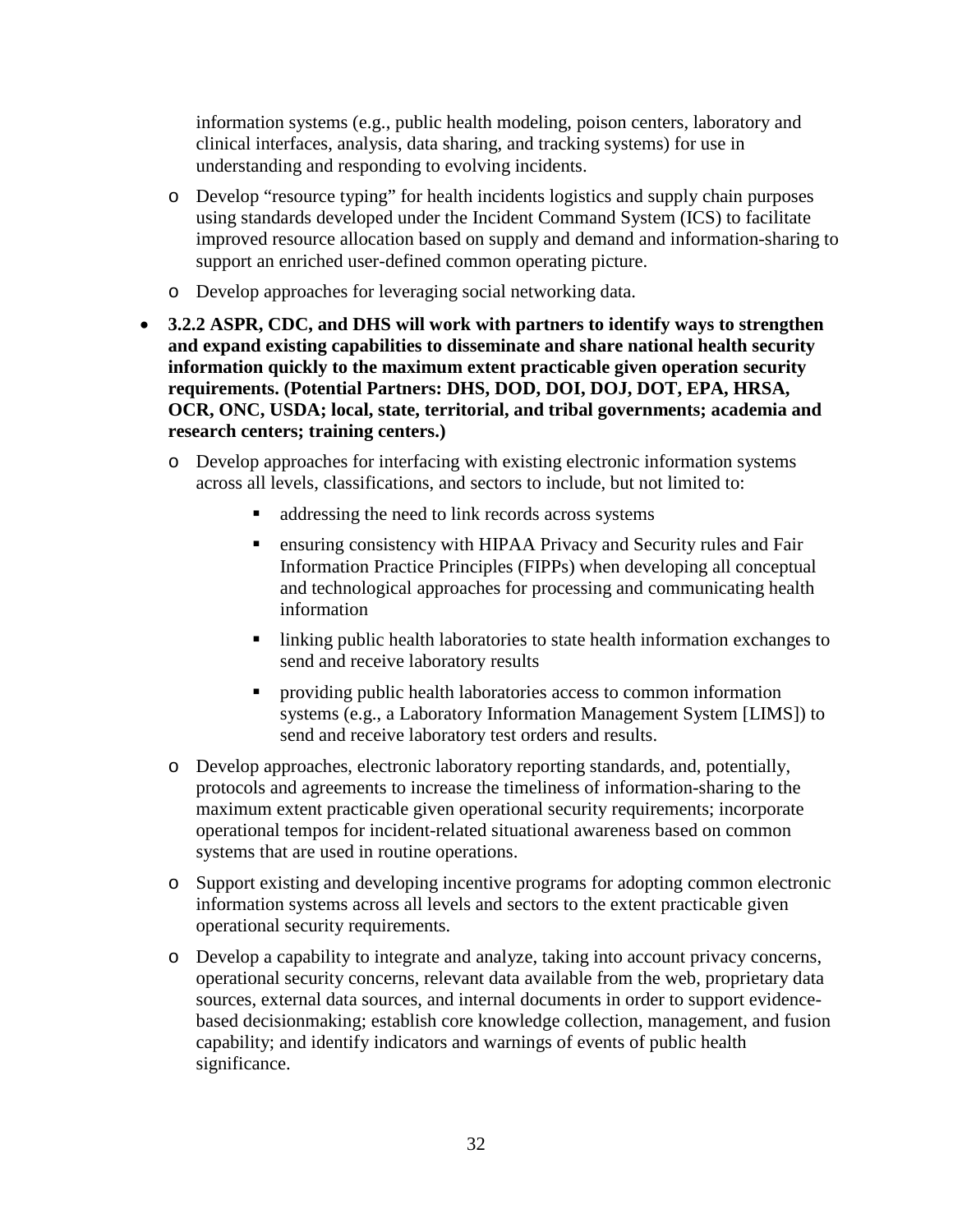This data store would be mined using modern business analytical tools to make connections between disparate data, generate trends, and forecast emerging issues.

### **3.3 Near-Real-Time Awareness of Availability and Location of Resources Before and During Incidents with Potentially Negative Health Consequences**

Awareness of available resources (e.g., personnel, facilities, equipment, and supplies, particularly for children and at-risk individuals) includes not just those needed for the current situation, but also a projection of future resource needs and anticipation of resource shortfalls. The ability to respond quickly and effectively to a large-scale incident with potentially negative health consequences requires responders and decisionmakers to have immediate access to essential resource information. Resource awareness requires a level of timeliness not available in many current resource-tracking systems, which are often best used retrospectively. Interoperability among existing systems is limited, especially across different levels and sectors. Furthermore, private interests control many assets that are needed before, during, and after incidents, and proprietary interests can pose a significant barrier to timely, accurate, and effective resource awareness. Careful thought needs to be given to situations in which business considerations (e.g., competitor awareness of existing inventories) may conflict with the needs of national health security and incident response.

The following activities will be undertaken in support of this outcome:

- **3.3.1 ASPR will work with partners to identify and, where necessary and possible, explore aligning existing local, state, territorial, tribal, federal, and international governmental and nongovernmental systems across sectors, for providing awareness of resources before, during, and after an incident. (Potential Partners: CDC, DOI, EPA, FDA, HRSA, OCR, ONC, OSTP, USDA; local, state, territorial, and tribal governments; nongovernmental organizations; hospitals and health care providers; training centers.)**
	- o Determine a methodology to inventory and evaluate public health and health care resource awareness systems (e.g., available hospital beds, countermeasure reporting, vaccine distribution) that may be in use during future emergency incidents. This focused assessment will allow for learning what worked and what did not and will generate ideas for how to improve and modify these systems for use in variety of incidents (e.g., terrorist attack, natural disaster).
	- o Identify gaps in existing information networks (both organizational and electronic).
	- o Ensure consistency with HIPAA Privacy and Security rules and FIPPs when integrating health information when developing the capability for integrating and analyzing relevant data.
- **3.3.2 ASPR, CDC and DHS will work with partners to develop and/or implement an integrated resource tracking strategy that works across sectors and capitalizes on existing resources, including identifying a minimal set of resource data that would be relevant and helpful among incident types and scenarios. (Potential Partners: EPA, ONC, OSTP, USDA; local, state, territorial, and tribal governments;**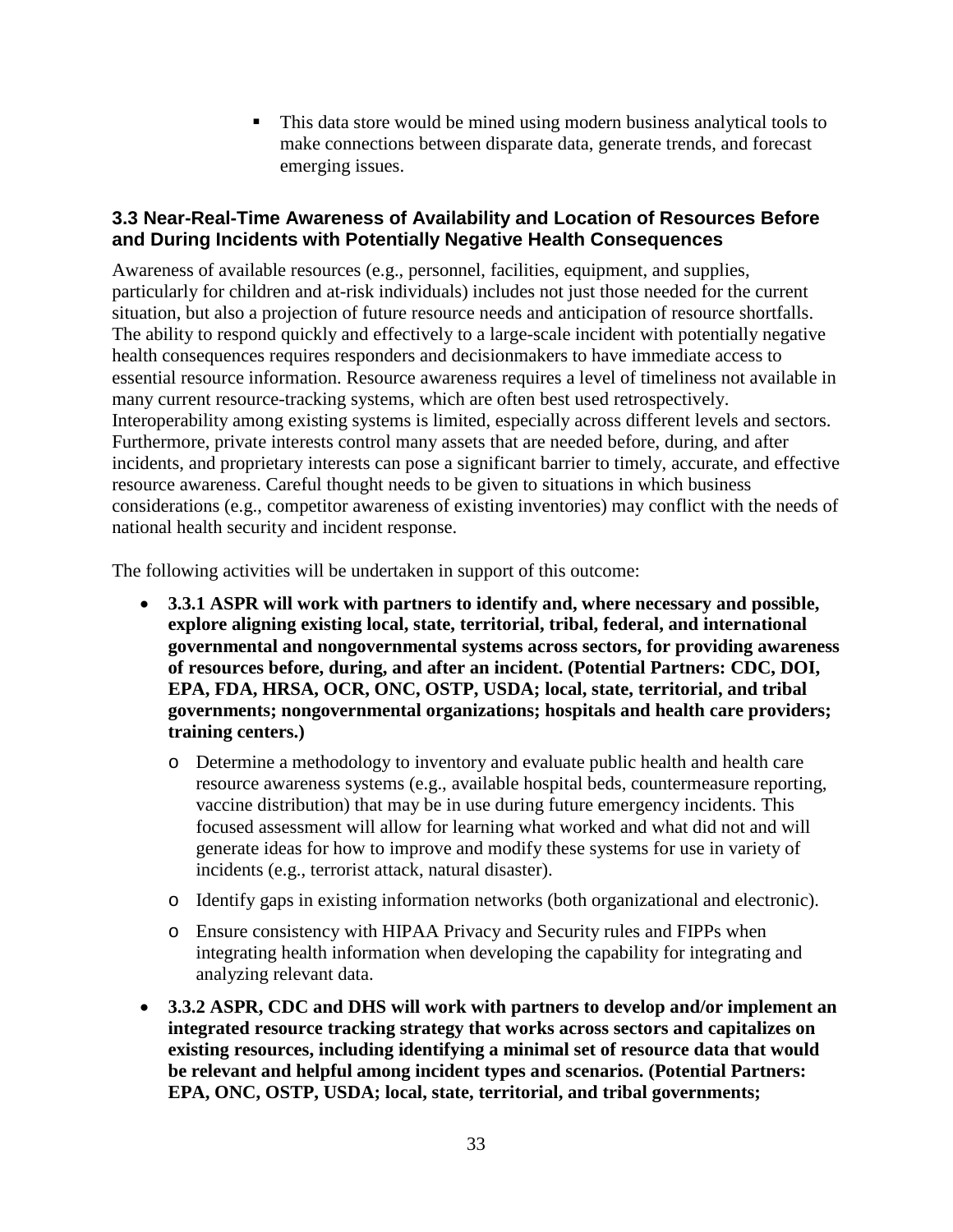**nongovernmental organizations; hospitals and health care providers; academia and research centers; training centers.)**

- **3.3.3 ONC will work with partners to identify and consider proprietary interests (e.g., for hospitals, the pharmaceutical industry, large nationwide laboratories) that may inhibit incorporation of private resources, including approaches for carefully controlled data sharing and maintaining confidentiality of information. (Potential Partners: ASPR, CDC, DHS, DOJ, FDA, OGC; private industry associations.)**
- **3.3.4 ASPR and DHS will work with partners, including private industry, to identify sources of data and information for sharing and potentially for integration to improve situational awareness. (Potential Partners: CDC, DHS, DOJ, FDA, OGC, ONC; private industry associations.)**

### **3.4 Effective Coordination of Health-Related Situational Awareness**

Coordination among stakeholders is critical to ensuring accurate, timely, and resilient situational awareness. Each stakeholder brings to the incident his or her own set of skills, terminology, goals, understanding of responsibilities, and expectations. Effective coordination should build on a set of common guidance and tools, such as that provided by a common national approach, and make use of near real-time information about the characteristics of the evolving incident and the resources available to respond to the incident. The ability to effectively coordinate should increase with improvement in those other outcomes. Effective coordination must occur within and between the public and private sectors, from local to national levels (with information flowing in both directions and laterally), and between the United States and other countries. The extent and limits of coordination must be evident to all involved.

The following activities will be undertaken in support of this outcome:

- **3.4.1 ASPR, CDC, and DHS will explore how state and major urban area fusion centers can enhance information sharing and situational awareness across the public safety, public health, emergency management, and other domains. (Potential Partners: DOJ; local, state, territorial, and tribal governments.)**
- **3.4.2 ASPR and CDC will involve private and children's hospitals, laboratories, schools (to provide absenteeism data), 9-1-1 systems, EMS, medical countermeasures adverse events systems, behavioral health care systems, and other organizations in local, state, territorial, tribal, and federal data-sharing and planning efforts for integrated situational awareness, and will encourage use of these systems as they become available. (Potential Partners: DHS, FDA, HRSA, Office of Global Affairs [OGA], ONC; local, state, territorial, and tribal governments; nongovernmental organizations; hospitals and health care providers; research centers.)**
- **3.4.3 ASPR and CDC will work with partners to support a collaborative environment for sharing situational awareness information. (Potential Partners: DHS, DOD, DOS, EPA, HRSA, OGA, USDA; local, state, territorial, and tribal governments; nongovernmental organizations; hospitals and health care providers; research centers.)**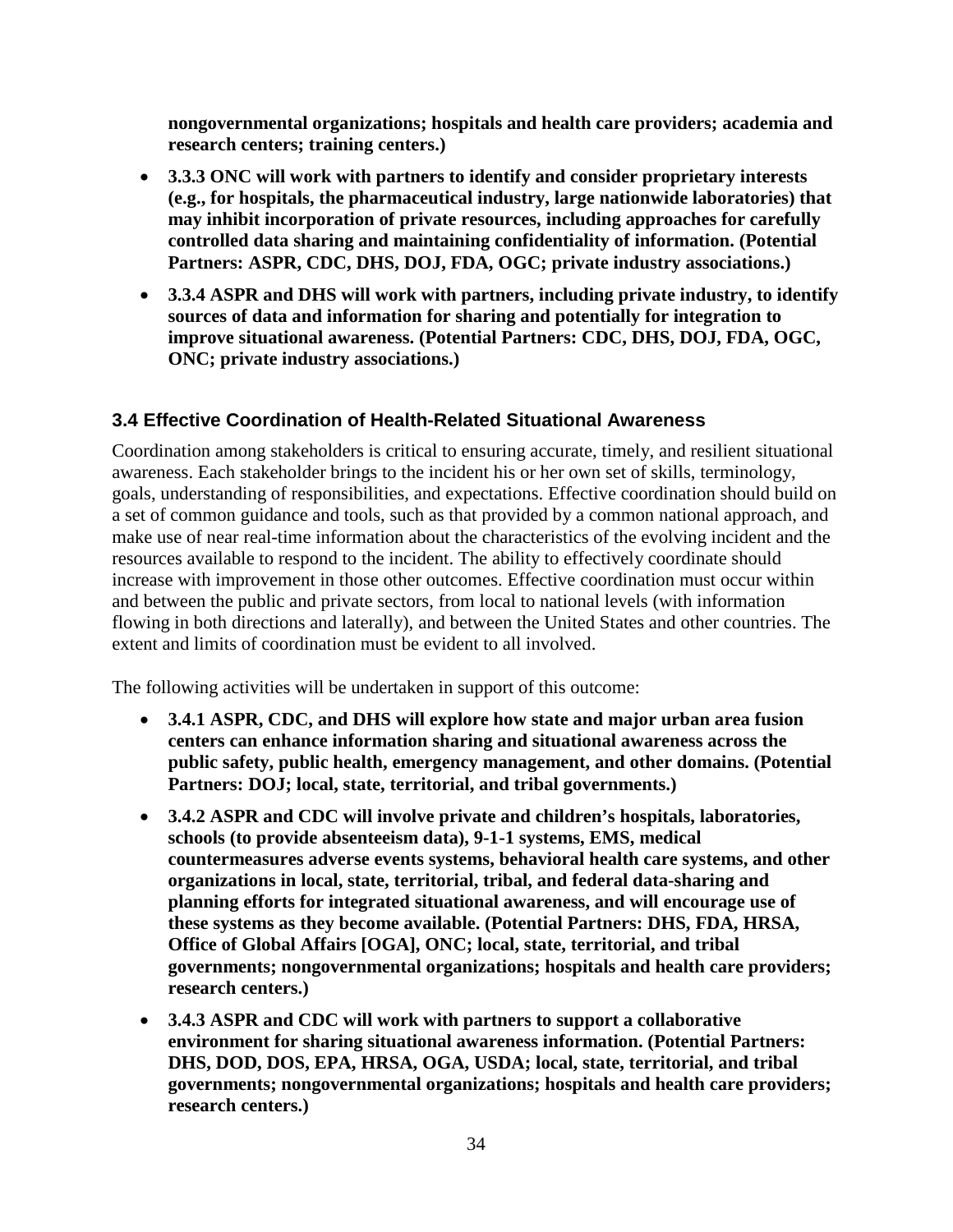- o As supported by law, identify potential multiple funding sources to support the creation and maintenance of this infrastructure.
- o Establish a collaborative and/or contractual mechanism (which may or may not include memoranda of understanding) for participation and information-sharing.
- o Incorporate the role of health information exchanges and laboratory information exchanges in situational awareness related to national health security.
- o Explore the business case for hospital/clinical participation in situational awareness systems.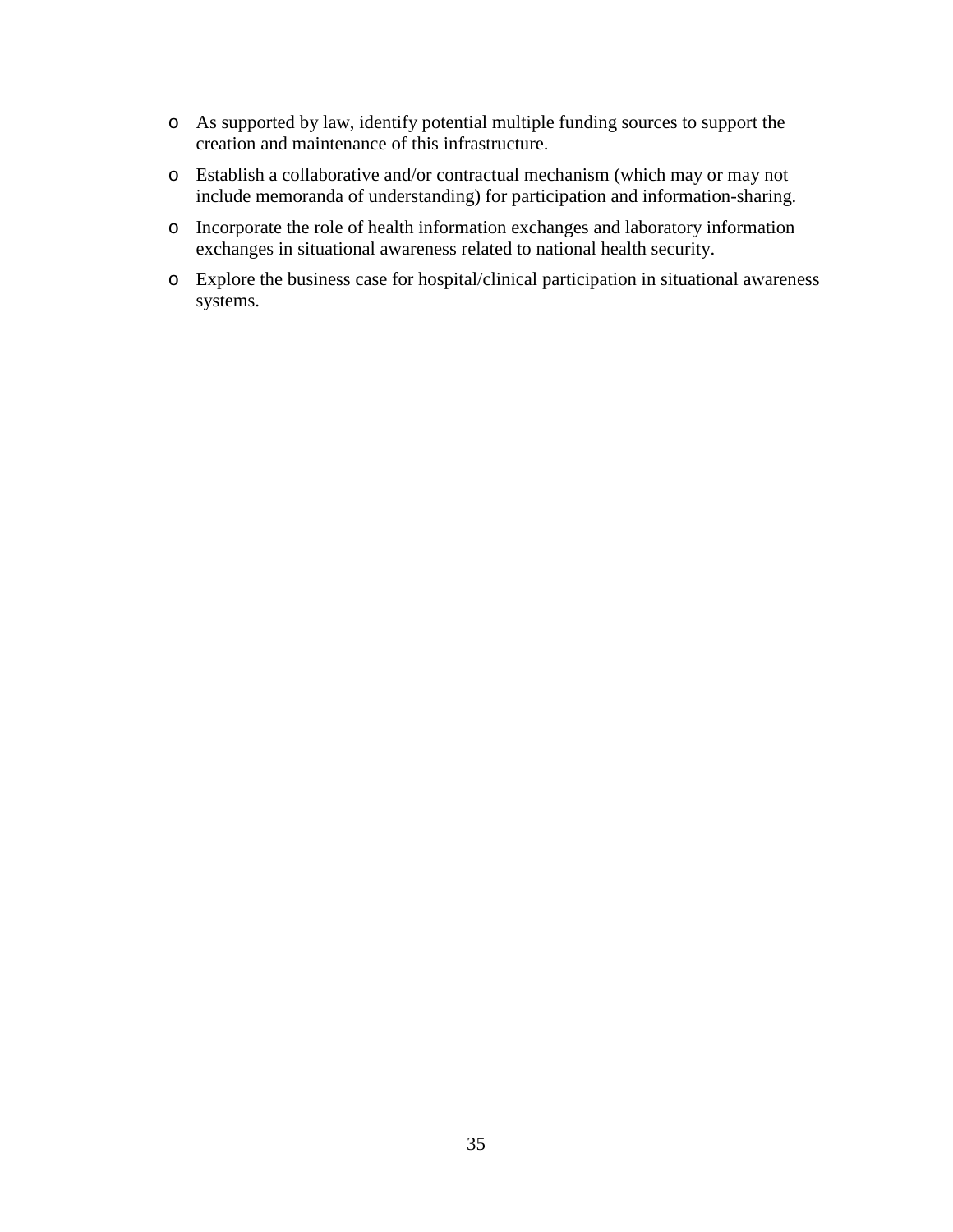#### OBJECTIVE 4: FOSTER INTEGRATED, SCALABLE HEALTH CARE DELIVERY S YS TE MS

The delivery of health care in the United States involves a large and complex network of private, public, and governmental organizations that provide a wide array of health care services.<sup>[23](#page-35-0)</sup> Every day, Americans rely on myriad services to maintain health, treat illness and injury, and improve their lives. The providers, professionals, organizations, and systems that deliver care typically function in an environment where networks form in response to varied market demand within the community. Under normal, day-to-day operations, these loosely connected networks strive to meet the needs of their community population. In some communities (especially urban and rural communities), parts of the health care system (especially primary, emergency, and behavioral health care) are under considerable strain and experience regular access and crowding challenges.

Health care system resiliency is the ability of the system to maintain operations even in the face of a large-scale incident with potentially negative health consequences. Health care systems can increase the ability to mitigate, respond to, and recover from such events by fostering integrated, scalable health care delivery systems.<sup>[24](#page-35-1)</sup> The first step in fostering health care resiliency is the ability of individual health care organizations<sup>[25](#page-35-2)</sup> to *surge* for short periods of time when challenged by short-term and modest increases in demand, i.e., to maintain the standard of care while responding to fluctuations in demand.

Disasters and public health emergencies can result in large numbers of individuals who need care within a short period of time. In these cases, the demand for health care services may exceed an individual health care facility's ability to safely surge. To address the public's health needs in the face of a large-scale incident, separate and independent health care organizations that do not normally work together may be thrust into a situation in which they must collaborate. Not only must these organizations meet the increased health and behavioral health care needs resulting from the incident, they must also continue to address the functional needs of at-risk individuals<sup>[26](#page-35-3)</sup> within the community. Meeting this level of demand requires the coordinated effort of all health care resources in a community. By working together, health care organizations can provide capacity well in excess of the sum of the individual efforts of the same organizations working on their own.<sup>[27](#page-35-4)</sup>

Preparing health care organizations to function as a coordinated and effective system requires planning, coordination, and experience of the sort gained through past incidents and exercises.

<span id="page-35-0"></span><sup>&</sup>lt;sup>23</sup> The health care system includes public health, primary and hospital care, disaster medicine, and behavioral health care.

<span id="page-35-1"></span><sup>&</sup>lt;sup>24</sup> James Carafano, "Resiliency and Public-Private Partnerships to Enhance Homeland Security," The Heritage Foundation, June 24, 2008 (accessed online May 13, 2011, at http://www.heritage.org/Research/Reports/2008/06/Resiliency-and-Public-Private-Partnerships-to-Enhance-Homeland-Security).

<span id="page-35-2"></span> $25$  A health care organization is any entity that provides health care or patient care, including but not limited to a private physician's office, dental office, hospital, long-term care facility, alternative treatment facility, dialysis or other outpatient treatment center, EMS, clinic, and community health center.

<span id="page-35-3"></span><sup>&</sup>lt;sup>26</sup> As defined by U.S. Department of Health and Human Services, "At-Risk Individuals," 2012.

<span id="page-35-4"></span><sup>27</sup> A. Knebel and S. Phillips, "National Strategy for Health Care System Preparedness," *Disaster Medicine and Public Health Preparedness*, Vol. 3, Suppl. 1, 2009, p. S4.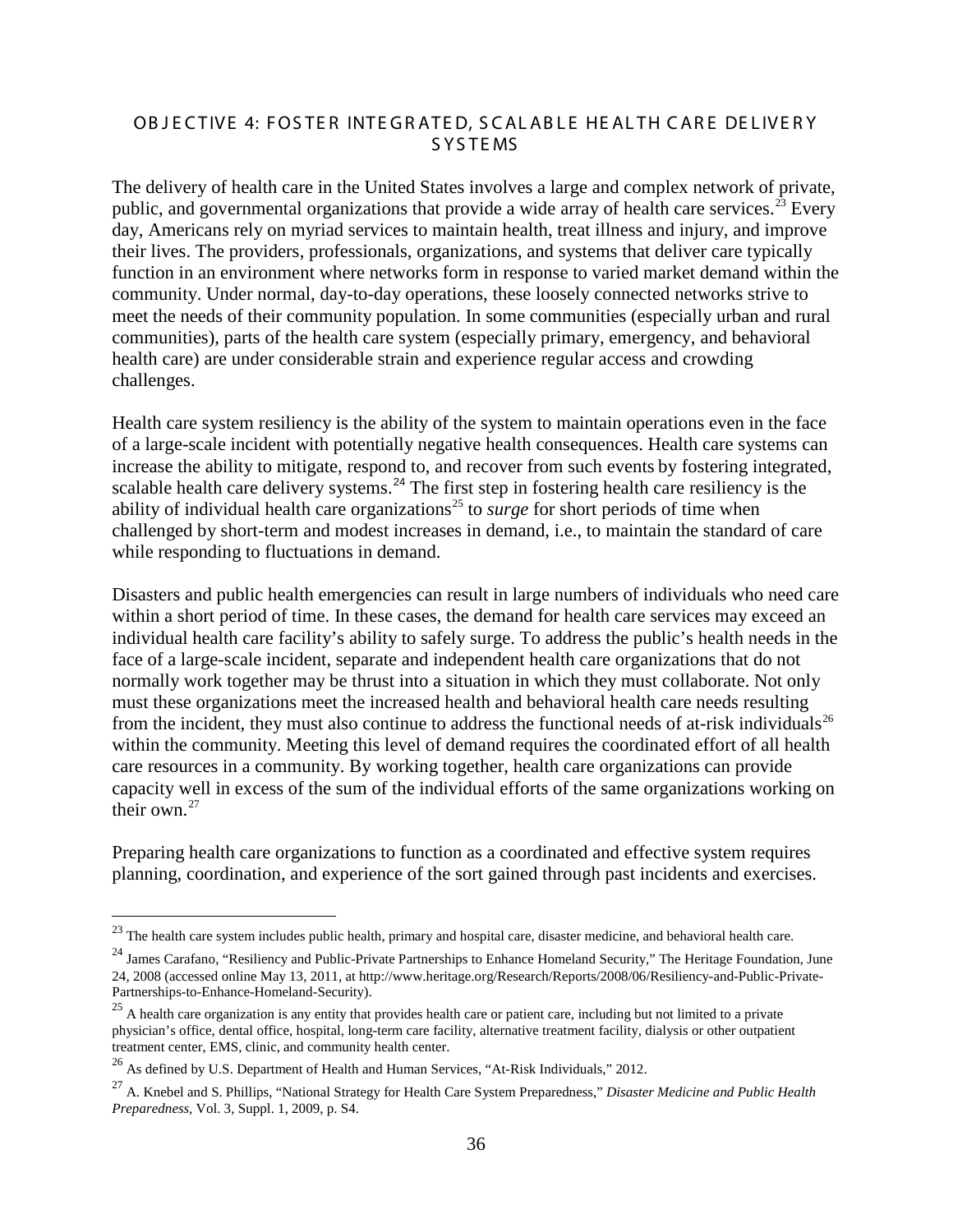Each part of the health care delivery system must be aware of its role in meeting the community's demands for services during a major incident. The capacity and capability of individual health care organizations and communities can vary significantly due to differences in local and state laws and regulations, the level of planning, geographical diversity, market competition among private health care organizations, the availability of medical resources, and the culture of the individual organization. Given this potential for variation, a community is better served by informed health care organizations that are aware of and actively engaged in identifying and working to overcome potential barriers to ensuring the continuity of health services within their communities.

One strategy for enhancing medical surge capacity and capability at the community level is the formation of a **health care coalition**.<sup>[28](#page-36-0)</sup> A health care coalition is a group of health care organizations working together to collectively leverage resources, thus increasing capacity beyond the sum of the coalition's parts. Health care coalitions within communities and across all levels of government can facilitate integration and are thus critical for strengthening the health care delivery system and supporting national health security.<sup>[29](#page-36-1)</sup> Successful coalitions integrate health care organizations from across the health care continuum<sup>[30](#page-36-2)</sup> and across distinct sectors, such as medical care, disaster behavioral health,<sup>[31](#page-36-3)</sup> public health, dental care, emergency management, law enforcement, EMS, and others. Coalitions bring together multiple organizations while also acknowledging the important role that individual organizations and other response partners play in national health security. Coalitions are especially important for engaging organizations that have not traditionally been involved in national health security activities (e.g., primary care physician's offices, patient-centered medical homes, outpatient clinics, dialysis centers, home health care agencies, federal qualified health centers, nursing home facilities, dental and behavioral health).

Creating the type of integration required for a health care coalition may be challenging due to the number of organizations involved, differences in concerns and interests across organizations, and the absence of a single organization with responsibility for the system as a whole. However, the diversity of critical functions that these organizations fulfill is important and successful coalitionbuilding contributes to national health security.

37

<span id="page-36-0"></span> $^{28}$  A health care coalition organizes individual health care assets into a single functional unit. A coalition may include hospitals, long-term care or alternative treatment facilities, dialysis and other outpatient treatment centers, nursing homes and other skilled nursing facilities, private physician offices, behavioral health care, dental care, clinics, community health centers, and any other health care asset that may be brought to bear during major medical response. The health care coalition provides a central integration mechanism for cooperative planning, information-sharing, and management coordination among health care assets and also establishes a mechanism for integrating medical assets into the jurisdiction's incident command system.

<span id="page-36-1"></span><sup>&</sup>lt;sup>29</sup> Eric Toner, Richard E. Waldhorn, Crystal Franco, Ann Norwood, Brooke Courtney, Kunal Rambhia, Matthew Watson, and Thomas V. Inglesby, *The Next Challenge in Healthcare Preparedness: Catastrophic Health Events*, Baltimore. Md.: Center for Biosecurity of UPMC, prepared for the U.S. Department of Health and Human Services, 2009.

<span id="page-36-2"></span> $30$  The "continuum of health care" includes but is not limited to 9-1-1 call centers/public safety answering points, EMS, emergency departments, hospitals, ambulatory care, physicians' offices, community health centers, specialized care (e.g., dialysis, laboratories, rehabilitation), behavioral health care, long-term care (e.g., nursing homes, assisted living), and home health care and services (e.g., nursing, meals).

<span id="page-36-3"></span> $31$  Disaster behavioral health is "the provision of mental health, substance abuse, and stress management services to disaster survivors and responders," U.S. Department of Health and Human Services, "At Risk Individuals, Behavioral Health, and Human Services Coordination," 2011 (accessed online May 13, 2011, at [http://www.phe.gov/Preparedness/planning/abc/Pages/default.aspx\)](http://www.phe.gov/Preparedness/planning/abc/Pages/default.aspx).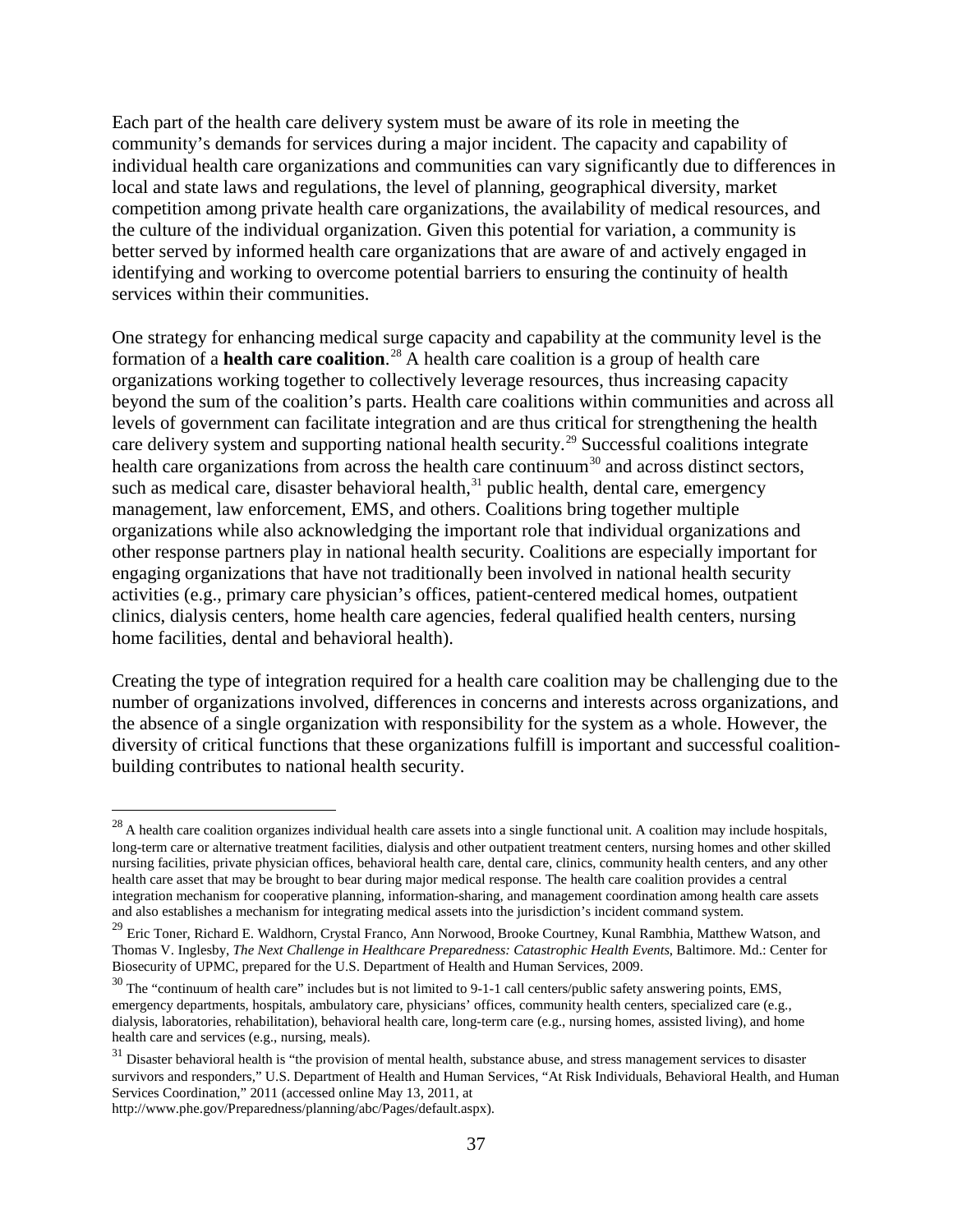When the magnitude of an incident exceeds the local community's ability to meet the demand, further increases in scale can be achieved by connecting health care coalitions within a region through a **regional emergency planning alliance**. Because each region is unique and comprises many communities, planning alliances establish a systematic process for integrating and coordinating local, state, territorial, tribal, and federal medical responses to support optimal surge capacity and capability while protecting patients, health care staff, and other health security workers.<sup>[32](#page-37-0)</sup> Types of planning alliances include regional councils of government, economic development districts, local development districts, and metropolitan planning organizations.

Regional emergency planning alliances serve an important role in fostering relationships between health care coalitions, providers, and other emergency response partners within communities. The collaborative efforts, planning processes, and information management activities of planning alliances can be used to establish mutual aid agreements to support timely and appropriate integrated medical responses. An alliance's shared understanding of roles, functions, and community requirements can serve as a platform for ensuring the effective education of medical and emergency response workers (both paid staff and volunteers) and facilitating exercises on the community, state, and federal levels.

Health care coalitions and regional emergency planning alliances facilitate planning and preparation for incidents with potentially negative health consequences and can be beneficial to daily operations as well. The relationships that are developed among health care organizations may serve to better integrate routine services, identify community investment and infrastructure needs, improve health outcomes, and increase resilience.

In some cases, despite all attempts to increase health care capacity and capabilities, the magnitude of a public health emergency or disaster may exceed the resources (e.g., staff, supplies, facilities) available to a community or region affected by an incident. As resources become scarce, health care organizations, coalitions, and communities may need to temporarily shift from normal "standards of care" to **crisis standards of care**. [33](#page-37-1) In these circumstances, difficult decisions will have to be made regarding the allocation of scarce resources within the impacted area. Creating ethical criteria as part of a framework and processes through which ethical decisions can be made is a necessary part of national health security. Developing such a framework requires the active engagement of health care providers, organizations, coalitions, and other partners to promote consistency while addressing the community's specific values, needs, and priorities.

Finally, as a public health emergency or disaster resolves and the demand for health care returns to normal levels, the community shifts its focus from response to recovery.

<span id="page-37-0"></span> <sup>32</sup> CNA Corporation, *Medical Surge Capacity and Capability: A Management System for Integrating Medical and Health Resources During Large-Scale Emergencies*, prepared for the U.S. Department of Health and Human Services under Contract No. 233-03-0028, September 2007.

<span id="page-37-1"></span><sup>&</sup>lt;sup>33</sup> Crisis standards of care may be implemented following "a substantial change in usual health care operations and the level of care it is possible to deliver, which is made necessary by a pervasive (e.g., pandemic influenza) or catastrophic (e.g., earthquake, hurricane) disaster." Institute of Medicine, *Guidance for Establishing Crisis Standards of Care for Use in Disaster Situations: A Letter Report*, Washington, D.C.: The National Academies Press, 2009.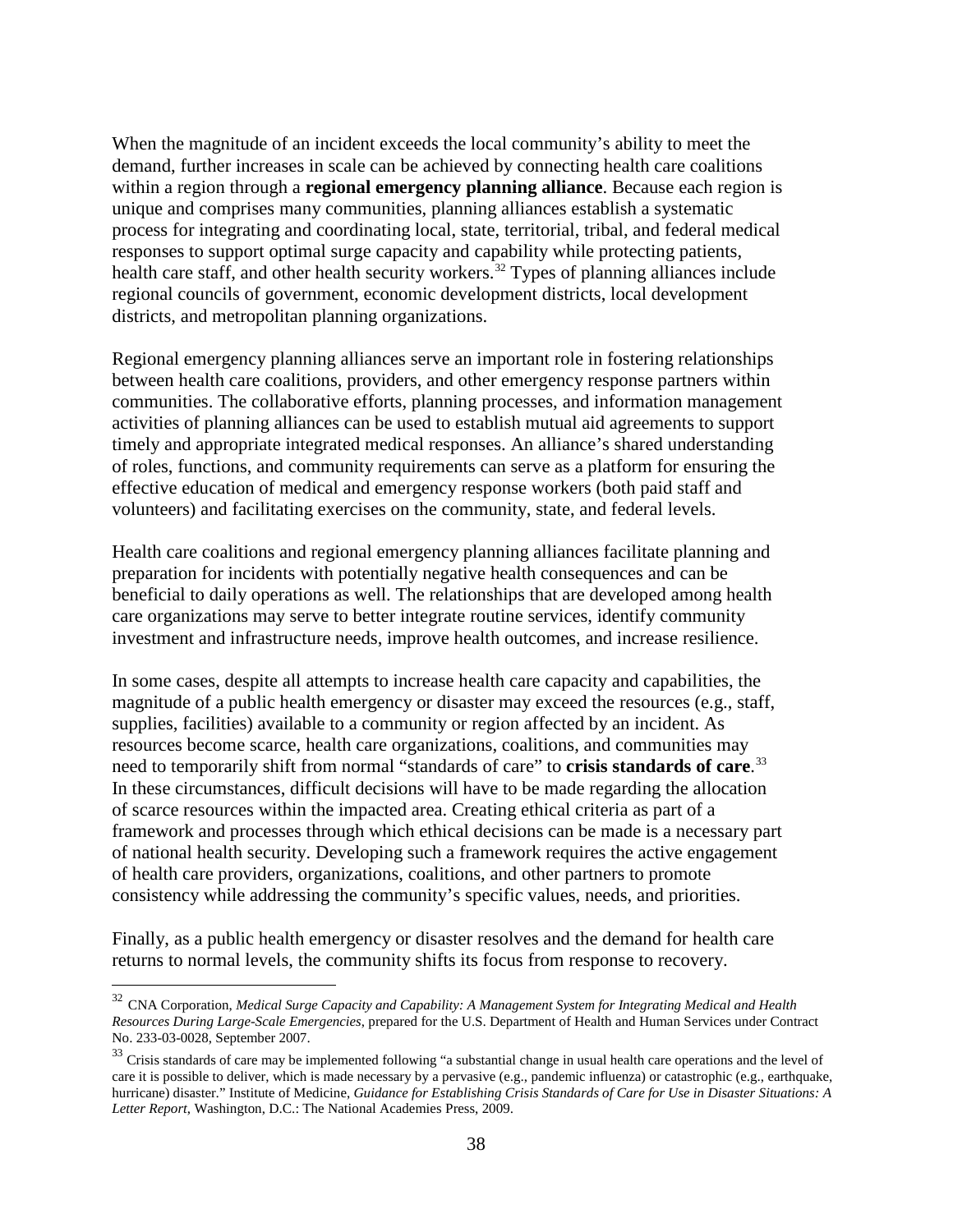Advance planning by health care organizations and coalitions will facilitate the return to normal operations.

The following list represents the desired four-year outcomes that together will foster integrated, scalable health care delivery systems. The activities listed under each outcome will be initiated, subject to availability of resources, to support their achievement.

### **Four-Year Outcomes for Fostering Integrated, Scalable Health Care Delivery Systems**

- Health care organizations are integrated with community medical, public health, behavioral health, human services, emergency management, public safety, and other partners and are able to respond to a rapid, temporary increase in demand.
- Local and state governments promote regional emergency planning alliances and health care coalitions that are prepared to respond and recover from incidents that exceed the capabilities of individual health care organizations.
- Local and state governments actively engage regional emergency planning alliances, health care coalitions and health care organizations to develop ethical processes for the allocation of scarce resources during or after an incident with potentially negative health consequences.
- Local and state governments actively engage regional emergency planning alliances, health care coalitions, and health care organizations to regularly exercise, measure, and report (in a standardized manner) their ability to surge during and after incidents.
- Barriers to health care integration are identified and solutions are promoted to enable health care organizations, health care coalitions, and regional emergency planning alliances to function effectively in the wake of an incident.

#### **4.1 Health Care Organizations Are Integrated with Community Medical, Public Health, Behavioral Health, Human Services, Emergency Management, Public Safety, and Other Partners and Are Able to Respond to a Rapid, Temporary Increase in Demand**

In a prepared health care delivery system, each health care organization must have the ability to increase its capacity quickly, at least to some extent, in response to an increase in demand for care. This includes *all* care delivery settings across the entire continuum of health care. Part of the strategy for surge will be facilitating the *most appropriate* level of safe and effective patient care, not necessarily the *highest* level of care available.

The ability of a health care organization to generate surge capacity to respond to and support recovery from a large-scale incident with potentially negative health consequences is built on a foundation of effective and efficient daily operations. Activities that improve daily operations, such as implementing an effective and interoperable health information technology system, also facilitate more effective emergency response. In addition, health care organizations can improve their surge capabilities by developing emergency response plans and exercising them on a regular basis. The lessons learned from these exercises, as well as from real incidents (e.g.,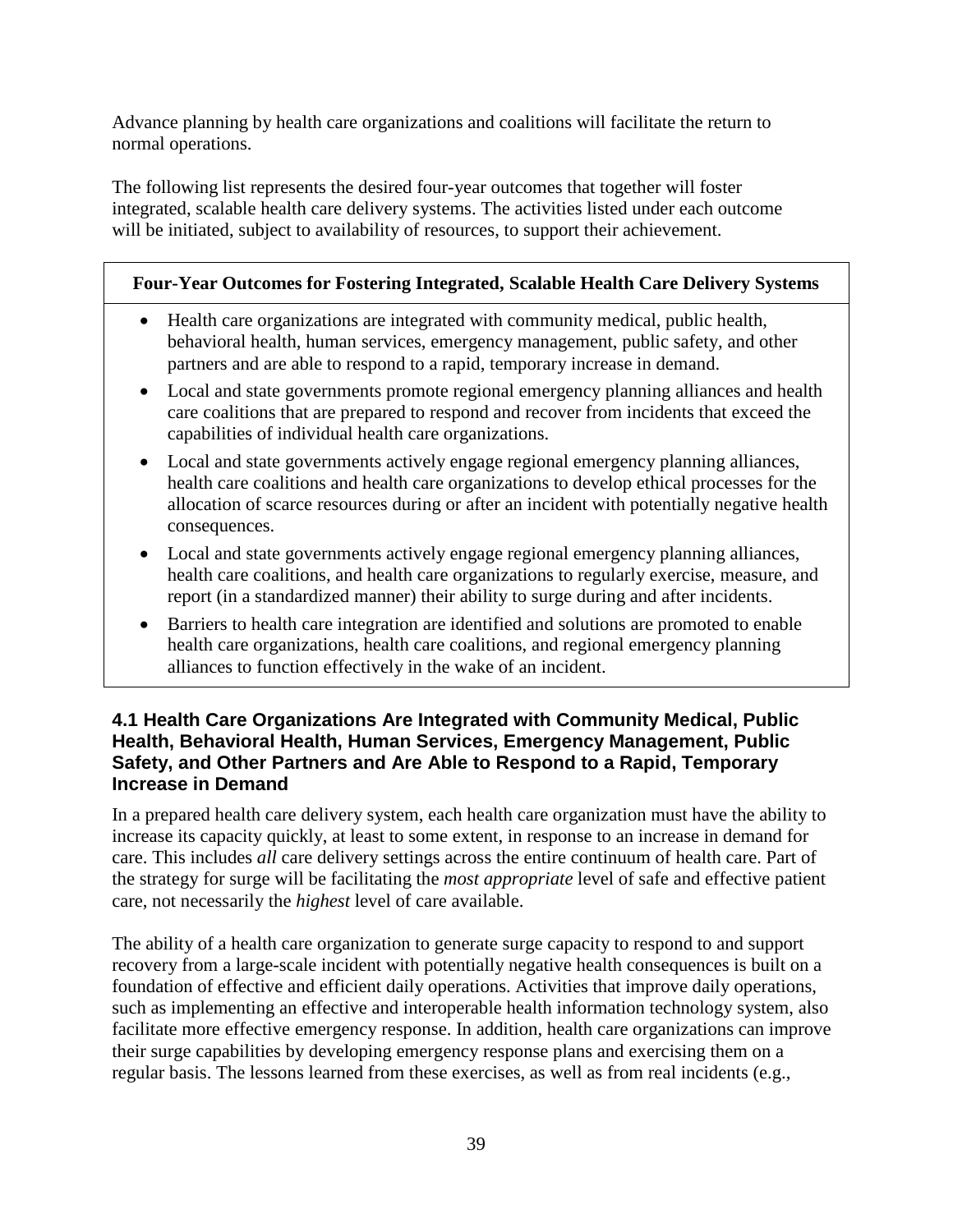Hurricane Katrina, Midwestern floods, 2009 H1N1 response), should be used to update and improve local, regional, state, and health care coalition emergency response plans.

The following activities will be undertaken in support of this outcome:

- **4.1.1 ASPR, CDC, the Centers for Medicare and Medicaid Services (CMS), SAMHSA, FDA, and HRSA will work with partners to develop and align surge goals. (Potential Partners: health care organizations [e.g., hospitals, primary care physicians, public and private EMS agencies, long-term-care centers, community health centers/federally qualified health centers], accreditation organizations, state licensing agencies.)**
- **4.1.2 ASPR, CDC, DHS, SAMHSA, FDA, and HRSA will work with partners to provide guidance, tools and templates for use by health care organizations to improve their surge capacity. (Potential Partners: health care organizations [e.g., hospitals, primary care physicians, public and private EMS agencies, long-termcare centers, community health centers/federally qualified health centers].)**
- **4.1.3 ASPR, CDC, CMS, FDA, and HRSA will work with partners to consider, address, or develop standards for surge capacity for health care organizations. (Potential Partners: AHRQ; professional and accreditation organizations, state licensing agencies.)**
- **4.1.4 ASPR, CDC, SAMHSA, DHS, and FDA will work with partners to align and enhance the role of health information technology and health information exchange in public health and medical emergency planning, response, and recovery activities (e.g., use of health information exchanges within the state to exchange lab results between provider systems and public health agencies). (Potential Partners: ONC; local, state, territorial, and tribal public health agencies; health care organizations.)**
- **4.1.5 ASPR, CDC, CMS, SAMHSA, FDA, DHS, and DOT/NHTSA will work with partners to develop strategies to facilitate the delivery of the most safe and effective level of care during an incident. (Potential Partners: AHRQ; local, state, territorial, and tribal public health agencies; health care organizations.)**
- **4.1.6 ACF, ASPR, CMS, and DHS will work with partners to explore appropriate payment options for services provided at alternate care sites during or after incidents. (Potential Partners: Other federal agencies; local, state, territorial, and tribal public health agencies.)**

#### **4.2 Local and State Governments Promote Regional Emergency Planning Alliances and Health Care Coalitions That Are Prepared to Respond and Recover from Incidents that Exceed the Capabilities of Individual Health Care Organizations**

Incidents with potentially negative health consequences vary in duration and magnitude. In some cases, individual health care organizations are able to meet the demand for medical resources on their own. However, in other cases, it will be necessary to increase the scale of the response by collaboration and integration across a range of organizations. Health care coalitions or organizations may identify a need to modify service delivery (e.g., deferring elective care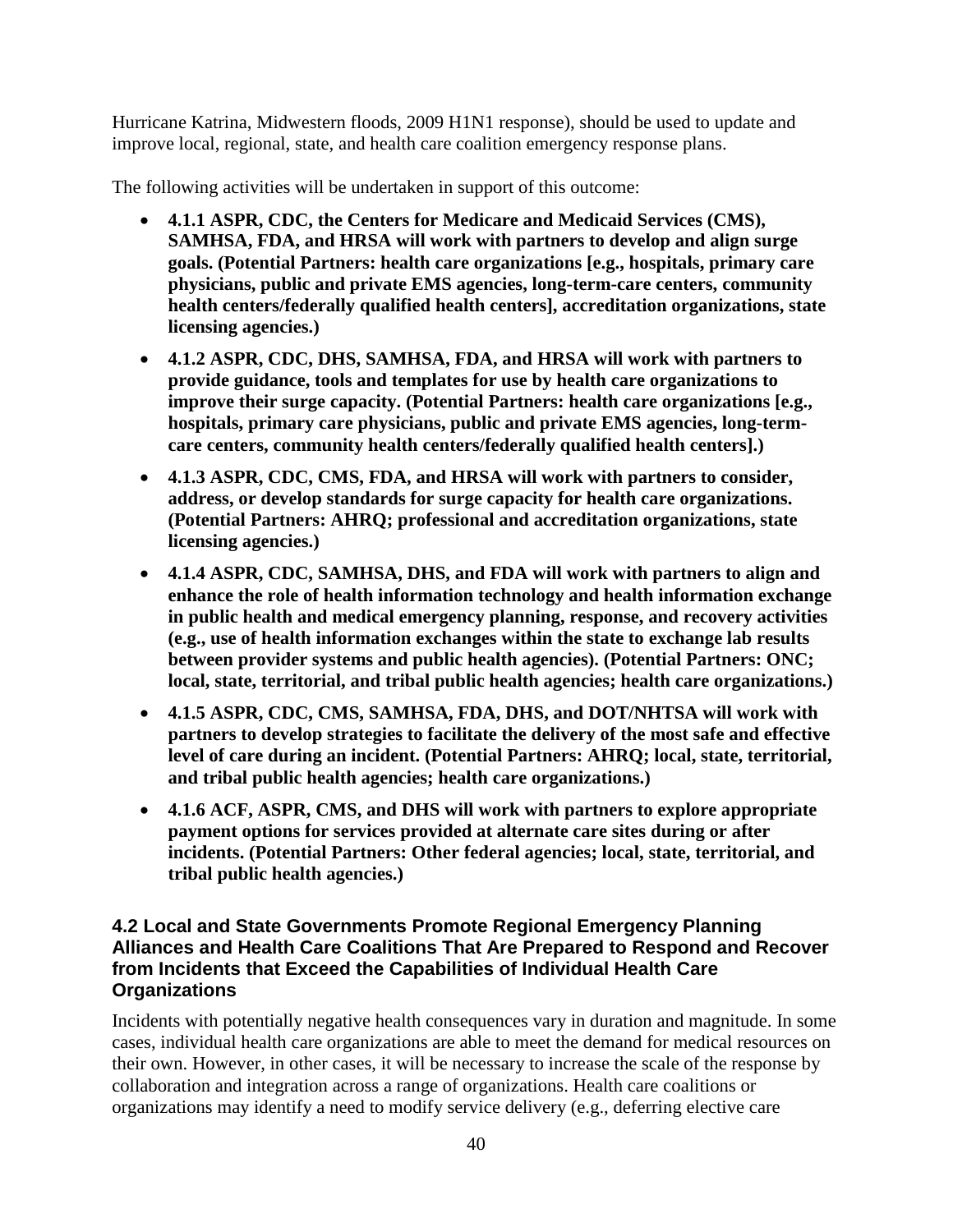procedures, discharges, referrals to outpatient care) to meet the increased demand. Successful implementation of these practices requires an integrated and coordinated response across local, regional, and state areas, as well as pre-established relationships and advance planning among health care organizations across critical infrastructure sectors<sup>[34](#page-40-0)</sup> and with other types of non– health care organizations (e.g., pharmacies, professional associations, medical equipment vendors).

Effective coordination and integration result when all levels of government, regional emergency planning alliances, health care coalitions, and health care organizations understand their interdependent and integrated roles and how to quickly transition into and out of these roles over the course of an incident. Through exercises, each of these partners can collectively garner a greater awareness of how to integrate and identify potential gaps, redundancies, lessons, or opportunities for quality improvement. Specifically, health care coalitions and their ability to help foster integrated, scalable health care systems will be strengthened by exercises at the community level, metrics for measuring coalition effectiveness, and incorporation of lessons learned into normal operations so they can be accessed more easily during or after a large-scale incident.

- **4.2.1 ASPR, CDC, DHS, DOT/NHTSA, and HRSA will work with partners to align public health and medical national health security activities using federal grants and cooperative agreements, when available, to emphasize community approaches to health care (e.g., health care coalitions) in ways that are consistent with Affordable Care Act efforts and that represent the entire health care continuum, as a strategy to improve national health security outcomes and promote surge capacity beyond that of any individual organization. (Potential Partners: DOI; local, state, territorial, and tribal public health and human services agencies; health care organizations.)**
- **4.2.2 ASPR, CDC, SAMHSA, DHS, and IHS will work with partners to ensure that their plans include consideration of at-risk individuals and maintenance of essential health care services for individuals requiring continuous health care outside of a hospital setting. (Potential Partners: DOI; local, state, territorial, and tribal governments.)**
- **4.2.3 ASPR, CDC, CMS, SAMHSA, HRSA, and IHS will work with partners to explore policy incentives that encourage health care organizations to participate in regional emergency planning alliances and health care coalitions. (Potential Partners: DOI; local, state, territorial, and tribal governments; professional organizations; nongovernmental organizations.)**
- **4.2.4 ASPR, CDC, CMS, SAMHSA, DHS, DOD, HRSA, and IHS will work with partners to promote exercises at the local, state, territorial, tribal, and federal**

<span id="page-40-0"></span><sup>&</sup>lt;sup>34</sup> Critical infrastructure refers to the "assets, systems, and networks, whether physical or virtual, so vital to the United States that their incapacitation or destruction would have a debilitating effect on security, national economic security, public health or safety, or any combination thereof" (U.S. Department of Homeland Security, "Critical Infrastructure," 2010, accessed online May 13, 2011, at http://www.dhs.gov/files/programs/gc\_1189168948944.shtm).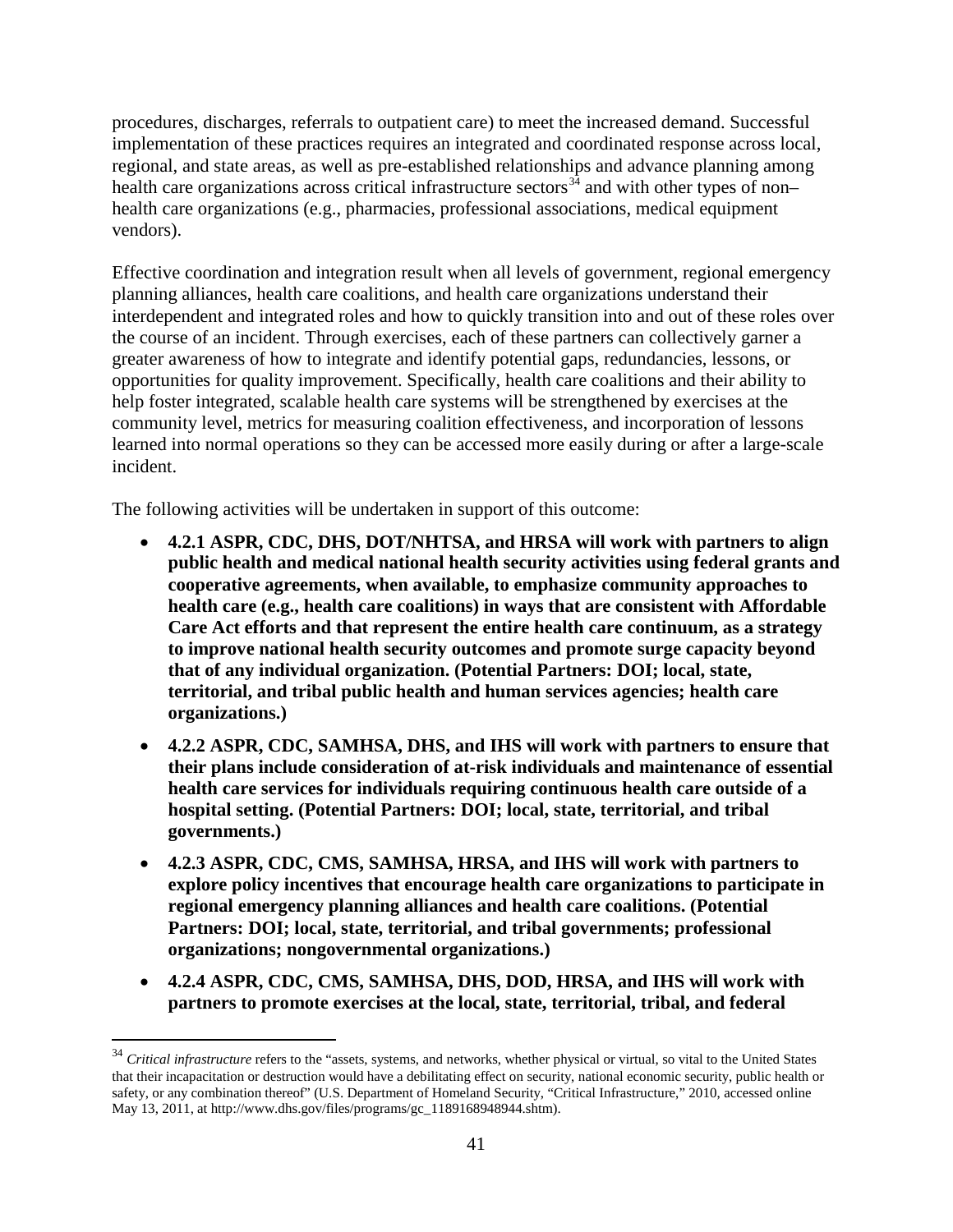**governmental and community levels and will encourage regional emergency planning alliance and health care coalition participation. (Potential Partners: DOI; local, state, territorial, and tribal governments; health care organizations and coalitions; health security planning alliances.)**

• **4.2.5 ASPR will work with partners through the critical infrastructure protection partnership framework to share information to the maximum extent practicable and identify issues for collaborative problem-solving. (Potential Partners: Other federal agencies; local, state, territorial, and tribal governments; private sector.)**

### **4.3 Local and State Governments Actively Engage Regional Emergency Planning Alliances, Health Care Coalitions, and Health Care Organizations to Develop Ethical Processes for the Allocation of Scarce Resources During or After an Incident with Potentially Negative Health Consequences**

In situations where the demand for medical care resources exceeds the capacity of the health care delivery system to meet each patient's needs at the level expected under normal circumstances, health care organizations and coalitions must be prepared to implement contingency plans to optimize resources. One of the key challenges is identifying the processes for temporarily shifting from normal day-to-day standards of care to crisis standards of care and back again.

Optimizing resource allocation during or after an incident requires an ethical and multifaceted approach that includes strategies to minimize less urgent demands for health care services in order to direct the supply of medical resources to those who require them most. The development and implementation of these strategies requires a multidisciplinary dialogue that balances multiple considerations, including but not limited to ethical, legal, and financial considerations and the functional needs of at-risk individuals. To ensure success, stakeholders in the health care provider community as well as the public must be actively engaged in the process of developing and implementing crisis standards of care.<sup>[35](#page-41-0)</sup> This will allow a meaningful dialogue about values, priorities, and needs within the community.

Situations in which health care organizations allocate scarce resources in different ways create inequities and confusion. Therefore, the development and implementation of crisis standards of care requires coordination and dialogue among health care providers, organizations, coalitions, and private-sector partners. States and other partners need to ensure these standards are implemented consistently at the community level.

The following activities will be undertaken in support of this outcome:

• **4.3.1 ASPR, CDC, FDA, OASH, and IGA will work with partners to identify current efforts by states, academia, health care experts, biomedical ethicists, medico-legal experts, behavioral health experts, and others to develop frameworks and processes for allocating scarce resources during large-scale incidents. (Potential Partners: State government, health care experts, biomedical ethicists, medico-legal experts, academia and research centers.)**

<span id="page-41-0"></span> <sup>35</sup> Institute of Medicine, 2009; and Institute of Medicine, *Crisis Standards of Care: Summary of a Workshop Series*, Washington, D.C.: The National Academies Press, 2010.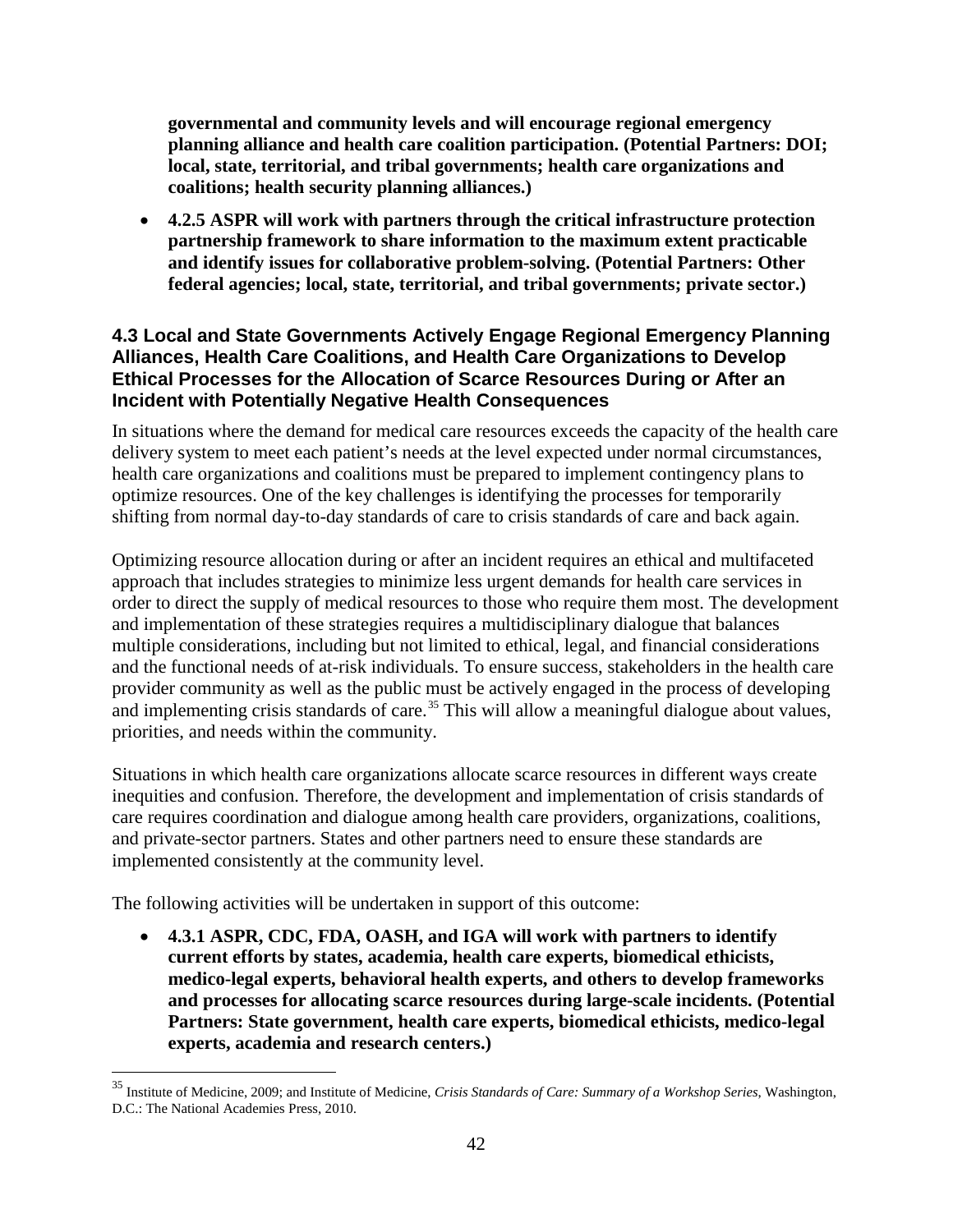• **4.3.2 ASPR, CDC, DHS, and HRSA will work with partners to foster the development of allocation of scarce resources frameworks and processes through federal grants and cooperative agreements. (Potential Partners: DOI; local, state, territorial, and tribal governments.)**

#### **4.4 Local and State Governments Actively Engage Regional Emergency Planning Alliances, Health Care Coalitions, and Health Care Organizations to Regularly Exercise, Measure, and Report (in a Standardized Manner) Their Ability to Surge During and After Incidents**

Valid and reliable performance measures are critical for evaluation and quality improvement. The data derived from a set of standardized measures and a reporting process will help maintain accountability for public investments in improving surge capabilities. They provide a way to monitor and describe performance as well as make comparisons across units and over time.

In addition, performance measures are integral to conducting research to identify effective strategies for building surge capacity and capabilities. Promising practices can then be disseminated and used by other regions, health care coalitions, or health care organizations. Similarly, valid and reliable surge-related performance measures are an important component of quality improvement activities.

- **4.4.1 ASPR, CMS, and HRSA, in coordination with DHS and DOT/NHTSA, will work with partners to define terms and develop measures to assess a** *health care organization's* **capability to deliver medical care in response to an incident with potentially negative health consequences. (Potential Partners: AHRQ, DHS, DOI, DOT/NHTSA; local, state, territorial, and tribal governments.)**
- **4.4.2 ASPR, CDC, and CMS, in coordination with DHS and DOT/NHTSA, will work with partners to define terms to measure and assess a** *health care coalition's* **capability to deliver medical care in response to an incident with potentially negative health consequences. (Potential Partners: AHRQ, DHS, DOI, DOT/NHTSA: local, state, territorial, and tribal governments.)**
- **4.4.3 ASPR, CDC, CMS, and HRSA, in coordination with DHS and DOT/NHTSA, will work with partners to define terms to measure and assess a** *region's* **capability to deliver medical care in response to an incident with potentially negative health consequences. (Potential Partners: AHRQ, DHS, DOD, DOI, DOT/NHTSA; local, state, territorial, and tribal governments.)**
- **4.4.4 ASPR, CDC, CMS, DHS, DOT/NHTSA, and HRSA will work with partners to define terms to measure and assess a** *state's* **capability to deliver medical care in response to an incident with potentially negative health consequences. (Potential Partners: AHRQ, DOI; local, state, territorial, and tribal governments.)**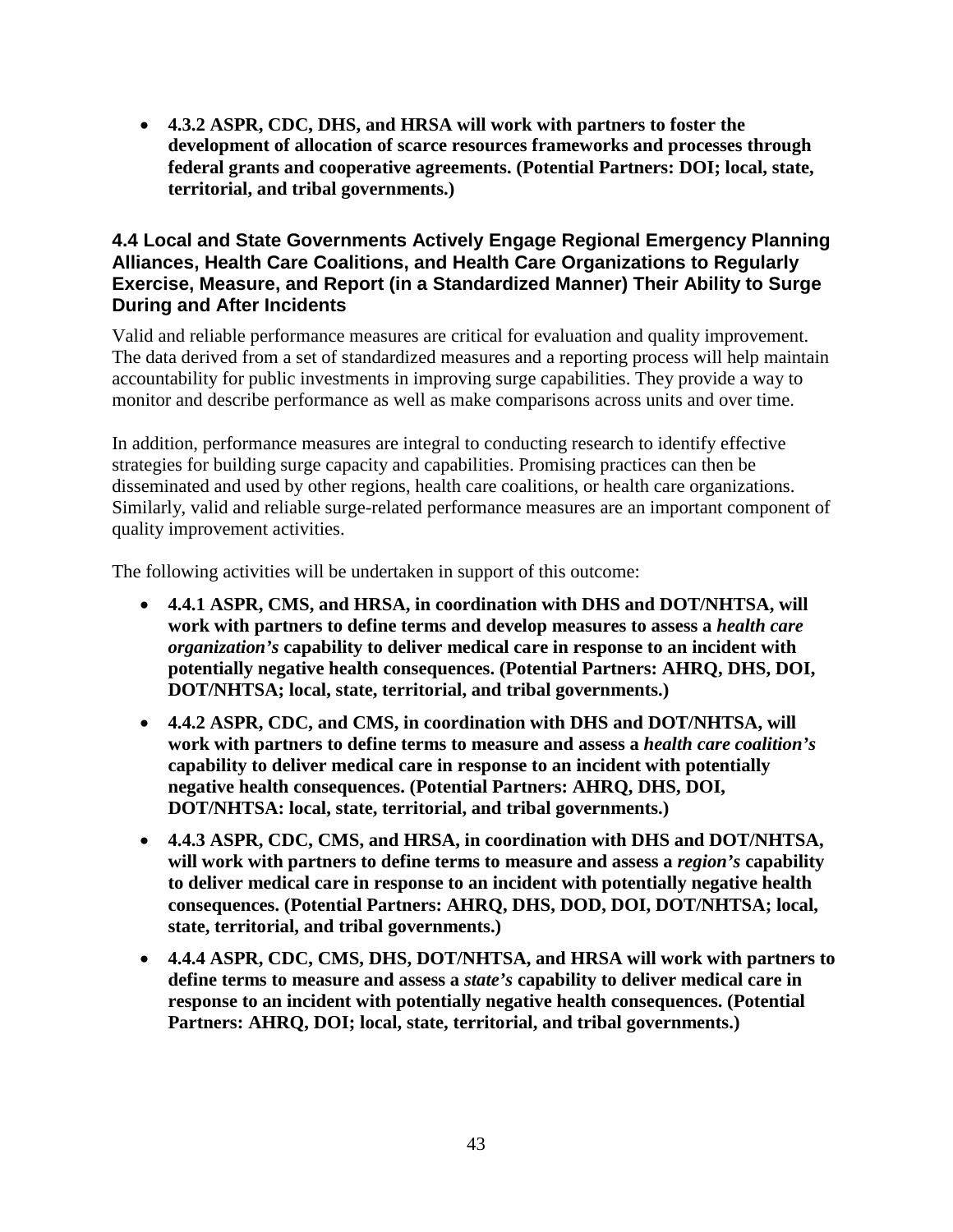## **4.5 Barriers to Health Care Integration Are Identified and Solutions Are Promoted to Enable Health Care Organizations, Health Care Coalitions, and Regional Emergency Planning Alliances to Function Effectively in the Wake of an Incident**

Organizations, coalitions, and alliances may face barriers in building and maintaining an integrated, scalable health care delivery system. The urgency of a response generally does not allow a comprehensive analysis of the barriers or the options for addressing them in real time. Therefore, it is important to take actions to identify and overcome possible barriers proactively. Barriers may be related to legal authorities, regulatory requirements, policies, or processes (e.g., operations, resources).

- **4.5.1 ASPR, CDC, CMS, SAMHSA, FDA, IGA, OASH, and OCR will work with partners to identify current efforts to address the barriers that may arise during large-scale incidents; support a coordinated approach to addressing these issues; and develop clear and consistent guidelines for future incidents, as appropriate. (Potential Partners: DHS, DOD, DOI, DOT/NHTSA, ONC, OPM, VA; state government, legal experts, academia.)** 
	- o Potential areas of review may include ethical decisionmaking, billing and reimbursement, health information sharing/privacy, organizational and individual liability protections, credentialing/ licensure issues (including expanding practitioner scope of practice), anti-trust and competitiveness issues, and options for addressing the needs of at-risk individuals.
- **4.5.2 ASPR, CDC, CMS, FDA, OCR, and OGC will clarify the legal authorities to facilitate the integration of health care organizations, health care coalitions, and regional emergency planning alliances that are allowable under existing federal laws and regulations (e.g., authorities to grant waivers, to authorize the emergency use of medical countermeasures [MCMs]) and will provide awareness to stakeholders regarding these authorities (e.g., the process for requesting or initiating waivers).**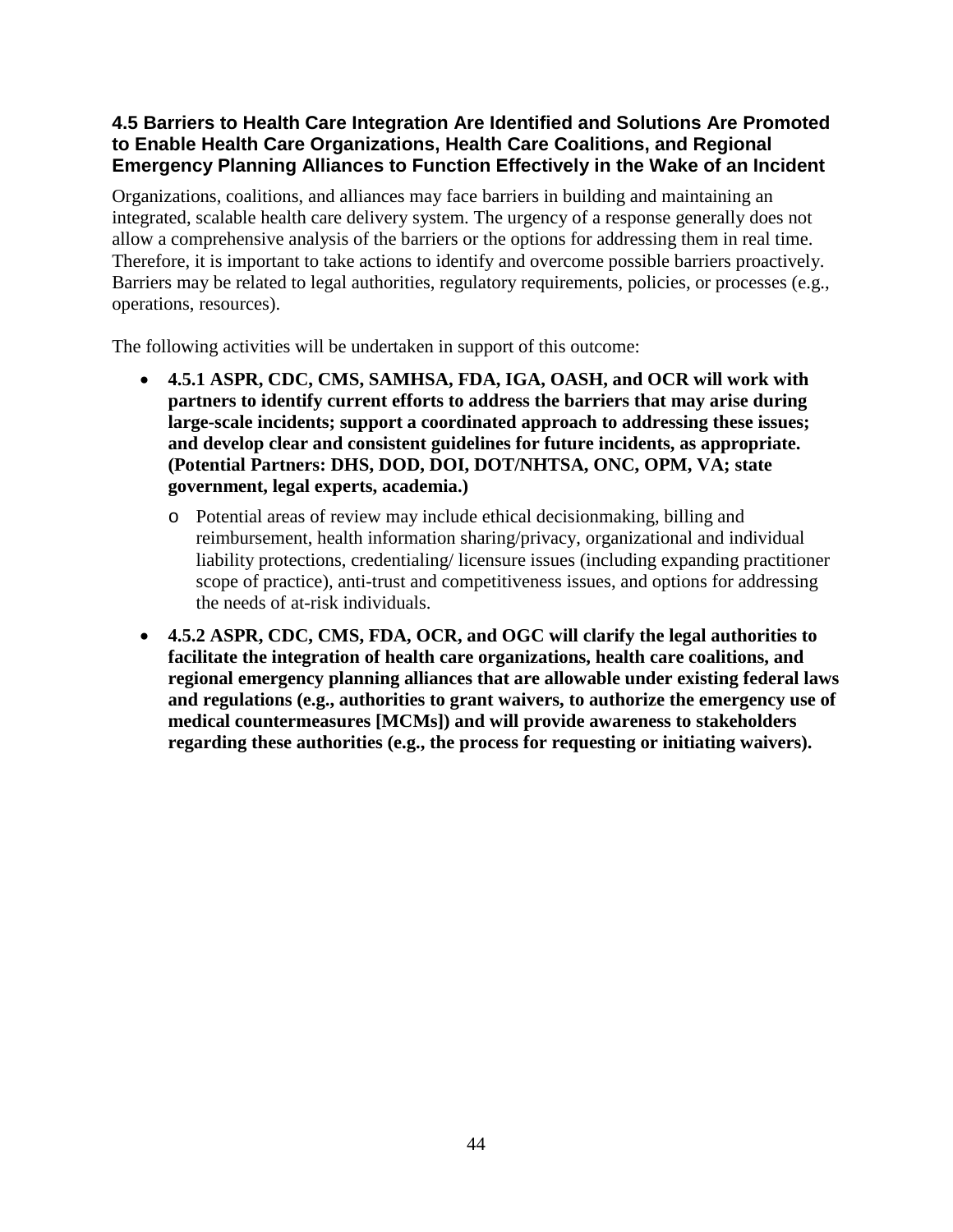#### OB JECTIVE 5: ENSURE TIMELY AND EFFECTIVE COMMUNICATIONS

Lessons learned from national emergencies such as the 9/11 terrorist attacks, Hurricane Katrina, and the 2009 H1N1 influenza pandemic highlight the important role that communication plays during a response. Effective communication is critical to nearly every aspect of national health security, as it supports and enables the full range of capabilities needed to respond efficiently and effectively to an incident. This chapter addresses two components of effective communication: (1) communication with the public and (2) operational communication, which focuses on communication among responders (public health, health care, human services, EMS, law enforcement, emergency management, and others).

Effective communication with the public entails providing high-quality information (i.e., information that is accurate, timely, credible, understandable, actionable) to elicit the appropriate community response on the part of individuals and their families, including at-risk populations; private-sector, nongovernmental, and academic organizations; and all forms of government (i.e., local, state, territorial, and federal) before, during, and after an incident, including the facilitation of mitigation and recovery. It relies on an understanding of what motivates human behavior. Effective operational communication places an emphasis on increasing efficiency, interoperability, and situational awareness during a response.

The terrorist attacks at the World Trade Center in 2001 highlighted gaps in interoperable communications. Since then, local, state, territorial, tribal, and federal governments have invested heavily in improving their ability to communicate effectively. While these investments represent an important step forward in ensuring timely and effective communications, challenges and gaps remain.

The following list represents the desired four-year outcomes that together will enable timely and effective communications in support of national health security. Four of the outcomes are associated with high-quality, effective communication with the public, and two are associated with effective communication among responders.

In the following sections, these outcomes are described in more detail. The activities listed under each outcome below will be initiated, subject to availability of resources, to help achieve these outcomes. These activities build on the many existing efforts, refining and expanding them to further improve communications. While these activities represent an important step forward, ongoing efforts will be needed to achieve the objective of ensuring timely and effective communications.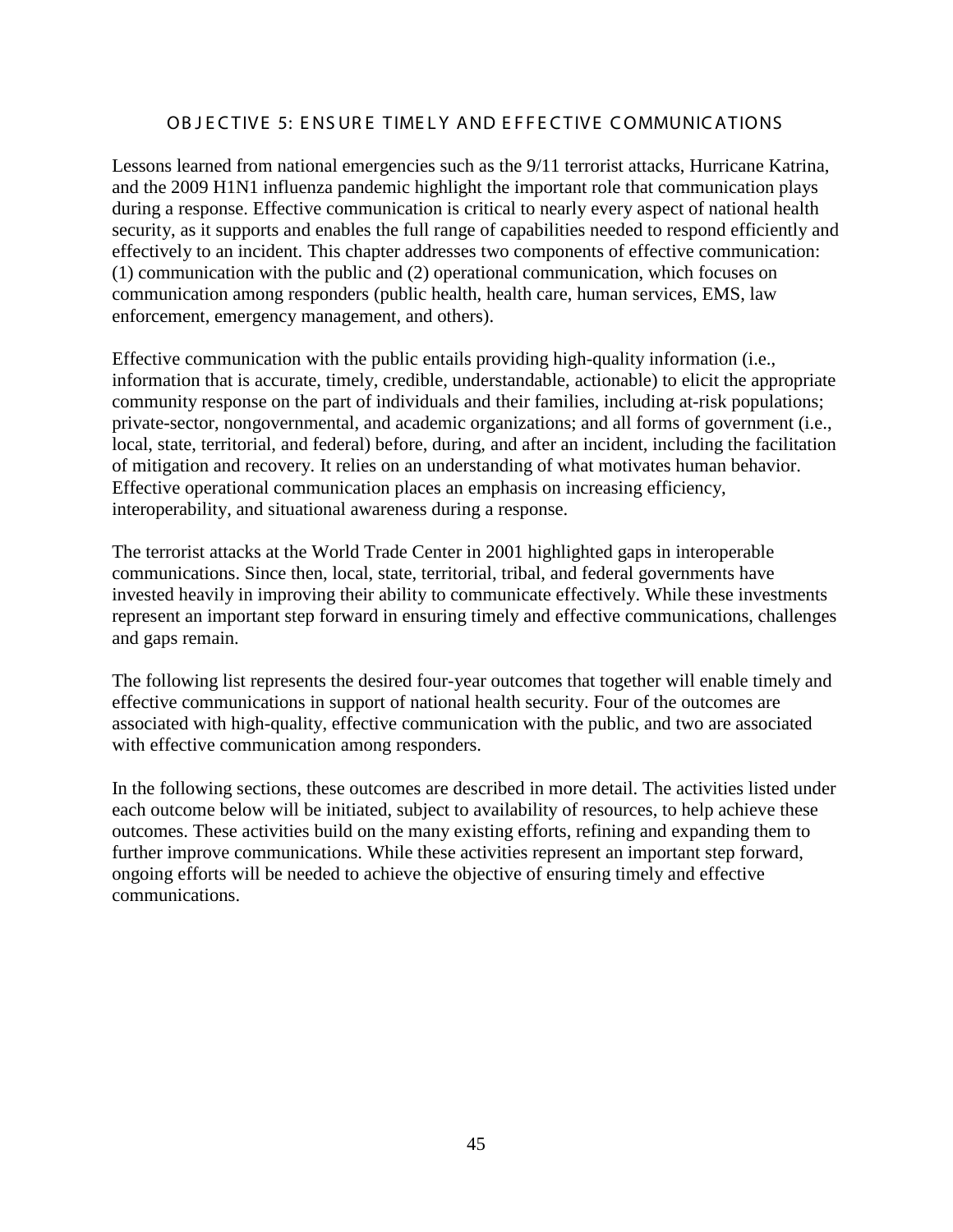## **Four-Year Outcomes for Ensuring Timely and Effective Communications**

Outcomes that support high-quality communication with the public:

- Information exchange with the public occurs on an ongoing basis.
- Accurate, credible, understandable, and actionable information is provided to the public in a timely way.
- Information provided to the public is coordinated and consistent across response and recovery organizations.
- Culturally and linguistically appropriate information is exchanged with all segments of the target population, including at-risk individuals.

Outcomes associated with effective communication among responders:

- Secure, sustainable, interoperable, and redundant communications systems/equipment are in place to support a response.
- Effective coordination and communication occur within and across response and recovery organizations.

## **5.1 Information Exchange with the Public Occurs on an Ongoing Basis**

As described in the NHSS, effective communication goes beyond the dissemination of messages *to* the public to include regular information exchanges *with* the public and the development of trusted networks that facilitate the public's ability to communicate with responders at all levels of government before, during, and after an incident. Significant resources have been devoted to building government capability to develop and disseminate messages to the public. Similarly, a greater emphasis must now be placed on enhancing two-way communication with the public, including the use of new technologies and methods to improve the ability of government at all levels to receive and effectively integrate information from the public.

The activities described below are intended to encourage and facilitate information exchange with the public. While the information exchange occurs primarily at the community level, the federal government will play a critical role in facilitating the exchange by developing resources to assist communicators at the local level.

- **5.1.1 HHS will research potential successful strategies and practices for receiving information from the public both routinely and during an incident. (Potential Partners: ACF, AOA, Assistant Secretary for Public Affairs [ASPA], CDC, CMS, DHS, DOI, FDA, IHS, National Institutes of Health [NIH], ONC, SAMHSA; local, state, territorial, and tribal governments.)**
- **5.1.2 HHS, DHS, DOD, and VA will work with partners to expand and promote existing communication networks that include health officials, behavioral health experts, community leaders, community-based organizations, other stakeholder groups, and the general public. (Potential Partners: ASPA, ACF, AOA, ASPR, CDC, CMS, DOI, FDA, IHS, NIH, OCR, SAMHSA; local, state, territorial, and**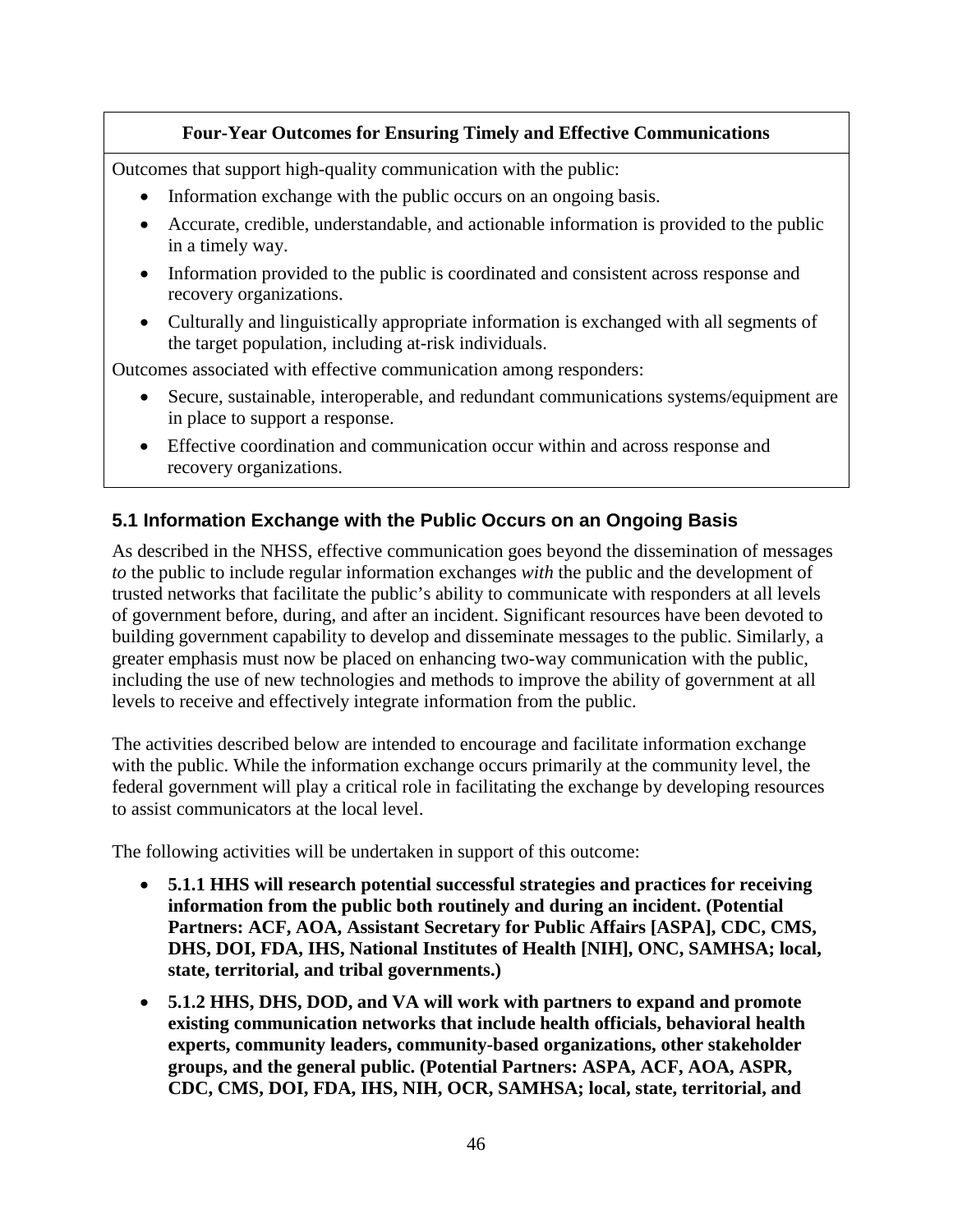#### **tribal governments; health officials; behavioral health experts; community leaders, community-based organizations; 9-1-1 authorities; first responders; the public.)**

- o Develop trusting relationships among all parties before an incident occurs. This is facilitated by working together on day-to-day public health issues and activities and by ensuring that communications are tailored to the community (e.g., culturally appropriate).
- o Engage network members in communications planning, message dissemination, and message evaluation (such as feedback analysis and other research to determine whether messaging is effective).
- o Identify gaps in communication networks and engage with partners to fill them.
- **5.1.3 HHS will work with response partners to develop and disseminate effective methods to monitor for and address rumors and misperceptions during an incident. (Potential Partners: ASPA, CDC, DHS, DOI, FDA; local, state, territorial, and tribal governments; professional associations; academia and research centers.)**

#### **5.2 Accurate, Credible, Understandable, and Actionable Information Is Provided to the Public in a Timely Way**

During an incident, all levels of government are expected to rapidly and regularly provide information to the public, with the objective of mounting a coordinated response and preventing illness, injury, adverse behavioral health effects, social disruptions, or death. The quality and timeliness of messages are critical to effective crisis and risk communication during an incident. A high-quality message is accurate, credible, and accessible to diverse audiences, and it provides actionable information that clearly communicates the response needed from the people and communities who receive the message. Timeliness is critical, particularly in the initial phase of an incident, when information is limited and often rapidly changing. To the extent possible, it is important to develop messaging before an incident that can be shared across governments. The preparation of pre-scripted messages before an incident will facilitate the timely development and dissemination of high-quality messages during an incident.

- **5.2.1 ASPR and CDC will work with partners to expand message content and make national health security messages (covering such topics as preparedness, response, and recovery) available in multiple formats and languages to stakeholders. (Potential Partners: ASPA, DHS, DOI, FDA; local, state, territorial, and tribal governments; professional associations; academia and research centers.)**
	- o Identify, collect, and disseminate best practices and exemplary materials to all relevant stakeholders for crisis and risk communication, including materials and dissemination mechanisms designed for at-risk individuals.
	- o Maintain and update as needed an inventory of accessible, understandable, and rigorously tested message prototypes for a range of plausible scenarios that can be quickly adapted once the incident (e.g., the severity of a pandemic) is characterized.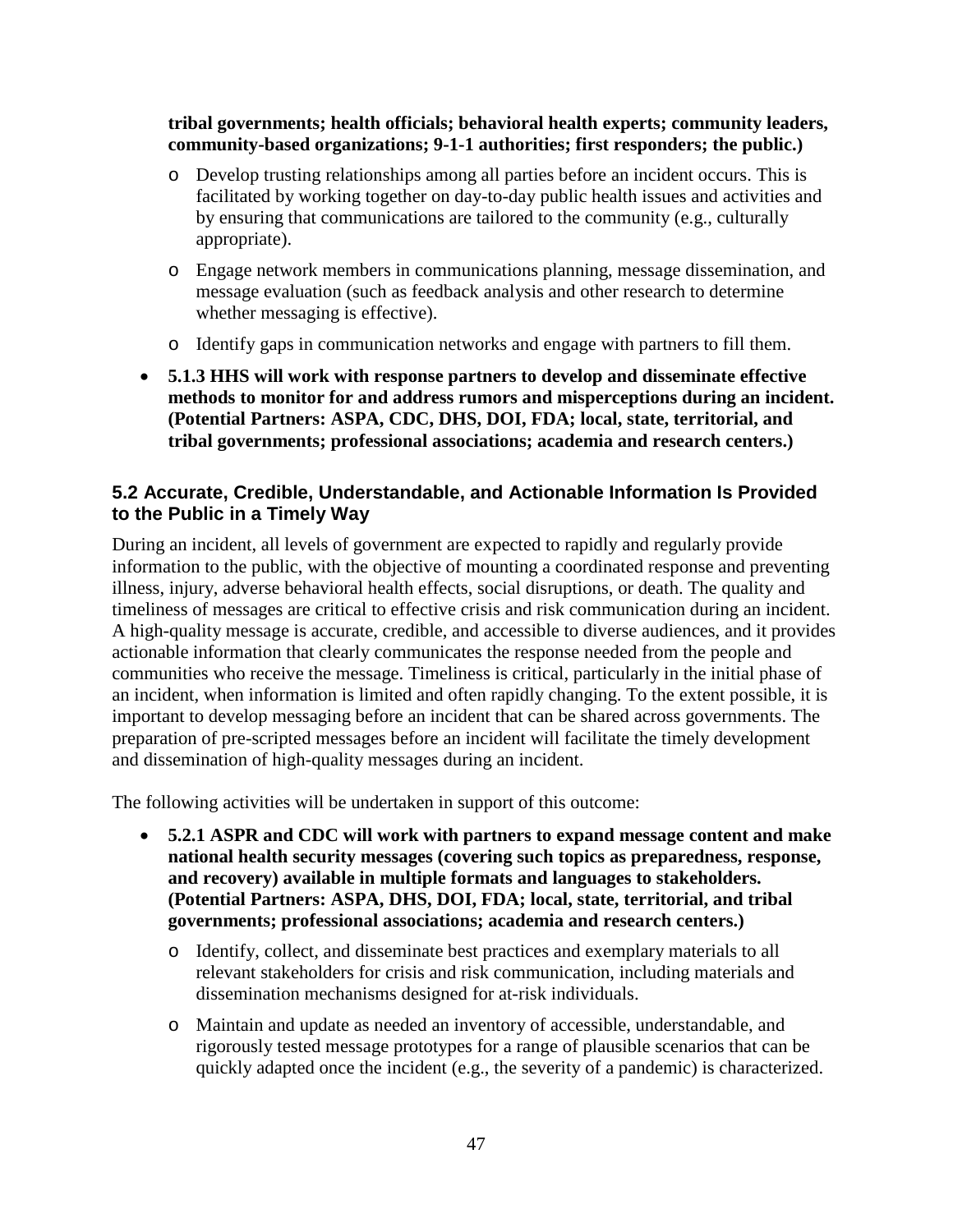- **5.2.2 CDC will work with partners to build the capability to rapidly test and/or evaluate national health security messages so that they can be adapted as needed during an incident. (Potential Partners: ASPA, ASPR, DHS, DOI, FDA; local, state, territorial, and tribal governments; academia and research centers.)**
	- o Facilitate and encourage research to develop methods for rapidly testing the effectiveness of public health and medical crisis and risk communication messages, including research to understand how messages might need to be adapted due to variations in the way risk is perceived among different populations. Potential strategies for consideration include:
		- Establish cross-agency processes to informally test messages.
		- Establish agreements with professional associations to evaluate the comprehensibility of communications targeted at their stakeholders.
		- Establish collaborative relationships with community partners to provide rapid feedback on message effectiveness.
	- o Identify and pursue strategies to address any barriers to obtaining rapid feedback.
	- o Develop and disseminate guidance for local, state, territorial, and tribal governments based on research carried out under above-mentioned activity concerning the effectiveness of crisis and risk communication messages.
- **5.2.3 CDC will facilitate and incorporate evaluation research to evaluate the effectiveness of existing crisis and risk communication training programs; programs will be maintained, expanded, revised, or discontinued as warranted by study results. (Potential Partners: ASPA, ASPR, DHS, FDA; local, state, territorial, and tribal governments; academia and research centers.)**
- **5.2.4 SAMHSA will work with partners to engage behavioral health subject-matter experts in communication planning and message dissemination. (Potential Partners: ASPA, ASPR, CDC, FDA; local, state, territorial, and tribal governments; academia and research centers.)**
- **5.2.5 HHS will work with partners to implement and/or maintain a training program to train government leaders and partners in risk communications. (Potential Partners: ASPA, ASPR, CDC.)**

#### **5.3 Information Provided to the Public Is Coordinated and Consistent Across Response and Recovery Organizations**

It is critical that national health security organizations at all levels coordinate their efforts throughout the entire process of message development and dissemination. Such coordination saves time and resources because there is less duplication of efforts in message development (e.g., multiple entities developing similar messages). It also minimizes the possibility of conflicting messages, which can create confusion among the public and reducing public trust in key information sources.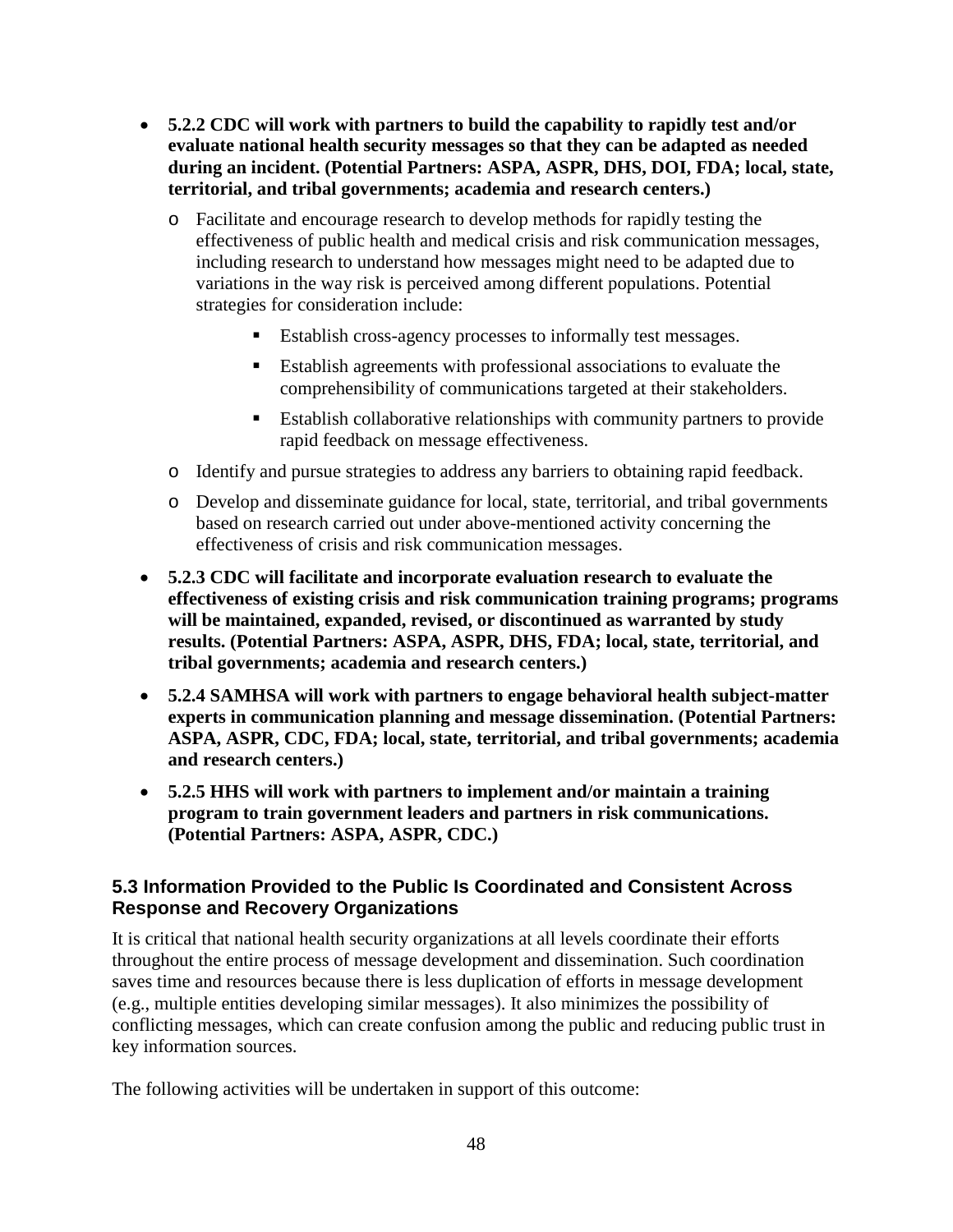- **5.3.1 HHS and DHS will work with partners to continue to enhance public health and medical emergency support communication plans that coordinate public communication message development and dissemination strategy across all levels of government and with community partners. (Potential Partners: ACF, ASPR, CDC, CMS, DOI, FDA, IHS, SAMHSA; local, state, territorial, and tribal governments; nongovernmental organizations.)**
	- o Actively engage state, local, territorial, and community partners in communications using the National Response Framework Emergency Support Function No. 15 management process.
	- o Establish standard operating procedures for coordinating message development (i.e., who is developing what message) across the local, state, territorial, tribal, federal, and international levels during an incident to ensure that the process is as transparent as permissible and to minimize duplication of effort.
	- o Use existing platforms, as well as new ones that become available, to aggregate information that is shared with the public.
- **5.3.2 ASPR, CDC, and DHS will work with partners to test crisis and emergency risk communication plans through operations-based exercises as well as real incidents, and will include relevant community partners in exercises. (Potential Partners: FDA; local, state, territorial, and tribal governments; nongovernmental organizations.)**
	- o For each operations-based exercise and real incident, develop an after-action report and an improvement plan to address any problems/issues that were identified.
	- o Monitor implementation of actions in the improvement plan.

### **5.4 Culturally and Linguistically Appropriate Information Is Exchanged with All Segments of the Target Population, Including At-Risk Individuals**

As described in the NHSS, effective risk communication involves being able to reach all segments of the affected population, especially persons with limited English proficiency and individuals with disabilities, in ways they understand and through sources they trust. Reaching all people means that the message must be technically accessible, must come through the appropriate and trusted channels for the population, and must be understandable and culturally and linguistically appropriate. Messaging should be consistent with applicable specifications for individuals with disabilities in Section 508 of the Rehabilitation Act. In most cases, reaching all members of the target population will require the message to be delivered in a variety of formats through a number of different channels. To do this effectively, local agencies must have a thorough understanding of who is in their community, what the health literacy of the community is, and what their communication needs are.

The following activities will be undertaken in support of this outcome:

• **5.4.1 ASPA, ASPR, and CDC will work with partners to collect best practices for identifying information needs, effective media channels, and trusted spokespersons for the range of population groups within a community. (Potential Partners: DHS,**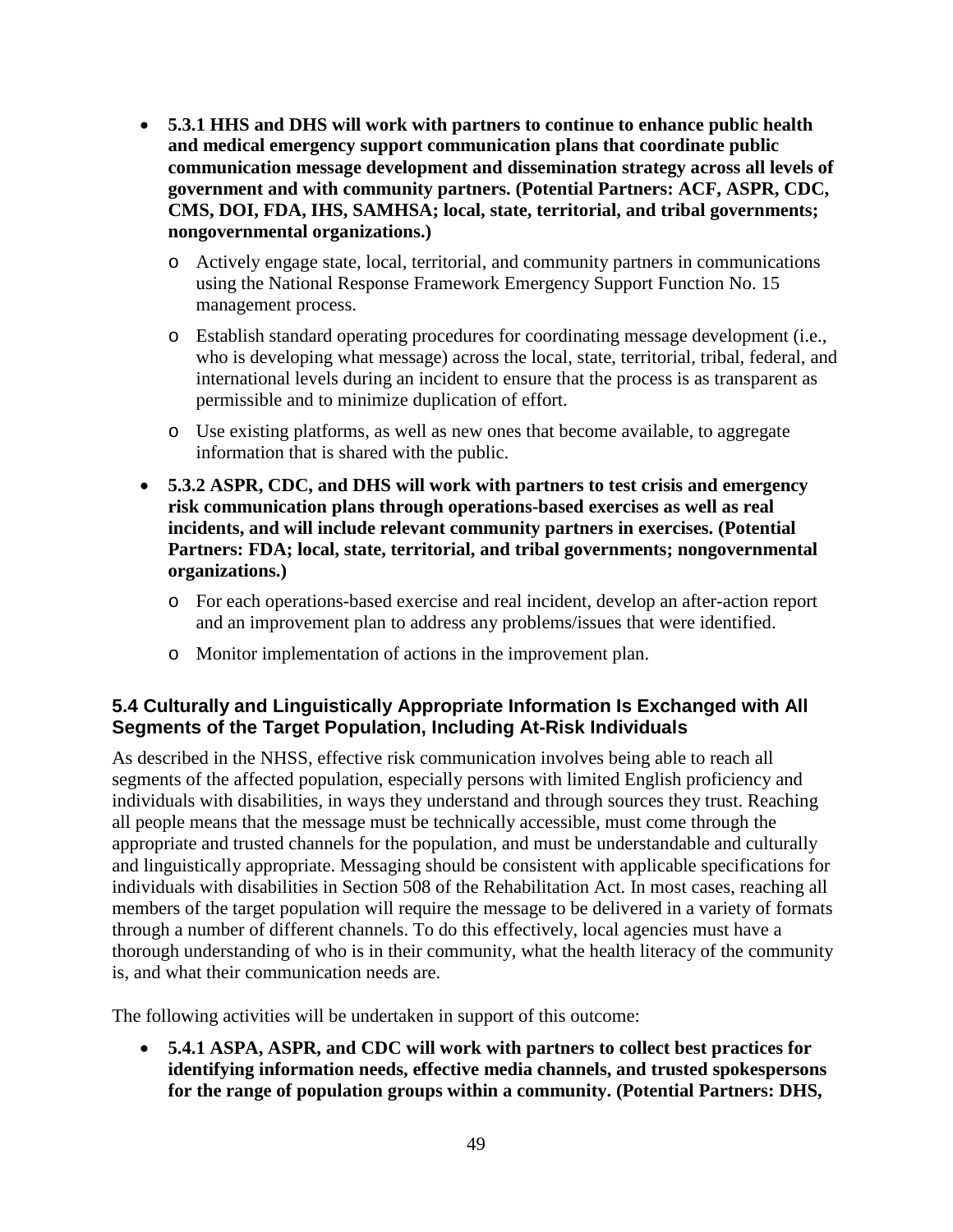**DOD, DOI, FDA; local, state, territorial, and tribal governments; nongovernmental organizations; private sector; academia and research centers.)**

- **5.4.2 HHS (ASPA, ASPR, CDC, and SAMHSA) will explore options for more effective use of media channels (including social media) in disseminating public health messages. (Potential Partners: DHS, DOI, the Federal Communications Commission [FCC], FDA, ONC; local, state, territorial, and tribal governments; nongovernmental organizations, academia and research centers; private sector.)**
	- o Determine whether there is a need for new policies and procedures to guide the use of different media channels, including social media.
	- o Develop, evaluate, and disseminate training/guidance on strategies for the effective use of media channels to disseminate public health messages.
	- $\circ$  Evaluate the effectiveness of RSS and geoRSS feeds<sup>[36](#page-49-0)</sup> and other new technology in providing a coordinated and consistent message; if found to be effective, develop a strategy for expanding use of such tools.
	- o Monitor social media channels to determine appropriate communication strategies.
- **5.4.3 CDC will work with partners to translate relevant scientific research so that it is easily understandable for a range of populations and will disseminate this guidance to local, state, territorial, and tribal personnel. (Potential Partners: AHRQ, AOA, ASPA, DHS, DOI, FDA, NIH, OCR, OSTP; private sector; academia and research centers.) Potential strategies include:**
	- o Pre-develop messages using crisis and risk communication principles and based on scientific rationale.
	- o Disseminate guidance to governments and partners with pre-developed messages.
	- o Identify, collect, and disseminate best practices for relevant issues (e.g., health literacy) and proof of concept using relevant scientific theory and models.
- **5.4.4 ASPR, CDC, and DHS will work with partners to actively engage elected and nonelected community leaders in identifying and addressing any communication issues/concerns. (Potential Partners: DHS, DOI, FDA, OCR; local, state, territorial, and tribal governments; nongovernmental organizations; private sector.)**
	- o Solicit input on and strategies for addressing specific communication needs for different populations within a community.
	- o Establish a network of community representatives, including trusted leaders and local elected officials, to provide input on cultural sensitivity, comprehensibility, and appropriate delivery mechanisms and to serve as trusted and appropriately trained communicators during an incident.

<span id="page-49-0"></span><sup>&</sup>lt;sup>36</sup> RSS, or Really Simple Syndication, is a web feed technology used to publish works such a[s blog](http://en.wikipedia.org/wiki/Blog) entries, news headlines, audio, and video that are frequently updated. GeoRSS is an emerging standard for encoding location as part of a web feed. For more information, see ArcGIS Resource Center, "GeoRSS Feeds in Explorer," ArcGIS Blog, September 4, 2008, accessed May 12, 2011 a[t http://blogs.esri.com/Info/blogs/arcgisexplorerblog/archive/2008/09/04/georss-feeds-in-explorer.aspx\)](http://blogs.esri.com/Info/blogs/arcgisexplorerblog/archive/2008/09/04/georss-feeds-in-explorer.aspx).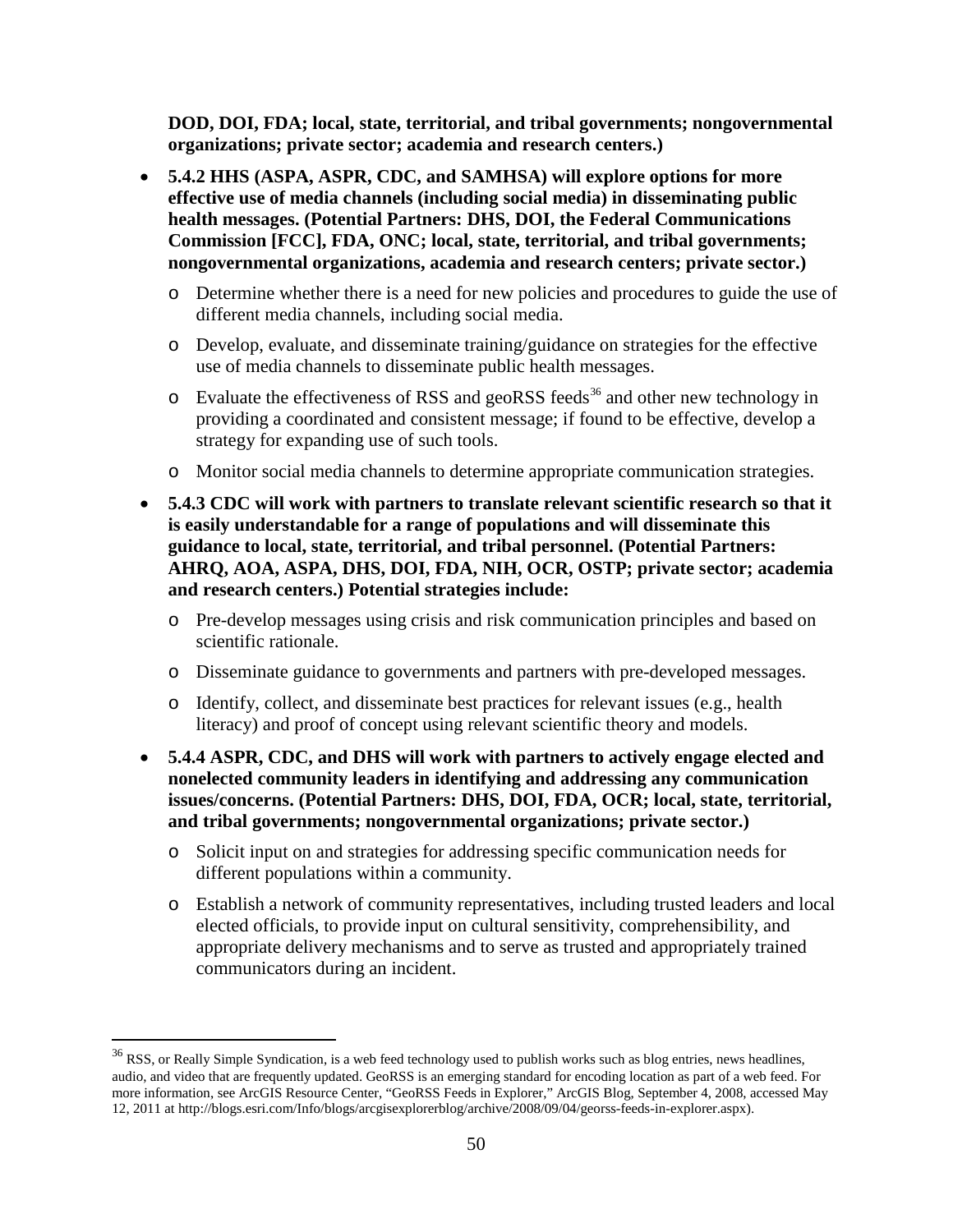## **5.5 Secure, Sustainable, Interoperable, and Redundant Systems/Equipment Are in Place to Support a Response**

Coordinated communications are needed within and across response organizations and command elements to support timely situational awareness and the efficient response to an incident. To support such communications, communications technologies—equipment and systems—need to be secure and sustainable. Moreover, they must be redundant to minimize the risk of critical breakdown.

Interoperability is one of the key challenges to effective communications across organizations. Building interoperable systems is difficult because it requires coordination among a diverse set of national health security organizations with different missions and priorities. Moreover, the emergency communication funding streams for those organizations are often separated by discipline. Without a common understanding of emergency communication priorities across all federal agencies, the existence of multiple funding sources increases the likelihood of duplicative, inconsistent, or even contradictory efforts.

The following activities will be undertaken in support of this outcome:

- **5.5.1 ASPR and DHS will coordinate emergency communications grant priorities and guidance across all U.S. government departments and agencies.**
- **5.5.2 ASPR and DHS will facilitate and encourage research to identify innovative and effective strategies to encourage nongovernmental emergency responders (e.g., hospitals) to invest in interoperable communications technology. (Potential Partners: ASPA, CDC, OSTP; academia and research centers.)**
- **5.5.3 ASPR and DHS will work with partners to develop appropriate "communication caches," i.e., collections of adaptable messages and other information that can be used by rapid assessment teams in developing communications after no-notice incidents such as earthquakes and chemical or biological attacks. (Potential Partners: ASPA, CDC, FDA.)**

### **5.6 Effective Coordination and Communication Occur Within and Across Response and Recovery Organizations**

As described above, communication technologies play a key role in supporting coordinated communications within and across response organizations. Technology, however, is not sufficient in itself to allow communication to occur. There is also a social component to responder communications that is equally important. That is, for effective communication to occur, there must be strong preexisting relationships between all response and recovery organizations. These relationships facilitate trust and promote information-sharing. Building relationships across the diverse organizations involved in a response, however, can be challenging. It requires the engagement of all relevant actors, who need to come together to clearly define roles and responsibilities, gain a better understanding of each organization's mission and perspective, and develop a set of common goals.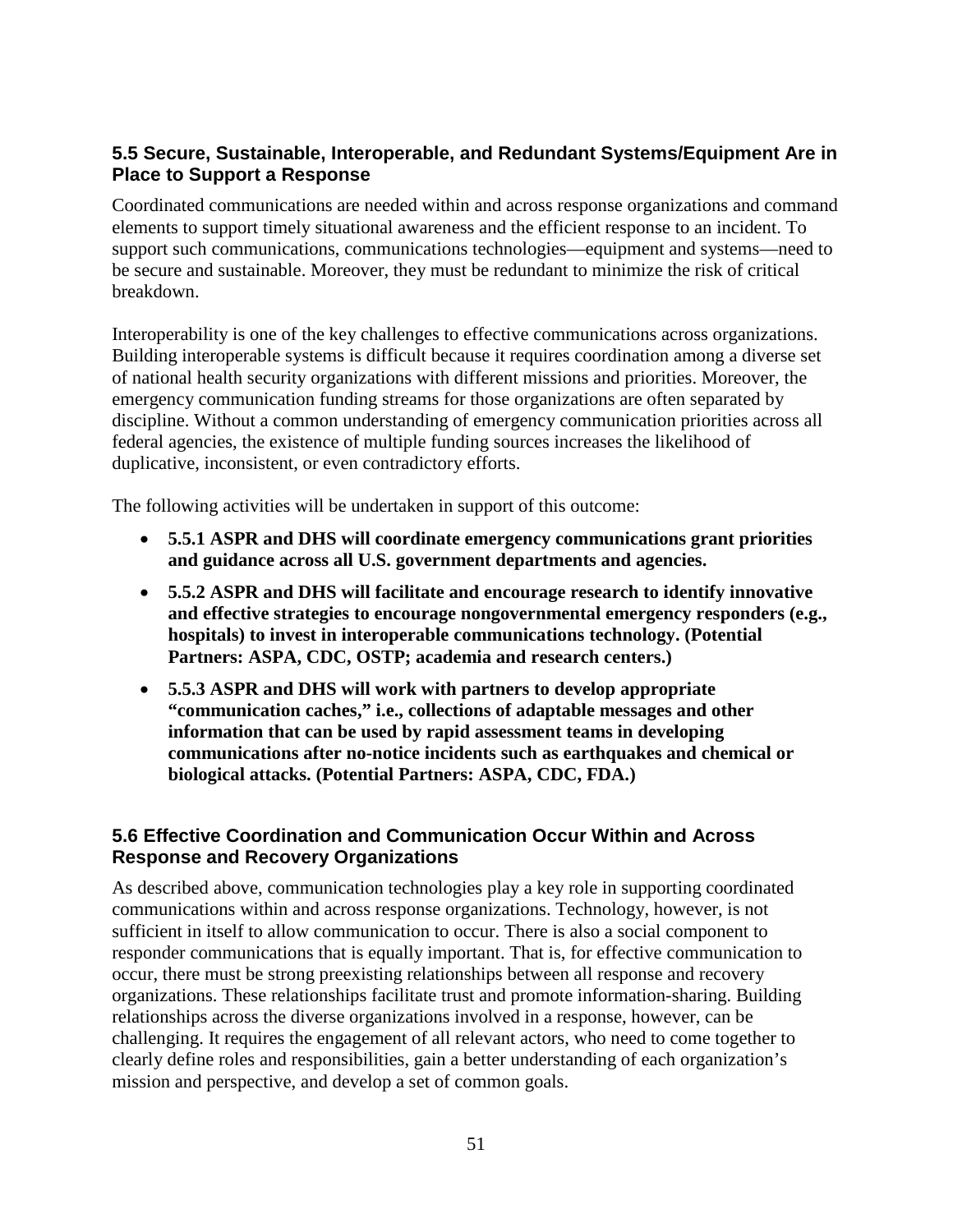The following activities will be undertaken in support of this outcome:

- **5.6.1 ASPR and DHS will ensure that public health and medical care emergency communication roles, responsibilities, and activities are coordinated and consistent across relevant response frameworks (e.g., National Response Framework). (Potential Partners: CDC, FDA.)**
- **5.6.2 DHS, in coordination with HHS, will work with partners to integrate health care and public health organizations more fully into activities and programs run through the Office of Emergency Communications in DHS. (Potential Partners: ASPR, CDC; local, state, territorial, and tribal governments; professional associations, health care providers.)**
	- o Expand the governance (i.e., Executive Committee and/or Emergency Response Council) of SAFECOM, a program housed within the Office of Emergency Communications, to include representatives of health care, public health, and local emergency responder organizations.
- **5.6.3 ASPR, CDC, and DHS will work with partners to implement and refine statewide communication interoperability plans (SCIPs). (Potential Partners: Local, state, territorial, and tribal governments; medical first responders; health care providers.)**
	- o Ensure that all relevant health care and public health organizations are integrated into the governance, implementation, and refinement of the SCIP.
	- o Conduct communications-specific exercises to test capabilities and identify gaps and challenges. Develop and implement improvement plans based on the results of the exercise.

**5.6.4 ASPR, DHS, DOT/NHTSA, and FCC will work with partners to foster and support relationships among all stakeholders representing the continuum of emergency communication, including the FCC (telecommunications providers and media), DOT (National 911 Program), and the Office of Emergency Communications (radio communication among first responders). (Potential Partners: CDC, FDA; telecommunications providers, media; local, state, territorial, and tribal 9-1-1 authorities; emergency operations centers, first responders [law enforcement, fire services, EMS], hospitals, public health agencies.)**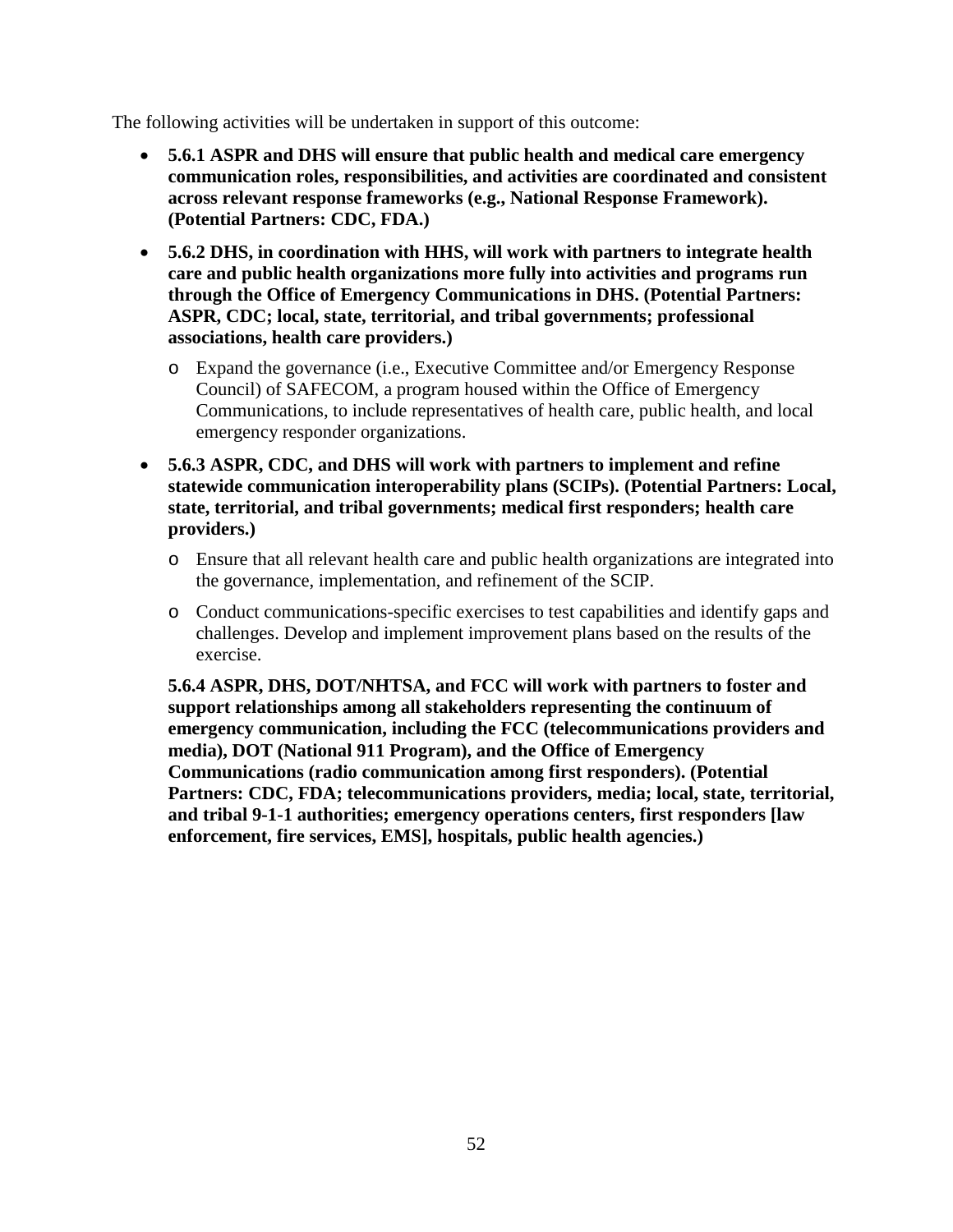#### OB JECTIVE 6: PROMOTE AN EFFECTIVE COUNTERMEASURES ENTERPRISE

Countermeasures include both pharmaceutical and nonpharmaceutical actions and items. Medical countermeasures (MCM) include pharmaceuticals, diagnostic items (such as laboratory testing equipment and supplies), and products that aim to prevent or mitigate the adverse health effects resulting from exposure to pandemics, explosives, intentional use of biological agents, chemicals, or a radiological/nuclear event.[37](#page-52-0) Pharmaceutical MCMs may be initiated either before or after exposure for the purposes of active immunoprophylaxis (e.g., vaccines), passive immunoprophylaxis (i.e., immunoglobulins and antitoxins), and chemoprophylaxis (i.e., postexposure antibiotic or antiviral prophylaxis) or therapy. Diagnostic MCMs are used to identify persons with or without signs and symptoms after possible exposure to a particular agent. Nonpharmaceutical MCMs include personal protective equipment (such as respiratory protective devices, protective suits and gloves, and ventilators) and procedures (such as isolation of infected individuals and decontamination of exposed individuals).<sup>[38](#page-52-1)</sup>

The Nation has committed significant resources to developing and stockpiling MCMs. The central framework for MCM planning and implementation in the federal government is the HHS Public Health Emergency Medical Countermeasures Enterprise (PHEMCE), a coordinated interagency effort responsible for defining and prioritizing requirements, supporting research and development, and establishing deployment and use strategies for MCMs through the CDC Strategic National Stockpile  $(SNS)$ .<sup>[39](#page-52-2)</sup> The SNS is a national repository with medicine, medical products, and medical supplies, which are designed to supplement state and local supplies during a large-scale health incident. The Biomedical Advanced Research and Development Authority (BARDA), within the Office of ASPR, provides an integrated, systematic approach to the advanced development and acquisition of MCMs, [40](#page-52-3) while the FDA's Medical Countermeasures Initiative  $(MCMi)^{41}$  $(MCMi)^{41}$  $(MCMi)^{41}$  aims to support enhanced review of novel manufacturing approaches and advance regulatory science to improve countermeasure evaluation and licensing pathways. Other government organizations, including DOD, are also involved in the advanced development and acquisition of MCMs.

MCMs may be needed to address a wide spectrum of natural and deliberate threats to national health security, including emerging and re-emerging diseases, drug-resistant pathogens, deliberately bio-engineered germs, pandemics, and acts of bioterrorism. A robust national health security framework is required to govern the development, maintenance, and use of MCMs. From detection to decision to distribution to dispensing, the efficient and timely administration

<span id="page-52-0"></span> $37$  Department of Homeland Security, "Homeland Security Presidential Directive 18: Medical Countermeasures Against Weapons of Mass Destruction," January 31, 2007.

<span id="page-52-1"></span> $38$  Robin Robinson, testimony before the Committee on Appropriations Subcommittee on Defense, U.S. House of Representatives, April 24, 2008, (accessed online May 13, 2011, at http://www.hhs.gov/asl/testify/2008/04/t20080424a.html).

<span id="page-52-2"></span><sup>&</sup>lt;sup>39</sup> See Centers for Disease Control and Prevention, "Strategic National Stockpile," no date, accessed online May 13, 2011, at http://www.cdc.gov/phpr/stockpile/stockpile.htm.

<span id="page-52-3"></span><sup>&</sup>lt;sup>40</sup> See U.S. Department of Health and Human Services, Public Health Emergency Medical Countermeasures Enterprise, "Biomedical Advanced Research and Development Authority," no date, accessed online May 13, 2011, at https://www.medicalcountermeasures.gov/BARDA.aspx.

<span id="page-52-4"></span><sup>&</sup>lt;sup>41</sup> See U.S. Food and Drug Administration, "Emergency Preparedness and Response," no date, accessed online May 13, 2011, at http://www.fda.gov/EmergencyPreparedness/MedicalCountermeasures/default.htm.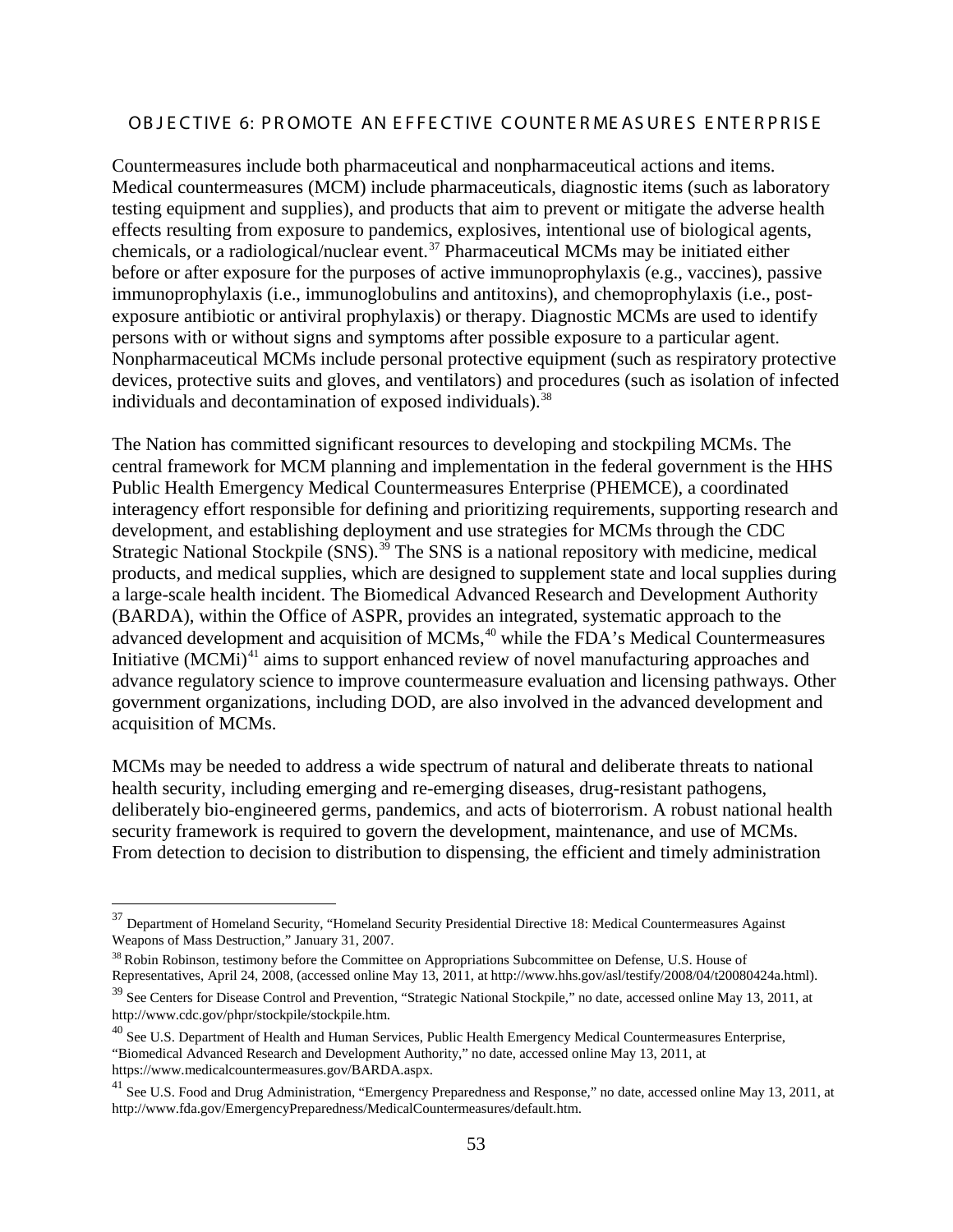of MCMs spans the national health security spectrum and affirms the Nation's resilience community by community.

This chapter focuses on two components of an effective MCM enterprise: support for the discovery and production of MCMs and support for an efficient multispectrum MCM distribution and dispensing strategy. The first component was the focus of *The Public Health Emergency Medical Countermeasures Enterprise Review*. [42](#page-53-0) In that report, HHS highlighted the need for a strategy that incorporates the ability both to counter identified threats and to quickly produce MCMs for unknown threats. The second component addressed in this chapter focuses on the need for innovative solutions to increase capabilities to distribute and dispense MCMs. The Office of the ASPR has expanded efforts to explore alternative dispensing strategies by seeking professional and public inputs.[43](#page-53-1) These will help inform federal policy, programs, and plans.

The following list represents the desired four-year outcomes that, together, will promote an effective countermeasures enterprise. These outcomes are related to the two components mentioned above. In the following sections, these outcomes are described in more detail. The activities to help achieve each outcome described below will be initiated, subject to availability of resources. These activities should be undertaken to expand already ongoing efforts.

<span id="page-53-0"></span> <sup>42</sup> U.S. Department of Health and Human Services, *The Public Health Emergency Medical Countermeasures Enterprise Review: Transforming the Enterprise to Meet Long-Range National Needs*, Washington, D.C., August 2010.

<span id="page-53-1"></span><sup>&</sup>lt;sup>43</sup> The HHS Office of the ASPR has entered into external contractual agreements to gather professional and public opinion regarding pre-positioning medical countermeasures for civilian nonresponder populations.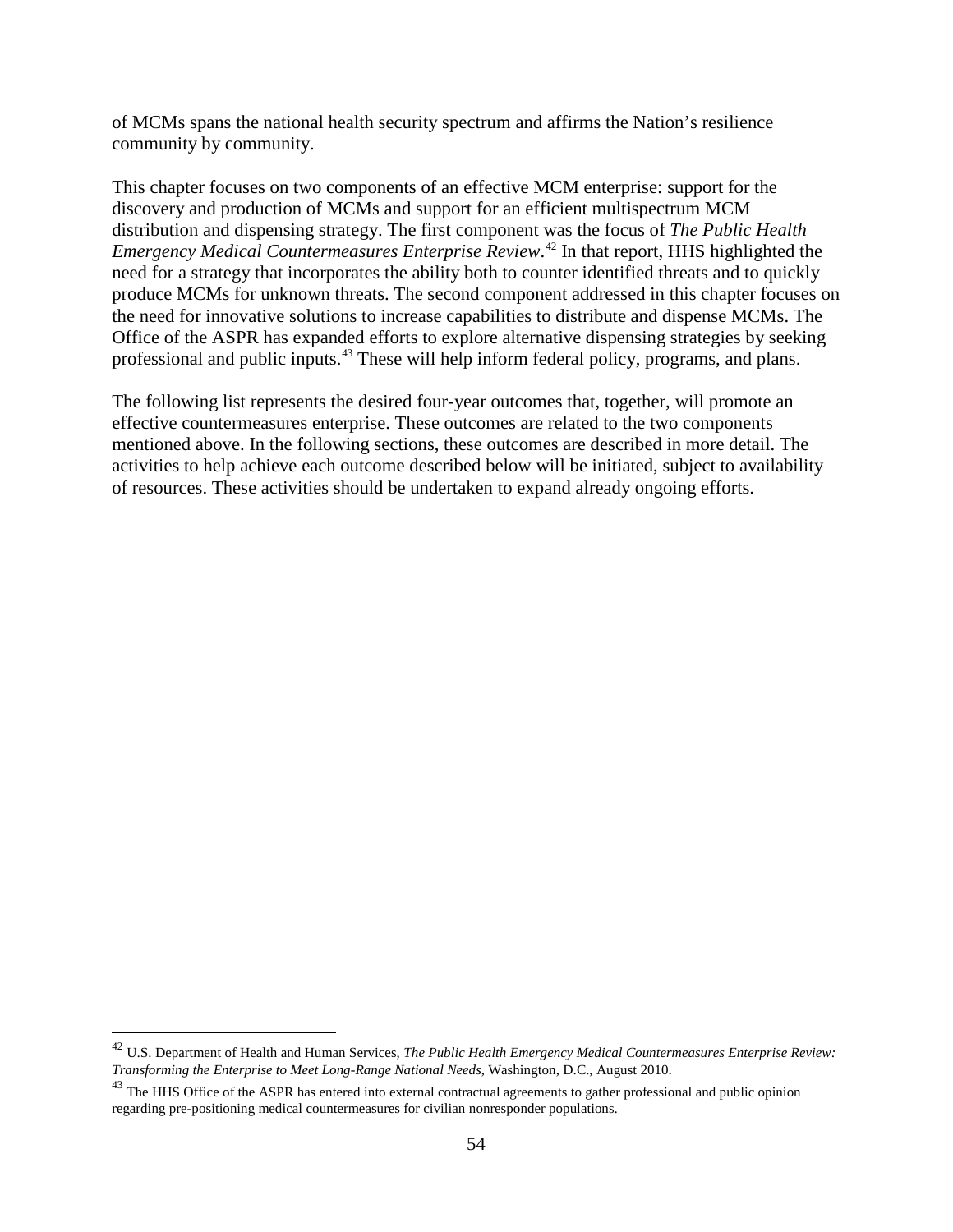## **Four-Year Outcomes for Promoting an Effective Medical Countermeasures Enterprise**

Outcomes to support the discovery and production of medical countermeasures:

- Expanded and enhanced strategic collaboration with manufacturers of medical countermeasures
- Enhanced manufacturing surge capacity and use of flexible manufacturing, platform technologies, and an expanded product pipeline to more rapidly produce novel vaccines and medical countermeasures
- Support for innovation for more durable and easy-to-administer medical countermeasures

Outcomes to support an efficient, multispectrum medical countermeasures distribution and dispensing strategy to avert mass casualties and/or fatalities:

- Adequately stocked and positioned repositories of medical countermeasures and ancillary supplies
- A well-informed policy that addresses the full spectrum of dispensing strategies, including strategies that enhance fair access to medical countermeasures
- Expanded capabilities of relevant multidisciplinary workforces (public health, emergency response, National Guard, Medical Reserve Corps, and a diverse group of other health professionals) to support rapid, effective, and appropriate medical countermeasures dispensing in response to a large-scale incident
- Improved education, communication, information-sharing, and transparency to help all citizens understand and participate in community-governed medical countermeasures dispensing and administration strategies

## **6.1 Expanded and Enhanced Strategic Collaboration with Manufacturers of Medical Countermeasures**

A sustainable MCM enterprise requires the flexible capacity to increase the number and types of MCMs that will be made available pending or following a large-scale incident with potentially negative health consequences. To support such a capacity, it is necessary to develop conditions that enhance manufacturing surge capacity and the use of flexible manufacturing platform technologies, and an expanded product pipeline to more rapidly produce novel vaccines and other needed MCMs. The activities described below are intended to expand and enhance strategic collaboration with MCM manufacturers.

The following activities will be undertaken in support of this outcome:

• **6.1.1 HHS (ASPR, CDC, FDA, NIH) will work with partners to catalyze the development of new MCMs across the spectrum of development from pre-clinical, testing, evaluation, and advanced development to manufacturing services. (Potential Partners: DOD and other government organizations; private sector; academia and research centers.)**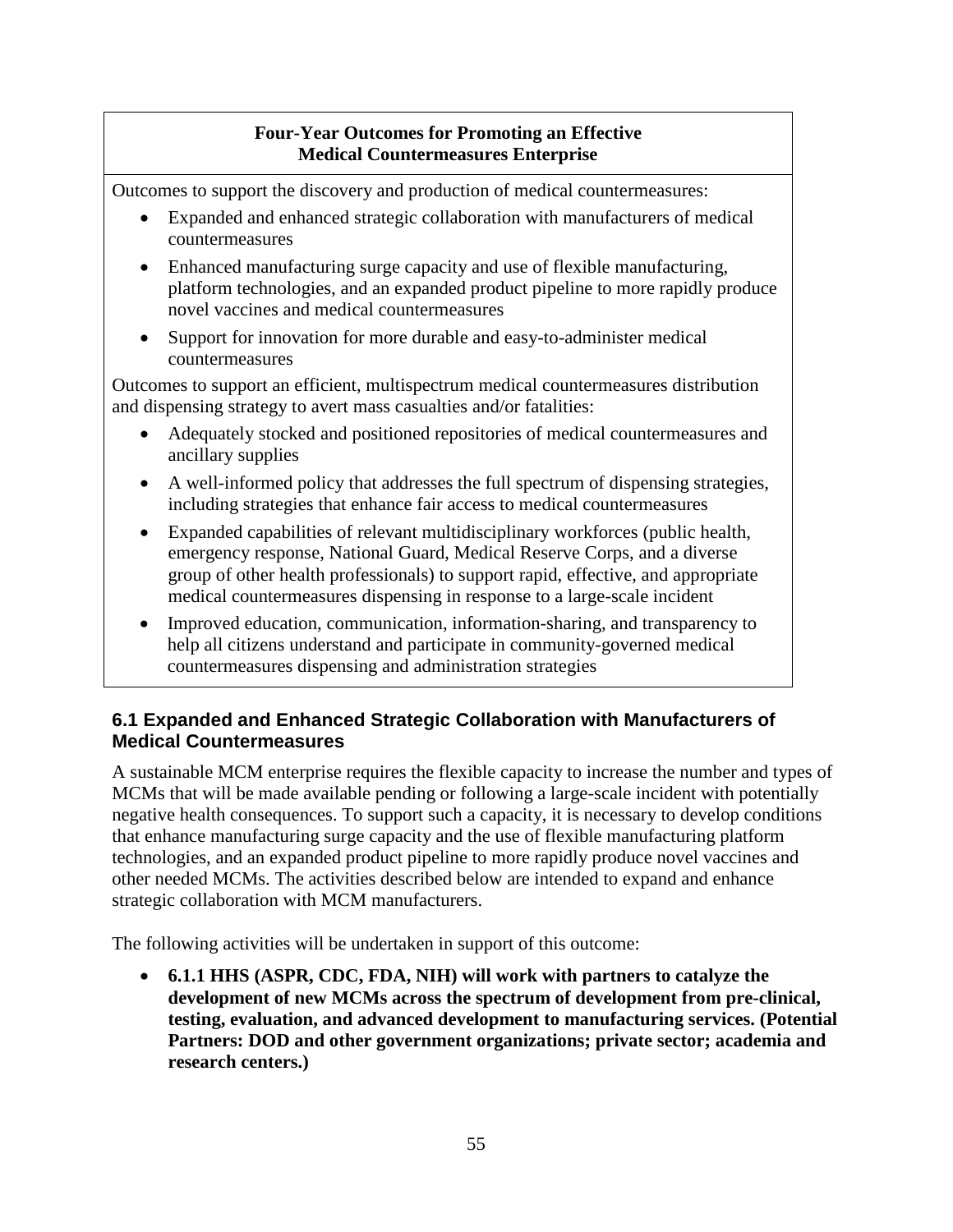- o Emphasis will be placed on priorities set by the PHEMCE. Specific focus will be given to technologies or approaches that can demonstrate increased efficacy, safety, and product quality; reduce costs; or accelerate administration times. MCM dispensing systems that utilize existing supply chains may also offer efficiencies of MCM distribution.
- o Examples of increased efficacy include products against chemical and biological agents; radiological and nuclear treatments and multiple-spectrum antimicrobials and therapeutics that could be used for a range of infectious diseases.
- o Examples of reduced cost include efforts to harmonize multiyear budget plans across the relevant agencies addressing MCM development.
- o Examples of reduced administration time include rapid diagnostic screening methods or access to MCMs and PPE for responders.
- **6.1.2 Relevant departments and agencies will coordinate the determination of MCM requirements based on risk assessment. (Potential Partners: Other federal agencies.)**

### **6.2 Enhanced Manufacturing Surge Capacity and Use of Flexible Manufacturing, Platform Technologies, and an Expanded Product Pipeline to More Rapidly Produce Novel Vaccines and Medical Countermeasures**

*The Public Health Emergency Medical Countermeasures Enterprise Review* emphasizes the need for a strategy that incorporates the ability both to counter identified threats and to quickly produce MCMs for unknown threats. This strategy is articulated through the following vision:

Our Nation must have the nimble, flexible capacity to produce medical countermeasures rapidly in the face of any attack or threat, known or unknown, including a novel, previously unrecognized, naturally occurring emerging infectious disease.<sup>[44](#page-55-0)</sup>

The *Medical Countermeasure Enterprise Review* recommends new infrastructure initiatives that address more robust regulatory science, enhancements to the manufacturing process, and the establishment of an independent strategic investment firm to support innovation in MCMs. The activities described below are intended to enhance manufacturing surge capacity and the use of flexible manufacturing, platform technologies, and an expanded product pipeline.

- **6.2.1 DOD and HHS, through initiatives such as the FDA Medical Countermeasures Initiative (MCMi), will work with manufacturers of MCMs to expand production capability and surge capacity through nimble, multiuse technology platforms/facilities. (Potential Partners: Manufacturers of MCMs.)**
- **6.2.2 FDA will work with partners to develop clear regulatory pathways along which manufacturers may develop their products from bench-top to approval.**

<span id="page-55-0"></span> <sup>44</sup> U.S. Department of Health and Human Services,, *The Public Health Emergency Medical Countermeasures Enterprise Review*, 2010, p. 6.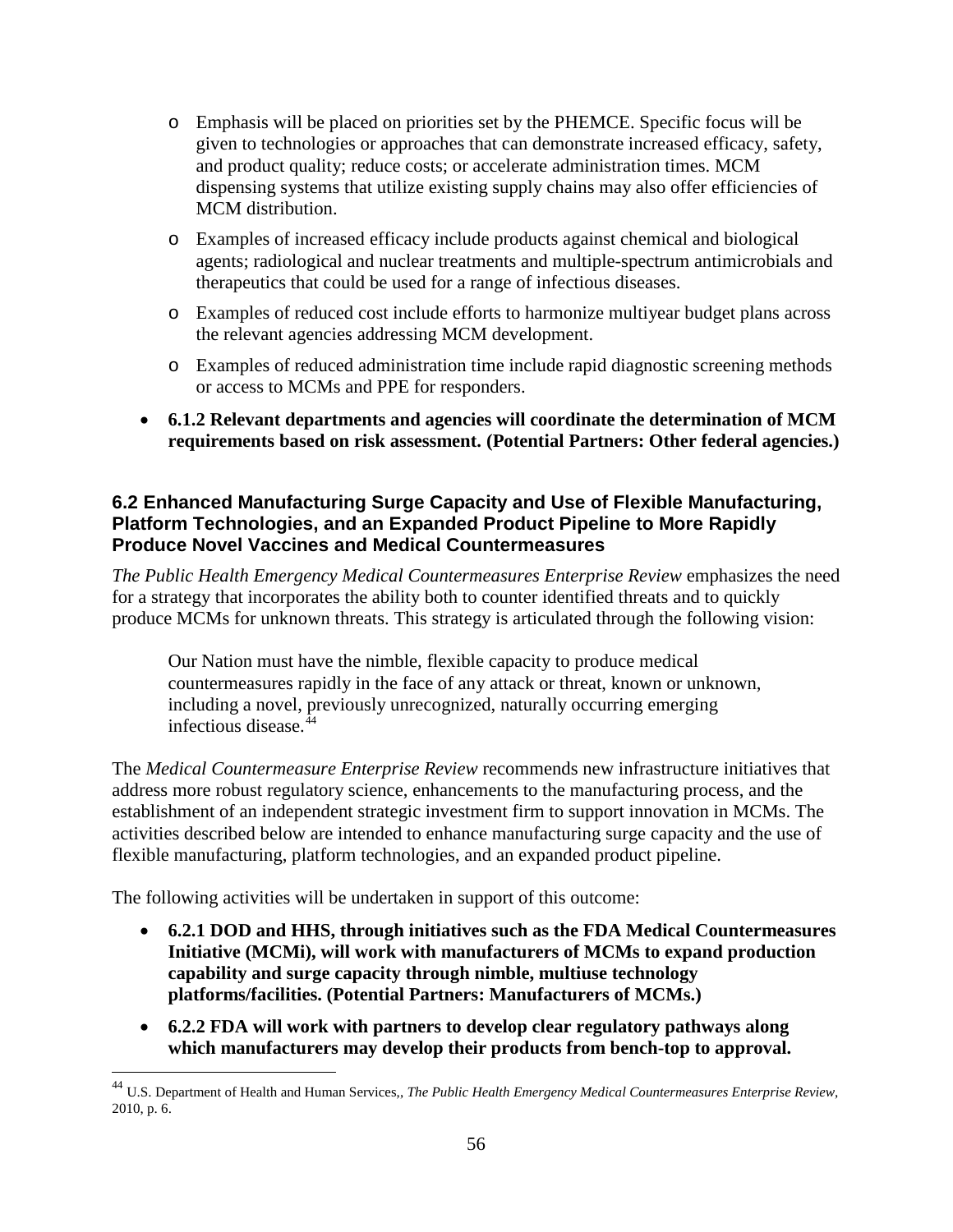#### **(Potential Partners: Other HHS agencies, DOD and other federal agencies; academia and research centers, private sector.)**

- o Define viable regulatory pathways, speeding progress toward product approval by helping to anticipate and resolve bottlenecks and to identify and address scientific problems that may emerge.
- o Advance regulatory science to improve medical countermeasure development and evaluation by strengthening FDA scientific capacity.
- o Conduct an examination of the legal framework, as well as regulatory and policy approaches, toward MCM development and availability, to assess adequacy or improvements needed to properly support preparedness and response.

## **6.3 Support for Innovation for More Durable and Easy-to-Administer Medical Countermeasures**

Strategies are also needed to optimize access to MCMs during or following an incident. Development of MCMs that can be administered by nonmedical personnel, have a long shelf life, and/or reduce the need for refrigeration are enhanced steps toward more efficient and sustainable MCM dispensing practices. The activity described below is intended to support innovation in developing more durable and easy-to-administer MCM delivery systems.

The following activity will be undertaken in support of this outcome:

• **6.3.1 DOD and HHS will work with partners to promote the development of MCMs that are simple to administer or use and/or have an extended shelf life. (Potential Partners: Manufacturers of MCMs; health care organizations; public health agencies.)**

### **6.4 Adequately Stocked and Positioned Repositories of Medical Countermeasures and Ancillary Supplies**

A wide-ranging national approach for dispensing MCMs will harness and integrate the capabilities and commitment of all sectors and agencies, governmental and nongovernmental, to reduce morbidity and mortality in the communities they serve. Timely and effective access to MCMs requires more than familiarity with the type and location of incident-appropriate pharmaceuticals. It also requires knowledge of the geographic distribution of both indigenous and transitory (e.g., daily workforce) populations and their transportation and mobility systems; an easily assembled workforce that is trained and prepared to dispense MCMs; multimedia channels of culturally and linguistically sensitive risk communication and notification systems to direct exposed persons efficiently to medical care and therapeutics; and a repertoire of strategies to optimize access to life-saving drugs for both ambulatory and nonambulatory persons as well as other at-risk individuals. Public health efforts should utilize existing public emergency services when available. The activities described below are intended to help develop adequately stocked and positioned repositories of MCMs and ancillary supplies.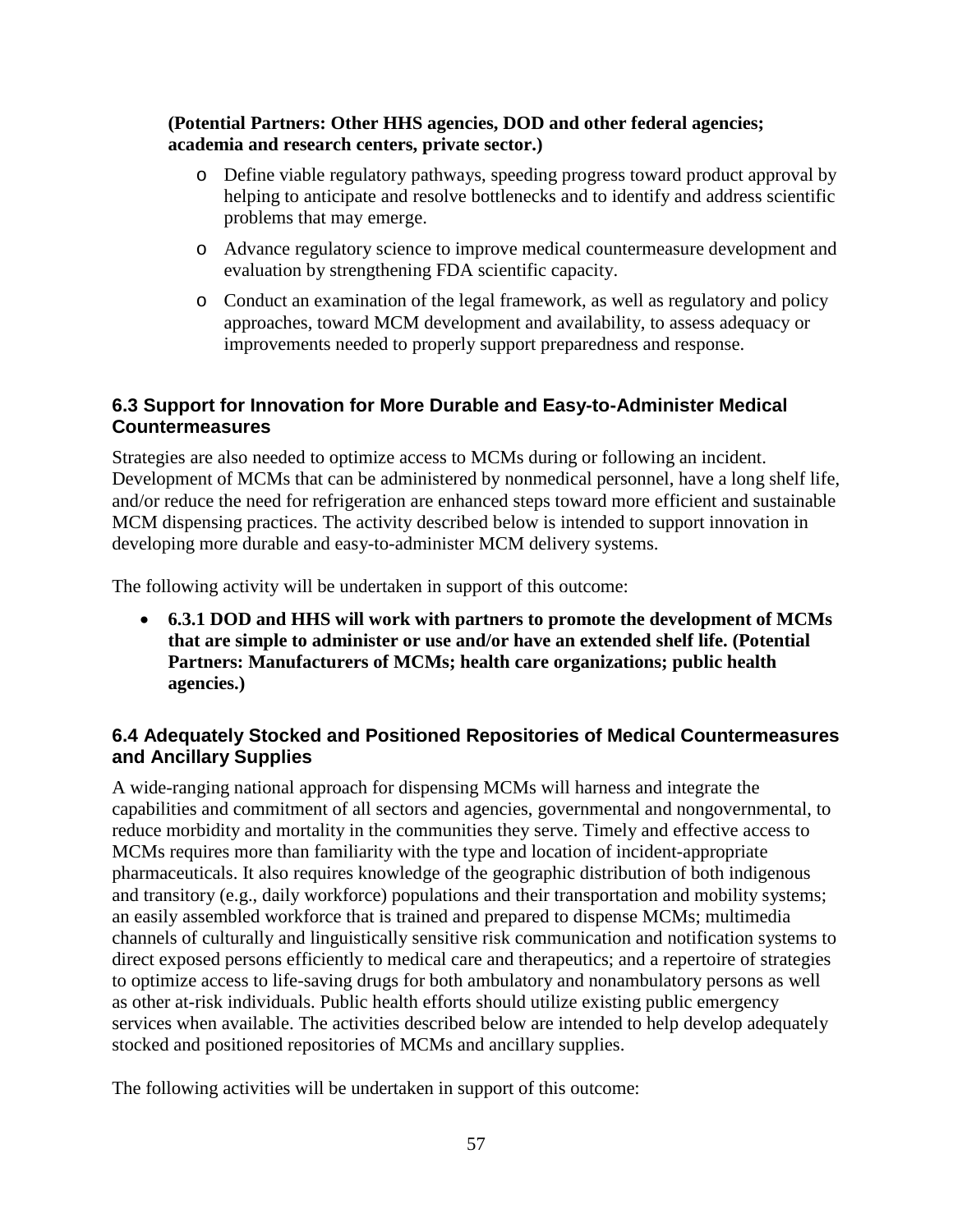- **6.4.1 HHS will encourage continued collaboration regarding federal, state, local, regional, and private MCM stockpiles and put in place systems that facilitate sharing and augment equitable and efficient MCM use. (Potential Partners: State and local governments, regional entities, and private sector.)**
	- o Establish strategy and partnerships regarding governmental and private-sector caches to share and augment local MCM dispensing capacity and capabilities.
- **6.4.2 CDC will work with partners to align strategies and ensure adequately stocked and positioned repositories of MCMs and/or laboratory testing equipment and supplies, and devices. (Potential Partners: FDA and other federal agencies; local, state, territorial, tribal governments; private sector.)**
	- o The SNS should continue to work through the PHEMCE to ensure that concepts of operations (CONOPS) are considered and validated prior to product acquisition.
	- o The SNS should continue to pursue efficiencies through consideration of comprehensive lifecycle costs and the merits of all potential storage modalities prior to acquisition. This should include the potential for commercial product rotation, the potential of cost deferral with the Shelf Life Extension Program (SLEP<sup>[45](#page-57-0)</sup>), and any operational limitations that might preclude particular storage options prior to MCM acquisition.
- **6.4.3 CDC will continue to work with each state and its respective local health departments to develop plans to receive and distribute SNS medical products and medical supplies to local communities as quickly as possible, and to explore diverse distribution and dispensing strategies to best meet the needs of their populations. (Potential Partners: Local, state, territorial, and tribal health departments and other agencies.)**

### **6.5 A Well-Informed Policy That Addresses the Full Spectrum of Dispensing Strategies, Including Strategies That Enhance Fair Access to Medical Countermeasures**

The federal government has recognized that the diversity of threats and population vulnerabilities necessitates an MCM use platform that incorporates multiple dispensing strategies, such as the U.S. Postal Service Model, community pharmacies, and home and/or workplace pre-positioning, among other options.<sup>[46](#page-57-1)</sup> Communities that adopt particular dispensing strategies should consider

<span id="page-57-0"></span><sup>&</sup>lt;sup>45</sup>The Shelf-Life Extension Program (SLEP) is a fee-for-service program for certain large federal stockpiles of military significant or contingency use products. SLEP is administered by the DOD; FDA conducts the testing and evaluation of products/lots that are identified to FDA for testing. The SNS is a participant in SLEP. DoD and SNS both maintain large stockpiles of medications and vaccines to ensure that both military and civilian populations have access to needed antidotes and treatments in the event of a medical emergency. To save federal dollars, FDA and DOD developed this system to extend the shelf life of these drugs (excluding vaccines) beyond the manufacturer's expiration date. All testings for extensions are done at FDA test facilities. See U.S. Army Medical Materiel Agency, "Extending the Shelf Life of Critical 'War Reserves' Medical Materiel Using the FDA/DOD Shelf Life Extension Program," March 31, 2005, accessed online May 13, 2011 at https://slep.dmsbfda.army.mil/slep/slep\_info\_paper\_mar2005.doc.

<span id="page-57-1"></span><sup>&</sup>lt;sup>46</sup> These dispensing strategies may require an Emergency Use Authorization (EUA) prior to the dispensing and administration of certain medical countermeasures. An EUA is a legal means that enables the FDA under Section 564 of the Federal Food, Drug,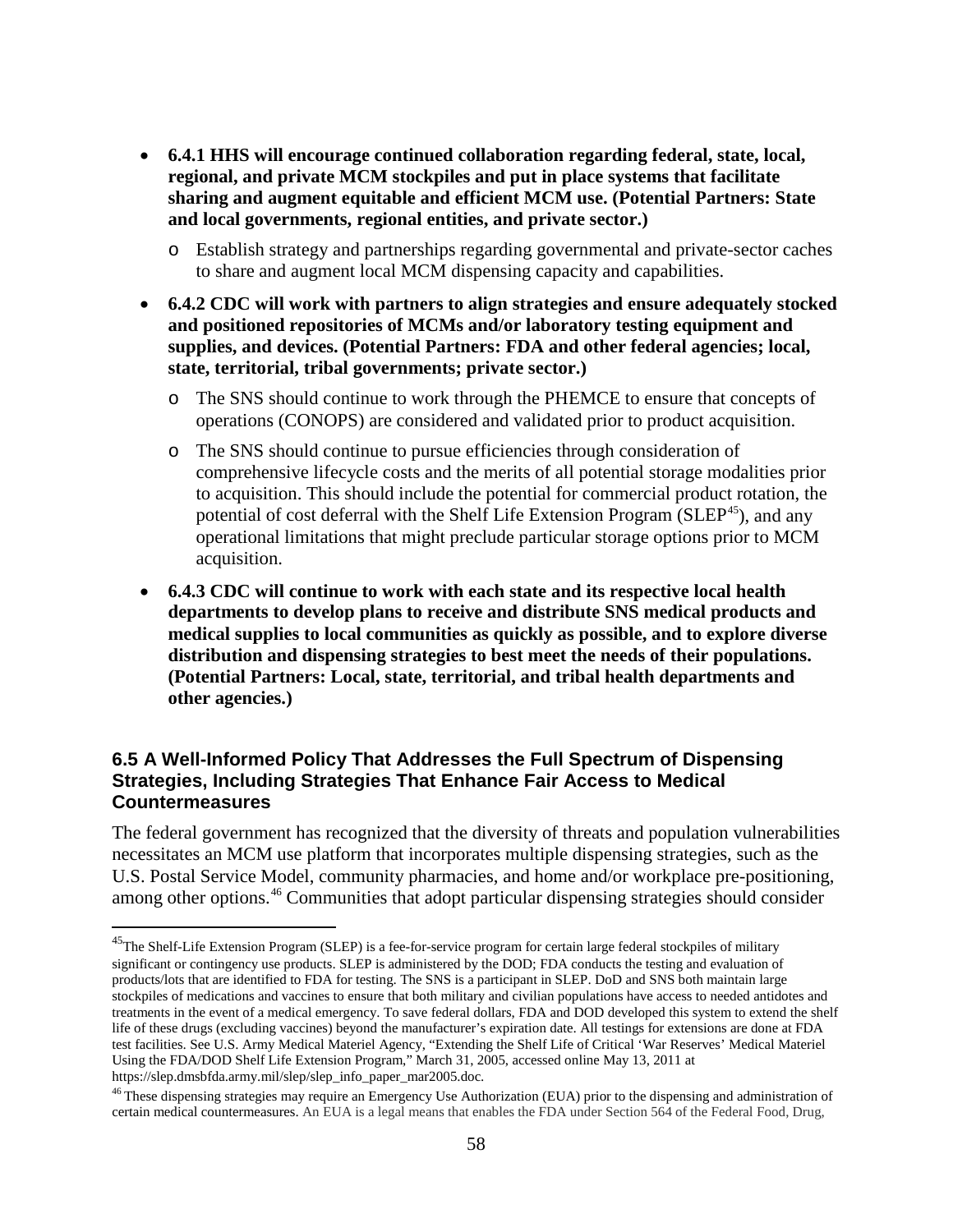and assess the degree to which those selected are sufficiently redundant, equitable, and efficient. Dispensing strategies must also incorporate policies to ensure that products are appropriately refreshed, collected and destroyed, or retained subject to requirements under the DOD/FDA SLEP in certain circumstances. The SNS has goals targeting the federal capability for receiving and distributing large quantities of MCMs. However, diverse strategies should be identified and improved on to achieve the national goals underpinning the NHSS. Potential gaps in public health systems' capacity, durability, and response time for dispensing MCMs require the use of well-informed strategies to ensure that they are optimally accessible through the use of such strategies.

The following activity will be undertaken in support of this outcome:

• **6.5.1 HHS will analyze the efficacy and feasibility of pre-positioning personal or home stockpiles of oral antibiotics for certain groups of responders and subgroups of the public.** [47](#page-58-0)

#### **6.6 Expanded Capabilities of Relevant Multidisciplinary Workforces to Support Rapid, Effective, and Appropriate Medical Countermeasures Dispensing in Response to a Large-Scale Incident**

Increasing the number and availability of different MCMs needed to address various threats will place significant demands on the workforce designated to help dispense and administer these products. This workforce will require knowledge and continual refreshing of information regarding the use and administration of MCMs among a diverse and expanding national population. Additionally, this workforce should have access to exercises to practice what they will communicate and how they will perform during a public health emergency. Workers should also have the tools and knowledge to protect themselves during an incident (e.g., by receiving an early flu vaccine) before they put themselves in harm's way to protect their families and their communities.

The following activities will be undertaken in support of this outcome:

• **6.6.1 DHS and HHS will work with partners to identify and enumerate the multiple classes of personnel designated within the broad classification of "responder" whose actions may be critical to preserving infrastructure and continuity as well as protecting the health and safety of others during or after an incident. (Potential Partners: Other federal agencies; local, state, territorial, and tribal governments; private sector; other response organizations.)**

and Cosmetic Act to authorize the use of certain unapproved products or certain unapproved uses of previously approved products during a declared emergency that involves a biological, chemical, radiological, or nuclear agent. On April 27, 2009, for example, the FDA issued an EUA to make available under certain circumstances diagnostic tools (rRT-PCR Swine Flu Panel) for the 2009 H1N1 influenza outbreak response.

<span id="page-58-0"></span> $^{47}$  Executive Order 13527 was signed by President Obama on December 30, 2009, to identify approaches for "Establishing" Federal Capability for the Timely Provision of Medical Countermeasures Following a Biological Attack." This executive order addresses federal Mission Essential Personnel (MEPs), other state and local emergency response capability, and enhancements to the U.S. Postal Model for dispensing medical countermeasures.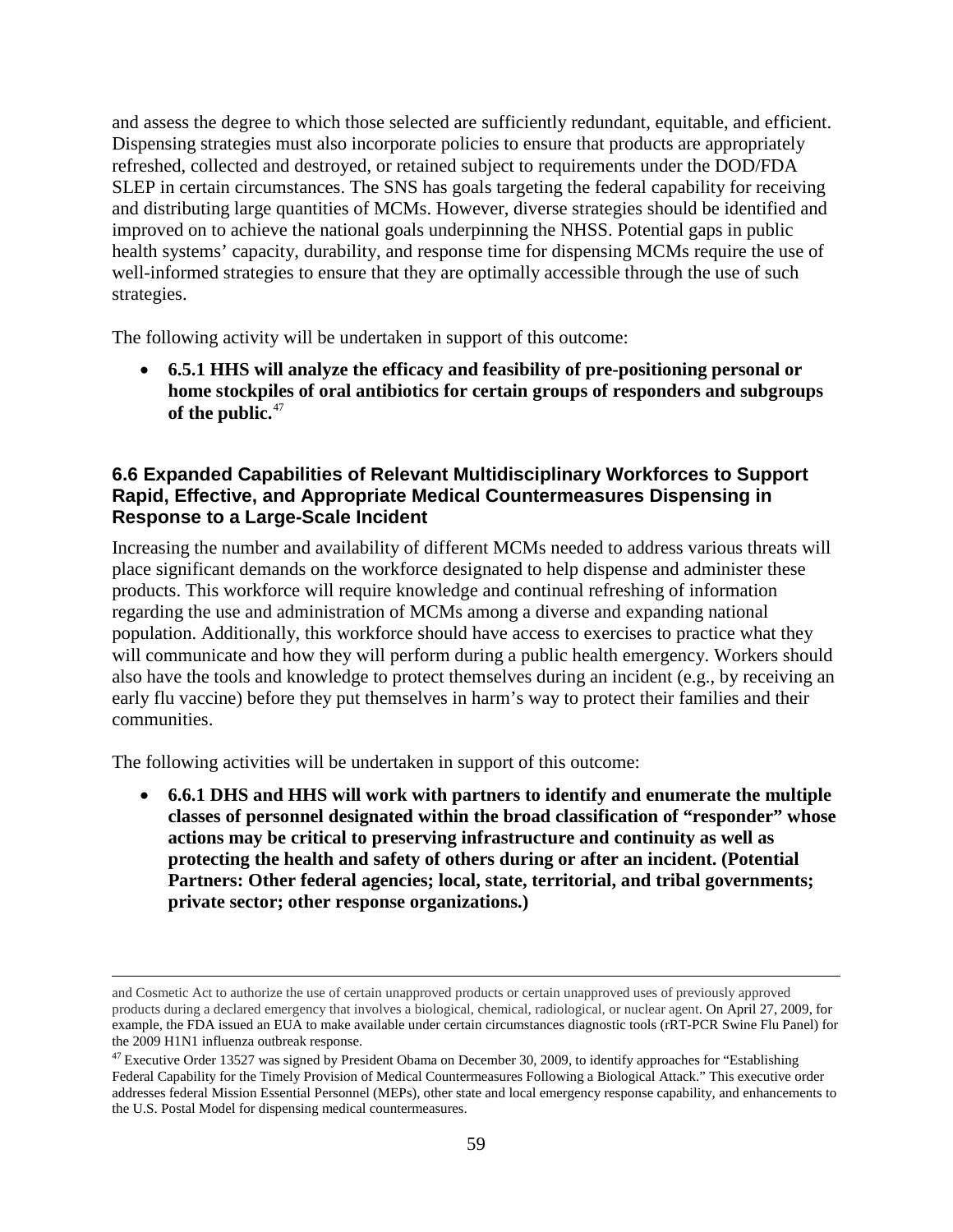- **6.6.2 HHS will work with partners to inform the capabilities of a workforce that is trained and routinely exercised in the knowledge and skills required to rapidly dispense appropriate MCMs to diverse communities. (Potential Partners: Other federal agencies; local, state, territorial, and tribal governments; private sector; other response organizations.)**
- **6.6.3 HHS will develop policies and strategies to ensure that this workforce is provided the appropriate MCMs to protect their health and safety. These strategies may include, as appropriate, pre-incident vaccination, access to worksite or community pharmacy MCM caches, or personal antibiotic stockpiles.**
- **6.6.4 CDC will work with partners to ensure that local, state, territorial, and tribal public health officials and designated hospital authorities have sufficient knowledge of the contents and dispensing policies associated with the materiel from the SNS. (Potential Partners: FDA; local, state, territorial, and tribal public health departments.)**

#### **6.7 Improved Education, Communication, Information-Sharing, and Transparency to Help All Citizens Understand and Participate in Community-Governed Medical Countermeasures Dispensing and Administration Strategies**

A national MCM strategy is one in which all parties—from those who manufacture vaccines, antibiotics, and other medical products to those who will be the recipients of these potentially life-saving products—have a coordinated understanding of their use.<sup>[48](#page-59-0)</sup> The properties, risks, and benefits of MCMs must be understood so that they will be accepted by the medical and public health communities and by the public for whom they are intended. The products developed to support national health security must be safe, efficacious, and, ideally, easy to administer during or after an incident. Ineffective products could erode public confidence and possibly negate the intent of the program. There are some emergency incidents in which products could be potentially used under Emergency Use Authorization (EUA) or Investigational New Drug (IND) status in which the efficacy and safety of the product, or of the product's intended use for an emergency, may not be as well defined or as fully established; however, given the circumstances, the benefits of using the product to save lives may outweigh the risks. If MCMs are dispensed in advance to certain groups, the reasons for providing these MCMs, including their medical justification, must be clear to avoid diminished trust in government. The public must also know in advance that the decision to dispense MCMs is guided by information concerning the public's predicted exposure to an agent or pathogen and the safety of a particular medical countermeasure.

Education and knowledge-building must take place well before a large-scale incident with potentially negative health consequences. Lines of communication must be built, bridges between the public health and medical communities must be buttressed, and outreach to communities through social networking and other channels must be established.

<span id="page-59-0"></span> <sup>48</sup> Organizations such as CDC's Advisory Committee on Immunization Practices (ACIP) or HHS's National Vaccine Advisory Committee (NVAC) advise and make recommendations regarding the safe and effective use of MCMs.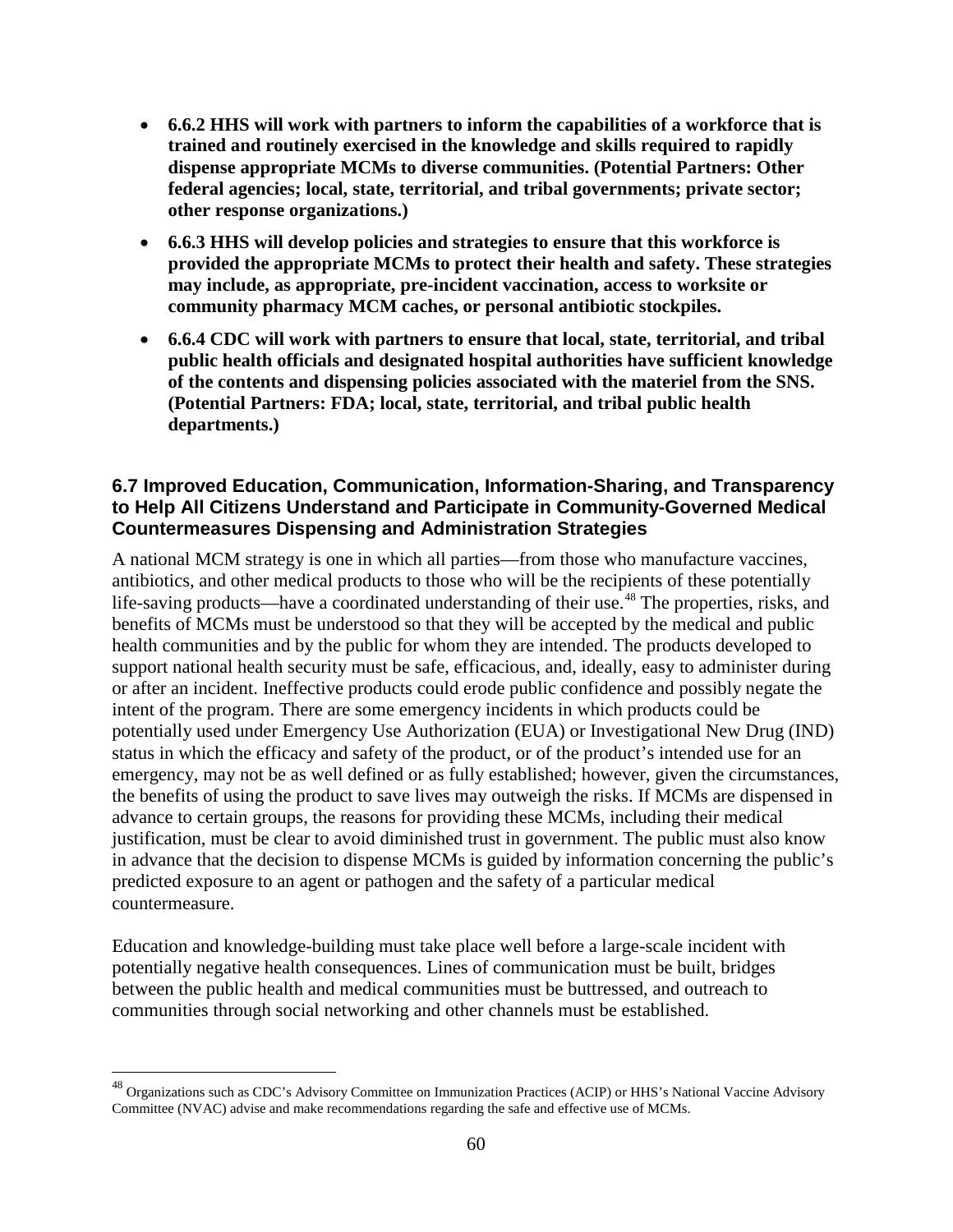- **6.7.1 HHS (ASPR, CDC, and other HHS agencies as appropriate) will, to improve MCM dispensing, work with public health departments to enhance federal familiarity with local populations, such as understanding of the populations' socioeconomic status, culture, housing, language needs, daily patterns of activity, movement and transportation patterns, and access patterns to emergency care. (Potential Partners: Local, state, territorial, and tribal public health departments.)**
- **6.7.2 HHS (ASPR, CDC, and other HHS agencies as appropriate) will support education, information-sharing, and transparency across government, the private sector, and the public to promote understanding, acceptance, and participation in MCM dispensing and administration strategies. (Potential Partners: DOD; local, state, territorial, and tribal public health departments; private sector; the public.)**
- **6.7.3 HHS (ASPR, CDC, and other HHS agencies as appropriate) will encourage public health officials to continue to work within their communities to discuss and inform mass MCM dispensing strategies and to provide justification for selected approaches, given such factors as population demographics and vulnerabilities, exposure to agents, availability of MCMs, and other information which will educate the public and increase transparency of government. (Potential Partners: Local, state, territorial, and tribal public health agencies; the public.)**
- **6.7.4 HHS (ASPR, CDC, and other HHS agencies as appropriate) will encourage local, state, territorial, and tribal public health officials to engage in regular communication with government, business, and other community sectors to develop and test plans for MCM dispensing. (Potential Partners: Local, state, territorial, and tribal public health agencies; local, state, territorial, and tribal governments; nongovernmental organizations; private sector; the public.)**
	- o Existing funding for exercises or other trainings should be re-shaped to incorporate MCM dispensing
- **6.7.5 HHS (ASPR, CDC, and other HHS agencies as appropriate) will encourage local, state, territorial, and tribal public health officials to establish regular contact with their media partners, including television, print, and ethnic media, to determine their willingness to support messages to the public regarding MCMs. (Potential Partners: Local, state, territorial, and tribal public health agencies; media.)**
	- o Establish the role of designated Public Information Official or other credible spokespersons.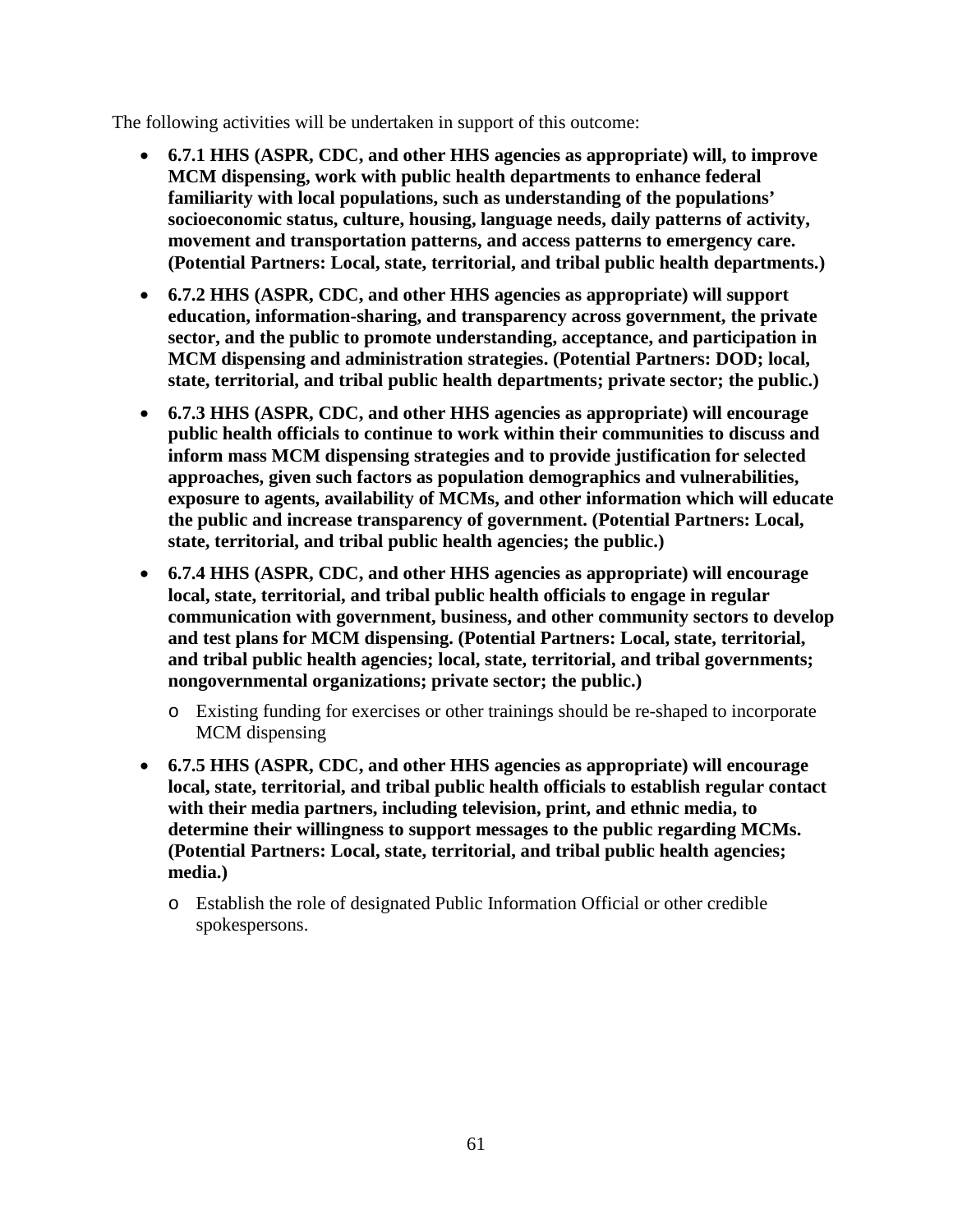#### OB JECTIVE 7: ENSURE PREVENTION OR MITIGATION OF ENVIRONMENTAL AND OTHER EMERGING THREATS TO HEALTH

The other chapters in the NHSS *Plan* identify activities to address any large-scale incident with potentially negative health consequences. This chapter identifies activities to address environmental<sup>[49](#page-61-0)</sup> and other emerging threats<sup>[50](#page-61-1)</sup> to national health security. These threats can emanate from hazards and contaminants found in the environments in which people live and work as well as threats that emerge from human-to-human interactions, the physical and social environments, and the misuse of technology. By identifying specific threats and activities to address them, the *Implementation Plan* recognizes the interrelationships between human health, animal and plant health, environmental hazards, and other emerging threats, such as climate change, antimicrobial resistance, and gaps in food and water safety.

Although public health and medical activities to mitigate the adverse effects of these threats on human health is the responsibility of the health sector, the prevention of, protection from, response to, and recovery from environmental and other emerging threats cannot be accomplished by one sector alone. These threats must be mitigated by a multisector, interdisciplinary approach consistent with a One Health<sup>[51](#page-61-2)</sup> framework, which recognizes the blurred lines between disciplines, encourages the integration of efforts, and accepts the overlap of missions in an effort to facilitate collaboration and enhance outcomes. Furthermore, some acute incidents require immediate response and management by specific sectors, whereas others present longer-term challenges to be managed by multiple sectors in partnership over many years.

Environmental and other emerging threats to health arise from many sources, man-made and natural, and domestic and foreign. Therefore, this chapter focuses on a few critical areas: emerging and reemerging infectious diseases, environmental hazards and contaminants, and the misuse of life sciences information and technology. However, even within this somewhat narrowed scope, not all occurrences of infectious diseases, environmental hazards, and misuse of life sciences information and technology are threats to national health security. The activities presented in this chapter should be risk-based and research-informed to ensure that they are targeted to the most pressing threats to national health security.

<span id="page-61-0"></span><sup>&</sup>lt;sup>49</sup> Environmental threats include risks to human health from climate change, occupational hazards, pathogens, and other contaminants, such as dioxins, petroleum spills, endocrine disrupters, heavy metals, mold, ozone, and misuse of pesticides. Numerous vectors exist in the environment, including food and food products, water, air, soil, insects, plants, and animals that, while not necessarily threats, can serve as pathways for exposing humans to pathogens or other contaminants. See Kyung I. Youn and Thomas T. H. Wan, "Effects of Environmental Threats on the Quality of Care in Acute Care Hospitals," *Journal of Medical Systems*, Vol. 25, No. 5, pp. 319–331.

<span id="page-61-1"></span><sup>&</sup>lt;sup>50</sup> Lindler et al. define emerging threats as follows: "Emerging threats can be divided into two groups. The first are ones that began with a classic platform or agent, this is the weaponization of disease agents. The second group would be comprised of agents that do not exist in nature and are produced by man." See Luther E. Lindler, Eileen Choffnes and George W. Korch, "Definition and Overview of Emerging Threats," in in Luther E. Linder, Eileen Choffnes and George W. Korch, eds., *Biological Weapons Defense: Infectious Disease and Counterbioterrorism*, New York: Humana Press, 2005, pp. 351–359.

<span id="page-61-2"></span><sup>&</sup>lt;sup>51</sup> "The One Health Initiative is a movement to forge co-equal, all inclusive collaborations between physicians, veterinarians, and other scientific-health and environmentally related disciplines, including the American Medical Association, American Veterinary Medical Association, the American Society of Tropical Medicine and Hygiene, the Centers for Disease Control and Prevention (CDC), the United States Department of Agriculture (USDA), and the U.S. National Environmental Health Association (NEHA)." See One Health Initiative website (accessed online May 12, 2011, at [http://www.onehealthinitiative.com/\)](http://www.onehealthinitiative.com/).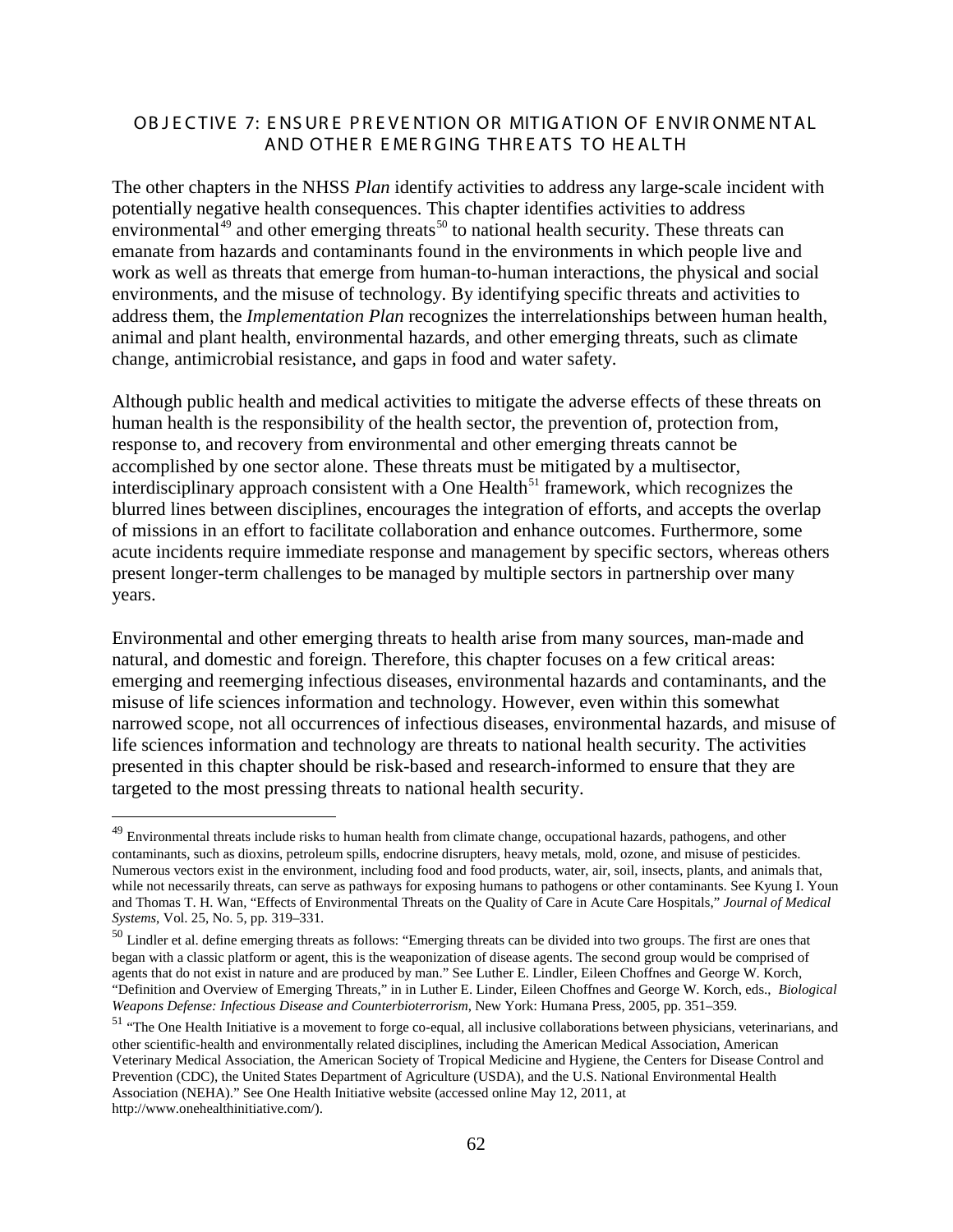Emerging and reemerging infectious diseases<sup>[52](#page-62-0)</sup> are a leading cause of death worldwide.<sup>[53](#page-62-1)</sup> Over the past two decades, approximately 40 newly emerging infectious diseases (many of which are zoonotic<sup>[54](#page-62-2)</sup> in origin) have been identified.<sup>[55](#page-62-3)</sup> The severe acute respiratory syndrome (SARS) outbreak in 2003 and the 2009 H1N1 influenza outbreak illustrate two recent novel infectious disease outbreaks that emerged with little forewarning. Reemerging infectious diseases include diseases such as tuberculosis that have developed antimicrobial drug-resistance or the appearance of infectious diseases in areas where they had not previous been endemic (e.g., dengue). Emerging and reemerging infectious diseases will remain a challenge to national health security for the foreseeable future.

The activities described in this chapter focus on priority threats, in particular, food and water safety, the health effects of climate change, and the impact of climate change on vector-borne and infectious diseases. Environmental hazards pose special concern to emergency responders and health care workers because of both the potential for worker vulnerability to many of these threats and the potential effect of such hazards on mitigation and response. In addition, disproportionate exposure to environmental hazards that can have serious adverse health effects persist in low-income and minority populations; action is needed to eliminate these disparities.

The misuse of life sciences information and technology refers to the deliberate exploitation of biological materials, knowledge, or technology for harmful purposes. Although research on dangerous pathogens and toxins is critical to the advancement of science and the development of countermeasures for infectious diseases, pandemics, and bioterrorism, the associated materials, knowledge, and technology also could be used for harmful purposes. This is known as dual use research.<sup>[56](#page-62-4)</sup> The activities in this chapter attempt to strike a balance between implementing activities that minimize these risks without inhibiting legitimate research.

The following list represents the desired four-year outcomes that together will support the prevention and mitigation of environmental and other emerging threats. The activities described under each outcome below will be initiated, subject to availability of resources, to help achieve these outcomes.

<span id="page-62-0"></span> $52$  An emerging infectious disease is either a newly recognized, clinically distinct infectious disease, or a known infectious disease whose reported incidence is increasing in a given place or among a specific population. See Mark S. Smolinski, Margaret A. Hamburg, and Joshua Lederberg, eds., *Microbial Threats to Health: Emergence, Detection, and Response*, Washington, D.C.: *National Academy of Sciences*, Institute of Medicine, Board on Global Health, 2003.

<span id="page-62-1"></span><sup>53</sup> World Health Organization, "The Top Ten Causes of Death," Fact Sheet No. 310, October 2008, accessed online May 12, 2011, a[t http://www.who.int/mediacentre/factsheets/fs310/en/index.html.](http://www.who.int/mediacentre/factsheets/fs310/en/index.html)

<span id="page-62-2"></span><sup>&</sup>lt;sup>54</sup> Zoonotic infections are defined as "any disease or infection that is naturally transmissible from vertebrate animals to humans and vice-versa is classified as a zoonosis." See World Health Organization, "Zoonoses and Veterinary Public Health (VPH)," no date, accessed online May 12, 2011, a[t http://www.who.int/zoonoses/en/.](http://www.who.int/zoonoses/en/)

<span id="page-62-3"></span><sup>55</sup> World Health Organization, *World Health Report 2007: A Safer Future, Global Public Health Security in the 21st Century*, 2007, accessed online May 13, 2011 at http://www.who.int/whr/2007/en/index.html.

<span id="page-62-4"></span><sup>56</sup> See National Institutes of Health, Office of Biotechnology Activities, "Dual Use Research," no date, http://oba.od.nih.gov/biosecurity/biosecurity.html.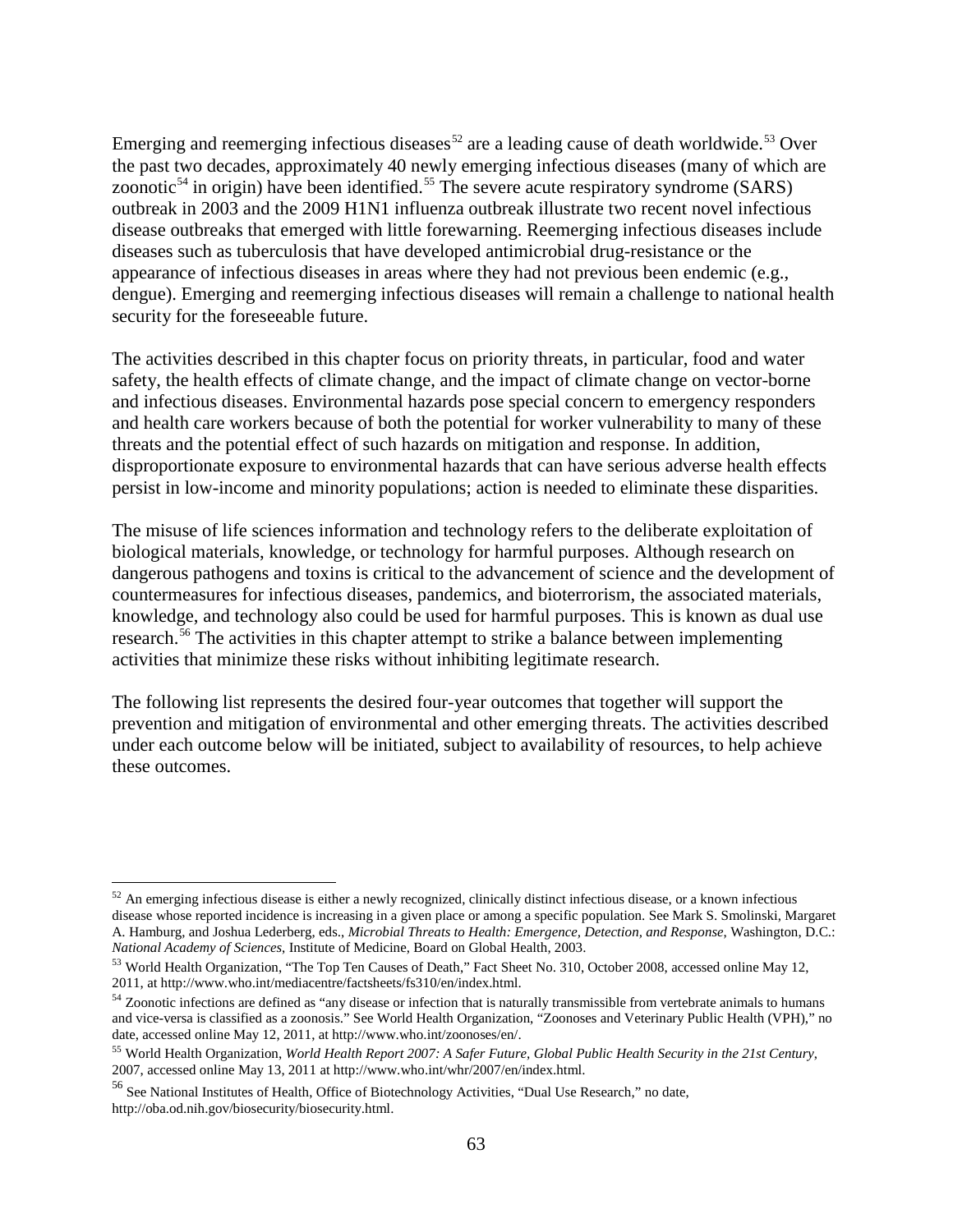## **Four-Year Outcomes for Ensuring the Prevention, Mitigation, and Recovery from Environmental and Other Emerging Threats to Health**

- Enhanced use of risk analysis<sup>[57](#page-63-0)</sup> and research to improve understanding and anticipation of environmental and other emerging threats
- Enhanced ability to detect and report environmental and other emerging threats early and to characterize them fully
- Improved mechanisms to prevent and mitigate environmental and other emerging threats
- Improved ability to respond and recover effectively and efficiently to incidents caused by environmental and other emerging threats

# **7.1 Enhanced Use of Risk Analysis and Research to Improve Understanding and Anticipation of Environmental and Other Emerging Threats**

Enhancing the Nation's ability to anticipate and understand environmental and emerging threats requires enhancements to the techniques and application of risk analysis as well as research on these threats. Strengthened risk analysis techniques and greater understanding of environmental and other emerging threats through research may provide the ability to anticipate some of these threats and apply scarce resources more effectively.

- **7.1.1 ASPR, CDC, DHS, and USDA will work with partners to strengthen and integrate risk analysis techniques for environmental and other emerging threats that affect national health security. (Potential Partners: DOC, DOD, DOE, DOI, DOJ, EPA, FDA, NIH, ODNI; local, state, territorial, and tribal agencies; private sector; academia.)**
	- o Improve the sharing of risk and threat information and techniques for risk-based decisionmaking by the federal community with local, state, territorial, and tribal governments.
	- o Enhance training on risk assessment, risk communication, and risk management of environmental and other emerging threats at the local, state, territorial, tribal, and federal levels.
	- o Initiate efforts to expand the use of risk analysis tools and techniques for environmental and other emerging threats at the local, state, territorial, tribal, and federal levels.
	- o Integrate and, to the extent reasonable, standardize risk analysis tools already in use for environmental and other emerging threats.
	- o Develop and initiate testing on new techniques, tools, and templates for assessing exposures and risks and managing individual, community, and national risk from environmental and other emerging threats.

<span id="page-63-0"></span> <sup>57</sup> Risk analysis is "the process of assessment and management of risks"; see Homeland Security Institute, *Homeland Security Risk Assessment Volume I: Setting*, Arlington, Va., RP05-024-01a, June 16, 2006.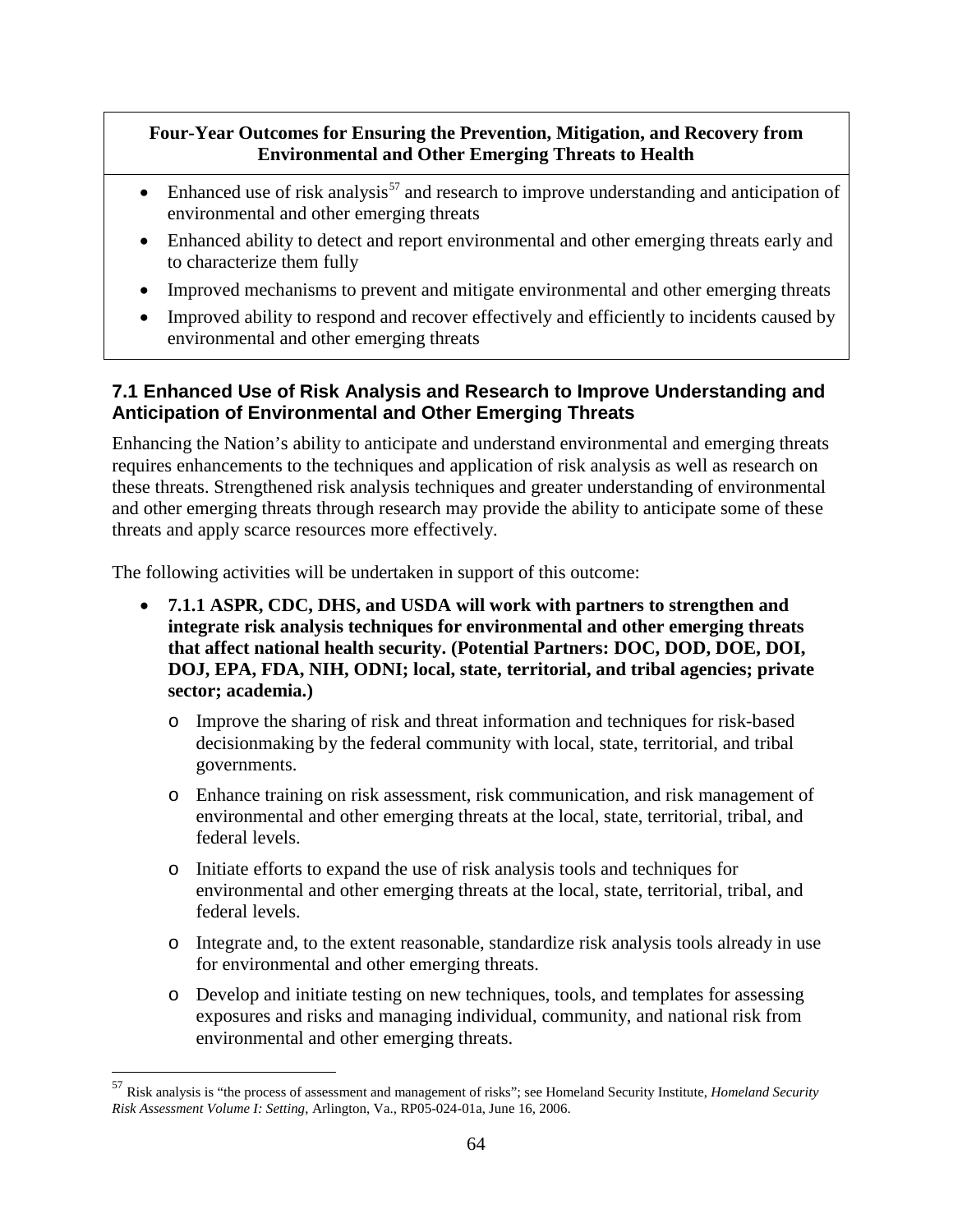- o Promote both integrated risk management approaches and site-specific approaches for preventing threats that could result in a potential biosecurity, biosafety, or biocontainment breach.
- **7.1.2 ASPR, CDC, DHS, DOI, FDA, NIH, and USDA will work with partners to leverage ongoing and completed research and coordinate agendas for new research to expand knowledge of factors contributing to the development of environmental and other emerging threats, both manmade and naturally occurring, including physical and social factors. (Potential Partners: DOD, DOE, DOJ, EPA, ODNI, OSTP, VA; academia.) Initial areas for consideration include:**
	- o Emerging and reemerging infectious diseases
		- Improve understanding of factors contributing to zoonotic and agricultural diseases.
		- Improve understanding of factors contributing to antimicrobial resistance.
		- Promote understanding of the ecology and risk factors for the emergence of new viruses and virus and prion transmission from domestic and wild animals to humans and vice versa.
		- Increase understanding of the role of changing insect vectors and vector ecology.
		- Increase understanding of pathogenesis, immunology, and therapeutics for emerging and reemerging infections.
		- Improve mechanisms for surveillance and for informing the public health and medical communities about emerging and reemerging infectious diseases.
	- o Environmental hazards
		- Develop improved models for and reports on the burden and cost of foodborne and waterborne illnesses and attribution of illnesses to particular food types or water sources/supply.
		- Increase understanding of the adverse health effects of exposure to physical and biologic environmental hazards.
		- Expand the role of basic, clinical, community-based, and integrated research in environmental health sciences.
		- Develop specific and sensitive markers of environmental exposure, early biological response, and genetic susceptibility.
		- Develop improved methods for exposure assessment and for hazard surveillance.
		- Increase understanding of the adverse health effects of climate change, including its effects on water sources and the incidence of waterborne illnesses.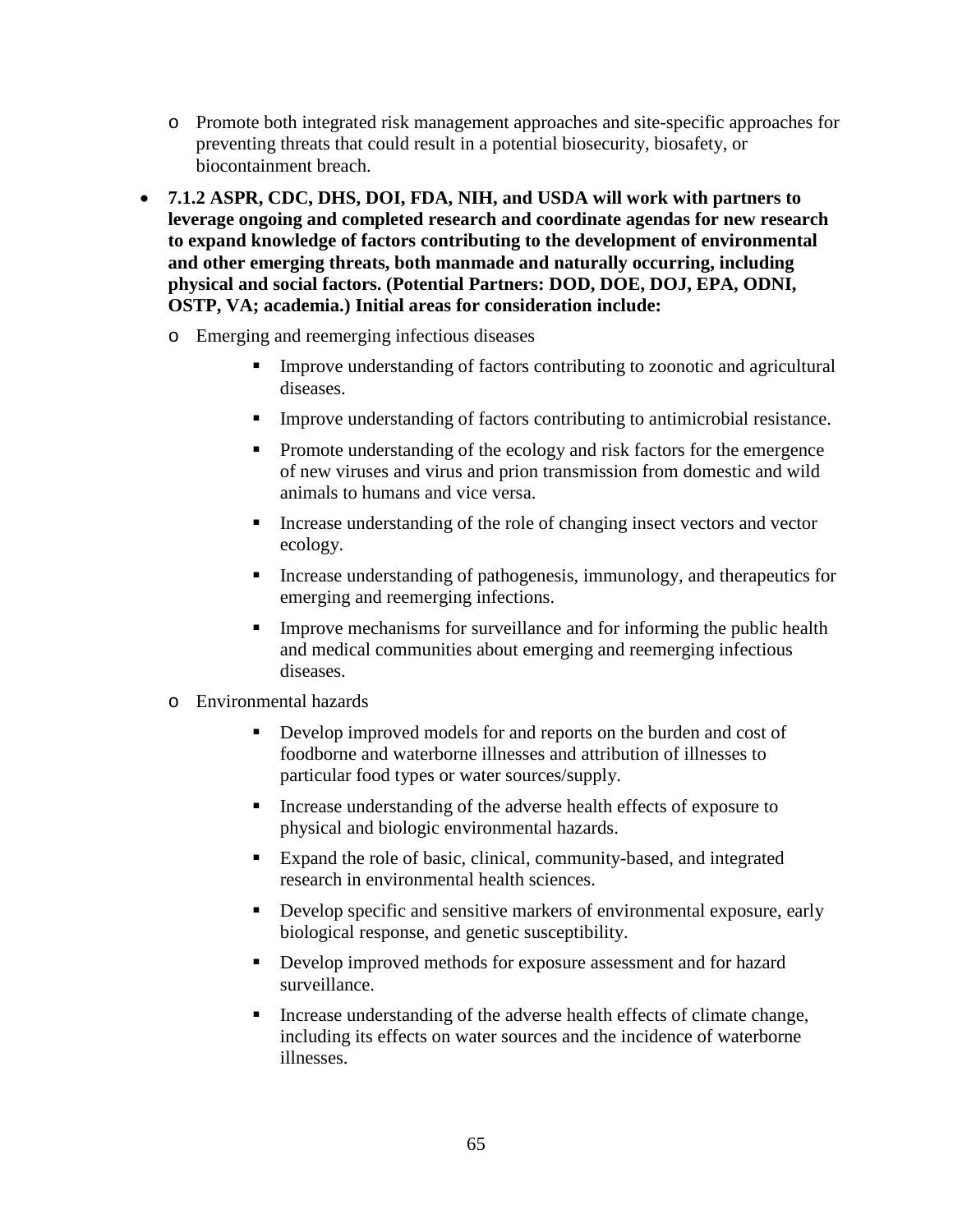## **7.2 Enhanced Ability to Detect and Report Environmental and Other Emerging Threats Early and to Characterize Them Fully**

Many of the activities required to detect, report, and characterize environmental and other emerging threats more fully are related to the activities discussed in the chapter on situational awareness (Strategic Objective 3). However, addressing environmental and other emerging threats requires some specific capabilities. For example, detecting zoonoses requires improved surveillance systems and data-sharing on both sides of the human-animal interface as well as improved understanding of the geographic, seasonal, and other factors that influence the transmission and emergence of these diseases. While these activities are clearly relevant to situational awareness activities generally, they provide a specific understanding of the potential risks that an environmental and emerging threat such as zoonoses pose to national health security. Similarly, detecting and characterizing environmental hazards in air, food, and water is an activity that generally supports situational awareness; however, exposures to hazards in air, food, and water require that specific surveillance activities are established to monitor and mitigate associated adverse health effects. Likewise, the immediate detection and characterization of occupational hazards to emergency responders contributes to situational awareness of an incident; however, a long-term monitoring effort is required to detect and mitigate the adverse health effects that may emerge beyond the immediate response.

- **7.2.1 CDC, DHS, DOD, DOI, EPA, FDA, and USDA will work with partners to improve surveillance of foodborne, waterborne, airborne, plant, and animal pathogens and other contaminants. (Potential Partners: ASPR, DHS; local, state, territorial, and tribal agencies; private sector.)**
	- o Build capacity in epidemiology, laboratory testing, informatics, and personnel resources.
	- o Standardize best methods and new technologies for multistate foodborne and waterborne outbreak detection and response.
	- o Implement new lines of communication and new approaches for health messaging.
	- o Improve epidemiologic surveillance related to exposures to environmental and emerging threats, to include high-risk populations and occupations such as emergency responders and health care workers.
	- o Improve interfaces and approaches to sharing surveillance information about environmental and emerging threats across local, state, territorial, tribal, federal, international, and private entities.
	- o Improve information-sharing and systems integration across sectors, including clinical laboratories, health systems, public health epidemiologic investigations, and primary data collection systems, such as electronic laboratory reporting and electronic health record interfaces, individual providers, veterinary medicine, and plant and animal surveillance.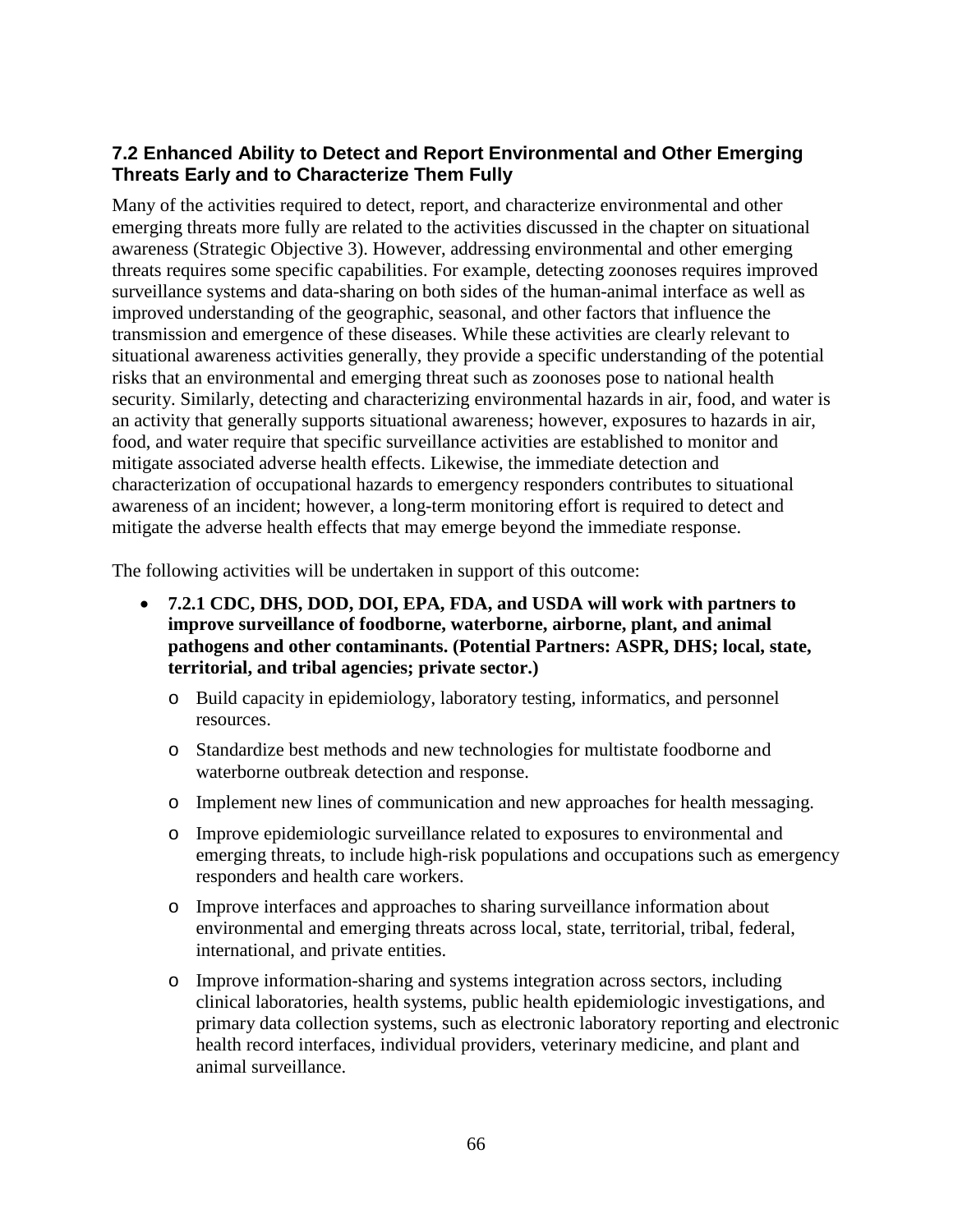- o Initiate systems for antimicrobial resistance surveillance for certain drug-resistant organisms.
- o Examine and, if possible, improve environmental monitoring technology and standards for monitoring intentionally released contaminants in air.
- o Improve surveillance for environmental and emerging threats (e.g., changes in vector patterns) generated by climate change.
- o Evaluate and improve systems (i.e., with respect to accuracy, resource use, and utility) for monitoring outdoor and indoor air for air quality as well as intentional release of contaminants.
- **7.2.2 CDC will work with partners to monitor long-term health effects. (Potential Partners: DOL, NIH, SAMHSA; local, state, territorial, and tribal public health departments; nongovernmental, private, and academic organizations.)**
	- o Monitor long-term health effects of exposed populations (e.g., exposure to emerging infections, intentionally released pathogens or contaminants, environmental toxins) to better characterize and mitigate adverse health effects.
	- o Monitor the long-term health effects of climate change with respect to infectious, nutritional, and chronic disease.

### **7.3 Improved Mechanisms to Prevent and Mitigate Environmental and Other Emerging Threats**

A wide variety of mechanisms and activities are needed for preventing and mitigating environmental and other emerging threats. These threats arise from multiple sources, such as pathogens, chemicals, and contaminants, and can expose human and animal populations through numerous routes, including drinking water, food, air, and recreational waters, among others. Some of these threats are not fully understood, e.g., the factors that contribute to the emergence of a new virus or the actual impact that climate change will have on human health. Some of these threats arise from the numerous hazards that are ubiquitous in the environment, which can make it extremely difficult to determine how best to prevent and mitigate these risks or even which hazards, individually or in combination, pose the greatest risks to health. Other threats arise when a vector or pathway, such as food or water, is contaminated; the prevention and mitigation of such threats can involve activities at the source (e.g., farm) as well as activities related to safe handling, processing, packaging, distribution, retail, and ultimately consumption of the product causing the threat. Because environmental and other emerging threats arise from multiple sources and use multiple routes of exposure, the responses needed to address these threats must be multifaceted. An intergovernmental, multisector, and interdisciplinary approach that enlists a wide variety of partners in a vast mission space is needed to guide the Nation's health security prevention and mitigation activities. This approach is reflected in the wide variety of activities, leads, and partners identified below.

The following activities will be undertaken in support of this outcome:

• **7.3.1 CDC, EPA, FDA, and USDA will continue to work with partners to develop and test tools as part of an ongoing process to improve mechanisms for food and**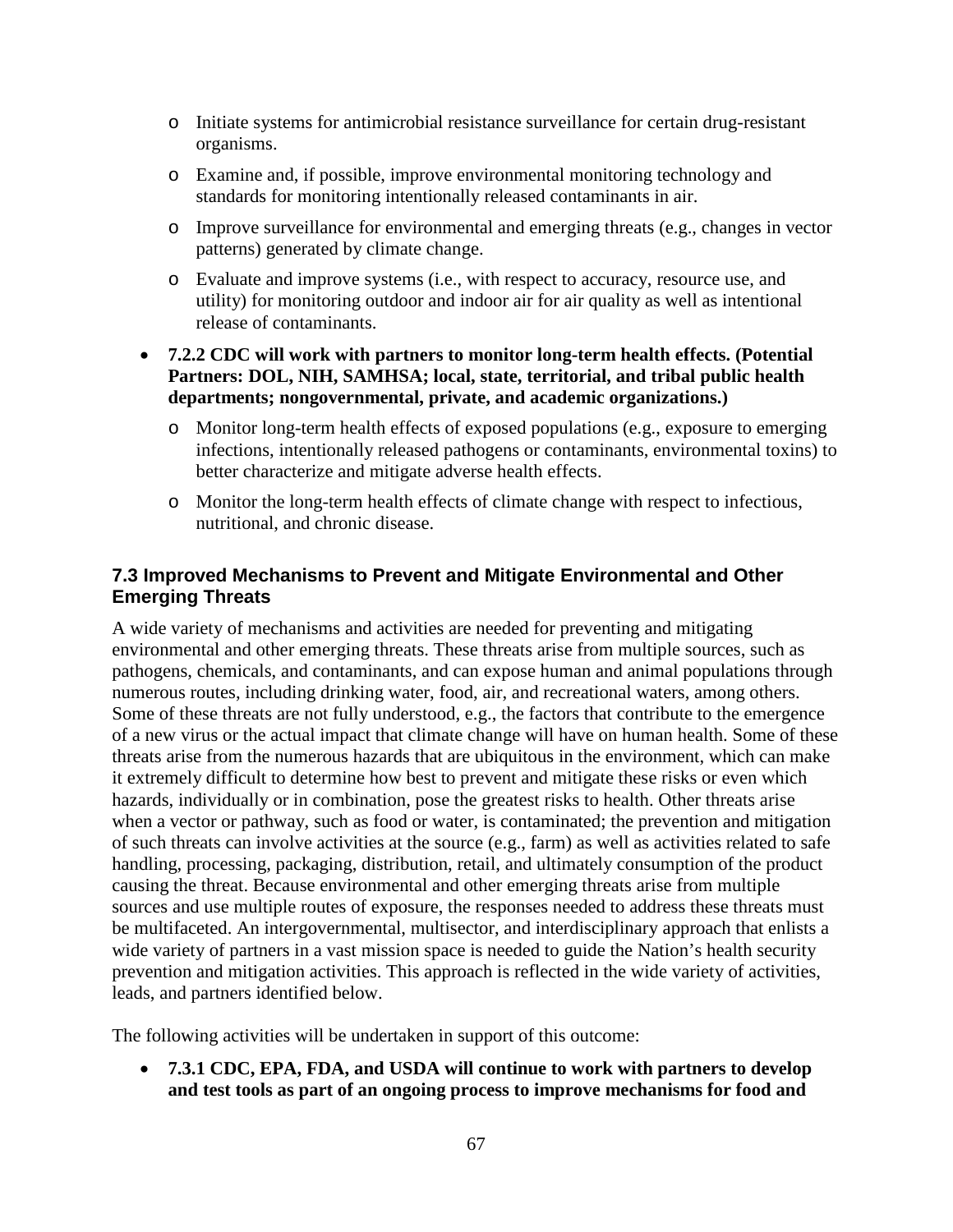#### **water protection.** [58](#page-67-0) **(Potential Partners: ASPR, DHS, DOD, DOI, OSTP; local, state, territorial, and tribal agencies; private sector; academia.)**

- o Develop regulations and guidance to establish science-based preventive controls throughout the "farm-to-table" continuum.
- o Reduce the risk of chemicals that enter products, the environment, and humans.
- o Reduce human exposure to contaminants in drinking water, fish and shellfish, and recreational waters, including protecting source waters.
- o Enhance efforts to improve the effectiveness of overseas food protection programs in high-risk areas to address the safety of food intended for U.S. consumption at the point of origin.
- o Revalidate previously conducted vulnerability assessments and begin to conduct new assessments for food and feed commodities.
- o Improve coordination among all partners to improve food protection by issuing regulations and additional guidance documents.
- **7.3.2 CDC, FDA, and USDA will continue to work with partners to improve control and mitigation of zoonoses and other infectious diseases. (Potential Partners: ASPR, CDC, DHS, DOD, DOI, DOS, FDA, NIH, OGA, OSTP.)**
	- o Develop a plan to improve management of nontraditional<sup>[59](#page-67-1)</sup> animal and plant importation into the United States and within the United States, including intentional and unintentional transport.
	- o Improve efforts to manage and prevent the emergence and reemergence of infectious diseases affecting animals and humans through strategies such as capacity building and training.
		- Facilitate awareness and knowledge, communication, and exchange of information across disciplines relating to human and animal health.
		- Support domestic and international efforts to build a highly skilled and sustainable global workforce focused on animal-human interface issues.
		- Increase efforts to improve and integrate global human and animal health systems and infrastructures.
	- o Develop and improve strategies for combating antimicrobial drug resistance in pathogens affecting animals, humans, or both.
		- Support detection and prevention activities related to health care, community, and veterinary antimicrobial resistance activities.

<span id="page-67-0"></span> <sup>58</sup> See, for example, a discussion of food safety on the FDA website (U.S. Food and Drug Administration, "Food Safety," no date, accessed May 13, 2011, a[t http://www.fda.gov/Food/FoodSafety/default.htm\)](http://www.fda.gov/Food/FoodSafety/default.htm) and a discussion of water protection on the EPA website (U.S. Environmental Protection Agency, "Our Waters," no date, accessed May 13, 2011, at [http://water.epa.gov/type/\)](http://water.epa.gov/type/).

<span id="page-67-1"></span><sup>&</sup>lt;sup>59</sup> Nontraditional plants and animals are those that are not typically found in a region; for information on plant and animal importation, see, for example, U.S. Department of Agriculture (USDA) Animal and Plant Health Inspection Service (APHIS) (U.S. Department of Agriculture, "About APHIS," no date, accessed online May 13, 2011, at http://www.aphis.usda.gov/about\_aphis/).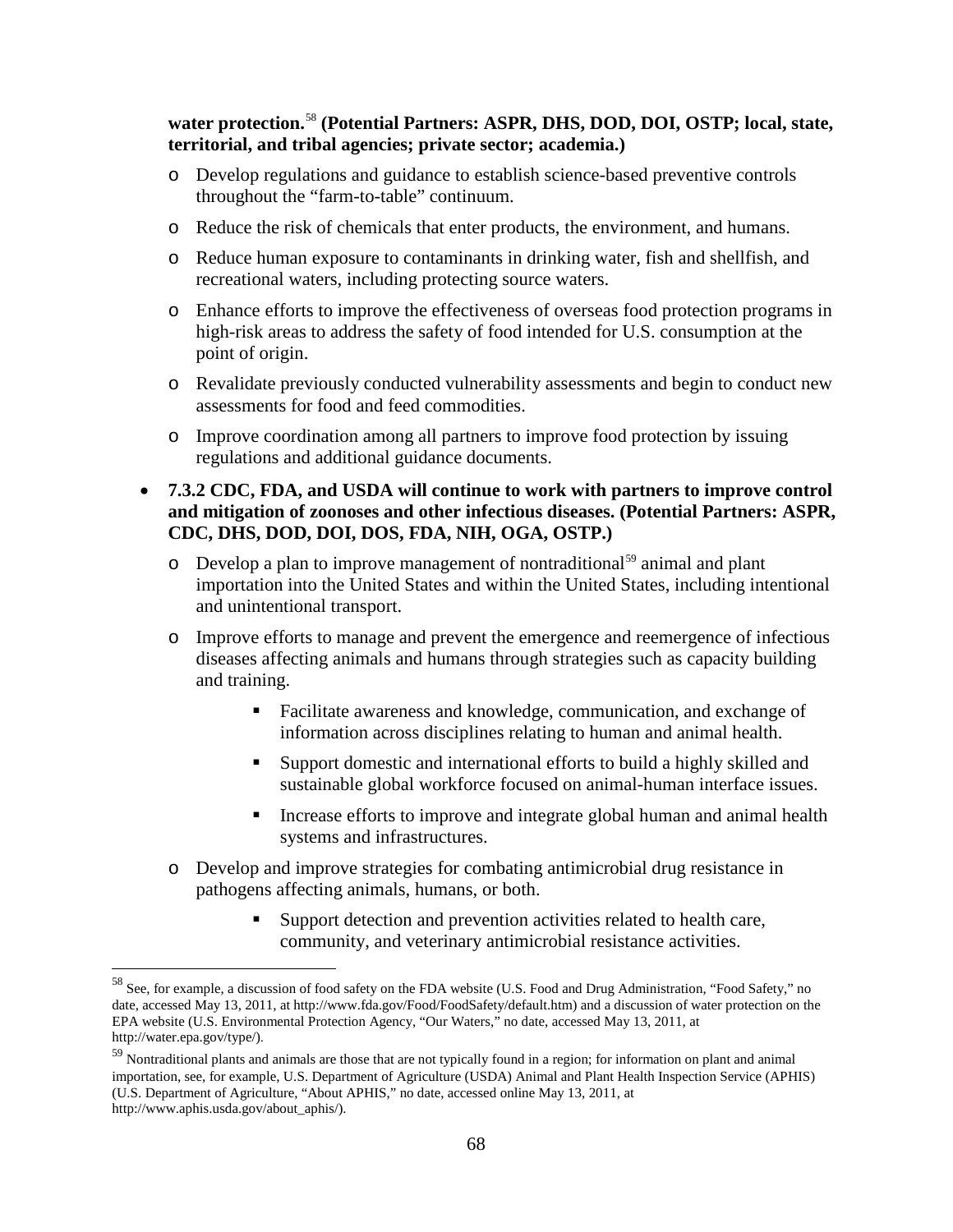- Develop prevention strategies for antimicrobial resistance.
- Encourage antibiotic stewardship programs.
- Create an interagency working group to review policies on agricultural use of antibiotics.
- **7.3.3 ASPR, CDC, DHS, and DOL will work with partners to improve the safety of emergency response and recovery workers before and during incidents and in the recovery phase. (Potential Partners: EPA, OSTP.)**
	- o Initiate efforts to ensure that all entities engaged in emergency response and recovery activities possibly involving hazardous materials meet OSHA Hazardous Waste Operations and Emergency Responder standard (29 CFR 1910.120) and other appropriate OSHA standards and encourage the incorporation of standards at least as effective as these into state and private sector plans.
	- o Continue to pursue the development, improvement, and optimal use of personal protective equipment as well as administrative and engineering controls to protect workers.
	- o Improve access to workplace MCMs, administrative and engineering controls, and protective equipment and training.
	- o Improve procedures for evacuation, shelter-in-place, and response and recovery for workers and their families.
	- o Enhance research and exposure monitoring of emergency response and recovery workers for acute and long-term health effects.
- **7.3.4 ASPR, CDC, DHS, DOL, EPA, the National Resource Council (NRC), and USDA will work with partners to identify, prevent, and mitigate adverse health effects related to environmental health hazards. (Potential Partners: DOD, ODNI, OSTP; state environmental protection agencies.)**
	- o Continue to coordinate, integrate, and reassess risk-based approaches for identifying the highest-priority environmental health hazards and preventing their intentional and unintentional release.
	- o Review and, where necessary, enhance regulatory practices and environmental codes based on risks to human health or sensitive natural resources.
	- o Support efforts to identify and address disproportionately high and adverse human health or environmental effects experienced by low-income and minority populations, and build partnerships to benefit environmentally distressed communities.
	- o Reduce the threats posed by climate change by reducing greenhouse gas emissions and taking actions that help communities and ecosystems become more resilient to the effects of climate change.
	- o Achieve and maintain health-based air pollution standards and reduce risk from toxic air pollutants and indoor air contaminants.
	- o Minimize unnecessary releases of radiation and be prepared to minimize impacts should unwanted releases occur.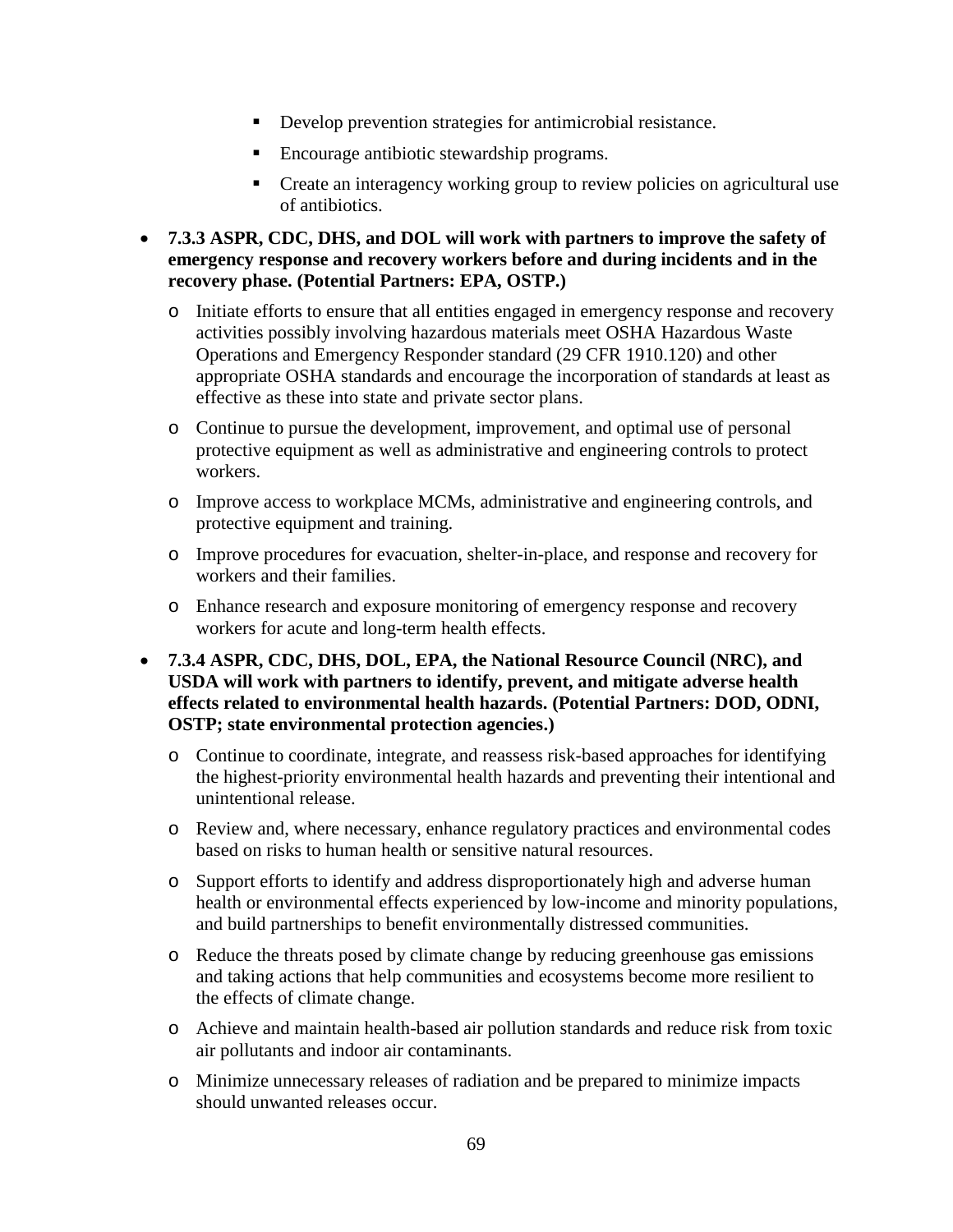- o Prepare for and respond to accidental or intentional releases of contaminants and clean up and restore polluted sites.
- **7.3.5 ASPR, CDC, and USDA will work with partners to identify, minimize, and mitigate threats posed by potential breaches in biosafety and biosecurity, and the misuse of life sciences information and technology. (Potential Partners: DHS, DOD, DOI, DOJ, NIH, ODNI, OSTP.)**
	- o Implement July 2, 2010, Executive Order, "Optimizing the Security of Biological Select Agents and Toxins in the United States."<sup>[60](#page-69-0)</sup>
	- o Continue to improve the security and safety of work associated with select agents and toxins and other hazardous biological agents.
	- o Encourage efforts to monitor and control the exchange of genetic material that could be used as the building blocks for select agents using synthetic biology.
	- o Develop a national strategy to enable and ensure the appropriate training and technical competence of individuals who work in, oversee, support, or manage highor maximum-containment research laboratories.
	- o Improve and share strategies to ensure effective public communication, outreach, and transparency about biosafety and biocontainment issues.
	- o Work to ensure oversight of dual-use research of concern in government, academic, and commercial laboratories.
	- o Promote the ethical and responsible use of life sciences knowledge, research, materials, and technology to prevent their misuse.

## **7.4 Improved Ability to Respond and Recover Effectively and Efficiently from Incidents Caused by Environmental and Other Emerging Threats**

The activities described below are targeted to improving capabilities for responding to and recovering from environmental and emerging threats. Many of these activities will also prove to be of value in confronting the broader range of threats to national health security.

- **7.4.1 CDC, DHS, FDA, and USDA will work with partners to improve the ability of local, state, territorial, tribal, federal, international, and private-sector entities to respond to food-related threats, intentional or unintentional. (Potential Partners: DOJ, ODNI, OSTP; local, state, territorial, and tribal governments.)**
	- o Coordinate and improve systems for recalls of unsafe products.
	- o Develop consistent and accurate messages regarding unsafe food and medical products for dissemination to the public.
	- o Enhance information-sharing and facilitate information collection, including suspicious activity reports, to improve mitigation of intentional threats to food supply.

<span id="page-69-0"></span> <sup>60</sup> Executive Order 13546, "Optimizing the Security of Biological Select Agents and Toxins in the United States," July 2, 2010.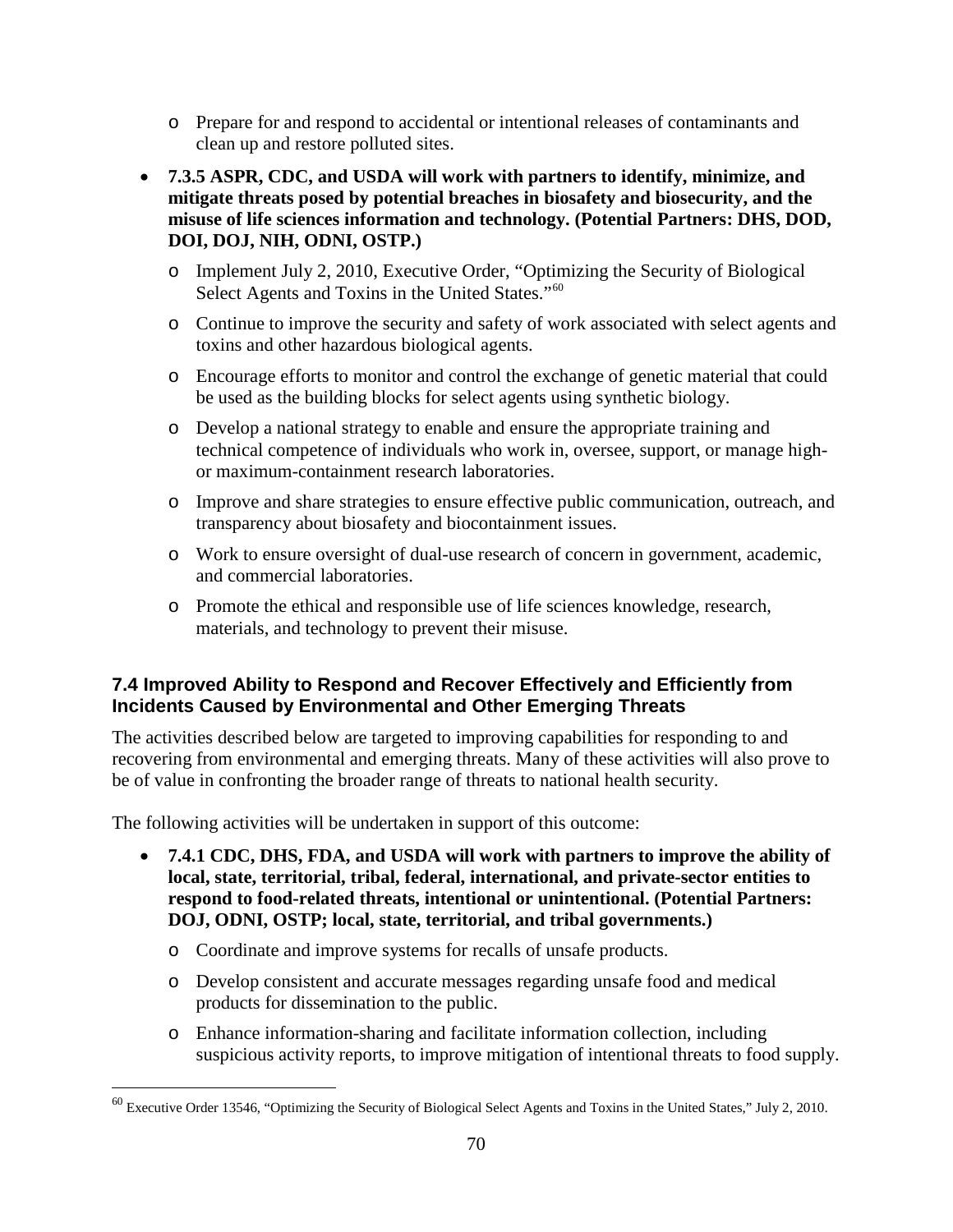- **7.4.2 CDC, DHS, DOI, DOJ, EPA, FDA, and USDA will work with partners to enhance laboratory support for the management of environmental and other emerging threats. (Potential Partners: ASPR, DOD, OSTP; national science-based or laboratory-based organizations or associations.)**
	- o Continue efforts to develop adequate laboratory capacity to support sampling of food, drinking water, wastewater, and surface and ground water.
	- o Improve development and distribution of accurate rapid diagnostic tests for new emerging threats.
	- o Improve microbial forensics.
	- o Continue to develop laboratory networks to ensure adequate laboratory capacity by doing the following:
		- Develop and exercise a model enabling the risk-based prioritization of laboratory response gaps.
		- **Promote government-wide coordination of analytical laboratory services.**
		- Coordinate inter-network strategic and operational planning.
		- Identify accountabilities.
		- Encourage communication and information-sharing.
		- Promote resource optimization.
		- Coordinate response resources.
	- o Create tools for examining and improving "total testing processes" for both environmental and clinical specimens.<sup>[61](#page-70-0)</sup>
	- o Provide support to expand electronic laboratory reporting systems from commercial, private, and public laboratories to local and state public health departments, electronic health record–public health interfaces, and other primary data collection systems.
		- **Provide adequate training opportunities and personnel resources to** maintain and enhance laboratory and public health interfaces.

<span id="page-70-0"></span> $61$  The total testing process encompasses all components that complete a test, from the point of the question asked to the point of action on a result. According to the CDC, it includes three major phases: the preanalytic, analytic, and postanalytic.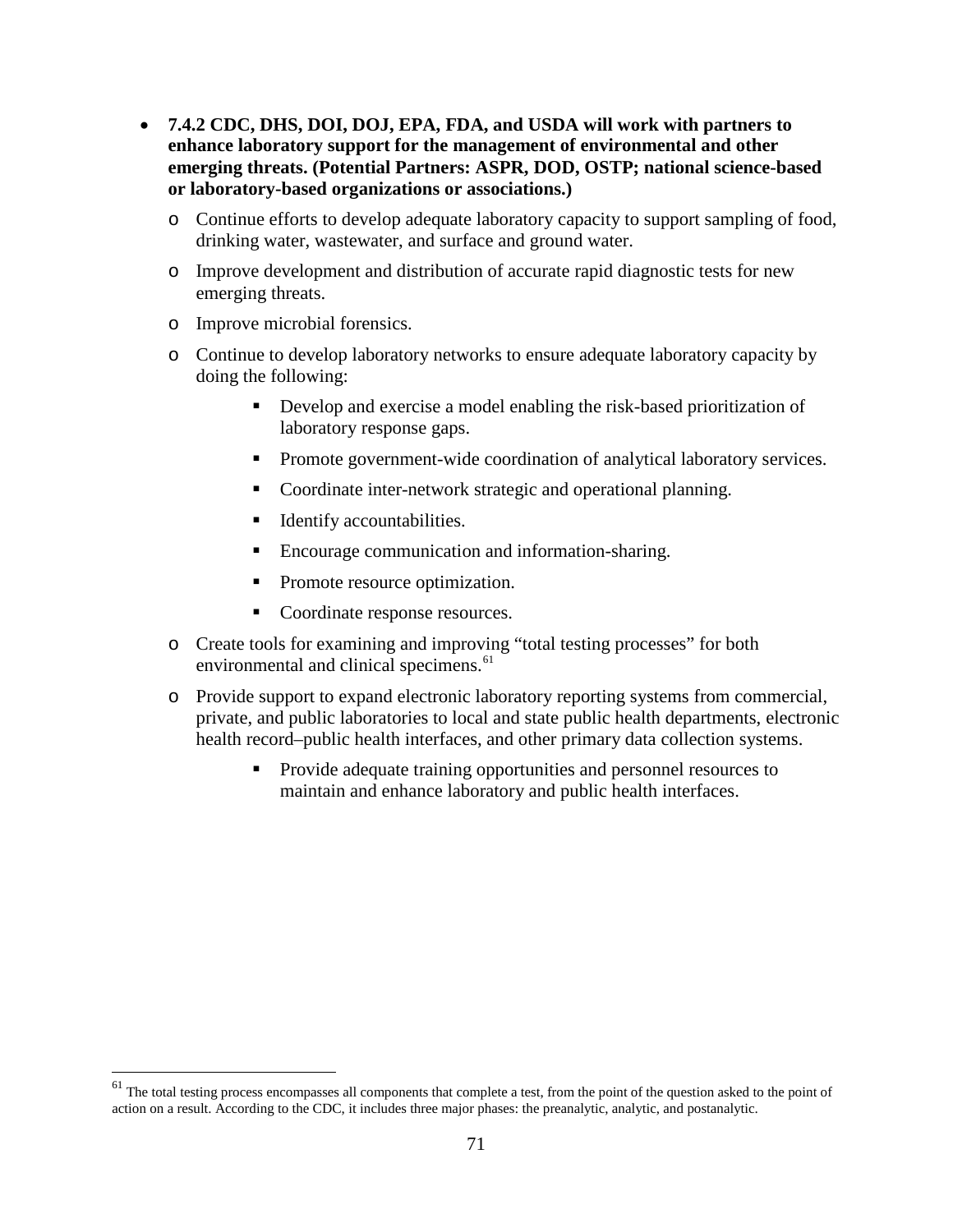#### **OBJECTIVE 8: INCORPORATE POST-INCIDENT HEALTH RECOVERY INTO PLANNING AND RESPONSE**

In the aftermath of a large-scale incident with potentially negative health consequences, the recovery of affected individuals and families is critical. Health care and human services<sup>[62](#page-71-0)</sup> address a wide array of life-sustaining and critical needs for medical care, behavioral health care, health surveillance, child care, senior services, and other support services. Following an incident, communities must focus on providing and, if necessary, restoring these essential services. A robust framework for post-incident recovery requires enhanced capabilities, which may require additional authorities at the local, state, territorial, tribal, and federal levels to meet the increased and prolonged needs created by the incident. The recovery period after an incident is typically lengthy and can be complicated by the occurrence of subsequent incidents.

Rebuilding the daily routines and social support networks that contribute to physical health, behavioral health, $^{63}$  $^{63}$  $^{63}$  and overall well-being is essential to allow individuals to regain their preincident level of self-sufficiency and become more resilient. Individuals and families may experience sadness, loss, and stress and may feel overwhelmed by the effort needed to rebuild their lives. Displaced and at-risk individuals—particularly children, seniors, people with disabilities, and other underserved populations—require continuity of care and access to services. Any gaps or delays in services might destabilize their health and well-being.

Recovery benefits from a community approach that focuses on fostering partnerships among individuals and their families; private-sector, nongovernmental, and academic organizations; and all forms of government (i.e., local, state, territorial, tribal, and federal). Successful post-incident health recovery requires a unified effort from all stakeholders with a role in the receipt or delivery of health care and human services in the affected region. In addition, community-based organizations, such as cultural groups, civic organizations, faith-based groups, schools, businesses, and others, can also play an important role. The involvement of a broad range of relevant local partners helps ensure that the needs and priorities of affected communities can be identified and addressed. A community approach also promotes integration and coordination of services for at-risk individuals, such as people with disabilities or behavioral health concerns, children, seniors, those with limited English proficiency, and other vulnerable or underserved populations.

Post-incident health recovery, as an integral part of national health security, builds on the foundation of informed and empowered individuals and communities who are resilient in the face of adversity. The extent to which the NHSS succeeds in fostering a culture of wellintegrated preparedness, response, and recovery efforts has a direct effect on the performance of post-incident health recovery actions.

Limitations in transition planning from response to recovery, and from recovery back to a steady state, have produced challenges in coordinating the health care and human services sectors during the recovery period. These include the need to address interdependencies between the

<span id="page-71-0"></span> <sup>62</sup> In the context of recovery, the term *human services* is intended to be compatible with the term *social services* used in other national recovery documents.

<span id="page-71-1"></span><sup>&</sup>lt;sup>63</sup> The term *behavioral health* is inclusive of both mental health and substance use/abuse issues.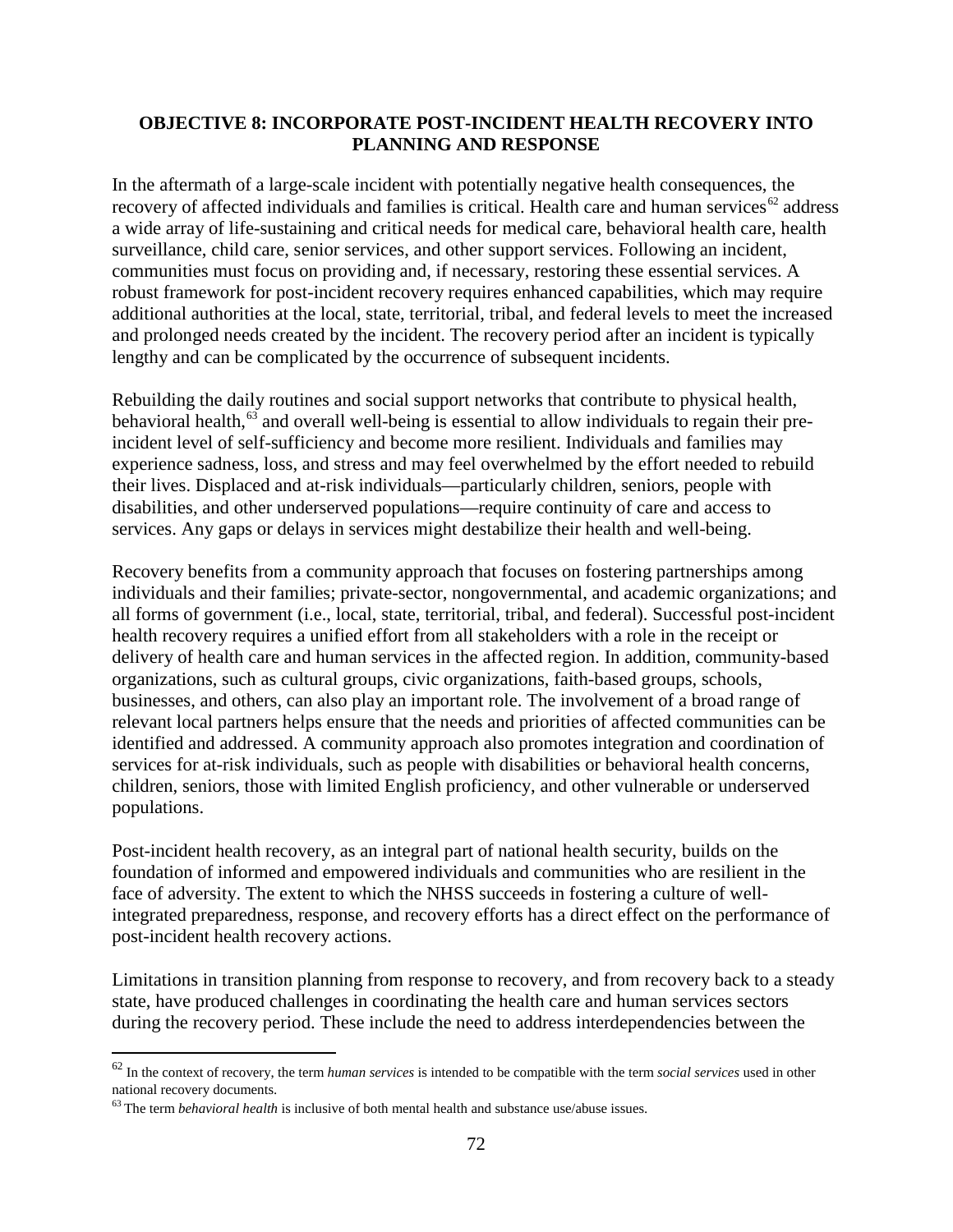health care and human services sectors as well as the housing, economic, environmental, and other infrastructure sectors that are essential for community recovery. Long-term issues and complexities can be addressed in part by expanding the traditional planning focus beyond the incident response phase to include recovery needs. Attention is needed to understand how existing resources can be better leveraged to provide adequate and appropriate health care and human services during recovery.

To address these issues, priority activities should focus on building recovery capacity and identifying lead coordination entities for the health care and human services sectors at the local, state, territorial, tribal, and federal levels. Consistent with national disaster recovery approaches and activities, these efforts include providing technical assistance to promote planning and partnerships, maximizing systems to assess recovery risk and evaluate progress toward recovery, and providing coordination to identify and leverage resources to support recovery. By emphasizing system strengthening, coordination, and leveraging of resources, this objective complements related national recovery initiatives while emphasizing how recovery planning needs to be integrated into broader planning and response activities.

The following list represents the desired four-year outcomes that together will help incorporate post-incident health recovery into planning and response. The activities described under each outcome below will be initiated, subject to availability of resources, to help achieve these outcomes.

# **Four-Year Outcomes for Incorporating Post-Incident Health Recovery into Planning and Response**

- Promotion of recovery planning, assessment, education, partnerships, and scientific preparedness for health care, behavioral health care, and human services
- Coordinated access to health care, behavioral health care, and human services recovery resources after an incident
- Evaluation of health care, behavioral health, and human services recovery efforts to ensure that recovery needs are met and that lessons learned are incorporated into future response and recovery plans

# **8.1 Promotion of Recovery Planning, Assessment, Education, Partnerships, and Scientific Preparedness for Health Care, Behavioral Health Care, and Human Services**

A community's health, behavioral health, and human services needs after an incident depend both on its pre-incident state and the extent to which the community was affected by the incident. Experience has shown that recovery can be more difficult for at-risk individuals and culturally and linguistically diverse communities, as well as for communities that have not taken measures to mitigate pre-incident vulnerabilities.

The ability to reconstitute health care services is critical, either by rebuilding damaged facilities or providing alternate facilities to maintain continuity of care. Health care, behavioral health care, and human services bolster individual coping and social reengagement. Service access and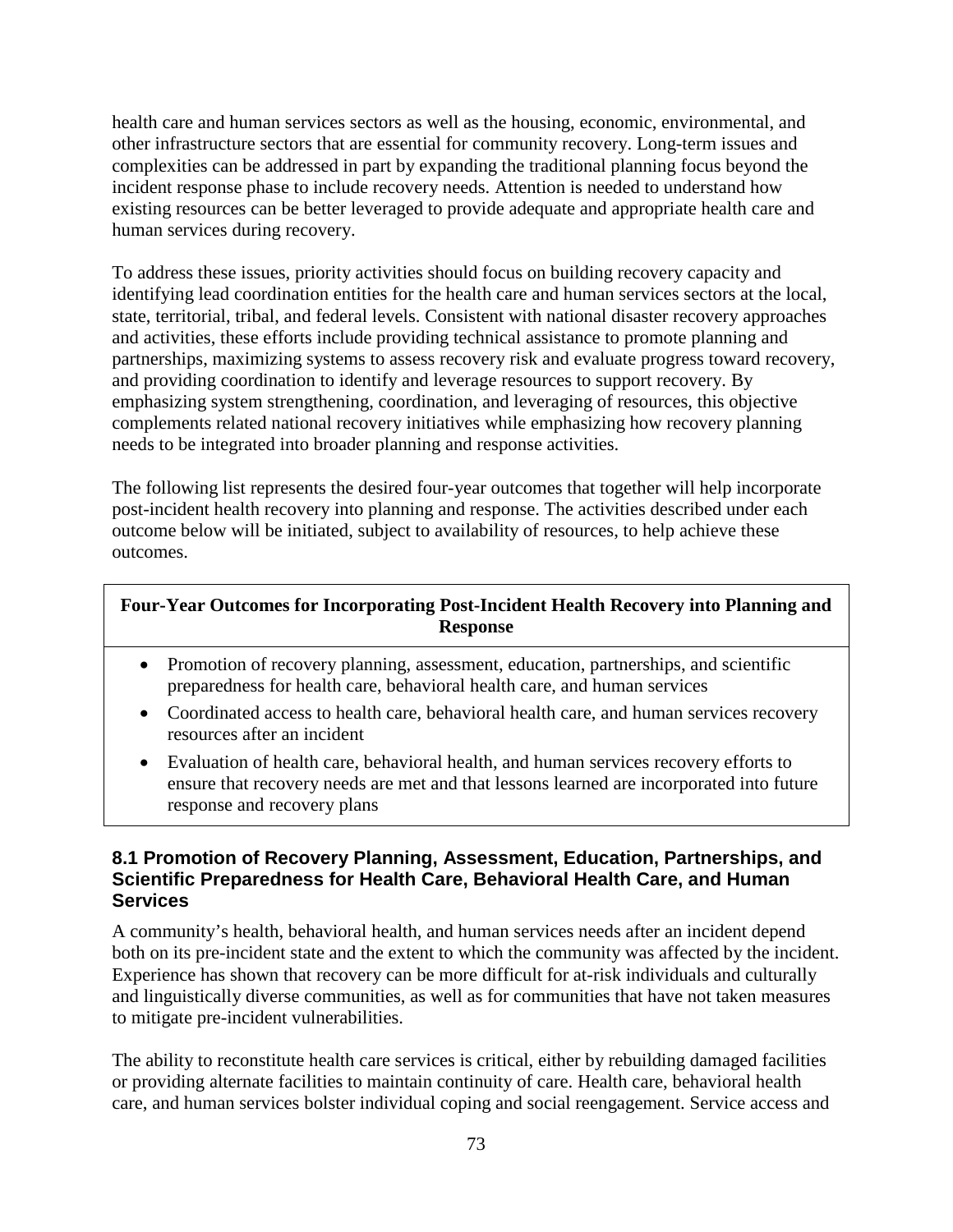delivery can be promoted by developing agreements and partnerships to provide case management and supportive services, and by offering training to assist community health care, behavioral health care, and human services organizations to enhance the services they provide to foster and sustain recovery. In addition, partnerships with academia and research-sponsoring organizations can mobilize existing findings to support empirically based recovery preparedness and response as well as stimulate new avenues for study.

Traditional emergency planning has focused on the steps needed to prepare for and respond to incidents with potentially negative health consequences. However, the transition from response to recovery, roles and responsibilities during transition, and the operational processes needed to ensure an efficient transition have been less clearly articulated in national health security documents. Appropriate recovery planning—that is well integrated with response planning from the beginning of an incident—will help to expedite the restoration of the health and well-being of affected individuals and communities.

- **8.1.1 ASPR and its recovery partners will promote capabilities for health care, behavioral health care, and human services recovery planning and assessment. (Potential Partners: ACF, CDC, the Federal Emergency Management Agency [FEMA], SAMHSA, other pertinent HHS agencies; local, state, territorial, tribal government; nongovernmental organizations; academia.) Recommended plan content includes:**
	- o Coordination with response entities to obtain risk assessments that identify and prioritize assets and facilities that may need to be restored or rebuilt and alternate care or services sites that may be used during or after an incident (including alternate service sites that may be available through private sector or nongovernmental resources)
	- o Assessment of health recovery capacity available for national health security activities and additional resources that can be leveraged to bolster capacity
	- o Delineation of roles and responsibilities among—and provision of guidance to local, state, territorial, tribal, and federal governmental as well as nongovernmental partners to ensure continuity of health care, behavioral health care, and human services during recovery
	- o Description of how health care, behavioral health care, and human services provided to residents during an incident positively affect recovery, and how efforts will be transitioned and coordinated from response entities to the governmental and nongovernmental organizations responsible for recovery and community restoration
	- o Description of how health care, behavioral health care, and human services will be provided to affected individuals and communities during the longer-term recovery period
	- o Written agreements and pre-written descriptions of recovery mission that can be used with stakeholders and health care, behavioral health care, and human services providers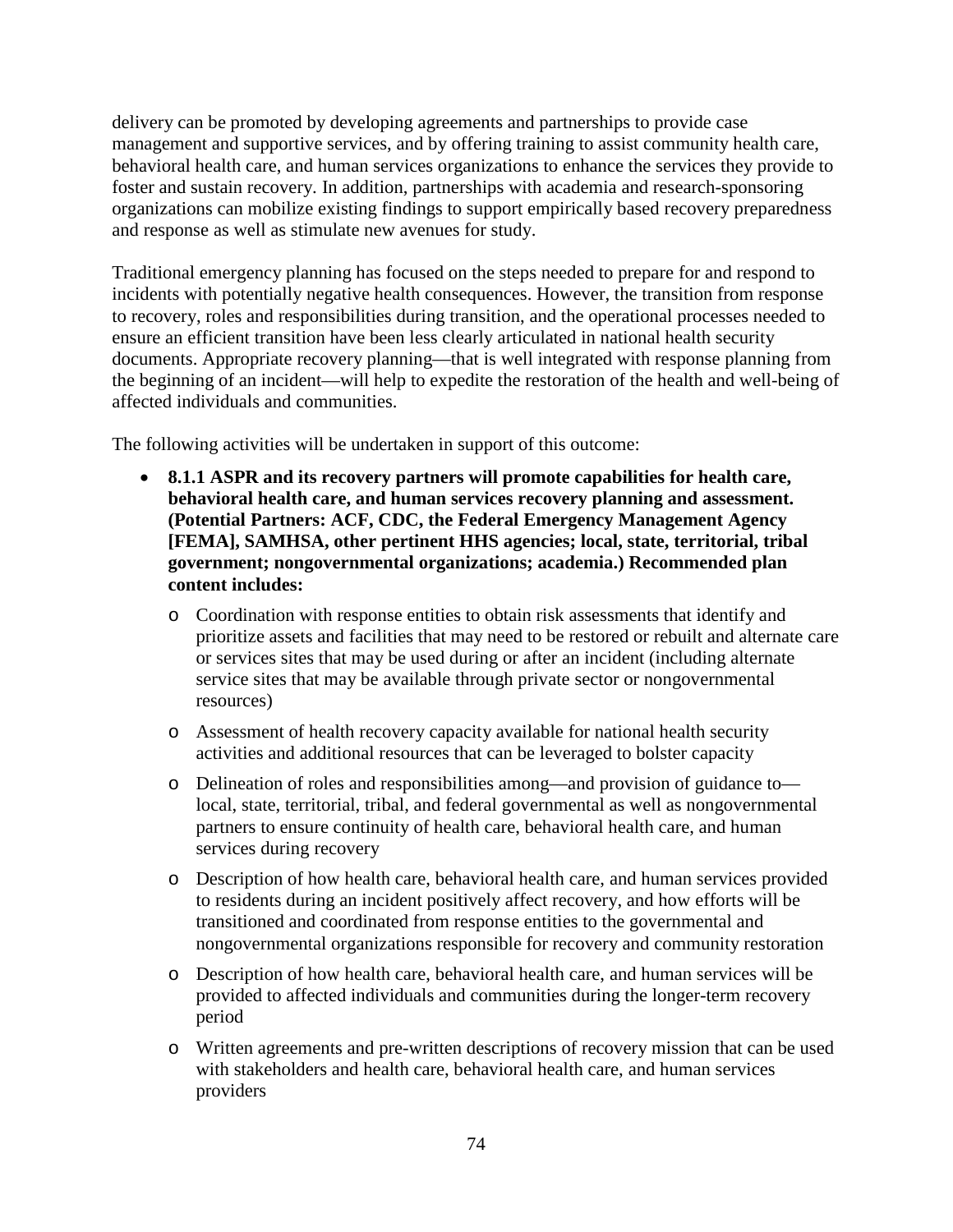- o Incorporation into recovery planning of at-risk individuals and organizations that represent their needs
- o Incorporation of recovery approaches and activities based on best practices and relevant, empirical research
- o Description of how government-sponsored recovery activities will transition back to steady-state activities.
- **8.1.2 ASPR will promote partnerships among emergency management, health care, behavioral health care, and human services stakeholders by providing technical assistance and education to local, state, territorial, tribal, and nongovernmental partners. (Potential Partners: ACF, CDC, FEMA, OASH, SAMHSA, other pertinent HHS agencies; local, state, territorial, tribal government; nongovernmental organizations; academia.)**
	- o Encourage recovery education, outreach, and information-sharing to engage established organizations in recovery planning. Partners should include cultural, civic, and faith-based groups; private-sector businesses; academia; child care facilities and schools; senior services organizations; and local residents, primary care health workers, teachers, religious leaders, and community leaders.
	- o Encourage access to training and information concerning health recovery needs to assist community health care, behavioral health care, and human services providers in enhancing and augmenting the services they provide to foster and sustain recovery.
	- o Encourage partnership agreements to establish expectations, roles in recovery planning and decisionmaking, coordination and sequencing, distribution of recovery services, and identification of vulnerabilities that can be addressed through services such as case management.
	- o Utilize established partnerships to alert individuals about the availability of postincident services at community institutions, including informal gathering places (e.g., beauty parlors, cafes, child care facilities, and Head Start centers).
	- o Provide education, outreach, and information and facilitate engagement to ensure that the health care, behavioral health care, and human services needs of at-risk individuals—including children, culturally and linguistically diverse communities, underserved communities, and rural communities—are addressed in recovery planning and partnerships.
	- o Promote access to education and training to develop capacity to (1) address survivor, responder, and community concerns about stress, psychological issues, and addictions following an incident and (2) understand and address (using culturally and developmentally informed training materials and models) the functional needs of atrisk individuals in incident recovery.
	- o Build on existing governmental and nongovernmental partnerships (or create new partnerships) to identify processes for pre-designating agencies that are likely to have a role in recovery.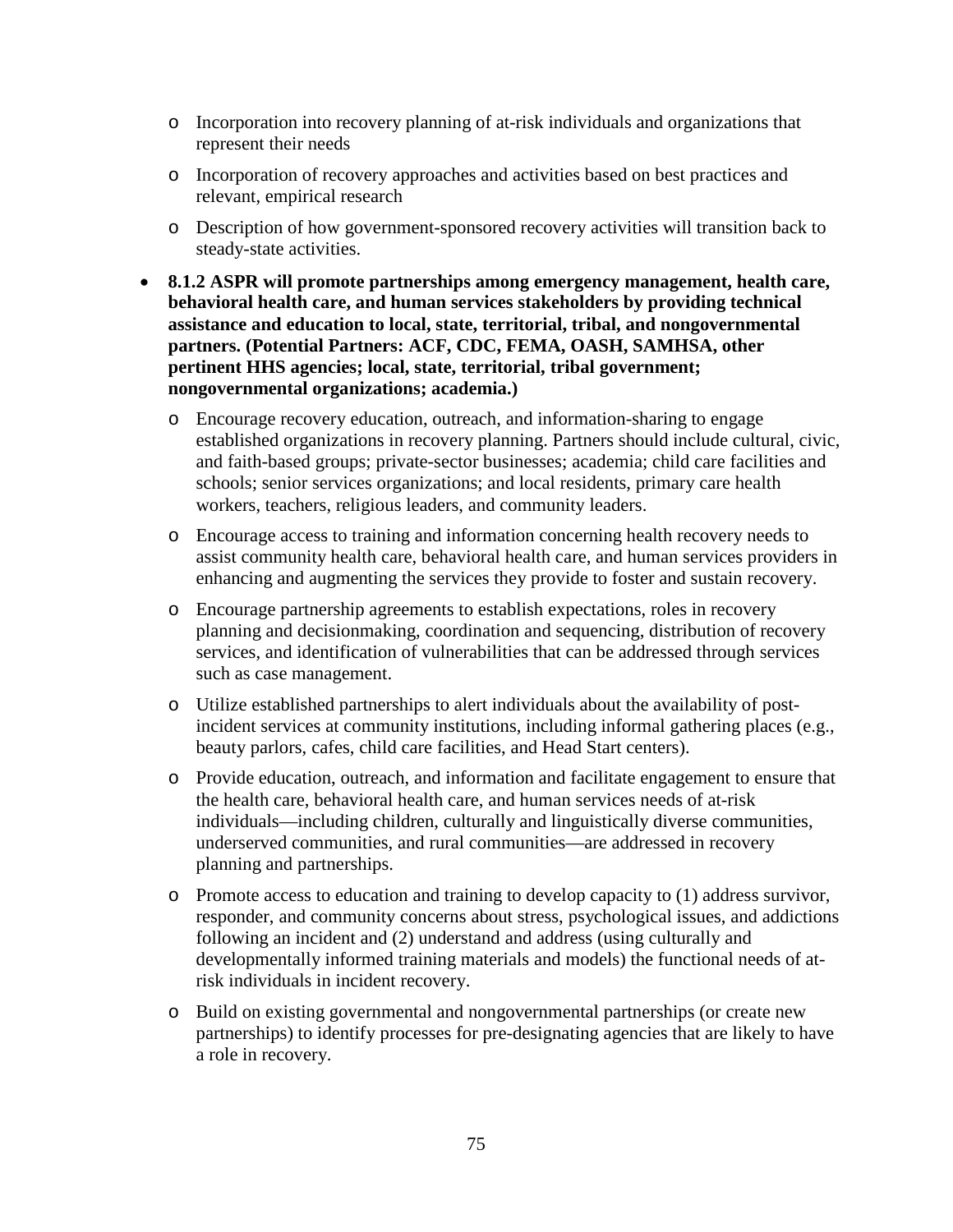### **8.2 Coordinated Access to Health Care, Behavioral Health Care, and Human Services Recovery Resources After an Incident**

Enhanced coordination of efforts at the local, state, territorial, tribal, and federal levels is needed to maximize the use of existing resources to support recovery for the health care, behavioral health care, and human services sectors. Efforts to leverage and maximize existing resources for recovery may entail identification of steady-state programs and grant resources applicable to recovery, as well as resources in the private sector. Pre-established frameworks encourage a more efficient, timely, and coordinated local response. Capacity assessments that include identification of organizations with recovery resources can be important recovery planning tools in this regard. In addition, in light of economic stressors and limited resources, guidance on how to leverage existing assets is needed.

The following activities will be undertaken in support of this outcome:

- **8.2.1 ASPR will work with national health security partners to maximize recovery resources and provide guidance to promote access to health resources that can be used to expedite recovery. (Potential Partners: ACF, CDC, DOI, FEMA, OASH, SAMHSA, other pertinent HHS agencies; local, state, territorial, tribal government; nongovernmental organizations; academia.)**
	- o Work with partners to catalogue available resources and identify major gaps in state and federal capabilities in order to recommend mechanisms for streamlined and targeted support, including leveraging of steady-state assets and programs to help with recovery.
	- o Work with federal recovery partners, state and community representatives, and subject-matter experts to develop guidance and tools to assist local, state, territorial, tribal, federal, and nongovernmental stakeholders in accessing recovery information and resources.

# **8.3. Evaluation of Health Care, Behavioral Health Care, and Human Services Recovery Efforts to Ensure that Recovery Needs Are Met and Lessons Learned Are Incorporated into Future Response and Recovery Plans**

As the Nation works to establish and strengthen recovery plans, a robust effort is needed to integrate lessons learned into preparedness, response, and recovery activities. To continuously improve recovery efforts, data elements should assess recovery progress, quality, and outcomes. In addition, building common data elements into recovery planning will improve decisionmaking at local, state, territorial, tribal, and federal levels by increasing access to vital information.

The following activities will be undertaken in support of this outcome:

• **8.3.1 ASPR, in cooperation with federal recovery partners and subject-matter experts, will identify and review existing recovery research, data/evaluation systems, and documented lessons learned in order to establish parameters for post-incident health recovery and make recommendations for systematic improvement. (Potential Partners: ACF, CDC, DOD, FEMA, OASH, OSTP, SAMHSA, other pertinent HHS**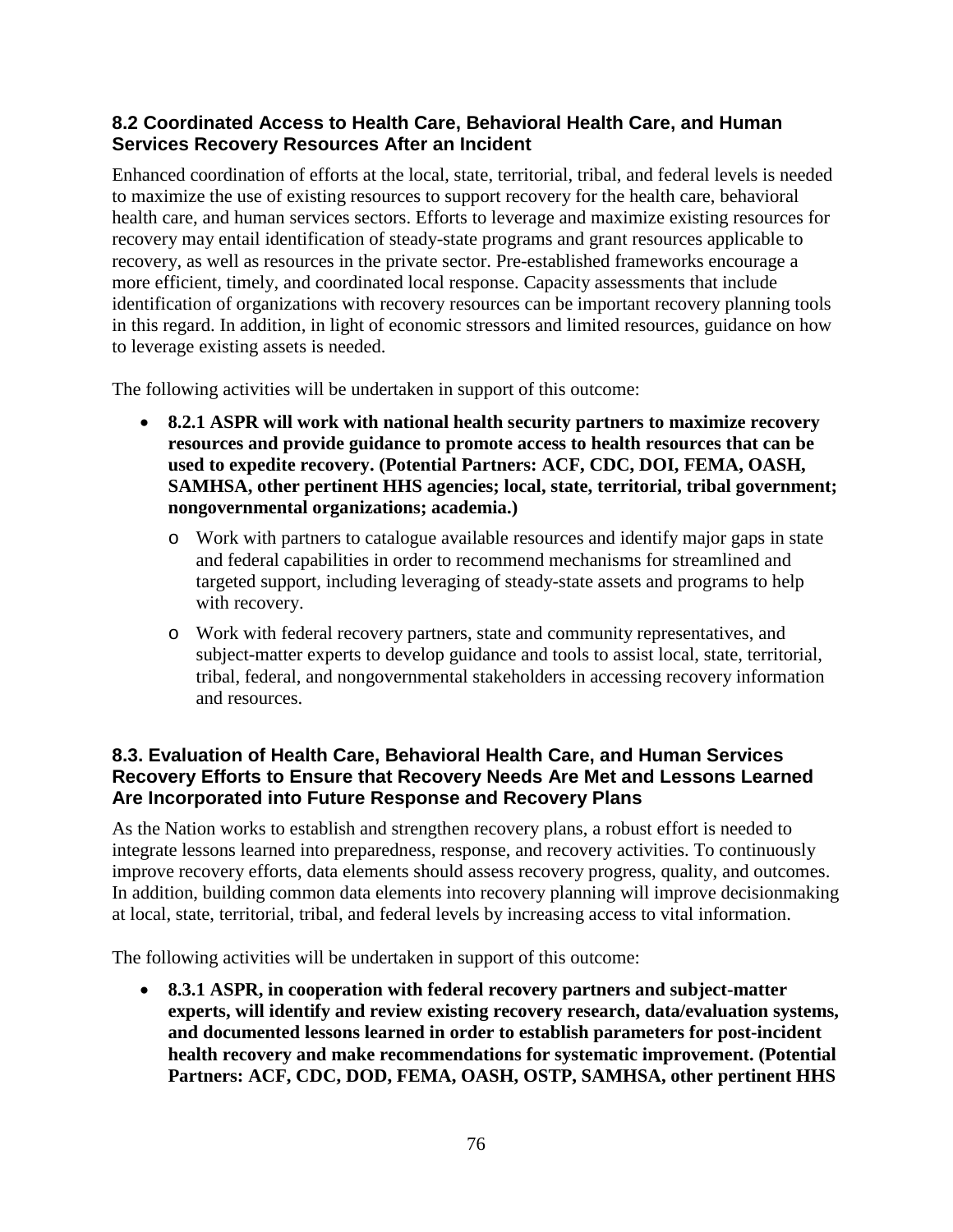#### **agencies; local, state, territorial, tribal government; nongovernmental organizations; academia.)**

- o Engage subject-matter experts, researchers, academia, and other stakeholders to identify key questions for recovery (these may include the aspects of response that promote effective recovery, risk and vulnerability factors that impede recovery, factors related to the functional needs of at-risk individuals, and indicators that can measure a community's progress toward recovery).
- o Continue to review and promulgate research and best practices to refine concepts, parameters, and actions for post-incident health recovery.
- o Examine health care, behavioral health care, and human services information and data elements collected through existing systems in order to recommend improvements and promote access to data among recovery stakeholders.
- o Provide guidelines for evaluation of recovery activities, based on existing emergency preparedness and public health best practices.
- **8.3.2 ASPR, in cooperation with federal recovery partners and based on national recovery guidelines, will promote incorporation of recovery-related lessons learned and research findings into response and recovery planning and preparedness activities and documents. (Potential Partners: ACF, CDC, DOD, DOI, FEMA, OASH, OSTP, SAMHSA, other pertinent HHS agencies; local, state, territorial, tribal government; nongovernmental organizations; academia.)**
	- o Promote scientific preparedness for recovery by analyzing and mobilizing related research findings to inform preparedness, response, and recovery planning.
	- o Integrate local, state, territorial, tribal, federal, and nongovernmental recovery stakeholders into accessible lessons learned/after-action processes and systems and identify ways to disseminate lessons learned back to stakeholders.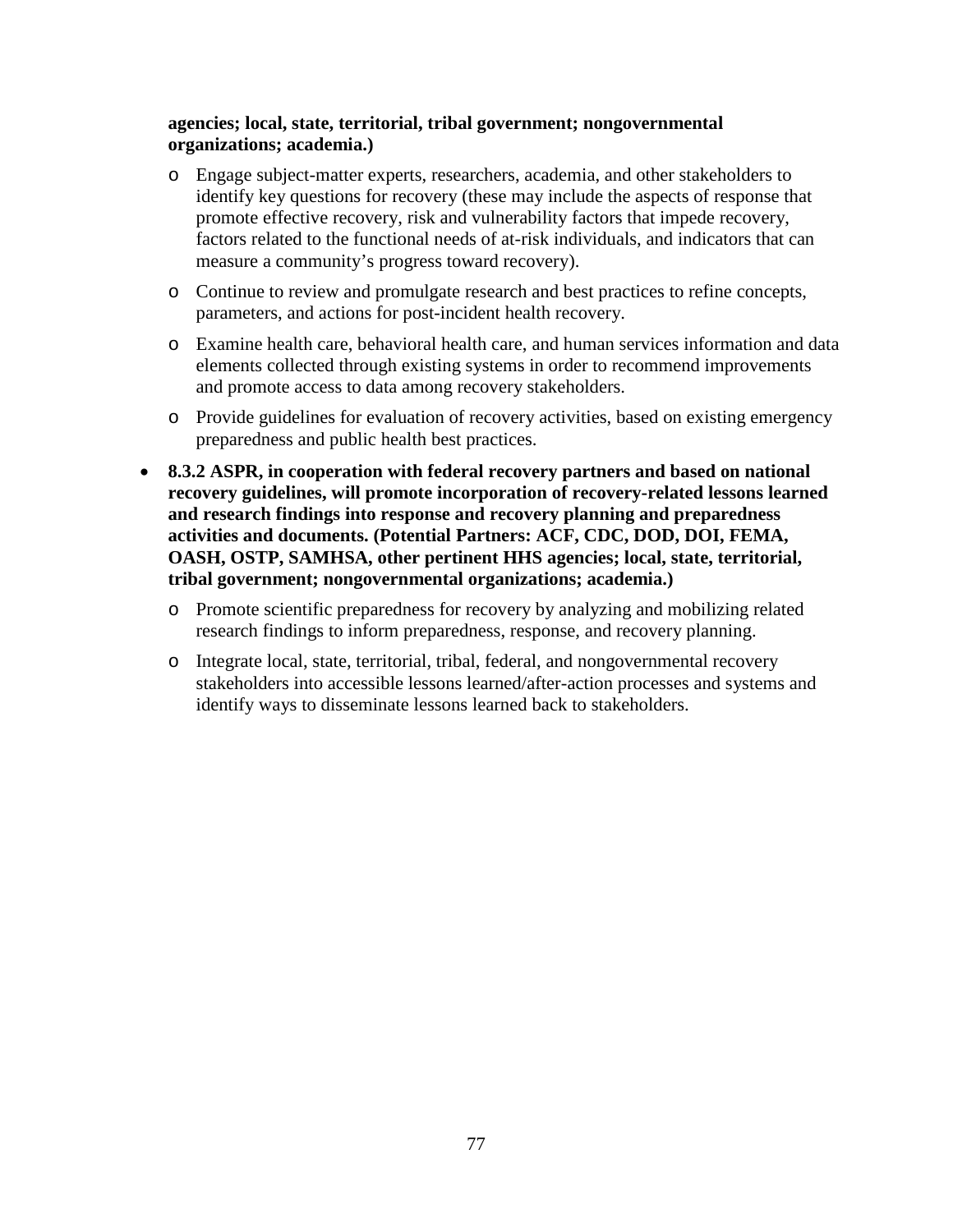### OBJECTIVE 9: WORK WITH CROSS-BORDER AND GLOBAL PARTNERS TO E NHANCE NATIONAL, CONTINE NTAL, AND GLOB AL HE AL TH S E CUR ITY

The national health security of the United States is dependent on and interrelated with the health security of other nations. Infectious diseases potentially move freely across borders and around the globe through air, land, and sea transport of people and goods, all of which provide points of entry into the United States, whether arising as a result of natural phenomena or because they have been released accidentally or deliberately in the pursuit of war, terrorism, or crime. Chemical, biological, radiological, nuclear, and high-explosive (CBRNE) materials pose a similar risk to our national health security. Naturally occurring incidents, such as the earthquakes in Haiti, China, and Japan, or incidents in developing or fragile countries, can result in sociopolitical instability and/or economic stress that could negatively impact the public or economic health of the United States. The global nature of manufacturing and supply chains for food, water sources, medicines, diagnostics, vaccines, personal protective and medical devices, and other health care supplies can be vulnerable in international emergencies, thus requiring international cooperation to ensure the reliability and sustainability of their supply and their safety.

The World Health Organization's (WHO's) revised (in 2005) *International Health Regulations* (IHR) provide a strong framework for addressing important goals related to the health security of the United States and other countries. Reflecting the interrelatedness of global health security, the IHR calls for all countries to build their core public health capacities, work through regional networks, and provide technical assistance to other countries "to prevent, protect against, control and provide a public health response to the international spread of disease" while minimizing interference with trade.

To promote domestic health security, the United States must work and coordinate internally and with global partners to support and strengthen existing international structures to prepare, prevent, detect, respond to, mitigate, and recover from public health events through effective cooperation and capacity building consistent with the objectives of the IHR. Efforts must be appropriately aligned with those of other international stakeholders that provide resources, implementation support, and technical guidance for national and global health security capacity. In addition, the broad base of stakeholders provides an opportunity for the United States to learn from the experiences of other countries.

Global engagement allows the United States to harness the shared values of human health and health security around the world and to uphold the U.S. commitment to human dignity, respect for universal values, support to areas of mutual interest, and investment in the capacity of strong and capable partners, as espoused in the *National Security Strategy*. [64](#page-77-0) International collaboration requires active efforts on the part of the United States and its domestic and international partners. This cooperation should have a strong foundation in health diplomacy, science, sharing of technical knowledge and lessons learned, and capacity building. In addition, consistent with the

<span id="page-77-0"></span> <sup>64</sup> The White House, *National Security Strategy*, May 2010, accessed online May 12, 2011, at [http://www.whitehouse.gov/sites/default/files/rss\\_viewer/national\\_security\\_strategy.pdf.](http://www.whitehouse.gov/sites/default/files/rss_viewer/national_security_strategy.pdf)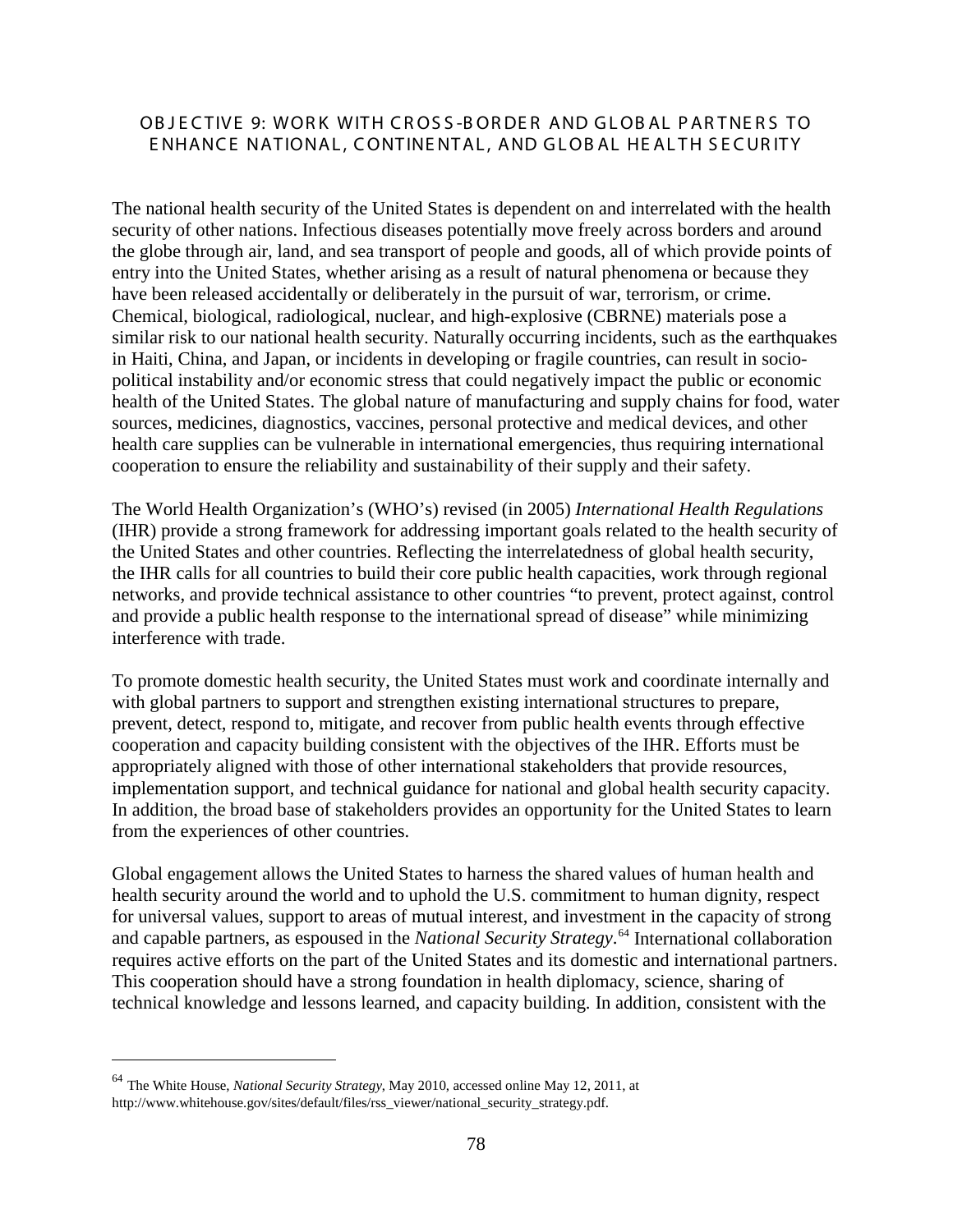*National Strategy for Countering Biological Threats* and the HHS *Global Health Strategy*, [65](#page-78-0) we should work with our international partners to frame the risks to our domestic health security and to global health security in a broader context and seek to identify helpful activities that countries can agree to undertake in a multilateral, bilateral, and/or unilateral manner.

The purpose of this strategic objective of the NHSS is to enable the United States to work toward the overarching goal of significantly enhancing national, continental, and global health security through international activities and partnerships by focusing on realistic, high-priority outcomes that can be achieved over the next four years. These activities build on a solid platform of existing relationships, mechanisms, and programming.

The following list represents the desired four-year outcomes collectively focused on enhancing national, continental, and global health security. The activities described under each outcome below will be initiated, subject to availability of resources, to help achieve these outcomes.

# **Four-Year Outcomes for National, Continental, and Global Health Security**

- Cross-border communication, coordination, and collaboration with Canada and Mexico are strengthened.
- Communication, coordination, and collaboration with multilateral and additional bilateral partners on global health security are strengthened.

# **9.1 Cross-Border Communication, Coordination, and Collaboration with Canada and Mexico Are Strengthened**

Achieving health security at the national and continental levels means that the United States must work effectively with communities and partners on both sides of the U.S. borders with Canada and Mexico. This will require the assessment and implementation of optimal collaboration mechanisms to foster cross-border relationships of mutual trust as well as effective collaborations within the United States, from the local to national level and vice versa. U.S. engagement with the broader international community through intergovernmental and other multilateral organizations and initiatives promotes dialogue and cooperation on areas of common interest. Areas to explore for potential collaboration might include incident preparedness and response; border health security and event information-sharing; laboratory testing, diagnosis, and treatment; epidemiological investigation; and the control of infectious diseases and other health threats as well as coordination of the planning for and implementation of mutual assistance among participating partners in public health response to bioterrorism and all-hazards threats; and learning, and sharing of information about international efforts by participating in planning and policy meetings and joint operational exercises.

<span id="page-78-0"></span> <sup>65</sup> National Security Council, *National Strategy for Countering Biological Threats*, November 2009; U.S. Department of Health and Human Services, *The Global Health Strategy of the U.S. Department of Health and Human Services*, 2011.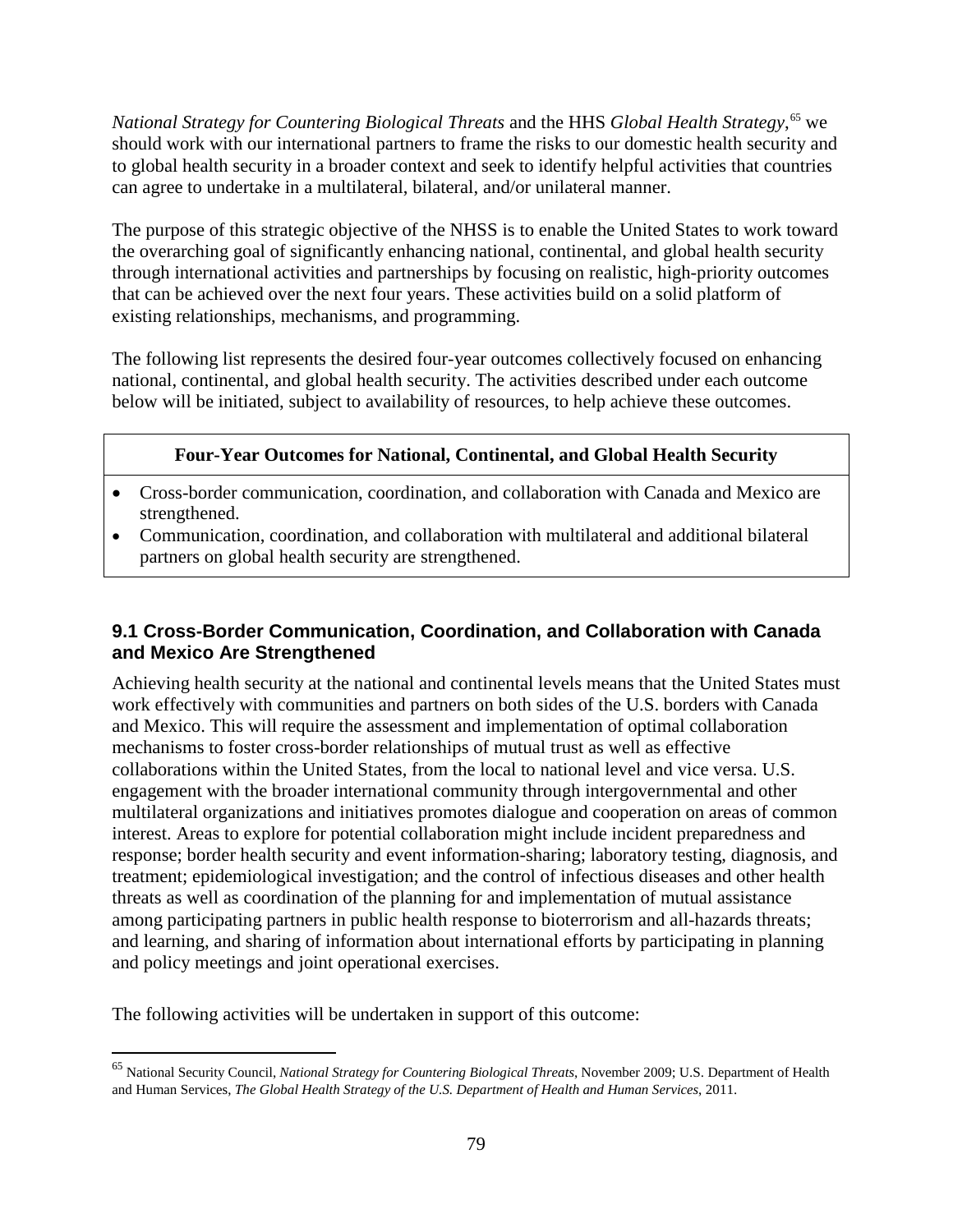- **9.1.1. HHS will lead efforts to improve continental, pan-border, multisectoral planning, capacity-enhancement, preparedness, and response. (Potential Partners: DHS, DOD, DOS, USDA.)**
	- o Establish a U.S.-government-wide forum for the departments and agencies working on health security to assess their current national and international health security efforts, future needs, and potential collaborations, while building on existing bilateral, trilateral, and regional cooperation.
	- o Assess border-related health security issues and develop strategies to address current gaps and needs through the Pan Border Public Health Preparedness Council and the U.S.-Mexico Border Health Commission with U.S. border states, localities, territories, and tribes as well as professional public health and medical organizations.
	- o Develop and implement an action plan for the 2011 North American Plan for Avian and Pandemic Influenza (NAPAPI) under the framework of the North American Leaders Summit.
- **9.1.2 HHS, DOD, the U.S. Agency for International Development (USAID), and USDA will continue to lead and coordinate efforts to support the operational development of cross-border early warning surveillance and situational awareness reporting systems. (Potential Partners: DHS, DOI, DOS.)**
	- o Continue to provide technical support for capacity-building within existing U.S. and non-U.S. government networks and partnerships for laboratory-supported surveillance and control of human and animal diseases with a focus on physical facilities and layout; biosafety and biosecurity capabilities; availability, quality assurance, and mastering of laboratory equipment, techniques, and processes; accessibility to reagents/supplies; and safe collection, transport, and transference of samples and specimens.
	- o Strengthen partnerships between the human and animal health sectors to improve zoonotic disease surveillance and response, including technical collaboration to laboratory networks for detection capacity, confirmatory testing, and communication of positive findings and information dissemination for prompt notification and decisionmaking capability.

#### **9.2 Communication, Coordination, and Collaboration with Multilateral and Additional Bilateral Partners on Global Health Security Are Strengthened**

HHS plays a significant role in establishing, implementing, and evaluating science-based standards, norms, and guidance across diverse areas of global health. By contributing this expertise and leadership, HHS supports both bilateral and multilateral efforts to improve quality of care, facilitate communication and collaboration, make maximum use of local capacity, and encourage innovation. Working with WHO and other United Nations bodies, HHS shares U.S. standards with the global community, assists countries and private companies to understand and comply with U.S. laws and health and safety standards, and supports multilateral efforts to establish and implement such norms. By participating in these processes, the United States has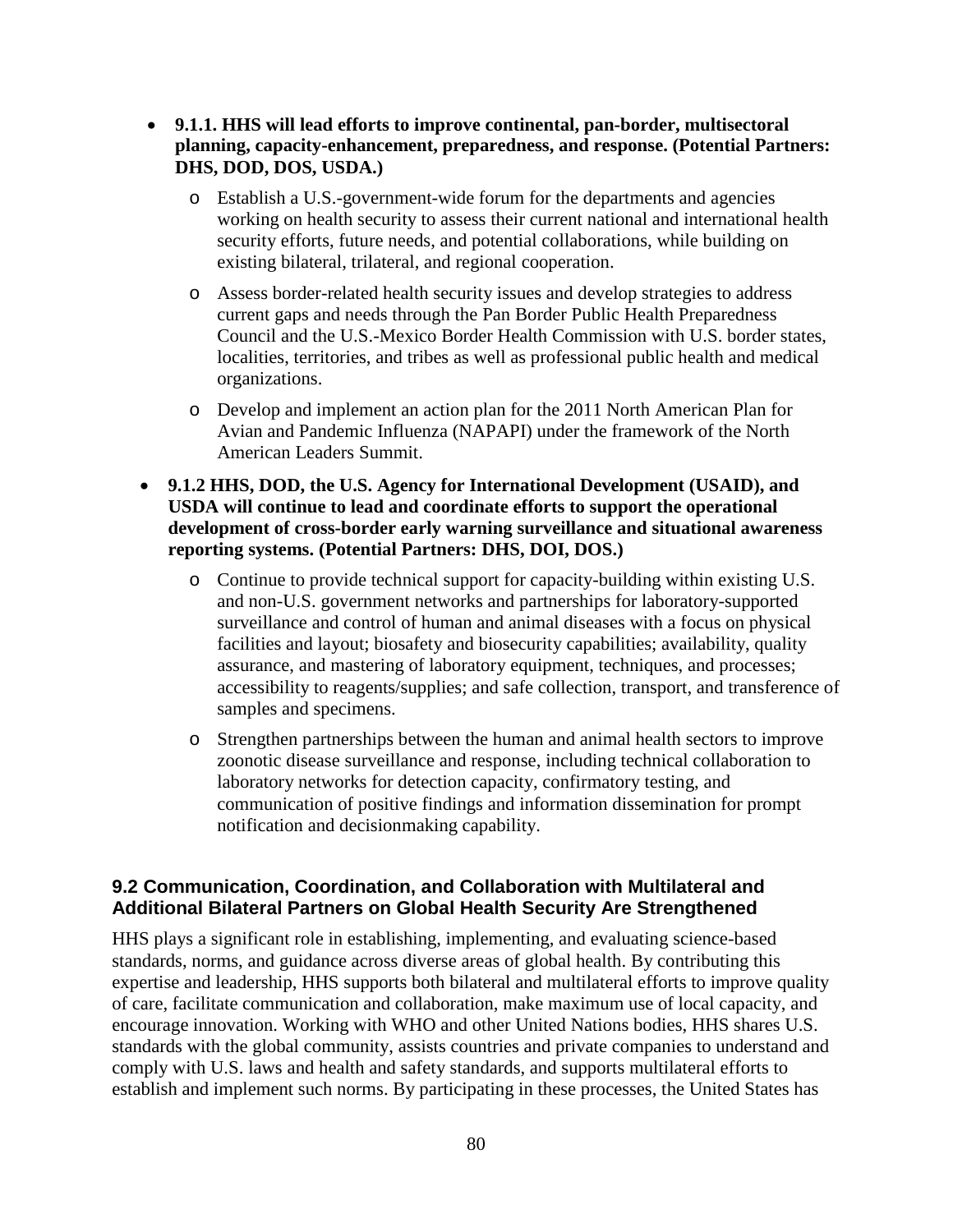the opportunity to learn from our partners and to strengthen and improve our own health policies and services.

These multilateral activities also reinforce the Nation's extensive bilateral engagements and underscore the emphasis on addressing local needs and building local capacity to ensure a sustainable impact. These efforts reflect a number of broader HHS goals, including efforts to advance science and innovation, strengthen infrastructure and the workforce, and improve the integrity and accountability of programs.

- **9.2.1 HHS will lead interdepartmental coordination in United States to support the World Health Organization. (Potential Partners: USAID, DHS, DOS, USDA.)**
	- o Strengthen U.S. relationships with WHO headquarters along with regional and country offices; other relevant programs within the United Nations system as appropriate.
	- o Strengthen situational awareness and early-warning reporting infrastructure across a broad range of domestic and international partners, including technical support to develop and/or strengthen national IHR core capacities and to develop and implement standardized procedures and practices for risk management and communications.
	- o Support WHO in coordinating activities for a global network for ports, airports, and ground crossings for rapid information exchange and coordinated response.
	- o Develop a model for a global forum for international aviation and maritime travel industry associations, governments, and WHO for shared protocols for illness detection, notification, and response.
	- o Coordinate and guide, on behalf of the United States, activities and efforts under the memorandum of understanding between the United States and the WHO on global health security.

# • **9.2.2 HHS, DOS, and DOD will lead interdepartmental coordination on multilateral engagements.**

- o Lead policy and technical collaborations with like-minded countries through the Global Health Security Initiative (GHSI) and support the development of its threeyear strategic plan to advance health security matters of common interest, including sharing situational awareness and response plans, and scientific collaborations on preparedness and response.
- o Support relevant biological nonproliferation activities that promote health security under the "Global Partnership Against the Spread of Weapons and Materials of Mass Destruction."
- o Support U.S. commitments under treaties relevant to global health security and continue to work to reinvigorate cooperative international bio-engagement programs to reduce threats (including the IHR and the Convention on the Prohibition of the Development, Production and Stockpiling of Bacteriological [Biological] and Toxin Weapons and on Their Destruction, which is usually referred to simply as the "BWC").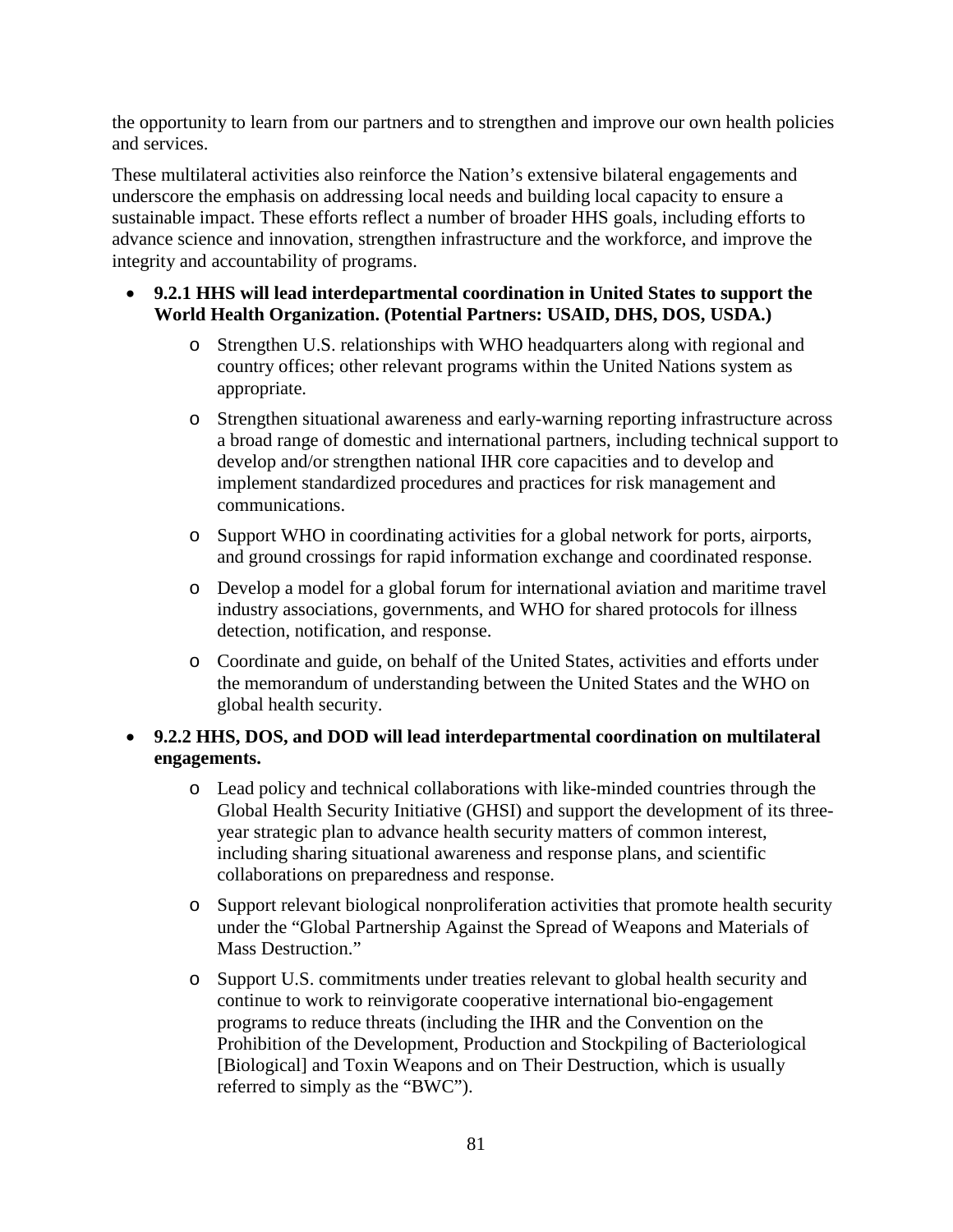- o Support the national and international implementation of the United Nations Security Council Resolution 1540 (2004) under Chapter VII of the United Nations Charter (on April 28, 2004), which mandates states, inter alia, to refrain from supporting by any means nonstate actors from developing, acquiring, manufacturing, possessing, transporting, transferring or using nuclear, chemical, or biological weapons and their delivery systems.
- **9.2.3 HHS will lead interdepartmental coordination on additional strategic bilateral partnerships.** 
	- o Support U.S. commitments under international agreements relevant to global health security.
	- o Strengthen situational awareness and early-warning reporting infrastructure across a broad range of domestic and international partners, including technical support to develop and/or strengthen national IHR core capacities and to develop and implement standardized procedures and practices for incident communications.
	- o The United States will consider opportunities for supporting WHO and other international partners in regional or sub-regional approaches to capacity building in those countries unlikely to meet national core capacity requirements by the IHR target date.
	- o Explore potential expansion of the Joint Investigation to Bioterrorism Threats and Attacks training program by CDC and FBI or other appropriate host country public health epidemiological and criminal investigations joint partnerships in training as part of a national health security training curriculum.
	- o Maintain the CDC's Field Epidemiology and Laboratory Training Program (FELTP) model to countries with training for laboratory technicians to improve laboratory diagnostic capability and integration with epidemiologic functions.
	- o Identify and promote venues for the exchange of U.S. and foreign epidemiologists, laboratory staff, information technologists, and policymakers to participate in onthe-job training for extended periods (e.g., 1-2 years) at leading academic institutions, and public health and medical organizations in the United States and abroad.
- **9.2.4 HHS will lead efforts to develop public health international emergency and assistance frameworks. (Potential Partners: DHS, DOS, DOD, USAID.)**  The United States should work in conjunction with international partner organizations and other countries to strengthen current plans or develop new ones for international response to incidents wherever and however they may arise, including with regard to children and at-risk individuals.
	- o Develop and strengthen policies and operational frameworks to share public health and medical personnel and countermeasures for chemical, radiological, nuclear, and biological threats, including pandemic influenza, to aid decisionmaking in response to an international request for assistance.
	- o Develop and implement a policy and operational emergency assistance framework to share medical countermeasures for chemical, radiological, nuclear,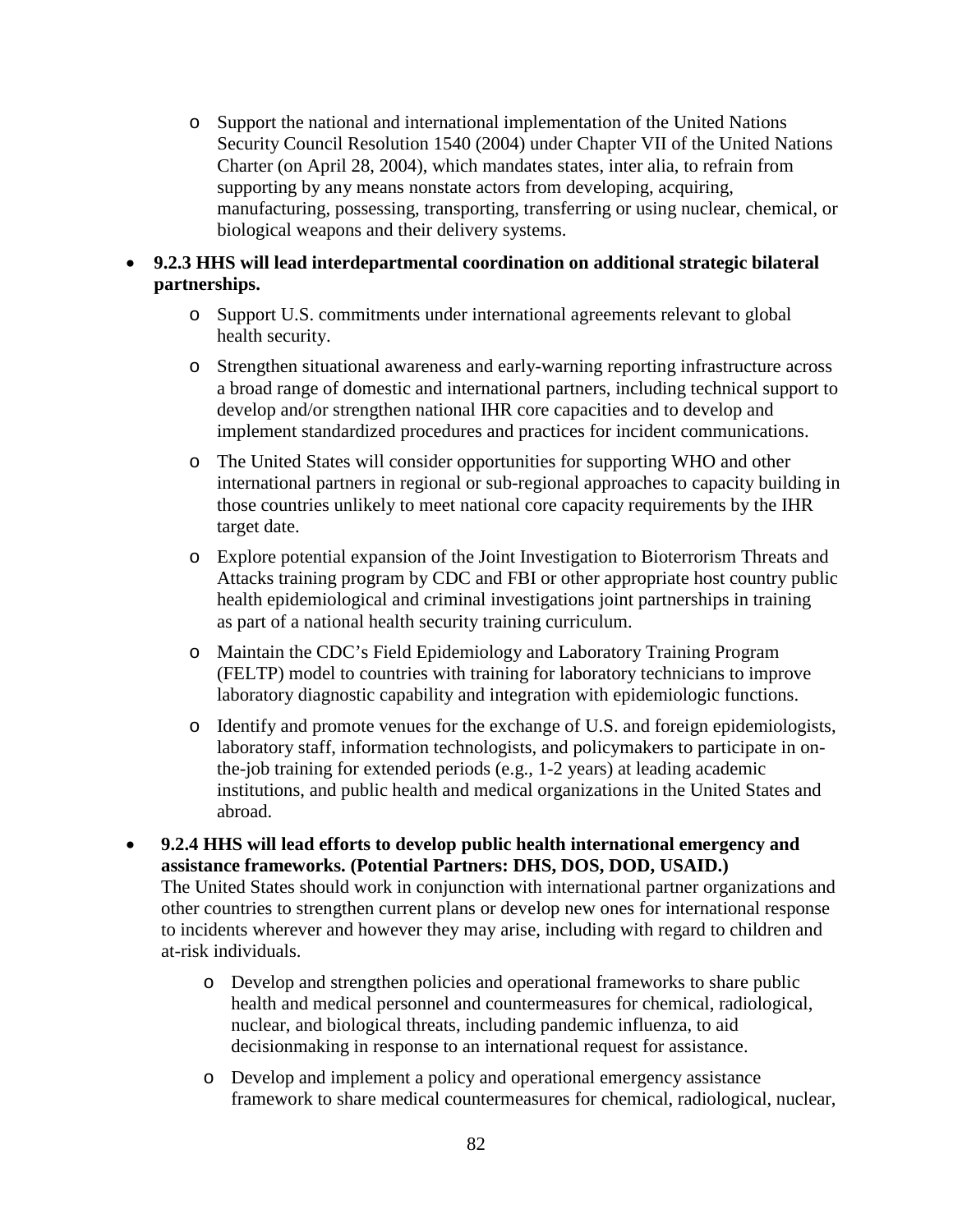and biological threats, including pandemic influenza, to use when there is a decision to do so during incidents with potentially negative health consequences.

- o Develop and implement a policy and operational emergency assistance framework to share public health and medical personnel to counteract chemical, radiological, nuclear, and biological threats, including pandemic influenza, for use when there is a decision to do so during incidents with potentially negative health consequences.
- o Develop and exercise frameworks for providing international assistance in response to bilateral requests during emergencies.

#### • **9.2.5 HHS, DOD, and USDA will lead efforts to enhance laboratory biosafety and biosecurity practices. (Potential Partners: DHS, DOS, OSTP.)**

- o Continue to support national and international efforts to manage infectious materials safely within the laboratory, in an effort to reduce or eliminate exposure to potentially infectious substances (biosafety) and to protect against loss, theft, diversion, or intentional misuse of microbiological pathogens (biosecurity).
- o Continue to work with WHO and national and regional partners to promote the development of guidance on best practices and safe transport of infectious substances; conduct international trainings, assessments, and site visits; and sponsor international biosafety symposia.

### • **9.2.6 HHS will lead efforts to incorporate lessons learned and identify remaining gaps in international pandemic influenza preparedness. (Partners: USAID, DOD, USDA, DOS.)**

- o HHS will coordinate its investment in international influenza preparedness and response capacities to improve U.S. and international collaborations in the fight against seasonal and novel influenza viruses' threats and pandemics.
- o Develop and implement an action plan for the 2011 North American Plan for Avian and Pandemic Influenza (NAPAPI) under the framework of the North American Leaders Summit.
- o Develop an HHS-wide international influenza strategy and lead U.S. coordination and collaboration in international pandemic preparedness and response.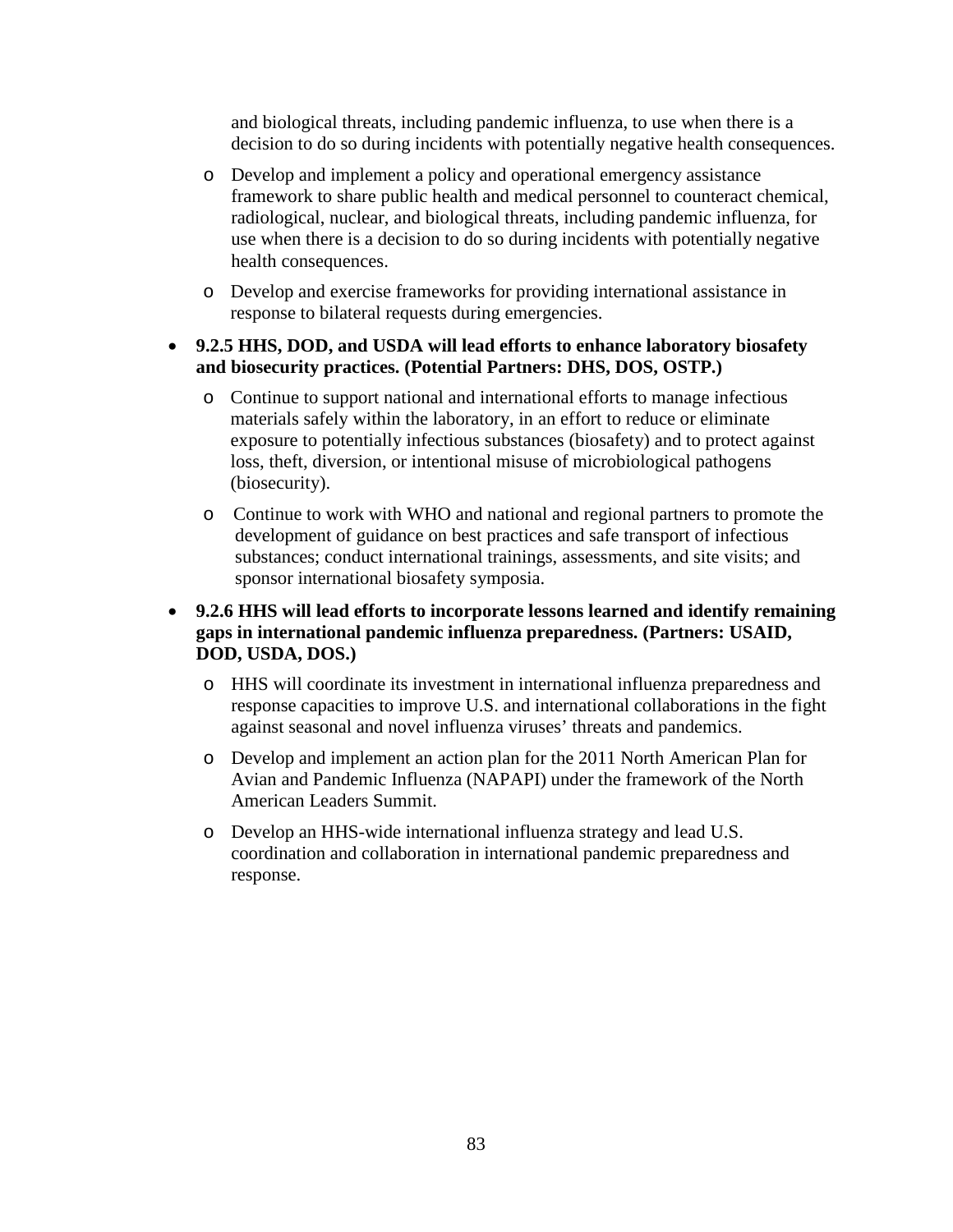## OB JECTIVE 10: ENSURE THAT ALL SYSTEMS THAT SUPPORT NATIONAL HE ALTH SECURITY ARE BASED ON THE BEST AVAILABLE SCIENCE, E VALUATION, AND QUAL ITY IMP R OVE ME NT ME THODS

This objective seeks to identify, better utilize, integrate, and begin to put into place the processes and infrastructure needed to ensure that the best available evidence base is considered and that evaluation and quality improvement methods are part of standard operating procedures for all systems that support national health security. By leveraging existing work and putting into place standard processes and infrastructure, the Nation can begin to systematically apply a sciencebased approach to policy making and practice. Additionally, improving health security systems requires evaluation of progress toward achieving strategic goals, objectives, and capabilities, and integration of quality and continuous improvement processes into all national health security efforts at all levels.

The federal government has an important role in implementing the activities and achieving the outcomes of this strategic objective. However, successful implementation will require an ongoing effort among both federal and nonfederal government partners as well as nongovernmental and private stakeholders. Each of these sectors has a role to play in contributing to the national health security evidence base and should strive to incorporate related evaluations and quality improvement mechanisms into their business processes. This strategic objective seeks to build on and deepen intergovernmental and inter-sector collaborations and establish mechanisms to ensure that the available evidence base, methodologies for conducting evaluations, and quality improvement tools are translated into practice. In addition, this objective reflects the need for ongoing partnerships and processes aimed at continuously improving policies, plans, procedures, capabilities, decisionmaking, and ultimately outcomes related to national health security.

The four-year outcomes described in the box below apply to all NHSS capabilities and will help guide the national efforts to achieve this strategic objective. The activities described under each outcome below will be initiated, subject to availability of resources, to help achieve these outcomes.

### **Four-Year Outcomes for Ensuring That All Systems Supporting National Health Security Are Based on the Best Available Evidence Base, Evaluation, and Quality Improvement Methods**

- Efforts to improve the evidence base and evaluation are developed through meaningful interagency, inter-sector collaborations.
- National health security is increasingly informed by an evidence base.
- National health security can be measured, evaluated, studied, and improved via a coordinated set of performance measures and standards.
- Key stakeholders develop and use tools to ensure continuous improvement of systems supporting national health security.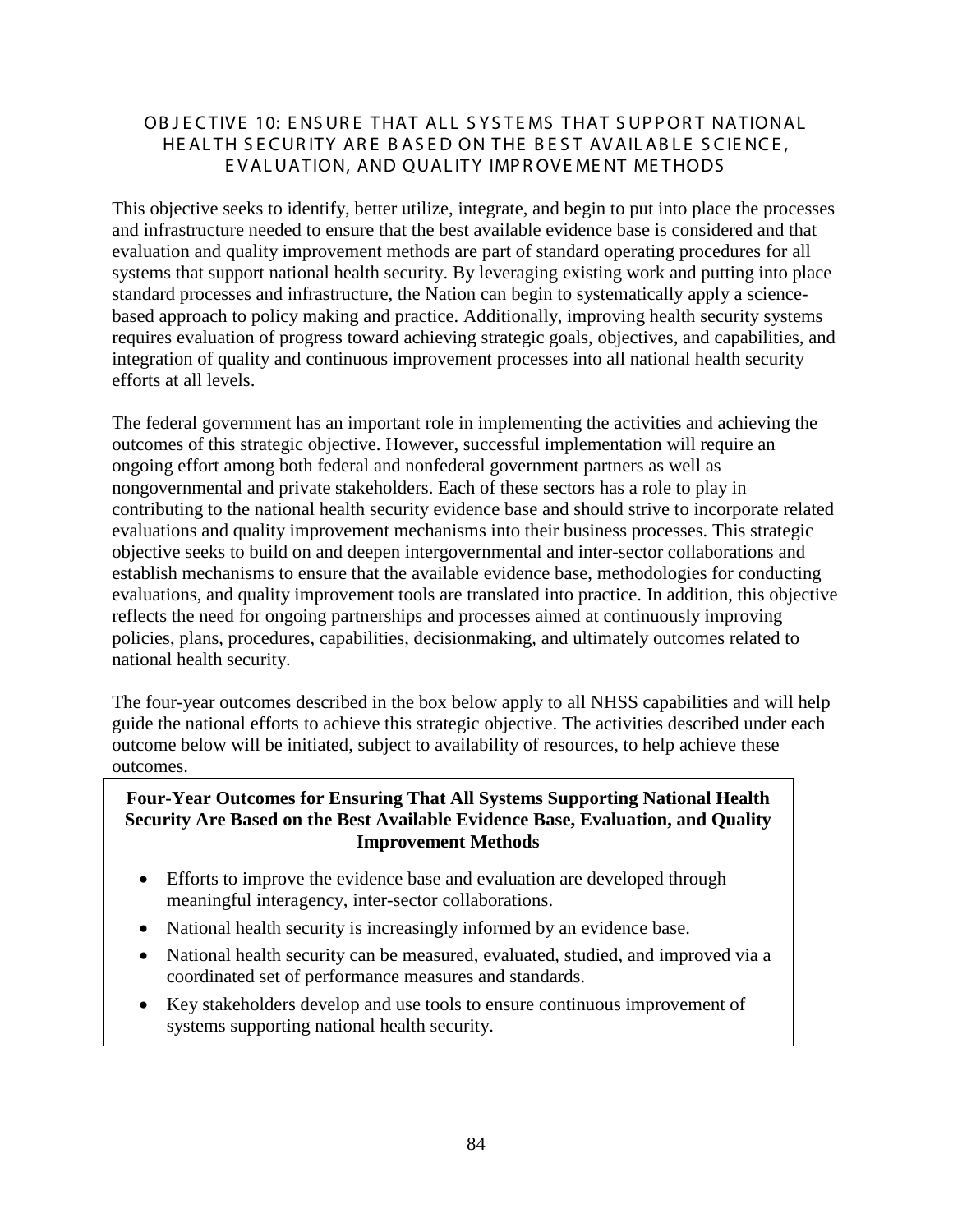# **10.1 Efforts to Improve the Evidence Base and Evaluation Are Developed Through Meaningful Interagency, Inter-Sector Collaborations**

Efforts to improve the evidence base and evaluation will require the involvement of a wide range of governmental and nongovernmental stakeholders. Thus, establishing inter-sector collaboration among local, state, territorial, tribal, federal, and nongovernmental organizations, as well as private entities, is the focus of the first outcome. Progress in achieving this outcome will be characterized by regular and meaningful collaboration among these sectors.

- **10.1.1 HHS will collaborate with a partnership of federal agencies to implement all elements of the Presidential Policy Directive 8 on National Preparedness. (Potential Partners: Other federal agencies.)**
	- o Identify the core capabilities necessary for national health security and an approach to assess operational readiness of these capabilities, with clear, objective, and quantifiable performance measures, against target capability levels.
- **10.1.2 ASPR and DHS (Potential Partners: Health care organizations; local, state, territorial, and tribal public health agencies) will work under the framework of the National Infrastructure Protection Plan (NIPP) to coordinate across all critical infrastructure sectors, including the health care and public health sectors, to:**
	- o Develop evidence-based measures and report on progress related to critical infrastructure protection programs in the *Health Care and Public Health Sector Annual Report* and *National Annual Report*.
	- o Assess capability gaps across all critical infrastructure protection sectors through a joint Research and Development Work Group of Sector Coordinating Council (SCC) and Government Coordinating Council (GCC) members to determine the potential impact for the health care delivery and public health sectors.
	- o Report capability gaps in the *Sector Annual Report* across all critical infrastructure protection sectors that potentially affect the health care delivery and public health sectors and use the report as the basis for future research and development activities.
- **10.1.3 ASPR, CDC, HRSA, DHS, and DOT/NHTSA will coordinate the identification of national health security capabilities and related measures for grant and cooperative agreement programs through the Interagency Preparedness Council and Interagency Preparedness Group.**
- **10.1.4 ASPR (Potential Partners: Local, state, territorial, tribal, and federal agencies; nongovernmental organizations) will establish an NHSS Evaluation and Measurement Working Group and seek input from governmental and nongovernmental experts on the following:**
	- o Coordinate and advise on what should be measured and identify existing measures and data sources that can be used for the purposes of measuring progress toward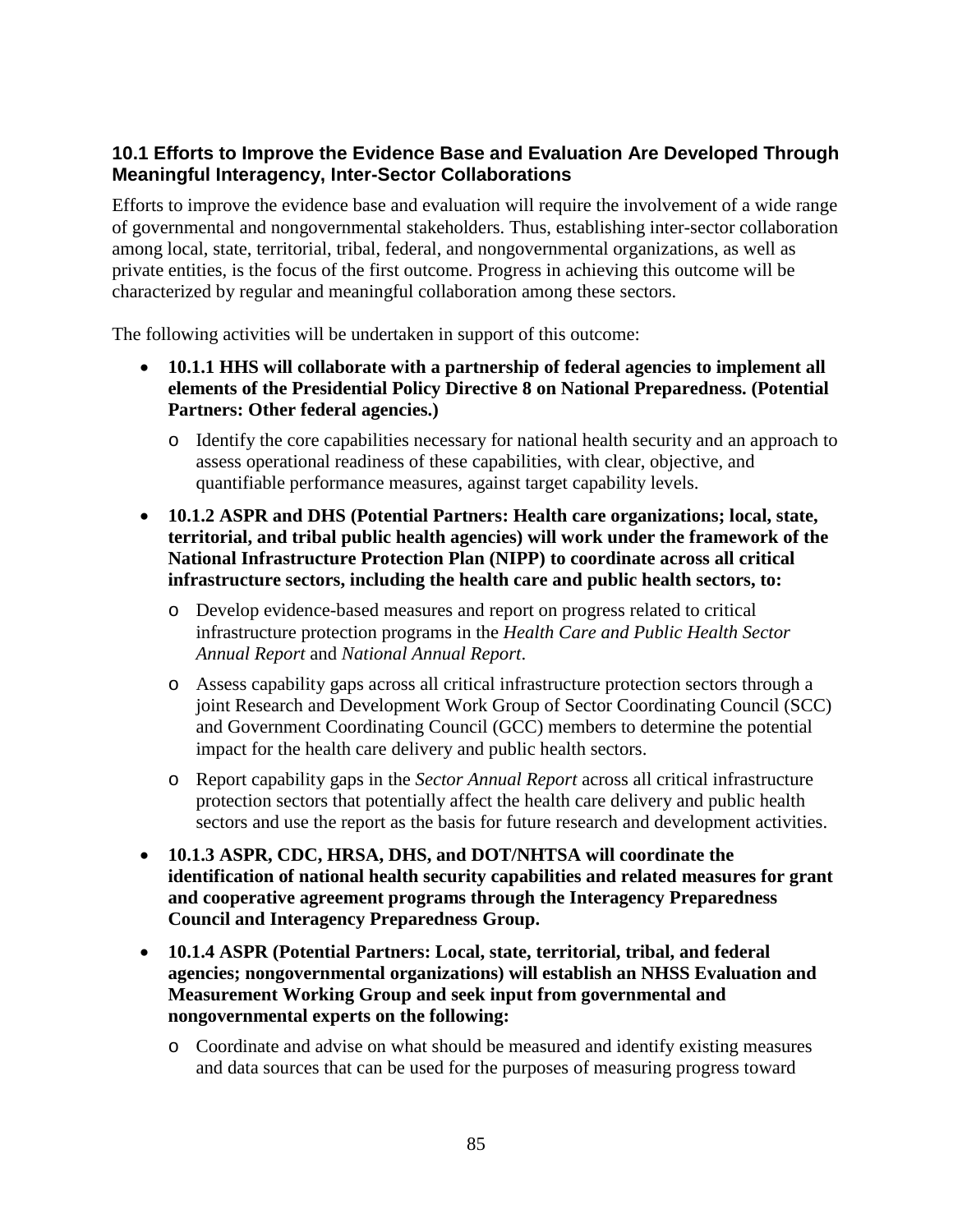achieving each of the ten NHSS strategic objectives and national health security overall.

- o Coordinate the development of guidance for identifying priorities for measurement, selecting candidate measures, developing measures, vetting and refining measures, piloting measures, collecting and analyzing data, and recommending the decommissioning measures related to the NHSS.
- o Coordinate and advise on the development of a methodology for, and begin a quadrennial NHSS review to meet, the statutory requirement to submit the next NHSS to Congress.

# **10.2 National Health Security Is Increasingly Informed by an Evidence Base**

Wherever possible, evidence from research and evaluation studies should inform policy, guidance, technical assistance, standards, performance measures, and ultimately practice. A range of governmental and nongovernmental organizations are already investing in research and evaluation on national health security. These data and findings need to be identified and better utilized to inform practice. In addition, gaps in the knowledge base need to be identified and addressed through coordinated approaches to research.

- **10.2.1 ASPR, CDC, FDA, NIH, and other HHS divisions will review ongoing and completed research within HHS to understand the available knowledge base and to identify significant gaps. (Potential Partners: AHRQ, other HHS divisions, OSTP.)**
- **10.2.2 ASPR, CDC, FDA, NIH, and other HHS divisions will coordinate to leverage existing research related to national health security, establish HHS's national health security research priorities, develop a plan to fill identified gaps in the knowledge base, and advocate for or identify resources to carry out the necessary research. (Potential Partners: AHRQ, other HHS divisions, OSTP.)**
- **10.2.3 ASPR (Potential Partners: Local, state, territorial, tribal, and federal agencies; nongovernmental organizations) will engage governmental and nongovernmental stakeholders to do the following:**
	- o Define the major components of a scientific capability to support all-hazards response.
	- o Develop a methodology for conducting science in support of all-hazards response.
	- o Recommend the supporting infrastructure required to identify and integrate available evidence-base to support all-hazards response.
	- o Reduce barriers to the rapid collection and sharing of data in support of all-hazards response.
	- o Coordinate funding for critical research in support of decisionmaking during an emergency incident.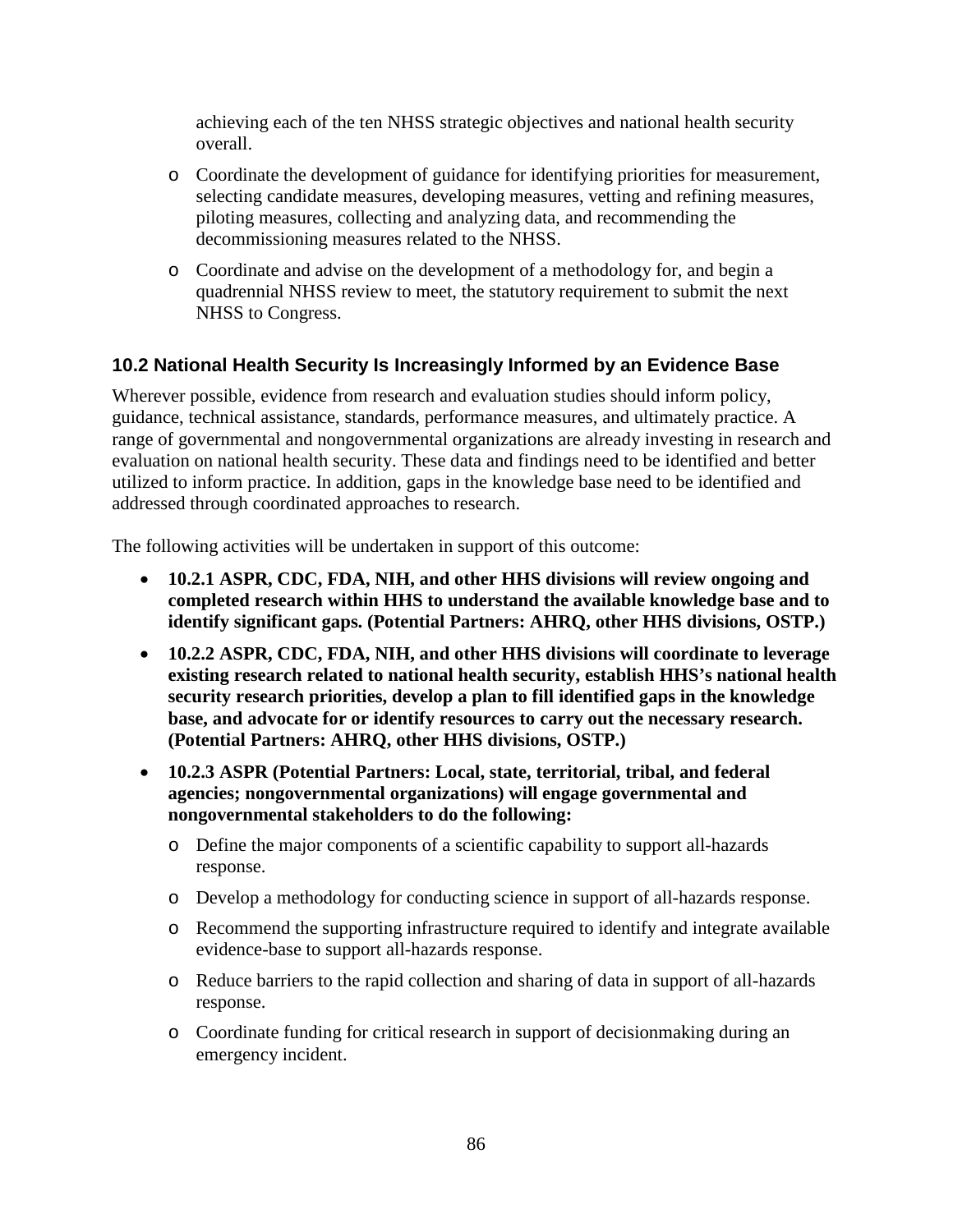- **10.2.4 Through NIH, HHS (Potential Partners: Local, state, territorial, tribal and federal agencies) will establish a Public Health Emergency Research Review Board (PHERRB), a national institutional review board (IRB), to do the following:**
	- o Facilitate the ethical conduct of research involving human subjects.
	- o Expedite the review of research protocols.
	- o Provide oversight for critical research to develop effective clinical and public health interventions in the context of emergency incidents and public health emergencies.
- **10.2.5 ASPR and CDC will enhance their "fusion" capabilities to gather, assimilate, analyze, share, and report on data to ensure that the best available information supports planning and that required information is available as quickly as possible and shared to the maximum extent practicable given operational security requirements with local, state, territorial, tribal, and federal partners to support emergency decisionmaking. (Potential Partners; DHS; local, state, territorial, tribal, and federal agencies.)**

### **10.3 National Health Security Can Be Measured, Evaluated, Studied, Reported, and Improved Via a Coordinated Set of Performance Measures and Standards**

Developing evaluation methodologies and performance measures is critical for assessing and reporting on progress toward achieving national health security. The activities related to this outcome will largely leverage and build on existing performance measures and data sources to assess progress toward achieving national health security and implementation of the *Implementation Plan*.

- **10.3.1 ASPR (Potential Partners: Other federal agencies) will use the NHSS Evaluation and Measurement Working Group (see 10.1.4) to perform the following activities:**
	- o Identify existing measures and data sources that can be used to measure the ten NHSS strategic objectives and progress toward achieving national health security.
	- o Identify gaps in measures and data sources that can be used to measure progress toward achieving each of the ten NHSS Strategic Objectives as well as national health security overall and advise on a methodology for filling them.
- **10.3.2 Leads and co-leads for NHSS** *Implementation Plan* **activities will establish indicators of implementation, document baselines, and report to ASPR 12 months after approval of this document, and annually thereafter on progress toward implementation. (Potential Partners: Other federal agencies.)**
- **10.3.3 ASPR will begin a quadrennial NHSS review to meet the statutory requirement to submit an updated NHSS to Congress.**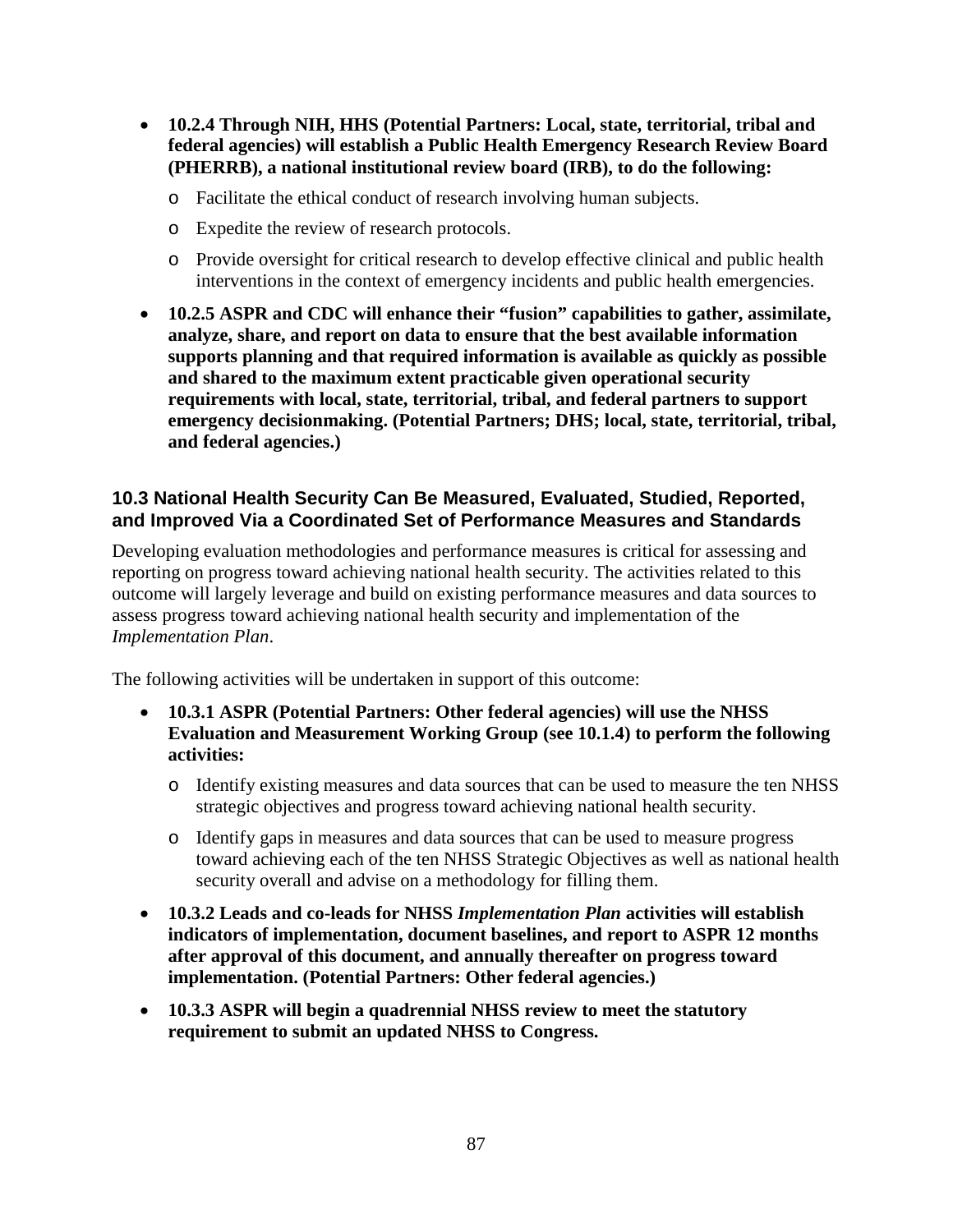# **10.4 Key Stakeholders Have Tools to Continuously Improve National Health Security**

Standards and performance measures can identify gaps in health security, but by themselves they cannot close those gaps. Quality improvement tools and other similar tools offer a means of identifying and closing performance gaps by understanding and measuring performance, identifying solutions to performance shortfalls, and implementing changes to improve outcomes. Greater use of these tools in national health security can provide a systematic and effective approach to improving the ability to prevent, protect against, mitigate, respond to, and recover from incidents.

The following activities will be undertaken in support of this outcome:

- **10.4.1 ASPR, CDC, DHS, DOT/NHTSA, and HRSA will engage relevant stakeholders to identify evidence-based practices to improve performance of systems supporting national health security. (Potential Partners: Local, state, territorial, tribal, and federal agencies; nongovernmental organizations; private sector.)**
- **10.4.2 ASPR and CDC (Potential Partners: Local, state, territorial, tribal and federal agencies; nongovernmental organizations; private sector) will encourage the following, through cooperative agreement guidance and technical assistance:**
	- o Greater utilization of existing quality improvement programs, tools, and techniques with demonstrated success to improve performance of systems supporting national health security.

Peer-to-peer review and sharing of quality improvement programs, tools, and techniques to improve performance of systems supporting national health security.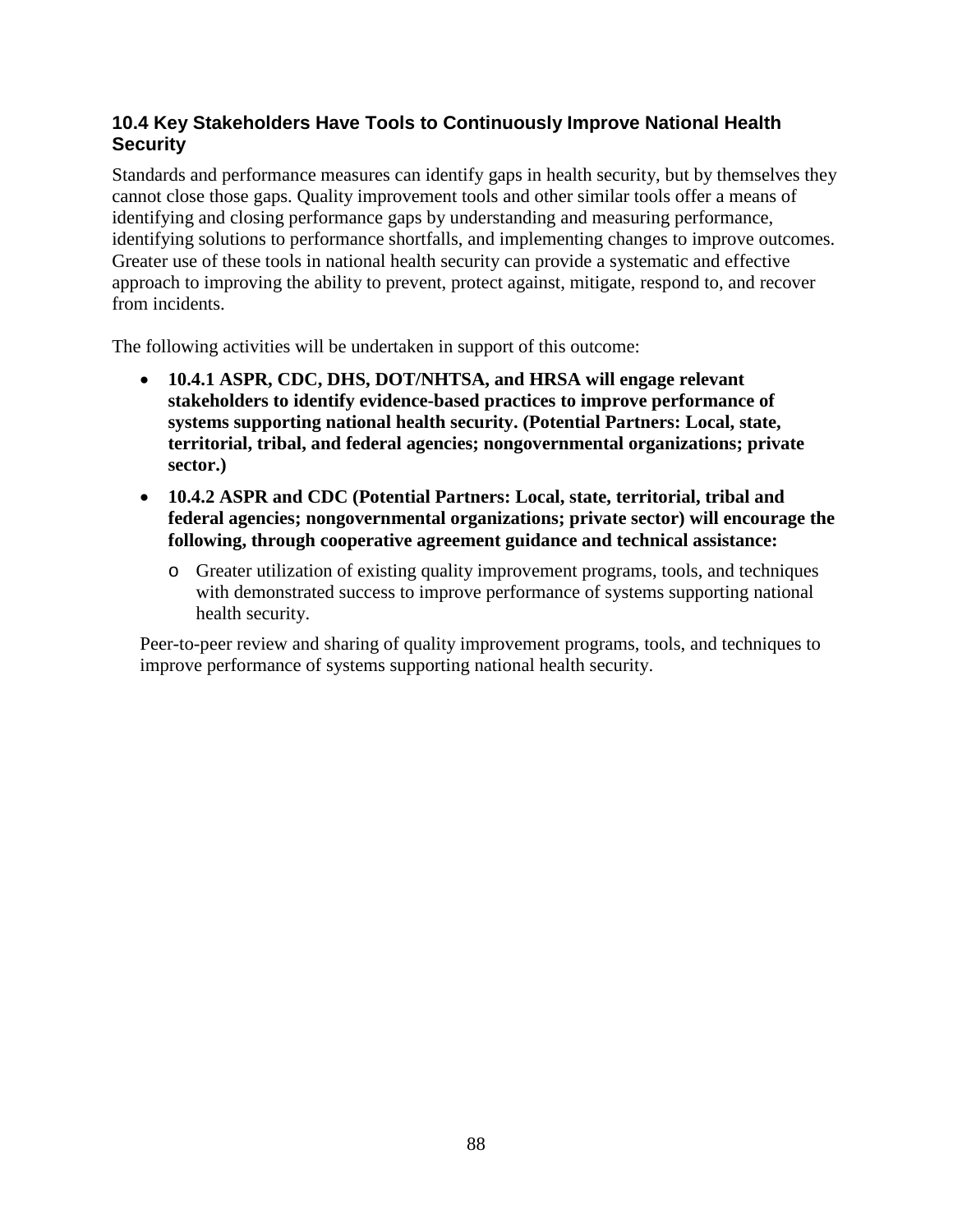#### APPENDIX A. ACTIVITIES FOR NATIONAL HEALTH SECURITY WITH LEAD AND PARTNER AGENCIES

The table below provides a summary of objectives, outcomes, activities, and leads, co-leads, and potential partners for *Implementation Plan* activities. Leads and co-leads are responsible for coordinating the implementation of activities, identifying realistic milestones and appropriate indicators for measuring implementation, and reporting on the status of implementation. Potential partners represent stakeholders and institutional expertise and resources that leads and co-leads may engage to accomplish objectives, outcomes, and activities.

| Objective                                                             | <b>Outcome</b>                                                                                                                                                                                                                         | <b>Activity</b>                                                                                                                                                                                                                                                                                                                                                      | Lead        | <b>Potential Partners</b>                                                                                                                                           |
|-----------------------------------------------------------------------|----------------------------------------------------------------------------------------------------------------------------------------------------------------------------------------------------------------------------------------|----------------------------------------------------------------------------------------------------------------------------------------------------------------------------------------------------------------------------------------------------------------------------------------------------------------------------------------------------------------------|-------------|---------------------------------------------------------------------------------------------------------------------------------------------------------------------|
| 1. Foster<br>informed,<br>empowered<br>individuals and<br>communities | 1.1. Individuals and<br>communities have access to<br>health, public health, and<br>behavioral health information<br>and are able to effectively<br>incorporate risk information<br>into plans supporting national<br>health security. | 1.1.1. Convene a partnership of federal<br>agencies and work with nonfederal<br>partners to identify pilot projects to<br>develop messages that promote citizen<br>action and participation in whole-of-<br>community health security planning.                                                                                                                      | <b>ASPR</b> | ACF, AOA, CDC, DHS, DOD,<br>DOI, OD, ONC, OSG,<br>OCVMRC; local, state,<br>territorial, and tribal<br>governments; nongovernmental<br>organizations, private sector |
|                                                                       |                                                                                                                                                                                                                                        | 1.1.2. Convene a partnership of federal<br>agencies and work with nonfederal<br>partners to build on existing efforts to<br>access information about engaging<br>community-based organizations (e.g.,<br>cultural, civic, faith-based groups,<br>schools, businesses) and social networks<br>to develop and disseminate preparedness<br>information and/or supplies. | <b>ASPR</b> | ACF, CDC, DHS, DOI, OSG,<br>OCVMRC; local, state,<br>territorial, and tribal<br>governments; nongovernmental<br>organizations                                       |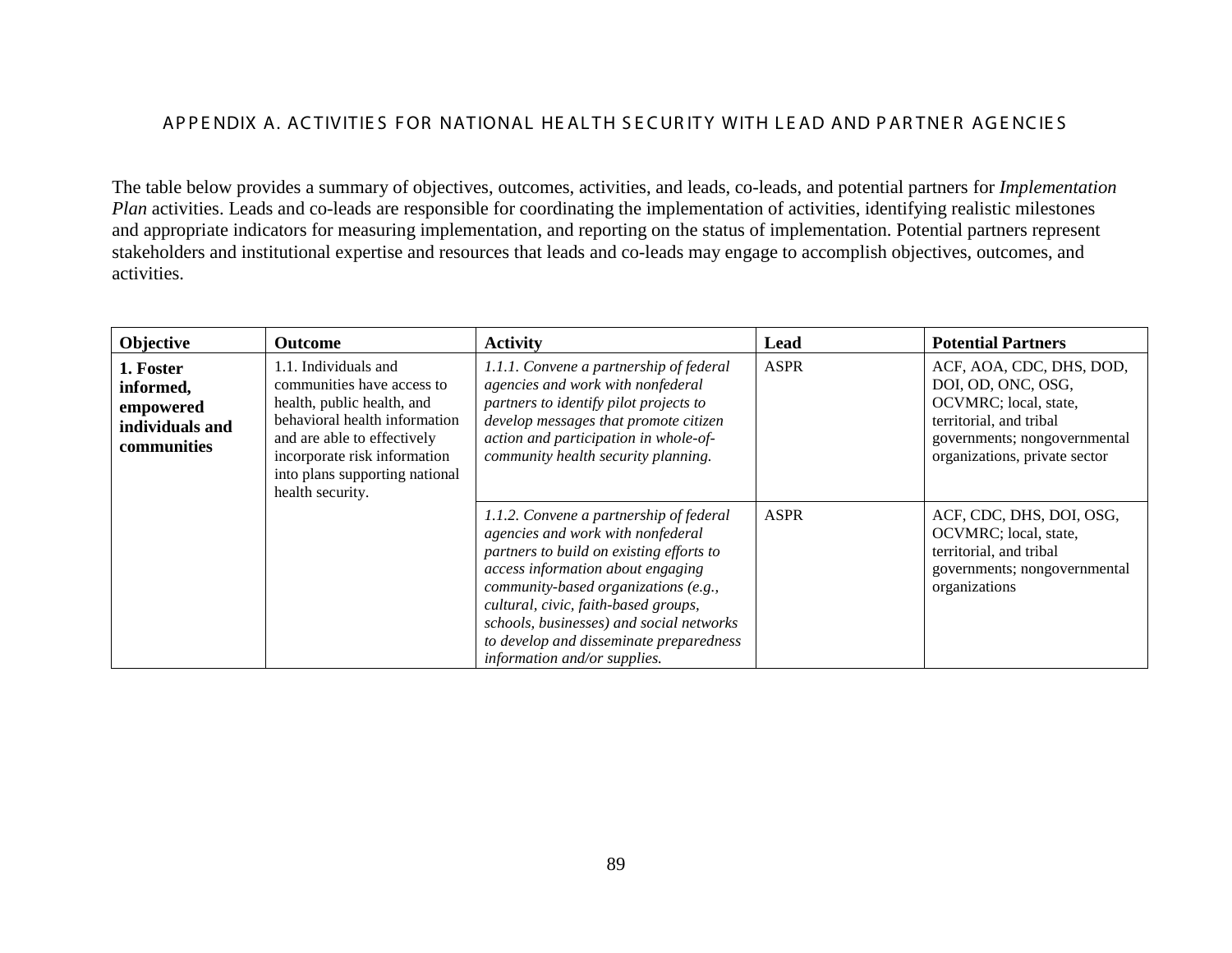| Objective                                                                    | Outcome                                                                                                                                                                                                                                                                                                                                                          | <b>Activity</b>                                                                                                                                                                                                                                                                                                                                                                                          | Lead        | <b>Potential Partners</b>                                                                                                                                                                                                                                          |
|------------------------------------------------------------------------------|------------------------------------------------------------------------------------------------------------------------------------------------------------------------------------------------------------------------------------------------------------------------------------------------------------------------------------------------------------------|----------------------------------------------------------------------------------------------------------------------------------------------------------------------------------------------------------------------------------------------------------------------------------------------------------------------------------------------------------------------------------------------------------|-------------|--------------------------------------------------------------------------------------------------------------------------------------------------------------------------------------------------------------------------------------------------------------------|
| 1. Foster<br>informed,<br>empowered<br>individuals and<br>communities, cont. | 1.2. Community members,<br>including at-risk individuals,<br>utilize health, public health,<br>and behavioral health<br>information about health<br>threats and behavioral health<br>risks to prevent, protect<br>against, mitigate, respond to,<br>and recover from incidents<br>and know where to turn for<br>help for both themselves and<br>their neighbors. | 1.2.1. Convene a partnership of national<br>health security entities to identify<br>promising practices for the development<br>and use of health security risk<br>assessments to promote community<br>empowerment in health security planning.                                                                                                                                                           | <b>ASPR</b> | CDC, DHS, DOI, IGA, ONC;<br>local, state, territorial, and tribal<br>governments; nongovernmental<br>organizations; private sector                                                                                                                                 |
|                                                                              |                                                                                                                                                                                                                                                                                                                                                                  | 1.2.2. Work with partners to identify<br>promising practices for the use of risk<br>assessment and risk communication tools<br>at the community level in ways conducive<br>to awareness of health risks and<br>involvement in health security planning<br>by community members.                                                                                                                          | <b>ASPR</b> | CDC, DHS, DOC, DOI, HRSA,<br>IGA, OASH, OCR, OD,<br>CFBNP, SAMHSA; planning<br>group comprised of local leaders<br>representing government and<br>nongovernmental organizations                                                                                    |
|                                                                              | 1.3. Partnerships and<br>integrated cross-sector plans<br>are in place at the community<br>level.                                                                                                                                                                                                                                                                | 1.3.1. Convene a partnership of federal<br>agencies and work with nonfederal<br>partners to identify and promote<br>promising practices in active involvement<br>of governmental and nongovernmental<br>organizations, including professional<br>organizations and the private sector, in<br>local emergency planning committees or<br>other relevant bodies with a role in<br>national health security. | <b>ASPR</b> | ACF, ASPE, CDC, DHS, DOI,<br>OASH; local, state, territorial,<br>and tribal governments;<br>nongovernmental organizations;<br>private sector; local leaders (e.g.,<br>from public health and lead<br>nongovernmental organizations);<br>academia; training centers |
|                                                                              |                                                                                                                                                                                                                                                                                                                                                                  | 1.3.2. Work with partners to identify key<br>indicators of community resilience<br>capacity-building.                                                                                                                                                                                                                                                                                                    | <b>ASPR</b> | ACF, AOA, CDC, DHS, DOI,<br>IGA, IHS, OASH, OCR, OD,<br>CFBNP, SAMHSA; local, state,<br>territorial, and tribal<br>governments; nongovernmental<br>organizations; professional and<br>governmental associations;<br>academia                                       |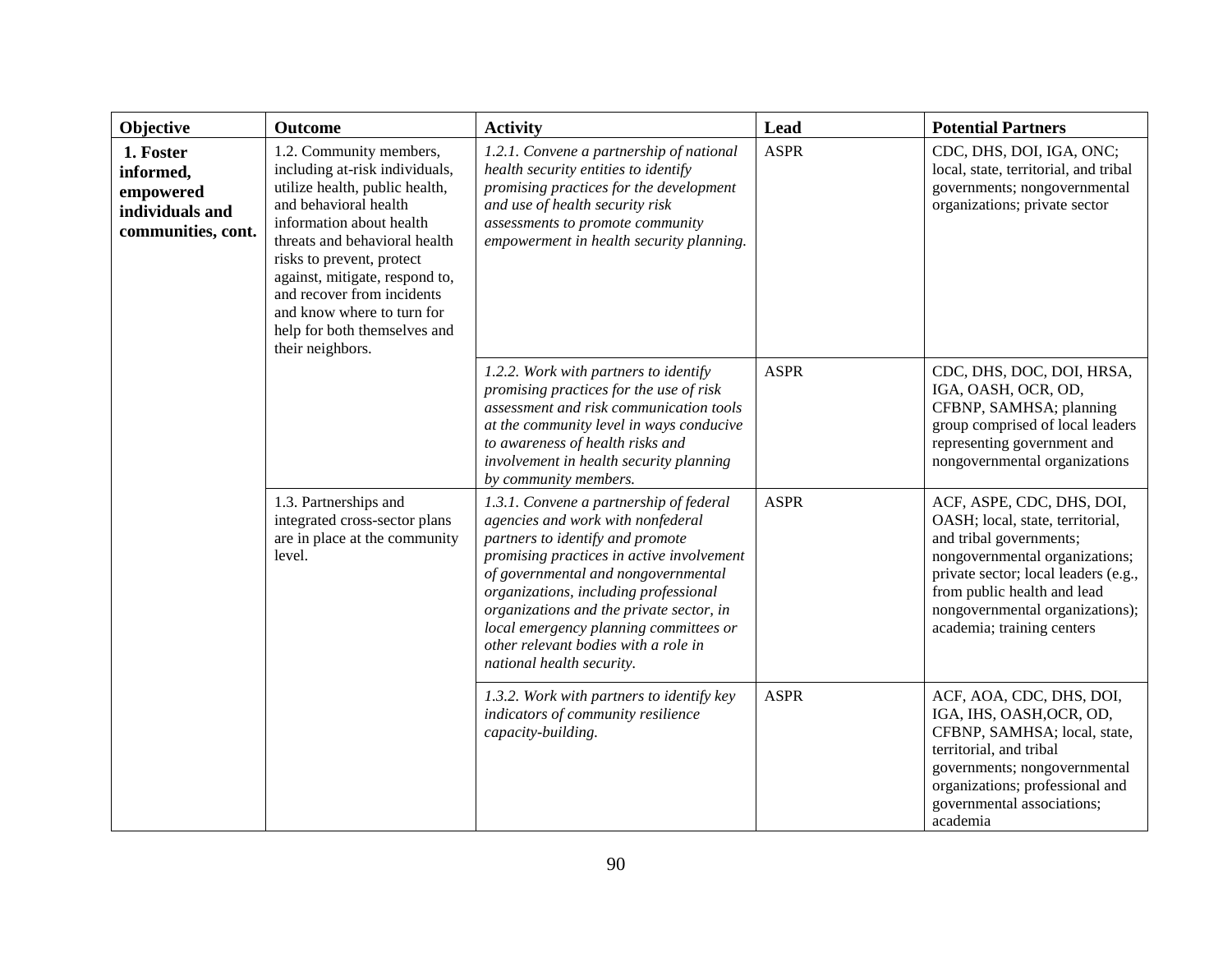| Objective                                                                             | <b>Outcome</b>                                                                                                                                                                                   | <b>Activity</b>                                                                                                                                                                                                                                                                                                                                                                                                                                                                                                                                                                                                       | Lead                           | <b>Potential Partners</b>                                                                                                                                                                                                                 |
|---------------------------------------------------------------------------------------|--------------------------------------------------------------------------------------------------------------------------------------------------------------------------------------------------|-----------------------------------------------------------------------------------------------------------------------------------------------------------------------------------------------------------------------------------------------------------------------------------------------------------------------------------------------------------------------------------------------------------------------------------------------------------------------------------------------------------------------------------------------------------------------------------------------------------------------|--------------------------------|-------------------------------------------------------------------------------------------------------------------------------------------------------------------------------------------------------------------------------------------|
| 1. Foster<br>informed,<br>empowered<br>individuals and<br>communities, cont.          | 1.4. Social networks are<br>leveraged to enhance<br>community education,<br>awareness, and response.                                                                                             | 1.4.1. Convene a partnership of federal<br>agencies and work with nonfederal<br>partners involved in national health<br>security, to create a pilot project to<br>develop tools to assist community-based<br>social networks in providing leadership in<br>disseminating risk information, building<br>resilience, and promoting participation in<br>community-level health security planning.                                                                                                                                                                                                                        | <b>ASPR</b>                    | ACF, ASPE, CDC, DHS, ONC;<br>local, state, territorial, and tribal<br>governments; nongovernmental<br>organizations; local leaders (e.g.,<br>from public health and lead<br>nongovernmental organizations);<br>academia; training centers |
| 2. Develop and<br>maintain the<br>workforce needed<br>for national health<br>security | 2.1. Staff and volunteers can<br>perform their roles and<br>responsibilities safely,<br>efficiently, and effectively<br>during prevention, protection,<br>mitigation, response, and<br>recovery. | 2.1.1. Work with partners to prioritize<br>and develop examples of competency-<br>based knowledge and skills that could be<br>included in job descriptions for public<br>health, health care, and other national<br>health security personnel and<br>interprofessional health and supporting<br>teams (e.g., physicians, nurses,<br>behavioral health care providers, allied<br>health professionals, EMS providers,<br>emergency planners, public health<br>emergency public health emergency<br>logisticians, security providers,<br>pharmacists, communication specialists,<br>epidemiologists and veterinarians). | <b>ASPR</b>                    | CDC, DHS, DOT/NHTSA,<br>HRSA; local, state, territorial,<br>and tribal agencies, private<br>sector employers, professional<br>organizations                                                                                               |
|                                                                                       |                                                                                                                                                                                                  | 2.1.2. Adhere to and advise partners on<br>NIMS compliance training requirements<br>in accordance with prescribed roles and<br>functions within the incident management<br>framework during an exercise or real<br>incident.                                                                                                                                                                                                                                                                                                                                                                                          | ASPR, CDC, DHS,<br><b>USDA</b> | DOT/NHTSA, FDA, HRSA,<br>OASH; local, state, territorial,<br>and tribal agencies                                                                                                                                                          |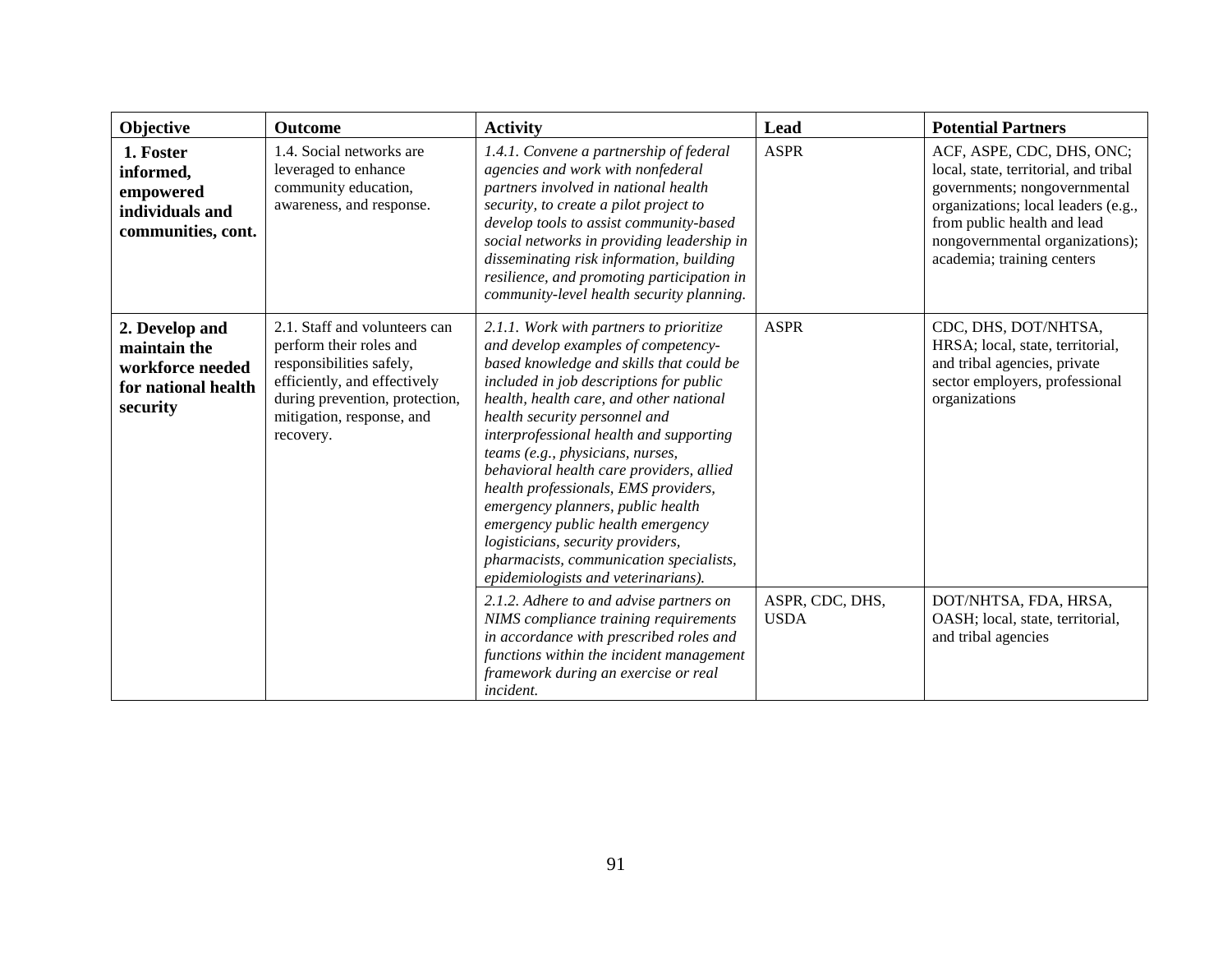| Objective                                                                                    | <b>Outcome</b>                                                                                       | <b>Activity</b>                                                                                                                                                                                                                                                                                                                                                                                                                                                                                                                                                                                                                                                                                                                                                                                                                           | Lead                             | <b>Potential Partners</b>                                                                  |
|----------------------------------------------------------------------------------------------|------------------------------------------------------------------------------------------------------|-------------------------------------------------------------------------------------------------------------------------------------------------------------------------------------------------------------------------------------------------------------------------------------------------------------------------------------------------------------------------------------------------------------------------------------------------------------------------------------------------------------------------------------------------------------------------------------------------------------------------------------------------------------------------------------------------------------------------------------------------------------------------------------------------------------------------------------------|----------------------------------|--------------------------------------------------------------------------------------------|
| 2. Develop and<br>maintain the<br>workforce needed<br>for national health<br>security, cont. |                                                                                                      | 2.1.3. Provide guidance for training staff<br>and volunteers to serve in a variety of<br>public-health-related national health<br>security roles based on the needs of the<br>incident response.                                                                                                                                                                                                                                                                                                                                                                                                                                                                                                                                                                                                                                          | <b>CDC</b>                       | HRSA, DHS, DOT/NHTSA;<br>local, state, territorial, and tribal<br>agencies; private sector |
|                                                                                              | 2.2. Staff and volunteers have<br>received competency-based<br>national health security<br>training. | 2.2.1 Continue leading the Federal<br><b>Education and Training Interagency</b><br>Group (FETIG), which is responsible for<br>coordinating the implementation of<br>applicable laws and executive directives<br>related to core competencies and<br>education and training standards, as<br>directed by the Homeland Security<br>Presidential Directive on Public Health<br>and Medical Preparedness, and the<br>Pandemic and All Hazards Preparedness<br>Act (PAHPA). The FETIG provides<br>advice to the National Center for Disaster<br>Medicine and Public Health (NCDMPH)<br>housed by the Uniformed Services<br>University of the Health Sciences. The<br>NCDMPH leads federal and coordinates<br>national efforts to develop and propagate<br>core curricula, education, training, and<br>research in all-hazards disaster health. | ASPR, DOD                        | DHS, VA, DOT/NHTSA,<br>USDA, DOS, DoED, DOL                                                |
|                                                                                              |                                                                                                      | 2.2.2. Continue ongoing partnerships<br>with colleges, universities, and employers<br>to identify and assess existing national<br>health security-related courses and<br>learning opportunities for staff and<br>volunteers, identify priorities for new or<br>improved courses and opportunities, and<br>develop standards to guide future efforts.                                                                                                                                                                                                                                                                                                                                                                                                                                                                                      | ASPR, CDC, DHS,<br><b>NCDMPH</b> | DOD, DOEd, DOT/NHTSA,<br>HRSA, OASH, ONC, VA,<br>USDA; private sector; academia            |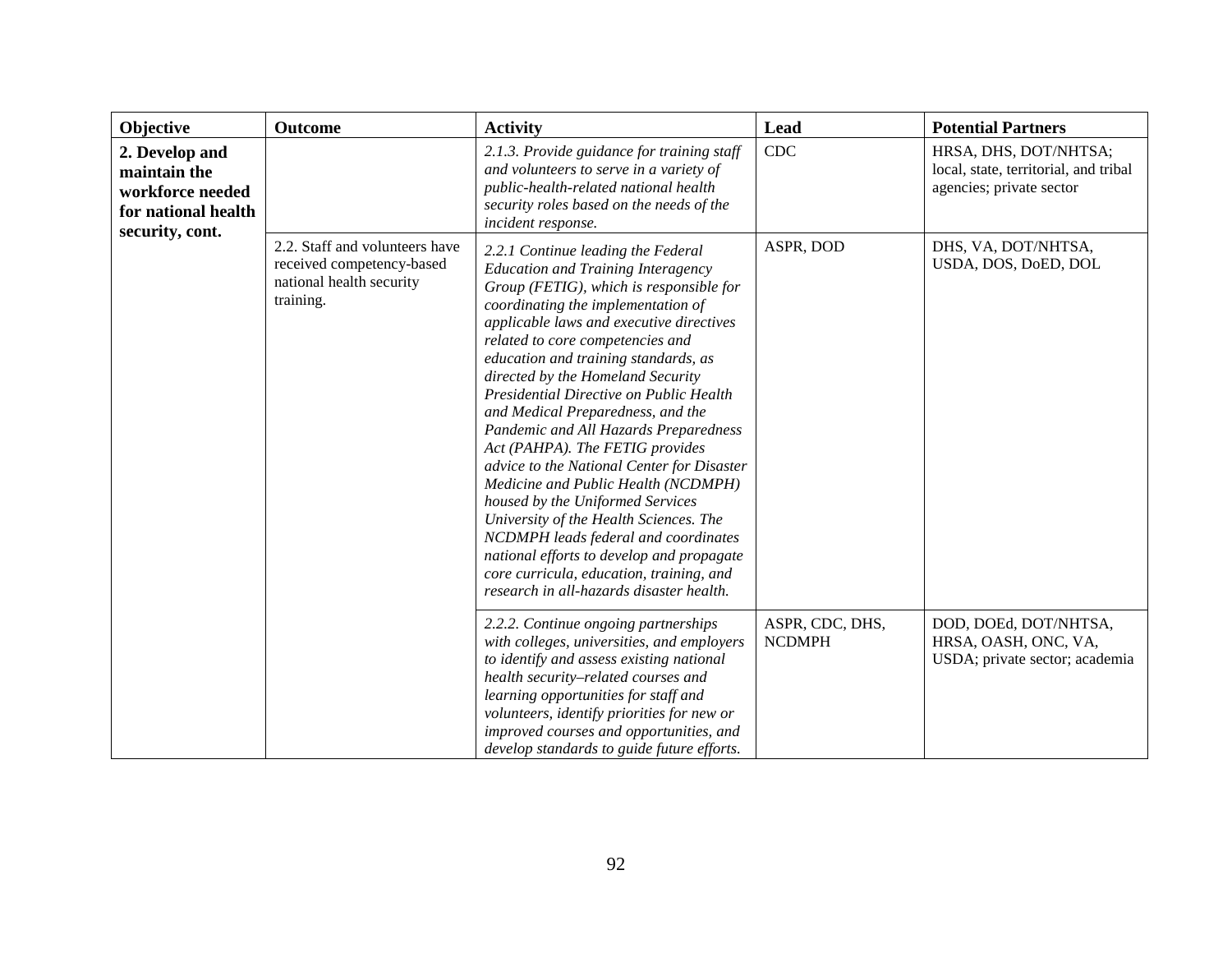| Objective                                                                                    | <b>Outcome</b>                                                                                                                                                                                   | <b>Activity</b>                                                                                                                                                                                                                                                                                                                    | Lead                              | <b>Potential Partners</b>                                                                                                                            |
|----------------------------------------------------------------------------------------------|--------------------------------------------------------------------------------------------------------------------------------------------------------------------------------------------------|------------------------------------------------------------------------------------------------------------------------------------------------------------------------------------------------------------------------------------------------------------------------------------------------------------------------------------|-----------------------------------|------------------------------------------------------------------------------------------------------------------------------------------------------|
| 2. Develop and<br>maintain the<br>workforce needed<br>for national health<br>security, cont. |                                                                                                                                                                                                  | 2.2.3. Synthesize existing data from<br>research and other sources to generate<br>national health security competencies and<br>develop new methods as needed to<br>identify core national health security<br>competencies that are common across<br>functional roles for all members of the<br>national health security workforce. | ASPR, HRSA, DHS,<br><b>NCDMPH</b> | ACF, ASPE, CDC, DOD, DOL,<br>DOT/NHTSA, EPA, OASH,<br>OCR, SAMHSA, USDA, VA;<br>governmental associations;<br>professional associations;<br>academia |
|                                                                                              |                                                                                                                                                                                                  | 2.2.4. Adapt training to align with and<br>support mastery of national health<br>security competencies as they are<br>developed                                                                                                                                                                                                    | ASPR, CDC, DHS                    | DOT/NHTSA, HRSA,<br>NCDMPH, OSSI; local, state,<br>territorial, and tribal<br>governments; professional<br>associations; academia                    |
|                                                                                              |                                                                                                                                                                                                  | 2.2.5. Deliver and disseminate existing<br>and to-be-developed competency-based<br>training.                                                                                                                                                                                                                                       | ASPR, CDC, DHS,<br><b>HRSA</b>    | DOT/NHTSA, NCDMPH;<br>professional associations,<br>academia                                                                                         |
|                                                                                              |                                                                                                                                                                                                  | 2.2.6. Review existing learning<br>management systems and assess the<br>feasibility of creating an integrated and<br>coordinated system.                                                                                                                                                                                           | <b>DHS</b>                        | AHRQ, ASPR, CDC, DOD,<br>DOEd, DOT/NHTSA,<br>NCDMPH, ONC; professional<br>associations; academia                                                     |
|                                                                                              | 2.3. Communities have an<br>adequate number of staff and<br>volunteers to provide national<br>health security capabilities,<br>and can access and mobilize<br>additional personnel as<br>needed. | 2.3.1. Identify the nature and scope of<br>potential concerns from workers hesitant<br>to serve during an incident; develop a<br>plan to begin to address these concerns.                                                                                                                                                          | ASPR, OASH                        | CDC, DHS, DOT/NHTSA,<br>HRSA, OSG; professional<br>associations                                                                                      |
|                                                                                              |                                                                                                                                                                                                  | 2.3.2. Work with partners to continue to<br>conduct regular call-down/notification<br>and assembly drills to test staff and<br>volunteer mobilization.                                                                                                                                                                             | ASPR, CDC, DHS,<br><b>OASH</b>    | HRSA, other federal agencies;<br>local, state, territorial, tribal<br>governments; professional<br>associations                                      |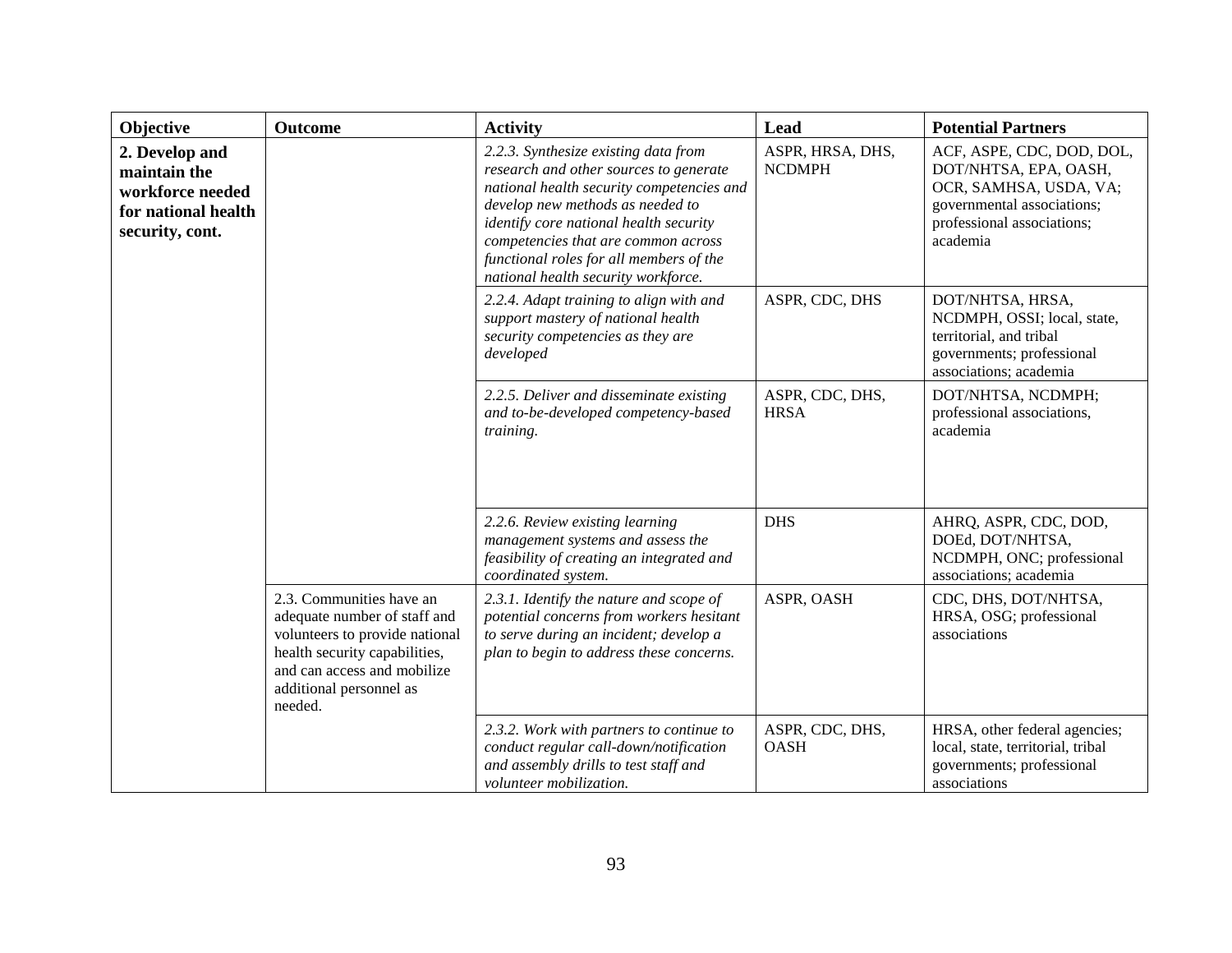| Objective                                                                                    | <b>Outcome</b>                                                                                                                | <b>Activity</b>                                                                                                                                                                                                                                                | <b>Lead</b>    | <b>Potential Partners</b>                                                                                                                                                           |
|----------------------------------------------------------------------------------------------|-------------------------------------------------------------------------------------------------------------------------------|----------------------------------------------------------------------------------------------------------------------------------------------------------------------------------------------------------------------------------------------------------------|----------------|-------------------------------------------------------------------------------------------------------------------------------------------------------------------------------------|
| 2. Develop and<br>maintain the<br>workforce needed<br>for national health<br>security, cont. |                                                                                                                               | 2.3.3. Encourage nonfederal entities to<br>partner with higher education institutions<br>serving culturally diverse populations to<br>recruit a diverse workforce to national<br>health security-related fields.                                               | CDC, HRSA      | AHRQ, DOL, IHS, OCR,<br>CFBNP; local, state, territorial,<br>and tribal governments; private<br>sector; academia                                                                    |
|                                                                                              |                                                                                                                               | 2.3.4. Reinforce the use of the cultural<br>competency web-based e-learning<br>programs (e.g.,<br>http://www.thinkculturalhealth.hhs.gov)<br>for the national health security<br>workforce.                                                                    | ASPR, OASH     | <b>HRSA</b>                                                                                                                                                                         |
|                                                                                              | 2.4. A systematic approach is<br>in place to coordinate and<br>manage health care delivery<br>volunteers during an incident.  | 2.4.1. Work with federal and nonfederal<br>partners and employers to implement<br>ongoing efforts to recruit and register<br>volunteers.                                                                                                                       | ASPR, OASH     | AHRQ, CDC, DHS, DOEd, DOI<br>DOL, DOT, HRSA, IHS,<br>CFBNP; local, state, territorial,<br>and tribal governments; private<br>sector; academia; national<br>membership organizations |
| 3. Ensure<br>situational<br>awareness                                                        | 3.1. Common national<br>approach to public health and<br>health care situational<br>awareness for national health<br>security | 3.1.1. Work with partners to establish a<br>governance and/or organizational<br>structure model (which conforms to<br>HIPAA requirements)) for public health<br>and health care situational awareness<br>activities in support of national health<br>security. | <b>ASPR</b>    | CDC, DHS, DOD, DOI, DOJ,<br>EPA, FDA, OCR, ONC, USDA,<br>VA; local, state, territorial, and<br>tribal governments; private<br>sector; academia; relevant<br>discipline associations |
|                                                                                              |                                                                                                                               | 3.1.2. Work with partners to identify and<br>address legal and policy barriers to<br>establishing a common conceptual<br>approach to situational awareness,<br>building on existing efforts.                                                                   | ASPR, CDC, DHS | ASL, DOD, DOJ, IHS, OGC;<br>local, state, territorial, and tribal<br>governments; nongovernmental<br>organizations; private sector;<br>academia; training centers                   |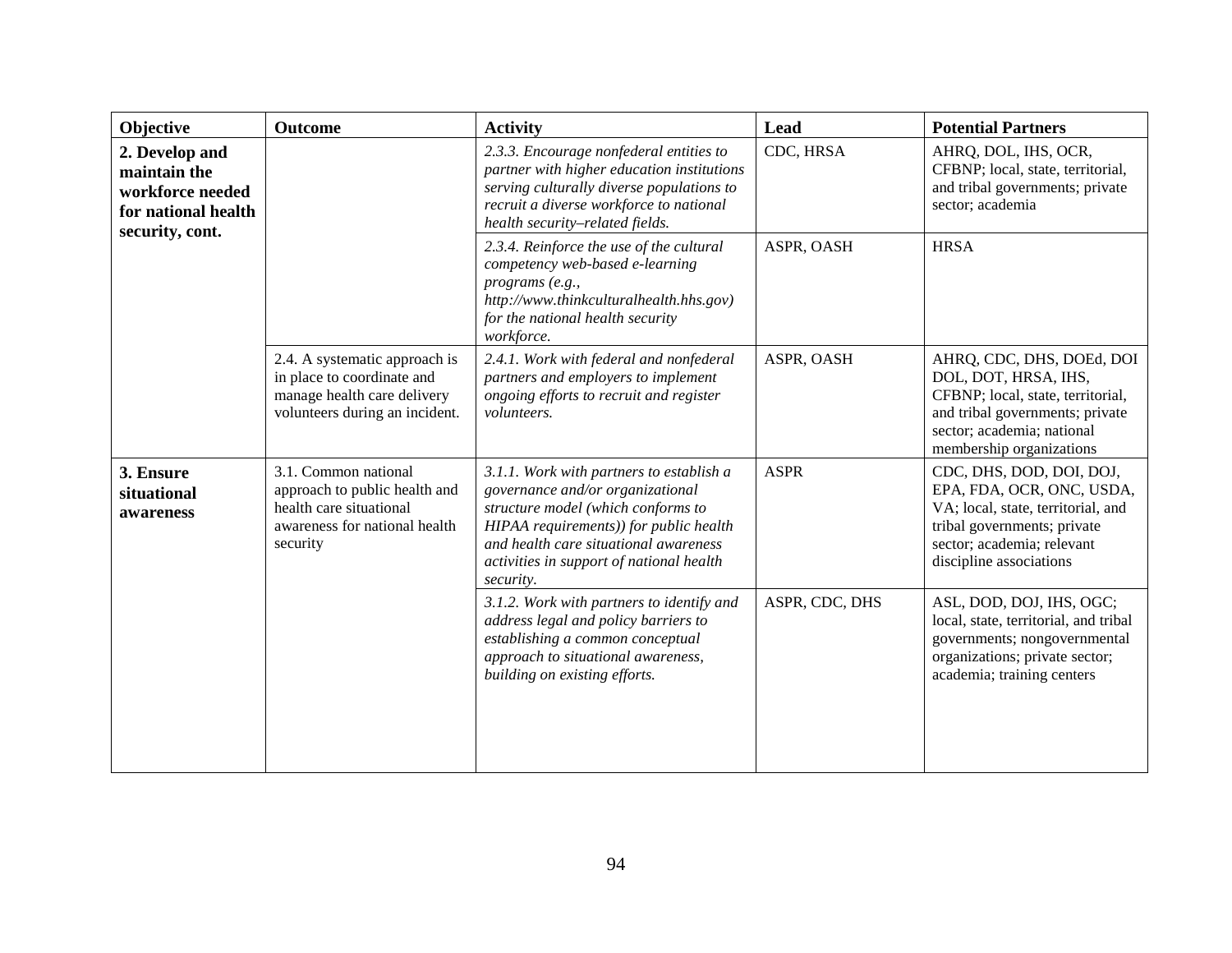| Objective                                    | Outcome | <b>Activity</b>                                                                                                                                                                                                                                                                                                                                                                                                                                                            | Lead           | <b>Potential Partners</b>                                                                                                                                                               |
|----------------------------------------------|---------|----------------------------------------------------------------------------------------------------------------------------------------------------------------------------------------------------------------------------------------------------------------------------------------------------------------------------------------------------------------------------------------------------------------------------------------------------------------------------|----------------|-----------------------------------------------------------------------------------------------------------------------------------------------------------------------------------------|
| 3. Ensure<br>situational<br>awareness, cont. |         | 3.1.3. Work with partners to identify and<br>address issues regarding local, state,<br>territorial, tribal, and federal legal and<br>policy barriers to releasing and sharing<br>data, including who has authority to<br>release data, what the barriers are to<br>exchanging data, and what the approval<br>time is for release, and to ensure that<br>actions taken to address these barriers<br>are consistent with requirements for<br>protecting patient information. | ASPR, CDC, DHS | ASL, DOD, DOJ, DOS, HIS,<br>OCR, OGC, ONC; local, state,<br>territorial, and tribal<br>governments; nongovernmental<br>organizations, private sector;<br>academia; training centers     |
|                                              |         | 3.1.4. Work with partners to develop a<br>taxonomy of decisions and<br>decisionmakers (authority, sectors, levels<br>of government) to assist in identifying<br>who needs what information (and for<br>what purposes), possibly as part of an<br>information management plan.                                                                                                                                                                                              | ASPR, DHS      | CDC, DOD, DOI, DOJ, DOS,<br>ONC, SAMHSA; local, state,<br>territorial, and tribal<br>governments; nongovernmental<br>organizations; private sector;<br>training centers                 |
|                                              |         | 3.1.5. Work with partners to assess the<br>establishment of a consortium of local,<br>state, territorial, and tribal health<br>departments to compile and evaluate a<br>suite of low-cost, easy-to-implement<br>innovative practices that allow public<br>health authorities to collect and analyze<br>data relevant to national health security.                                                                                                                          | ASPR, CDC      | DHS, DOJ, DOS, FDA, OGC;<br>local, state, territorial, and tribal<br>officials; nongovernmental<br>organizations; private sector;<br>academia and research centers;<br>training centers |
|                                              |         | 3.1.6. In consultation with stakeholders<br>across all sectors, draft a novel<br>conceptual and technological approach,<br>which will provide clear and consistent<br>expectations for a situational awareness<br>system, possibly through a set of guiding<br>definitions and principles.                                                                                                                                                                                 | ASPR, CDC, DHS | DOD, DOT, ONC, OSTP; local,<br>state, territorial, and tribal<br>officials; nongovernmental<br>organizations; private sector;<br>academia and research centers;<br>training centers     |
|                                              |         | 3.1.7. Work with partners to draft a<br>conceptual and technological approach<br>for the processing and communicating of<br>data and information for utilization.                                                                                                                                                                                                                                                                                                          | ASPR, DHS      | CDC, DOD, OCR, ONC, OSTP;<br>local, state, territorial, and tribal<br>governments                                                                                                       |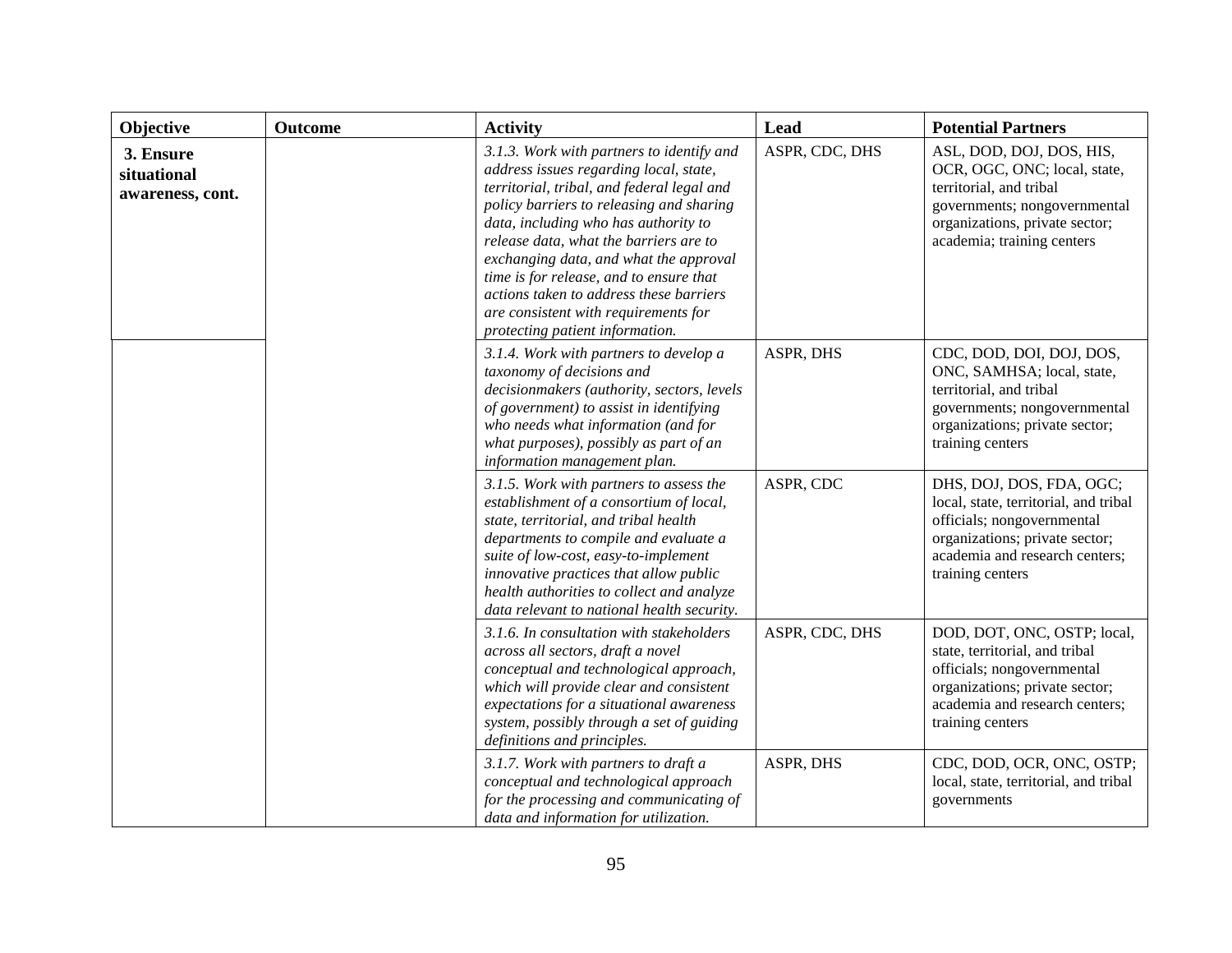| <b>Objective</b>                             | <b>Outcome</b>                                                                                                                                                | <b>Activity</b>                                                                                                                                                                                                                                                                                                            | Lead           | <b>Potential Partners</b>                                                                                                                                                                                      |
|----------------------------------------------|---------------------------------------------------------------------------------------------------------------------------------------------------------------|----------------------------------------------------------------------------------------------------------------------------------------------------------------------------------------------------------------------------------------------------------------------------------------------------------------------------|----------------|----------------------------------------------------------------------------------------------------------------------------------------------------------------------------------------------------------------|
| 3. Ensure<br>situational<br>awareness, cont. | 3.2. Near-real-time awareness<br>of evolving incidents with<br>potentially negative health<br>consequences                                                    | 3.2.1. Work with partners to build on<br>existing situational awareness resources<br>in all sectors by identifying existing<br>capabilities across all relevant sources of<br>information that can be used to generate<br>actionable information.                                                                          | ASPR, CDC, DHS | DOD, DOI, DOJ, DOT, FDA,<br>ODNI, ONC, OSTP, USDA,<br>VA; local, state, territorial, and<br>tribal governments                                                                                                 |
|                                              |                                                                                                                                                               | 3.2.2. Work with partners to identify ways<br>to strengthen and expand existing<br>capabilities to disseminate and share<br>national health security information<br>quickly to the maximum extent<br>practicable given operation security<br>requirements.                                                                 | ASPR, CDC, DHS | DHS, DOD, DOI, DOJ, DOT,<br>EPA, HRSA, OCR, ONC,<br>USDA; local, state, territorial,<br>and tribal governments;<br>academia and research centers;<br>training centers                                          |
|                                              | 3.3. Near real-time awareness<br>of availability and location of<br>resources before and during<br>incidents with potentially<br>negative health consequences | 3.3.1. Work with partners to identify and,<br>where necessary and possible, explore<br>aligning existing local, state, territorial,<br>tribal, federal, and international<br>governmental and nongovernmental<br>systems across sectors, for providing<br>awareness of resources before, during,<br>and after an incident. | <b>ASPR</b>    | CDC, DOI, EPA, FDA, HRSA,<br>OCR, ONC, OSTP, USDA;<br>local, state, territorial, and tribal<br>governments; nongovernmental<br>organizations; hospitals and<br>health care providers; training<br>centers      |
|                                              |                                                                                                                                                               | 3.3.2. Work with partners to develop and<br>implement an integrated resource<br>tracking strategy that works across<br>sectors and capitalizes on existing<br>resources, including identifying a<br>minimal set of resource data that would<br>be relevant and helpful among incident<br>types and scenarios.              | ASPR, CDC, DHS | EPA, ONC, OSTP, USDA;<br>local, state, territorial, and tribal<br>governments; nongovernmental<br>organizations; hospitals and<br>health care providers; academia<br>and research centers; training<br>centers |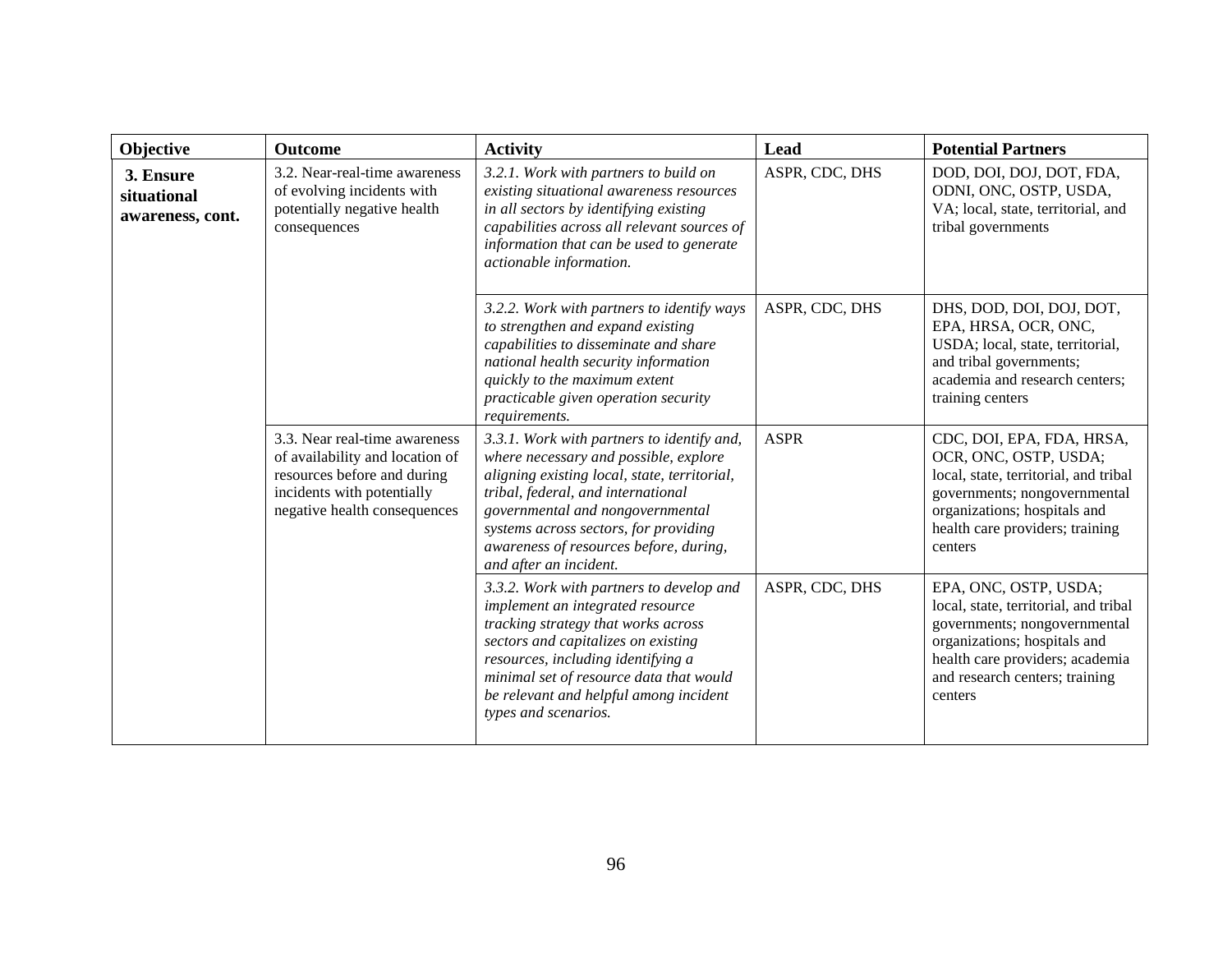| Objective                                    | <b>Outcome</b>                                                            | <b>Activity</b>                                                                                                                                                                                                                                                                                                                                                                                                                                 | Lead           | <b>Potential Partners</b>                                                                                                                                                        |
|----------------------------------------------|---------------------------------------------------------------------------|-------------------------------------------------------------------------------------------------------------------------------------------------------------------------------------------------------------------------------------------------------------------------------------------------------------------------------------------------------------------------------------------------------------------------------------------------|----------------|----------------------------------------------------------------------------------------------------------------------------------------------------------------------------------|
| 3. Ensure<br>situational<br>awareness, cont. |                                                                           | 3.3.3. Work with partners to identify and<br>consider proprietary interests (e.g., for<br>hospitals, pharmaceutical industry, large<br>nationwide laboratories) that may inhibit<br>incorporation of private resources,<br>including approaches for carefully<br>controlled data sharing and maintaining<br>confidentiality of information.                                                                                                     | <b>ONC</b>     | ASPR, CDC, DHS, DOJ, FDA,<br>OGC; private industry<br>associations                                                                                                               |
|                                              |                                                                           | 3.3.4. Work with partners, including<br>private industry, to identify sources of<br>data and information for sharing and<br>potentially for integration to improve<br>situational awareness.                                                                                                                                                                                                                                                    | ASPR, DHS      | CDC, DHS, DOJ, FDA, OGC,<br>ONC; private industry<br>associations                                                                                                                |
|                                              | 3.4. Effective coordination of<br>health-related situational<br>awareness | 3.4.1. Explore how state and major urban<br>area fusion centers can enhance<br>information sharing and situational<br>awareness across the public safety, public<br>health, emergency management and other<br>domains.                                                                                                                                                                                                                          | ASPR, CDC, DHS | DOJ; local, state, territorial, and<br>tribal governments                                                                                                                        |
|                                              |                                                                           | 3.4.2. Involve private and children's<br>hospitals, laboratories, schools (to<br>provide absenteeism data) 9-1-1, EMS,<br>medical countermeasures adverse events<br>systems, behavioral health systems, and<br>other organizations in local, state,<br>territorial, tribal and federal data-<br>sharing and planning efforts for<br>integrated situational awareness systems<br>and encourage use of these systems as<br>they become available. | ASPR, CDC      | DHS, FDA, HRSA, OGA, ONC;<br>local, state, territorial, and tribal<br>governments; nongovernmental<br>organizations; hospitals and<br>health care providers; research<br>centers |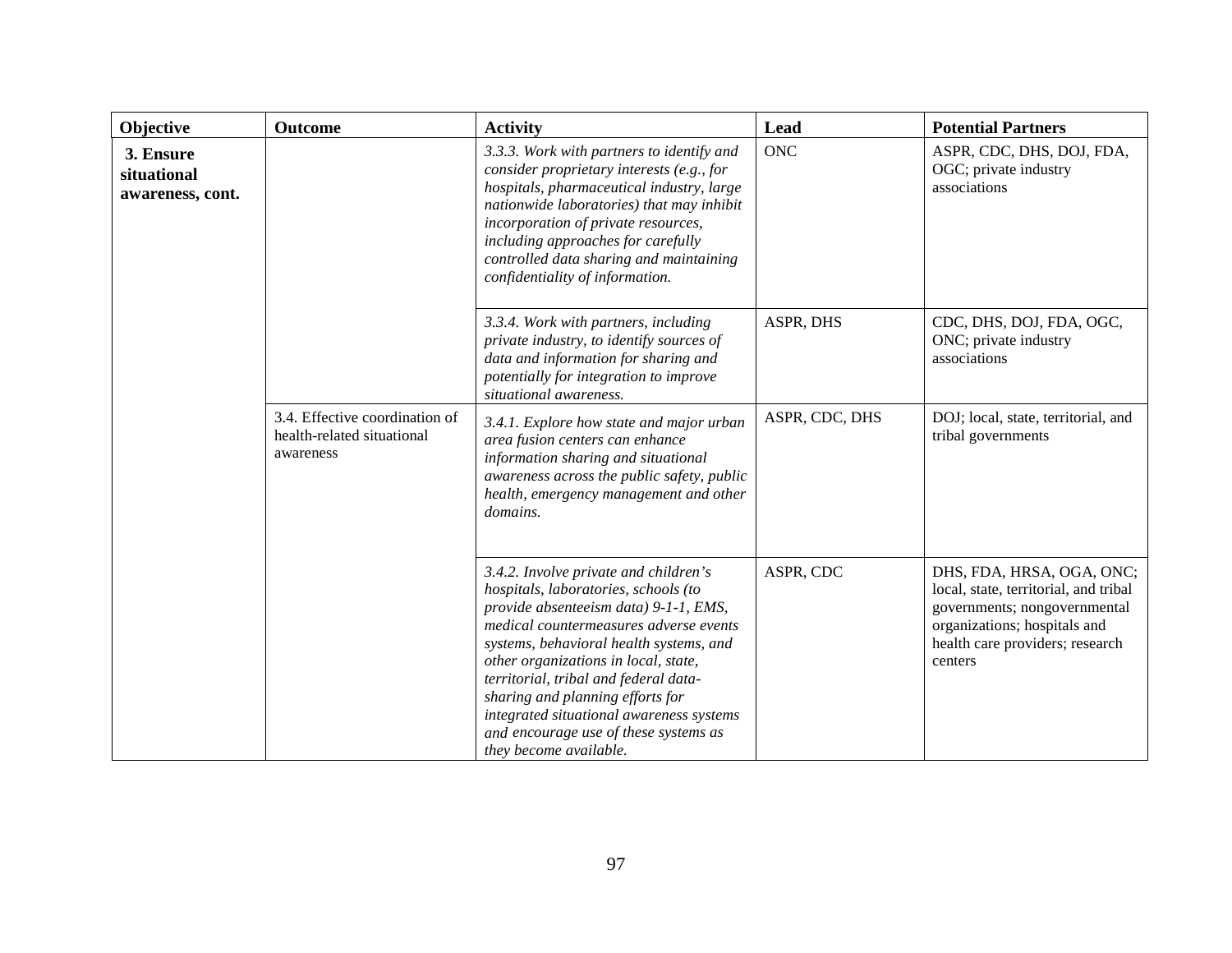| Objective                                                               | <b>Outcome</b>                                                                                                                                                                                                                                                            | <b>Activity</b>                                                                                                                                                                                                                                                                                                                                                                | Lead                                           | <b>Potential Partners</b>                                                                                                                                                                                                                                                 |
|-------------------------------------------------------------------------|---------------------------------------------------------------------------------------------------------------------------------------------------------------------------------------------------------------------------------------------------------------------------|--------------------------------------------------------------------------------------------------------------------------------------------------------------------------------------------------------------------------------------------------------------------------------------------------------------------------------------------------------------------------------|------------------------------------------------|---------------------------------------------------------------------------------------------------------------------------------------------------------------------------------------------------------------------------------------------------------------------------|
| 3. Ensure<br>situational<br>awareness, cont.                            |                                                                                                                                                                                                                                                                           | 3.4.3. Work with partners to support a<br>collaborative environment for sharing<br>situational awareness information.                                                                                                                                                                                                                                                          | ASPR, CDC                                      | DHS, DOD, DOS, EPA, HRSA<br>OGA, USDA; local, state,<br>territorial, and tribal<br>governments; nongovernmental<br>organizations; hospitals and<br>health care providers; research<br>centers                                                                             |
| 4. Foster<br>integrated,<br>scalable health<br>care delivery<br>systems | 4.1. Health care organizations<br>are integrated with community<br>medical, public health,<br>behavioral health, human<br>services, emergency<br>management, public safety,<br>and other partners and are able<br>to respond to a rapid,<br>temporary increase in demand. | 4.1.1. Work with partners to develop and<br>align surge goals.                                                                                                                                                                                                                                                                                                                 | ASPR, CDC, CMS,<br>SAMHSA, FDA,<br><b>HRSA</b> | Health care organizations (e.g.,<br>hospitals, primary care<br>physicians, public and private<br>EMS agencies, long-term-care<br>centers, community health<br>centers/federally qualified health<br>centers), accreditation<br>organizations, state licensing<br>agencies |
|                                                                         |                                                                                                                                                                                                                                                                           | 4.1.2. Work with partners to provide<br>guidance, tools and templates for use by<br>health care organizations to improve<br>their surge capacity.                                                                                                                                                                                                                              | ASPR, CDC, DHS,<br>SAMHSA, FDA,<br><b>HRSA</b> | Health care organizations (e.g.,<br>hospitals, primary care<br>physicians, public and private<br>EMS agencies, long-term-care<br>centers, community health<br>centers/federally qualified health<br>centers)                                                              |
|                                                                         |                                                                                                                                                                                                                                                                           | 4.1.3. Work with partners to consider,<br>address, or develop standards for surge<br>capacity for health care organizations.                                                                                                                                                                                                                                                   | ASPR, CDC, CMS,<br>FDA, HRSA                   | AHRQ, professional and<br>accreditation organizations, state<br>licensing agencies                                                                                                                                                                                        |
|                                                                         |                                                                                                                                                                                                                                                                           | 4.1.4. Work with partners to align and<br>enhance the role of health information<br>technology and health information<br>exchange in public health and medical<br>emergency planning, response, and<br>recovery activities (e.g., use of health<br>information exchanges within the state to<br>exchange lab results between provider<br>systems and public health agencies).) | ASPR, CDC,<br>SAMHSA, DHS, FDA                 | ONC; local, state, territorial, and<br>tribal public health agencies;<br>health care organizations                                                                                                                                                                        |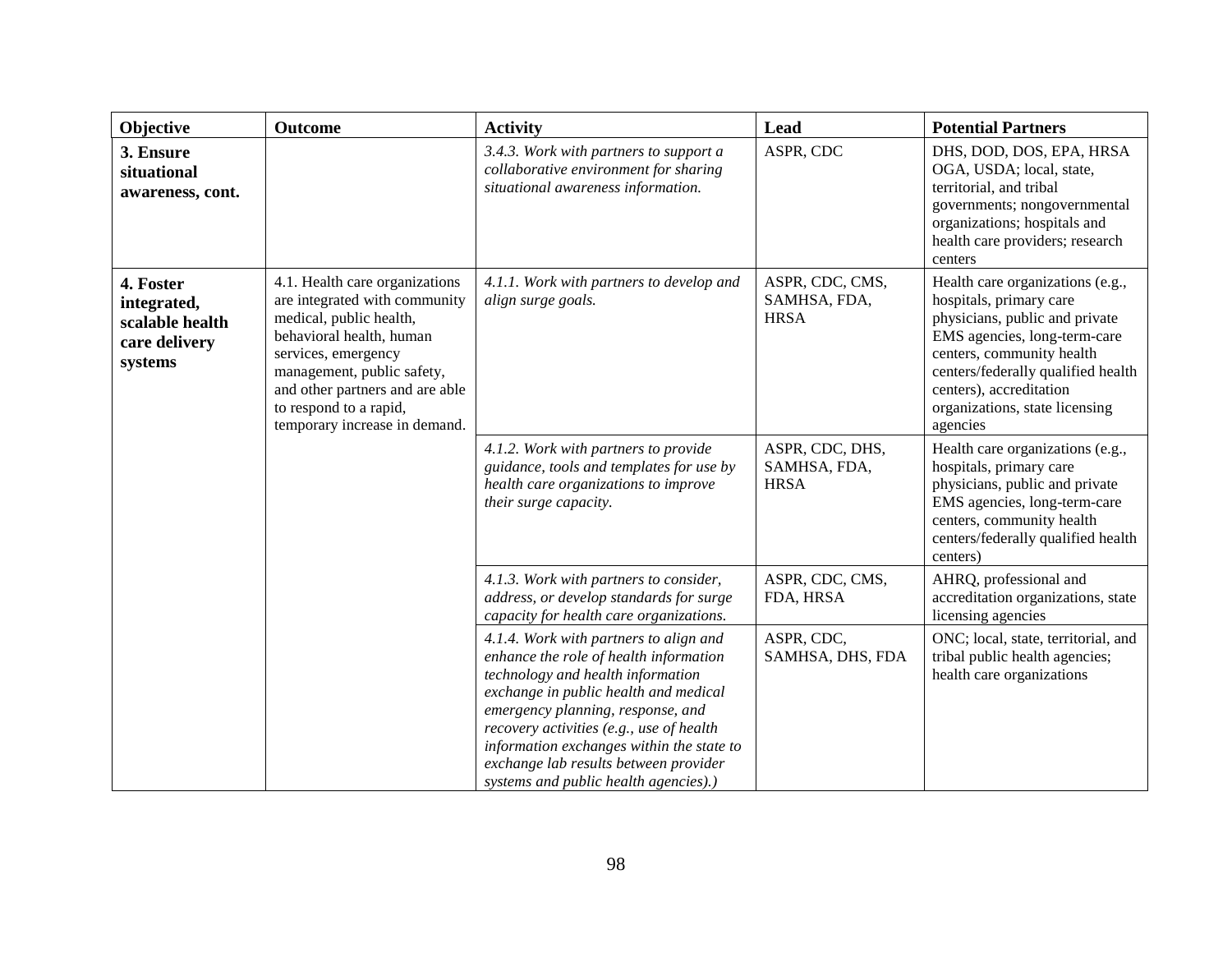| Objective                                                    | Outcome                                                                                                                                                                                                                                                         | <b>Activity</b>                                                                                                                                                                                                                                                                                                                                                                                                                                                                                                                                | Lead                                                    | <b>Potential Partners</b>                                                                                                  |
|--------------------------------------------------------------|-----------------------------------------------------------------------------------------------------------------------------------------------------------------------------------------------------------------------------------------------------------------|------------------------------------------------------------------------------------------------------------------------------------------------------------------------------------------------------------------------------------------------------------------------------------------------------------------------------------------------------------------------------------------------------------------------------------------------------------------------------------------------------------------------------------------------|---------------------------------------------------------|----------------------------------------------------------------------------------------------------------------------------|
| 4. Foster<br>integrated,<br>scalable health<br>care delivery |                                                                                                                                                                                                                                                                 | 4.1.5. Work with partners to develop<br>strategies to facilitate the delivery of the<br>most safe and effective level of care<br>during an incident.                                                                                                                                                                                                                                                                                                                                                                                           | ASPR,CDC, CMS,<br>SAMHSA, FDA, DHS,<br><b>DOT/NHTSA</b> | AHRQ; local, state, territorial,<br>and tribal public health agencies;<br>health care organizations                        |
| systems, cont.                                               |                                                                                                                                                                                                                                                                 | 4.1.6. Work with partners to explore<br>appropriate payment options for services<br>provided at alternate care sites during or<br>after incidents.                                                                                                                                                                                                                                                                                                                                                                                             | ACF, ASPR, CMS,<br><b>DHS</b>                           | Other federal agencies; local,<br>state, territorial, and tribal public<br>health agencies                                 |
|                                                              | 4.2. Local and state<br>governments promote regional<br>emergency planning alliances<br>and health care coalitions that<br>are prepared to respond and<br>recover from incidents that<br>exceed the capabilities of<br>individual health care<br>organizations. | 4.2.1. Work with partners to align public<br>health and medical national health<br>security activities through federal grants<br>and cooperative agreements, when<br>available, to emphasize community<br>approaches to health care (e.g., health<br>care coalitions) in ways that are<br>consistent with Affordable Care Act<br>efforts and that represent the entire<br>health care continuum, as a strategy to<br>improve national health security<br>outcomes and provide surge capacity<br>beyond that of any individual<br>organization. | ASPR, CDC, DHS,<br>DOT/NHTSA, HRSA                      | DOI; local, state, territorial, and<br>tribal public health and human<br>services agencies; health care<br>organizations   |
|                                                              |                                                                                                                                                                                                                                                                 | 4.2.2. Work with partners to ensure that<br>their plans include consideration of at-<br>risk individuals and maintenance of<br>essential health care services for<br>individuals requiring continuous health<br>care outside of a hospital setting.                                                                                                                                                                                                                                                                                            | ASPR, CDC,<br>SAMHSA, DHS, IHS,                         | DOI; local, state, territorial, and<br>tribal governments                                                                  |
|                                                              |                                                                                                                                                                                                                                                                 | 4.2.3. Work with partners to explore<br>policy incentives that encourage health<br>care organizations to participate in<br>regional emergency planning alliances<br>and health care coalitions.                                                                                                                                                                                                                                                                                                                                                | ASPR, CDC, CMS,<br>SAMHSA, HRSA, IHS                    | DOI; local, state, territorial, and<br>tribal governments; professional<br>organizations; nongovernmental<br>organizations |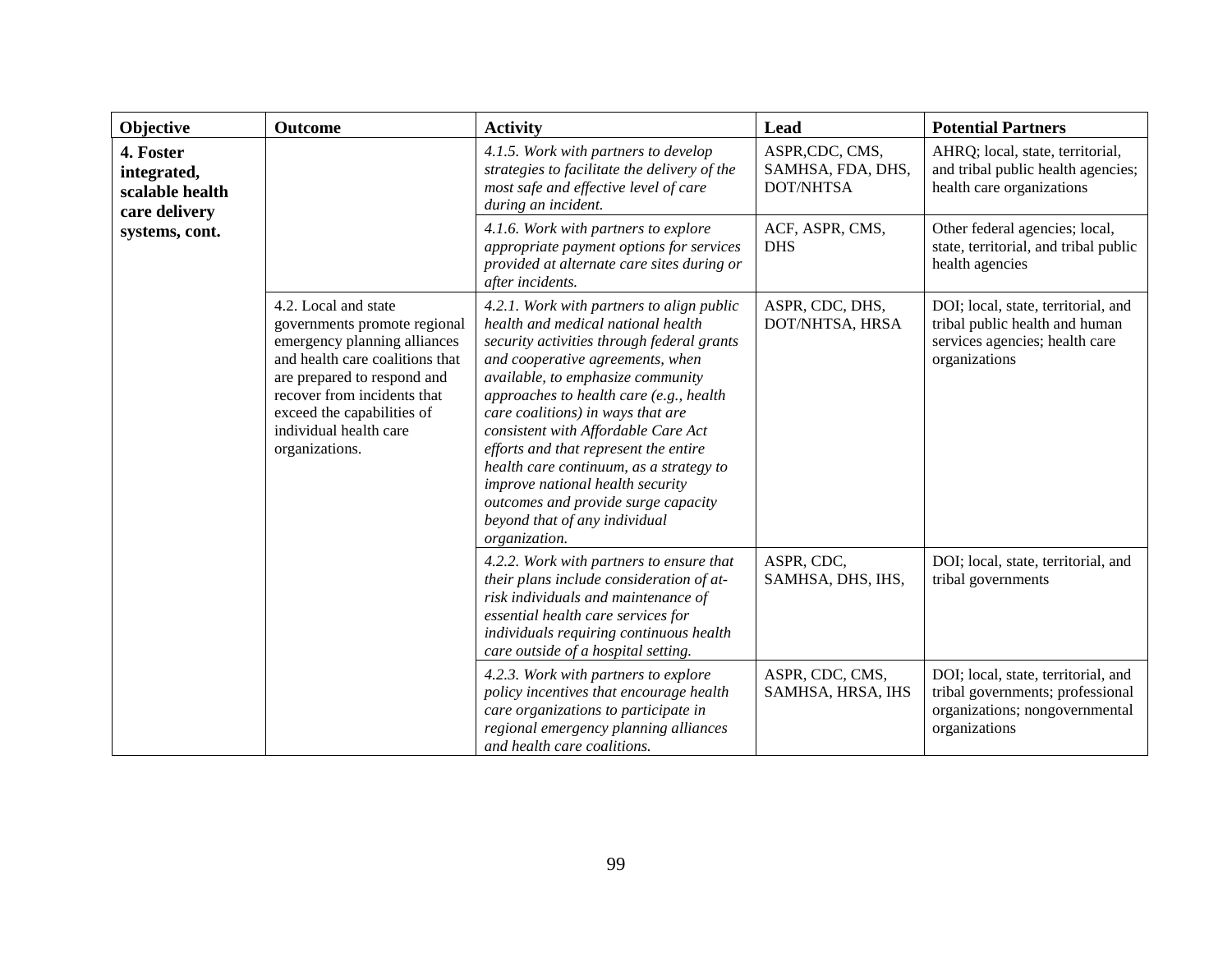| Objective                                                                                                                                                                                                                                                                                                                  | <b>Outcome</b>                                                                                                                                                                                                                                                                                           | <b>Activity</b>                                                                                                                                                                                                                                   | Lead                                                                                                                      | <b>Potential Partners</b>                                                                                                                        |
|----------------------------------------------------------------------------------------------------------------------------------------------------------------------------------------------------------------------------------------------------------------------------------------------------------------------------|----------------------------------------------------------------------------------------------------------------------------------------------------------------------------------------------------------------------------------------------------------------------------------------------------------|---------------------------------------------------------------------------------------------------------------------------------------------------------------------------------------------------------------------------------------------------|---------------------------------------------------------------------------------------------------------------------------|--------------------------------------------------------------------------------------------------------------------------------------------------|
| 4. Foster<br>integrated,<br>scalable health<br>care delivery<br>systems, cont.                                                                                                                                                                                                                                             |                                                                                                                                                                                                                                                                                                          | 4.2.4. Work with partners to promote<br>exercises at the local, state, territorial,<br>tribal, and federal governmental and<br>community levels and encourage regional<br>emergency planning alliance and health<br>care coalition participation. | ASPR, CDC, CMS,<br>SAMHSA, DHS, DOD,<br>HRSA, IHS                                                                         | DOI; local, state, territorial, and<br>tribal governments; health care<br>organizations and coalitions;<br>health security planning<br>alliances |
|                                                                                                                                                                                                                                                                                                                            |                                                                                                                                                                                                                                                                                                          | 4.2.5. Work with partners through the<br>critical infrastructure protection<br>partnership framework to share<br>information to the maximum extent<br>practicable and identify issues for<br>collaborative problem-solving.                       | <b>ASPR</b>                                                                                                               | Other federal agencies; local,<br>state, territorial, and tribal<br>governments; private sector                                                  |
| 4.3. Local and state<br>governments actively engage<br>regional emergency planning<br>alliances, health care<br>coalitions, and health care<br>organizations to develop<br>ethical processes for the<br>allocation of scarce resources<br>during or after an incident<br>with potentially negative<br>health consequences. | 4.3.1. Work with partners to identify<br>current efforts by states, academia, health<br>care experts, biomedical ethicists,<br>medico-legal experts, behavioral health<br>experts, and others to develop<br>frameworks and processes for allocating<br>scarce resources during large-scale<br>incidents. | ASPR, CDC, FDA,<br>OASH, IGA                                                                                                                                                                                                                      | State government, health care<br>experts, biomedical ethicists,<br>medico-legal experts, academia<br>and research centers |                                                                                                                                                  |
|                                                                                                                                                                                                                                                                                                                            | 4.3.2. Work with partners to foster the<br>development of allocation of scarce<br>resources frameworks and processes<br>through federal grants and cooperative<br>agreements.                                                                                                                            | ASPR, CDC, DHS,<br><b>HRSA</b>                                                                                                                                                                                                                    | DOI; local, state, territorial, and<br>tribal governments                                                                 |                                                                                                                                                  |
|                                                                                                                                                                                                                                                                                                                            | 4.4. Local and state<br>governments actively engage<br>regional emergency planning<br>alliances, health care<br>coalitions, and health care<br>organizations to regularly<br>exercise, measure, and report<br>(in a standardized manner)<br>their ability to surge during<br>and after incidents.        | 4.4.1. Work with partners to define terms<br>and develop measures to assess a health<br>care organization's capability to deliver<br>medical care in response to an incident<br>with potentially negative health<br>consequences.                 | ASPR, CMS, HRSA                                                                                                           | AHRQ, DHS, DOI,<br>DOT/NHTSA; local, state,<br>territorial, and tribal<br>governments                                                            |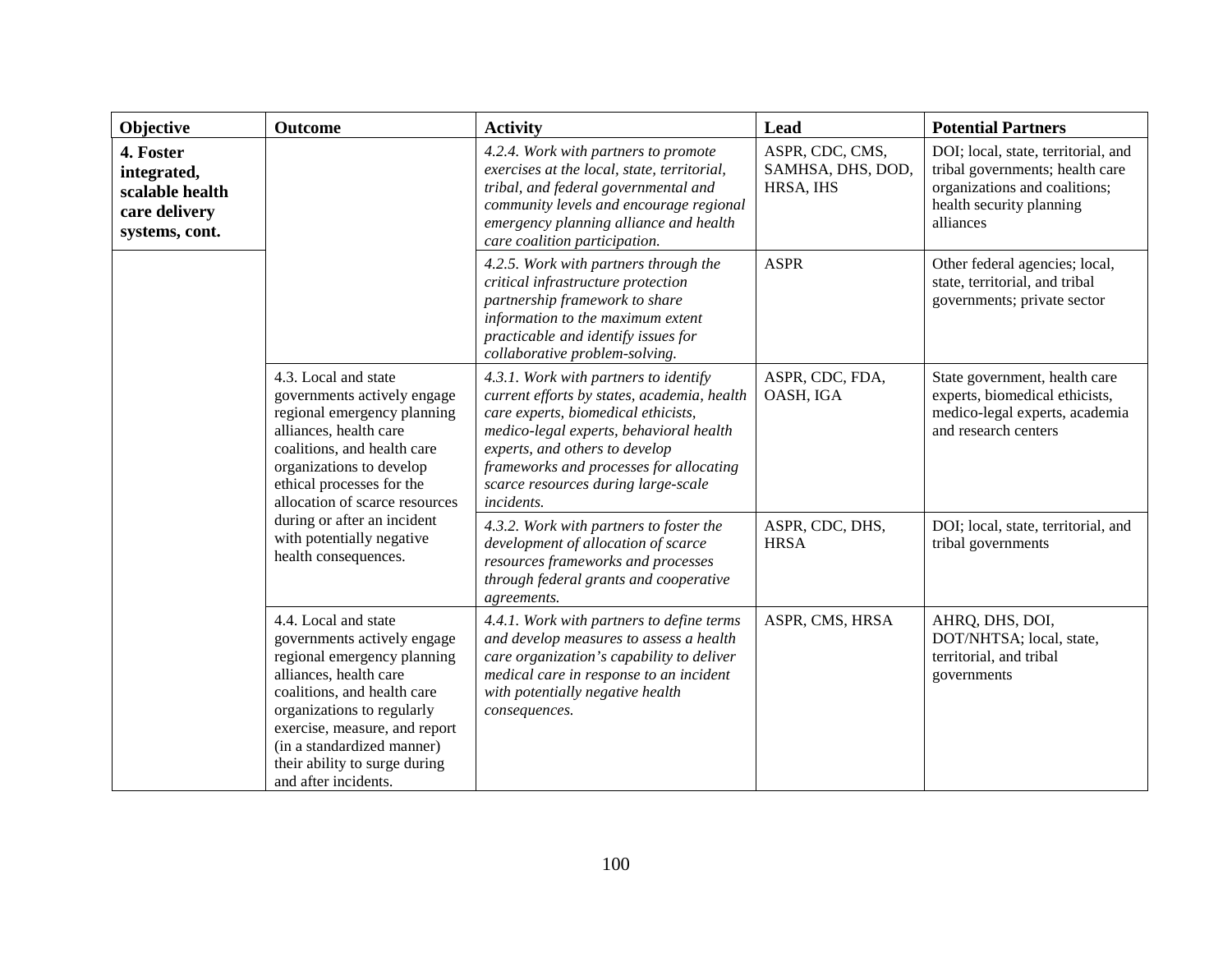| Objective                                                                      | <b>Outcome</b>                                                                                                                                                                                                                                              | <b>Activity</b>                                                                                                                                                                                                                                                                           | Lead                                              | <b>Potential Partners</b>                                                                   |
|--------------------------------------------------------------------------------|-------------------------------------------------------------------------------------------------------------------------------------------------------------------------------------------------------------------------------------------------------------|-------------------------------------------------------------------------------------------------------------------------------------------------------------------------------------------------------------------------------------------------------------------------------------------|---------------------------------------------------|---------------------------------------------------------------------------------------------|
| 4. Foster<br>integrated,<br>scalable health<br>care delivery<br>systems, cont. |                                                                                                                                                                                                                                                             | 4.4.2. Work with partners to define terms<br>to measure and assess a health care<br>coalition's capability to deliver medical<br>care in response to an incident with<br>potentially negative health consequences.                                                                        | ASPR, CDC, CMS                                    | AHRQ, DHS, DOI,<br>DOT/NHTSA: local, state,<br>territorial, and tribal<br>governments       |
|                                                                                |                                                                                                                                                                                                                                                             | 4.4.3. Work with partners to define terms<br>to measure and assess a region's<br>capability to deliver medical care in<br>response to an incident with potentially<br>negative health consequences.                                                                                       | ASPR, CDC, CMS,<br><b>HRSA</b>                    | AHRQ, DHS, DOD, DOI,<br>DOT/NHTSA; local, state,<br>territorial, and tribal<br>governments  |
|                                                                                |                                                                                                                                                                                                                                                             | 4.4.4. Work with partners to define terms<br>to measure and assess a state's capability<br>to deliver medical care in response to an<br>incident with potentially negative health<br>consequences.                                                                                        | ASPR, CDC, CMS,<br>DHS, DOT/NHTSA,<br><b>HRSA</b> | AHRQ, DOI; local, state,<br>territorial, and tribal<br>governments.                         |
|                                                                                | 4.5. Barriers to health care<br>integration are identified and<br>solutions are promoted to<br>enable health care<br>organizations, health care<br>coalitions, and regional<br>planning alliances to function<br>effectively in the wake of an<br>incident. | 4.5.1. Work with partners to identify<br>current efforts to address the barriers<br>that may arise during large-scale<br>incidents; support a coordinated<br>approach to addressing these issues; and<br>develop clear and consistent guidelines<br>for future incidents, as appropriate. | ASPR, CDC, CMS,<br>SAMHSA, FDA, IGA,<br>OASH, OCR | DHS, DOD, DOI,<br>DOT/NHTSA, ONC, OPM, VA;<br>state governments, legal experts,<br>academia |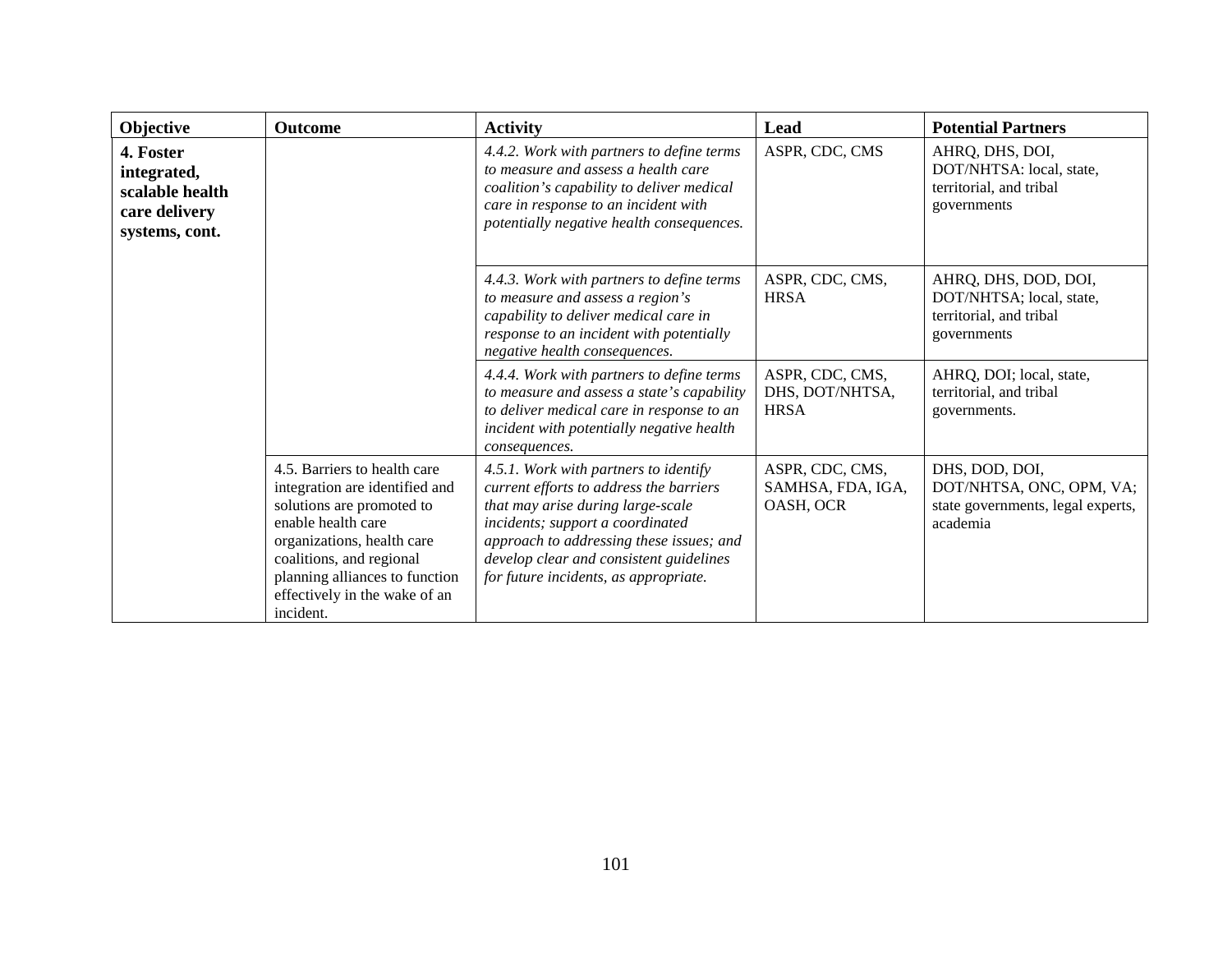| Objective                                                                      | <b>Outcome</b>                                                              | <b>Activity</b>                                                                                                                                                                                                                                                                                                                                                                                                                                                                               | Lead                             | <b>Potential Partners</b>                                                                                                                                                                                                                                                                      |
|--------------------------------------------------------------------------------|-----------------------------------------------------------------------------|-----------------------------------------------------------------------------------------------------------------------------------------------------------------------------------------------------------------------------------------------------------------------------------------------------------------------------------------------------------------------------------------------------------------------------------------------------------------------------------------------|----------------------------------|------------------------------------------------------------------------------------------------------------------------------------------------------------------------------------------------------------------------------------------------------------------------------------------------|
| 4. Foster<br>integrated,<br>scalable health<br>care delivery<br>systems, cont. |                                                                             | 4.5.2. Clarify the legal authorities to<br>grant waivers to facilitate the integration<br>of health care organizations, health care<br>coalitions and regional emergency<br>planning alliances that are allowable<br>under existing federal laws and<br>regulations (e.g. authorities to grant<br>waivers to authorize the emergency use of<br>MCMs) and will provide awareness to<br>stakeholders regarding these authorities<br>(e.g. the process for requesting or<br>initiating waivers). | ASPR, CDC, CMS,<br>FDA, OGC, OCR | None                                                                                                                                                                                                                                                                                           |
| 5. Ensure timely<br>and effective<br>communications                            | 5.1. Information exchange<br>with the public occurs on an<br>ongoing basis. | 5.1.1. Research potential successful<br>strategies and practices for receiving<br>information from the public both<br>routinely and during an incident.                                                                                                                                                                                                                                                                                                                                       | <b>HHS</b>                       | ACF, AOA, ASPA, CDC, CMS,<br>DHS, DOI, FDA, IHS, NIH,<br>ONC, SAMHSA; local, state,<br>territorial, and tribal<br>governments                                                                                                                                                                  |
|                                                                                |                                                                             | 5.1.2. Work with partners to expand and<br>promote existing communication<br>networks that include health officials,<br>behavioral health experts, community<br>leaders, community-based organizations,<br>other stakeholders, and the general<br><i>public.</i>                                                                                                                                                                                                                              | HHS, DHS, DOD, VA                | ACF, AOA, ASPA, ASPR,<br>CDC, CMS, DOI, FDA, IHS,<br>NIH, OCR, SAMHSA; local,<br>state, territorial, and tribal<br>governments; health officials;<br>behavioral health experts;<br>community leaders, community-<br>based organizations, 9-1-1<br>authorities; first responders; the<br>public |
|                                                                                |                                                                             | 5.1.3. Work with response partners to<br>develop and disseminate effective<br>methods to monitor for and address<br>rumors and misperceptions during an<br>incident.                                                                                                                                                                                                                                                                                                                          | <b>HHS</b>                       | ASPA, CDC, DHS, DOI, FDA;<br>local, state, territorial, and tribal<br>governments; professional<br>associations; academia and<br>research centers                                                                                                                                              |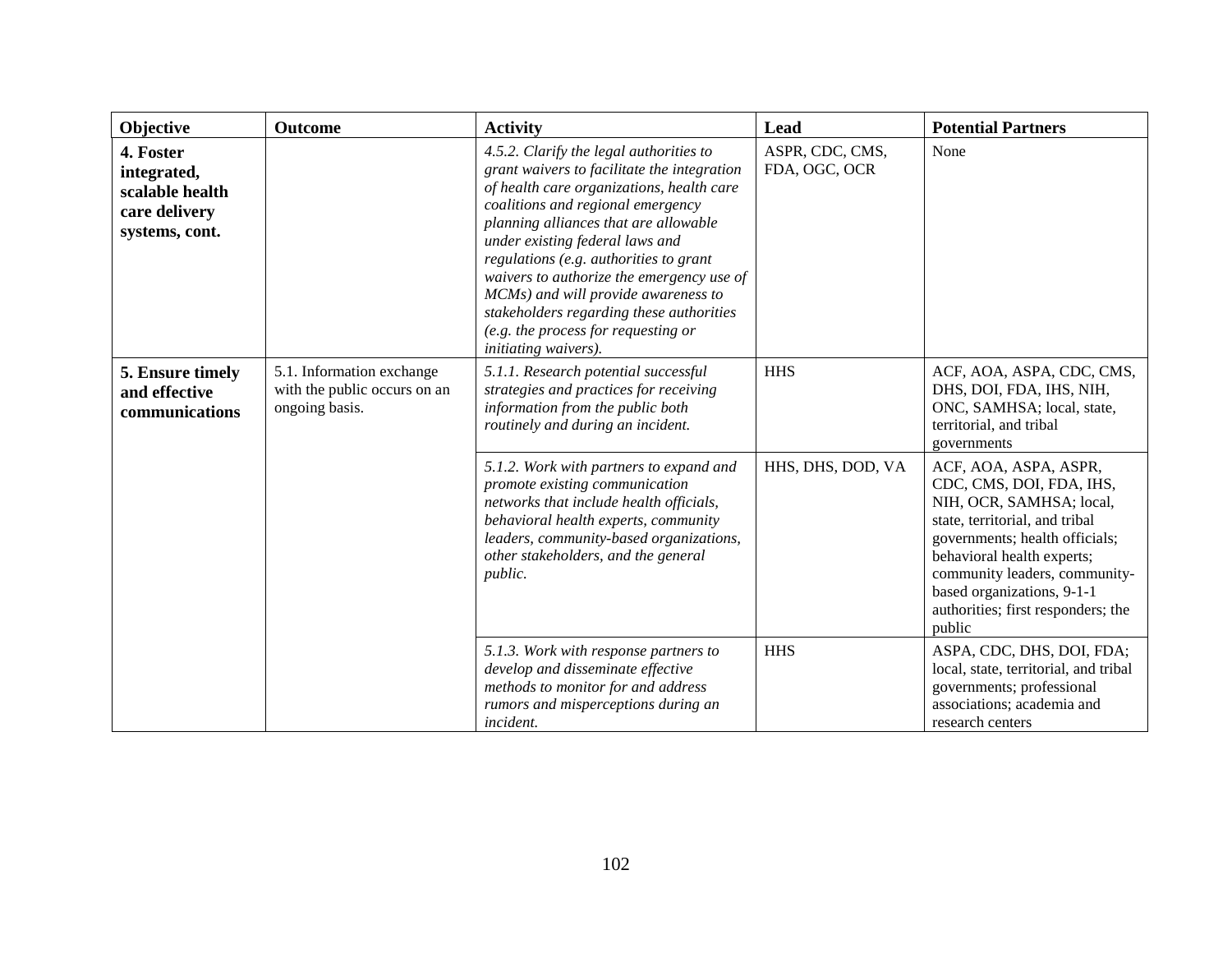| Objective                                                     | <b>Outcome</b>                                                                                                             | <b>Activity</b>                                                                                                                                                                                                                                                                     | Lead          | <b>Potential Partners</b>                                                                                                                     |
|---------------------------------------------------------------|----------------------------------------------------------------------------------------------------------------------------|-------------------------------------------------------------------------------------------------------------------------------------------------------------------------------------------------------------------------------------------------------------------------------------|---------------|-----------------------------------------------------------------------------------------------------------------------------------------------|
| 5. Ensure timely<br>and effective<br>communications,<br>cont. | 5.2. Accurate, credible,<br>understandable, and actionable<br>information is provided to the<br>public in a timely way.    | 5.2.1. Work with partners to expand<br>message content and make national<br>health security messages (covering such<br>topics as preparedness, response, and<br>recovery) available in multiple formats<br>and languages to stakeholders.                                           | ASPR, CDC     | ASPA, DHS, DOI, FDA;; local,<br>state, territorial, and tribal<br>governments; professional<br>associations, academia and<br>research centers |
|                                                               |                                                                                                                            | 5.2.2. Work with partners to build the<br>capability to rapidly test and/or evaluate<br>national health security messages so that<br>they can be adapted as needed during an<br>incident.                                                                                           | CDC           | ASPA, ASPR, DHS, DOI, FDA;<br>local, state, territorial, and tribal<br>governments; academia and<br>research centers                          |
|                                                               |                                                                                                                            | 5.2.3. Facilitate and incorporate<br>evaluation research to evaluate the<br>effectiveness of existing crisis and risk<br>communication training programs;<br>programs will be maintained, expanded,<br>revised, or discontinued as warranted by<br>study results.                   | <b>CDC</b>    | ASPA, ASPR, DHS, FDA; local,<br>state, territorial, and tribal<br>governments; academia and<br>research centers                               |
|                                                               |                                                                                                                            | 5.2.4. Work with partners to engage<br>behavioral health subject matter experts<br>in communication planning and message<br>dissemination.                                                                                                                                          | <b>SAMHSA</b> | ASPA, ASPR, CDC, FDA;<br>local, state, territorial, and tribal<br>governments; academia and<br>research centers                               |
|                                                               |                                                                                                                            | 5.2.5. Work with partners to implement<br>and/or maintain a training program in<br>risk communication to train government<br>leaders and partners in risk<br>communications.                                                                                                        | <b>HHS</b>    | ASPA, ASPR, CDC                                                                                                                               |
|                                                               | 5.3. Information provided to<br>the public is coordinated and<br>consistent across response and<br>recovery organizations. | 5.3.1. Work with partners to continue to<br>enhance public health and medical<br>emergency support communication plans<br>that coordinate public communication<br>message development and dissemination<br>strategy across all levels of government<br>and with community partners. | HHS, DHS      | ACF, ASPR, CDC, CMS, DOI,<br>FDA, IHS, SAMHSA; local,<br>state, territorial, and tribal<br>governments; nongovernmental<br>organizations      |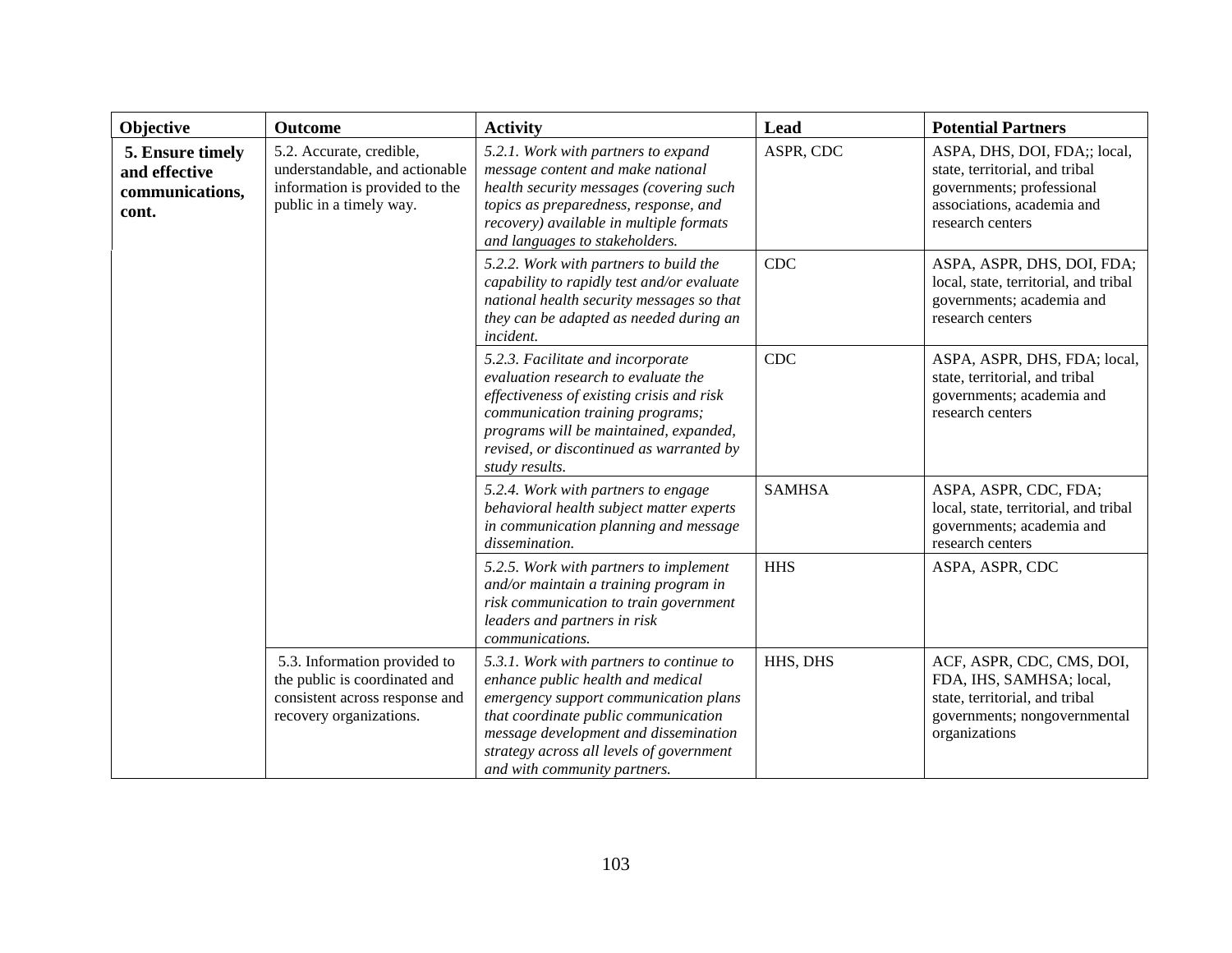| Objective                                                     | <b>Outcome</b>                                                                                                                                                    | <b>Activity</b>                                                                                                                                                                                                                     | Lead                             | <b>Potential Partners</b>                                                                                                                                            |
|---------------------------------------------------------------|-------------------------------------------------------------------------------------------------------------------------------------------------------------------|-------------------------------------------------------------------------------------------------------------------------------------------------------------------------------------------------------------------------------------|----------------------------------|----------------------------------------------------------------------------------------------------------------------------------------------------------------------|
| 5. Ensure timely<br>and effective<br>communications,<br>cont. |                                                                                                                                                                   | 5.3.2. Work with partners to test crisis<br>and emergency risk communication plans<br>through operations-based exercises as<br>well as real incidents, and include<br>relevant community partners in exercises.                     | ASPR, CDC, DHS                   | FDA; local, state, territorial, and<br>tribal governments;<br>nongovernmental organizations                                                                          |
|                                                               | 5.4. Culturally and<br>linguistically appropriate<br>information is exchanged with<br>all segments of the target<br>population, including at-risk<br>individuals. | 5.4.1. Work with partners to collect best<br>practices for identifying information<br>needs, effective media channels, and<br>trusted spokespersons for the range of<br>population groups within a community.                       | ASPA, ASPR, CDC                  | DHS, DOD, DOI, FDA; local,<br>state, territorial, and tribal<br>governments; nongovernmental<br>organizations; private sector;<br>academia and research centers      |
|                                                               |                                                                                                                                                                   | 5.4.2. Explore options for more effective<br>use of media channels (including social<br>media) in disseminating public health<br>messages.                                                                                          | HHS (ASPA, ASPR,<br>CDC, SAMHSA) | DHS, DOI, FCC, FDA, ONC;<br>local, state, territorial, and tribal<br>governments; nongovernmental<br>organizations; private sector;<br>academia and research centers |
|                                                               |                                                                                                                                                                   | 5.4.3. Work with partners to translate<br>relevant scientific research so that it is<br>easily understandable for a range of<br>populations and disseminate this<br>guidance to local, state, territorial, and<br>tribal personnel. | CDC                              | AHRQ, AOA, ASPA, DHS,<br>DOI, FDA, NIH, OCR, OSTP;<br>private sector; academia and<br>research centers                                                               |
|                                                               |                                                                                                                                                                   | 5.4.4. Work with partners to actively<br>engage elected and nonelected<br>community leaders in identifying and<br>addressing any communication<br>issues/concerns whenever possible.                                                | ASPR, CDC, DHS                   | DHS, DOI, FDA, OCR; local,<br>state, territorial, and tribal<br>governments; nongovernmental<br>organizations; private sector                                        |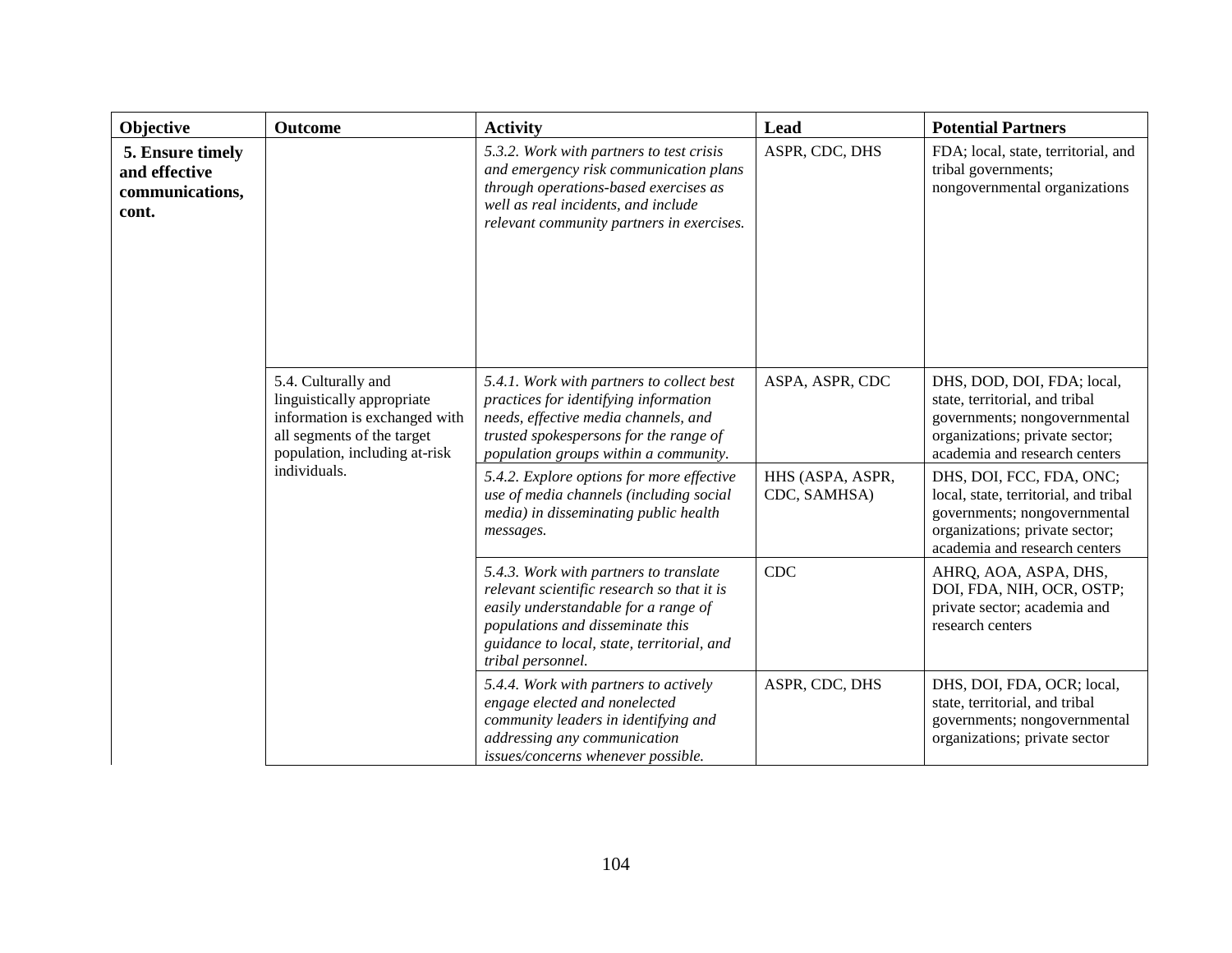| Objective                                                     | Outcome                                                                                                               | <b>Activity</b>                                                                                                                                                                                                                                                                                                              | Lead           | <b>Potential Partners</b>                                                                                                  |
|---------------------------------------------------------------|-----------------------------------------------------------------------------------------------------------------------|------------------------------------------------------------------------------------------------------------------------------------------------------------------------------------------------------------------------------------------------------------------------------------------------------------------------------|----------------|----------------------------------------------------------------------------------------------------------------------------|
| 5. Ensure timely<br>and effective<br>communications,<br>cont. | 5.5. Secure, sustainable,<br>interoperable, and redundant<br>systems/equipment are in<br>place to support a response. | 5.5.1. Coordinate emergency<br>communications grant priorities and<br>guidance across all U.S. government<br>departments and agencies.                                                                                                                                                                                       | ASPR, DHS      | None                                                                                                                       |
|                                                               |                                                                                                                       | 5.5.2. Facilitate and encourage research<br>to identify innovative and effective<br>strategies to encourage nongovernmental<br>emergency responders (e.g., hospitals) to<br>invest in interoperable communications<br>technology.                                                                                            | ASPR, DHS      | ASPA, CDC, OSTP; academia<br>and research centers                                                                          |
|                                                               |                                                                                                                       | 5.5.3. Work with partners to develop<br>appropriate "communication caches,"<br><i>i.e., collections of adaptable messages</i><br>and other information that can be used by<br>rapid assessment teams in developing<br>communications after no-notice incidents<br>such as earthquakes and chemical or<br>biological attacks. | ASPR, DHS      | ASPA, CDC, FDA                                                                                                             |
|                                                               | 5.6. Effective coordination and<br>communication occur within<br>and across response and<br>recovery organizations.   | 5.6.1. Ensure that public health and<br>medical care emergency communication<br>roles, responsibilities, and activities are<br>coordinated and consistent across<br>relevant response frameworks (e.g.,<br>National Response Framework).                                                                                     | ASPR, DHS      | CDC, FDA                                                                                                                   |
|                                                               |                                                                                                                       | 5.6.2. Work with partners to integrate<br>health care and public health<br>organizations more fully into activities<br>and programs run through the Office of<br><b>Emergency Communications in DHS.</b>                                                                                                                     | DHS, HHS       | ASPR, CDC; local, state,<br>territorial, and tribal<br>governments; professional<br>associations, health care<br>providers |
|                                                               |                                                                                                                       | 5.6.3. Work with partners to implement<br>and refine statewide Communication<br>Interoperability Plans (SCIPs).                                                                                                                                                                                                              | ASPR, CDC, DHS | Local, state, territorial, and tribal<br>governments; medical first<br>responders; health care providers                   |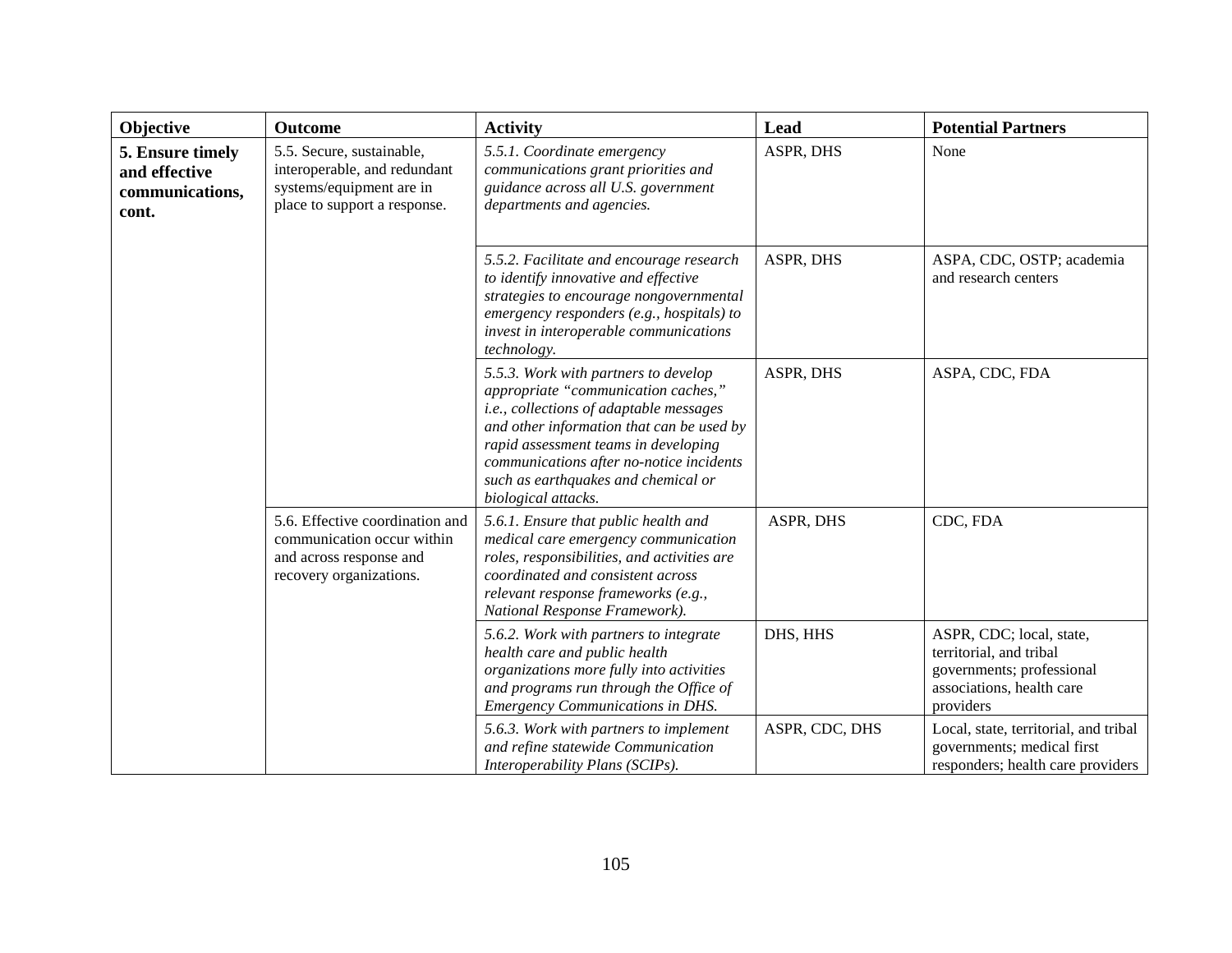| Objective                                                     | <b>Outcome</b>                                                                                                                                                                                                                | <b>Activity</b>                                                                                                                                                                                                                                                                                                                                      | Lead                                 | <b>Potential Partners</b>                                                                                                                                                                                                                            |
|---------------------------------------------------------------|-------------------------------------------------------------------------------------------------------------------------------------------------------------------------------------------------------------------------------|------------------------------------------------------------------------------------------------------------------------------------------------------------------------------------------------------------------------------------------------------------------------------------------------------------------------------------------------------|--------------------------------------|------------------------------------------------------------------------------------------------------------------------------------------------------------------------------------------------------------------------------------------------------|
| 5. Ensure timely<br>and effective<br>communications,<br>cont. |                                                                                                                                                                                                                               | 5.6.4. Work with partners to foster and<br>support relationships among all<br>stakeholders representing the continuum<br>of emergency communication, including<br>the FCC (telecommunications providers<br>and media), DOT (National 911<br>Program), and the Office of Emergency<br>Communications (radio communication<br>among first responders). | ASPR, DHS,<br>DOT/NHTSA, FCC         | CDC, FDA, telecommunications<br>providers, media; local, state,<br>territorial, and tribal 9-1-1<br>authorities; emergency<br>operations centers, first<br>responders (law enforcement,<br>fire services, EMS), hospitals,<br>public health agencies |
| 6. Promote an<br>effective<br>countermeasures<br>enterprise   | 6.1. Expanded and enhanced<br>strategic collaboration with<br>manufacturers of medical<br>countermeasures                                                                                                                     | 6.1.1. Work with partners to catalyze the<br>development of new MCMs across the<br>spectrum of development from pre-<br>clinical, testing, evaluation, and<br>advanced development to manufacturing<br>services.                                                                                                                                     | HHS (ASPR, CDC,<br>FDA, NIH)         | DOD and other government<br>organizations; private sector;<br>academia and research centers                                                                                                                                                          |
|                                                               |                                                                                                                                                                                                                               | 6.1.2. Coordinate the determination of<br>MCM requirements based on risk<br>assessment.                                                                                                                                                                                                                                                              | Relevant departments<br>and agencies | Other federal agencies                                                                                                                                                                                                                               |
|                                                               | 6.2. Enhanced manufacturing<br>surge capacity and use of<br>flexible manufacturing,<br>platform technologies, and an<br>expanded product pipeline to<br>more rapidly produce novel<br>vaccines and medical<br>countermeasures | 6.2.1. Work with manufacturers of MCMs<br>to expand production capability and<br>surge capacity through nimble, multiuse<br>technology platforms/facilities.                                                                                                                                                                                         | DOD, HHS                             | Manufacturers of MCMs                                                                                                                                                                                                                                |
|                                                               |                                                                                                                                                                                                                               | 6.2.2 Work with partners to develop clear<br>regulatory pathways along which<br>manufacturers may develop their<br>products from bench-top to approval.                                                                                                                                                                                              | <b>FDA</b>                           | Other HHS agencies, DOD and<br>other federal agencies; private<br>sector; academia and research<br>centers                                                                                                                                           |
|                                                               | 6.3. Support for innovation for<br>more durable and easy-to-<br>administer medical<br>countermeasures                                                                                                                         | 6.3.1. Work with partners to promote the<br>development of MCMs that are simple to<br>administer or and/or have an extended<br>shelf life.                                                                                                                                                                                                           | DoD, HHS                             | Manufacturers of MCMs, health<br>care organizations, public health<br>agencies                                                                                                                                                                       |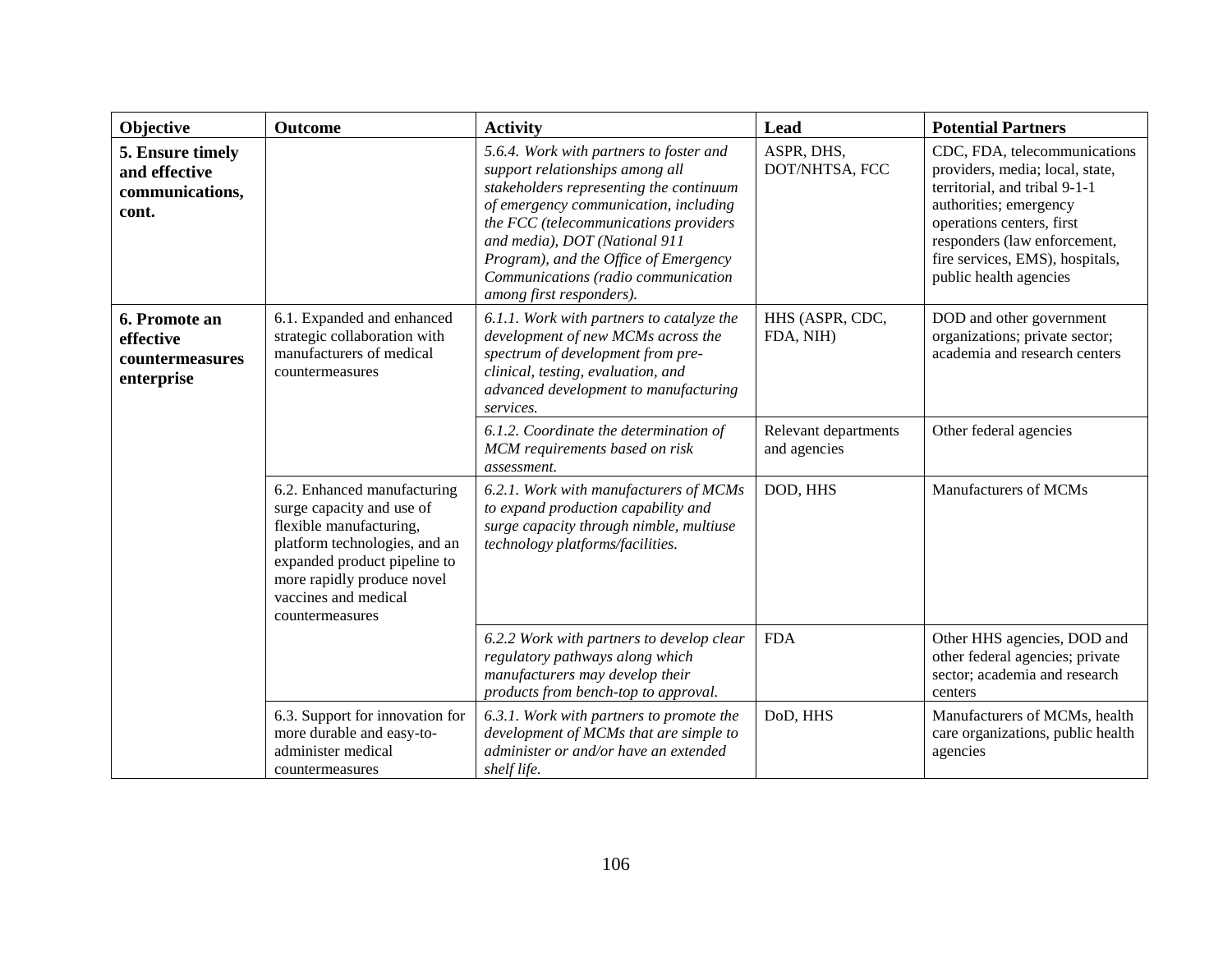| Objective                                                          | <b>Outcome</b>                                                                                                                                                                                              | <b>Activity</b>                                                                                                                                                                                                                                                                                                                           | <b>Lead</b> | <b>Potential Partners</b>                                                                                                        |
|--------------------------------------------------------------------|-------------------------------------------------------------------------------------------------------------------------------------------------------------------------------------------------------------|-------------------------------------------------------------------------------------------------------------------------------------------------------------------------------------------------------------------------------------------------------------------------------------------------------------------------------------------|-------------|----------------------------------------------------------------------------------------------------------------------------------|
| 6. Promote an<br>effective<br>countermeasures<br>enterprise, cont. | 6.4. Adequately stocked and<br>positioned repositories of<br>medical countermeasures and<br>ancillary supplies                                                                                              | 6.4.1. Encourage continued collaboration<br>regarding federal, state, local, regional<br>and private MCM stockpiles and put in<br>place systems that facilitate sharing and<br>augment equitable and efficient MCM<br>use.                                                                                                                | <b>HHS</b>  | State and local governments,<br>regional entities, private sector                                                                |
|                                                                    |                                                                                                                                                                                                             | 6.4.2. Work with partners to align<br>strategies and ensure adequately stocked<br>and positioned repositories of MCMs<br>and/or laboratory testing equipment and<br>supplies, and devices.                                                                                                                                                | <b>CDC</b>  | FDA and other federal agencies;<br>local, state, territorial, tribal<br>governments; private sector                              |
|                                                                    |                                                                                                                                                                                                             | 6.4.3. Work with each state and its<br>respective local health departments to<br>develop plans to receive and distribute<br>SNS medical products and medical<br>supplies to local communities as quickly<br>as possible, and to explore diverse<br>distribution and dispensing strategies to<br>best meet the needs of their populations. | <b>CDC</b>  | Local, state, territorial, and tribal<br>health departments and other<br>agencies                                                |
|                                                                    | 6.5. A well-informed policy<br>that addresses the full<br>spectrum of dispensing<br>strategies, including strategies<br>that enhance fair access to<br><b>MCMs</b>                                          | 6.5.1. Analyze the efficacy and feasibility<br>of pre-positioning personal or home<br>stockpiles of oral antibiotics for certain<br>groups of responders and subgroups of<br>the public.                                                                                                                                                  | <b>HHS</b>  | None                                                                                                                             |
|                                                                    | 6.6. Expanded capabilities of<br>relevant multidisciplinary<br>workforces to support rapid,<br>effective, and appropriate<br>medical countermeasures<br>dispensing in response to a<br>large-scale incident | 6.6.1. Work with partners to identify and<br>enumerate the multiple classes of<br>personnel designated within the broad<br>classification of "responder" whose<br>actions may be critical to preserving<br>infrastructure and continuity as well as<br>protecting the health and safety of others<br>during or after an incident.         | DHS, HHS    | Other federal agencies; local,<br>state, territorial, and tribal<br>governments; private sector;<br>other response organizations |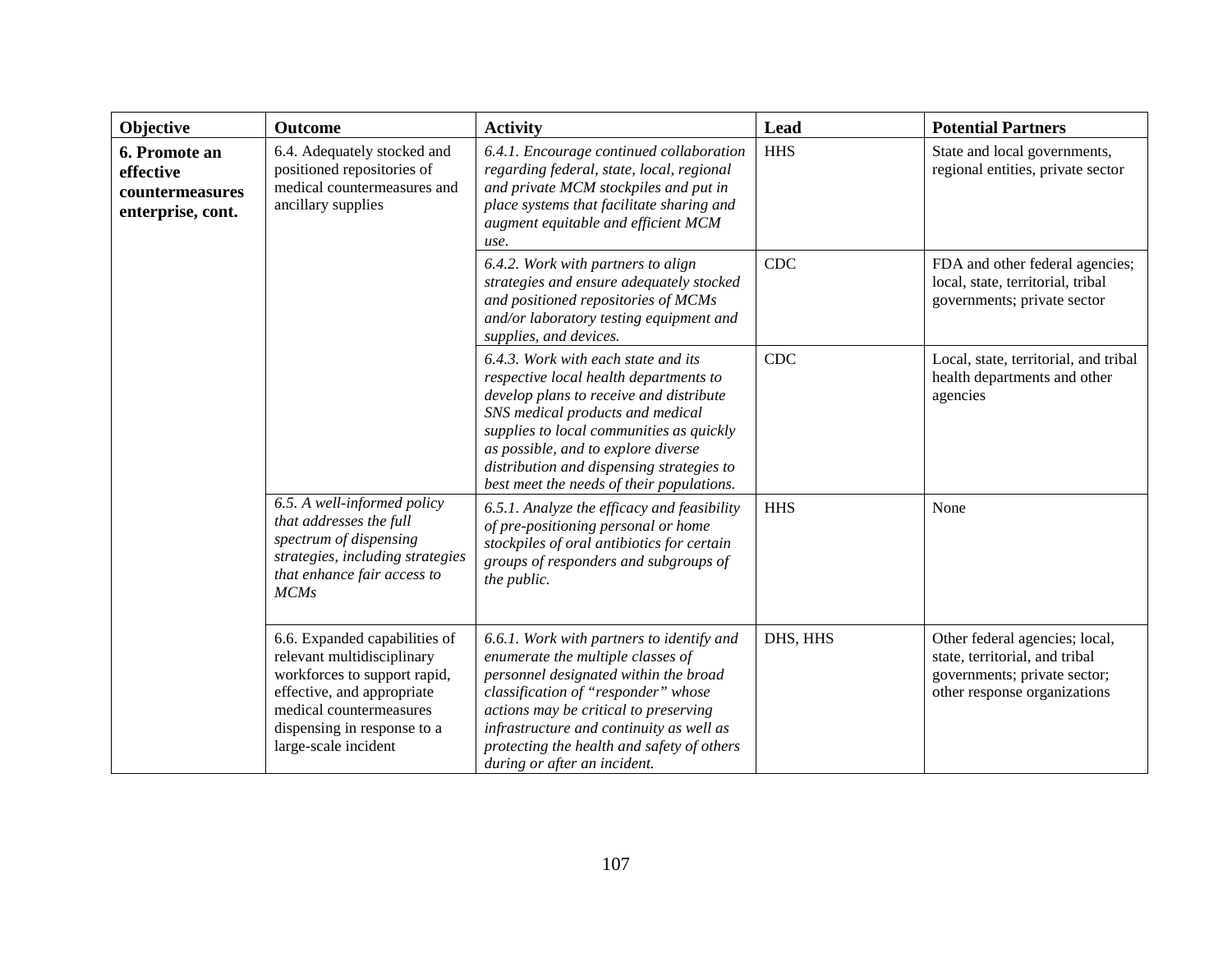| Objective                                                          | Outcome                                                                                                                                                                                                                                     | <b>Activity</b>                                                                                                                                                                                                                                                                                                                                                 | Lead       | <b>Potential Partners</b>                                                                                                        |
|--------------------------------------------------------------------|---------------------------------------------------------------------------------------------------------------------------------------------------------------------------------------------------------------------------------------------|-----------------------------------------------------------------------------------------------------------------------------------------------------------------------------------------------------------------------------------------------------------------------------------------------------------------------------------------------------------------|------------|----------------------------------------------------------------------------------------------------------------------------------|
| 6. Promote an<br>effective<br>countermeasures<br>enterprise, cont. |                                                                                                                                                                                                                                             | 6.6.2. Work with partners to inform the<br>capabilities of a workforce that is trained<br>and routinely exercised in the knowledge<br>and skills required to rapidly dispense<br>appropriate MCMs to diverse<br>communities.                                                                                                                                    | <b>HHS</b> | Other federal agencies; local,<br>state, territorial, and tribal<br>governments; private sector;<br>other response organizations |
|                                                                    |                                                                                                                                                                                                                                             | 6.6.3. Develop policies and strategies to<br>ensure that this workforce is provided the<br>appropriate MCMs to protect their health<br>and safety. These strategies may include,<br>as appropriate, pre-incident vaccination,<br>access to worksite or community<br>pharmacy MCM caches, or personal<br>antibiotic stockpiles.                                  | <b>HHS</b> | None                                                                                                                             |
|                                                                    |                                                                                                                                                                                                                                             | 6.6.4. Work with partners to ensure that<br>local, state, territorial, and tribal public<br>health officials and designated hospital<br>authorities have sufficient knowledge of<br>the contents and dispensing policies<br>associated with the materiel from the<br>SNS.                                                                                       | <b>CDC</b> | FDA; local, state, territorial, and<br>tribal public health departments                                                          |
|                                                                    | 6.7. Improved education,<br>communication, information-<br>sharing, and transparency to<br>help all citizens understand<br>and participate in community-<br>governed medical<br>countermeasures dispensing<br>and administration strategies | 6.7.1. To improve MCM dispensing, work<br>with public health departments to<br>enhance federal familiarity with local<br>populations, such as understanding of the<br>populations' socioeconomic status,<br>culture, housing, language needs, daily<br>patterns of activity, movement and<br>transportation patterns, and access<br>patterns to emergency care. | <b>HHS</b> | Local, state, territorial, and tribal<br>public health departments                                                               |
|                                                                    |                                                                                                                                                                                                                                             | 6.7.2. Support education, information-<br>sharing, and transparency across<br>government, the private sector, and the<br>public to promote understanding,<br>acceptance, and participation in MCM<br>dispensing and administration strategies.                                                                                                                  | <b>HHS</b> | DOD; local, state, territorial, and<br>tribal public health departments;<br>private sector; the public                           |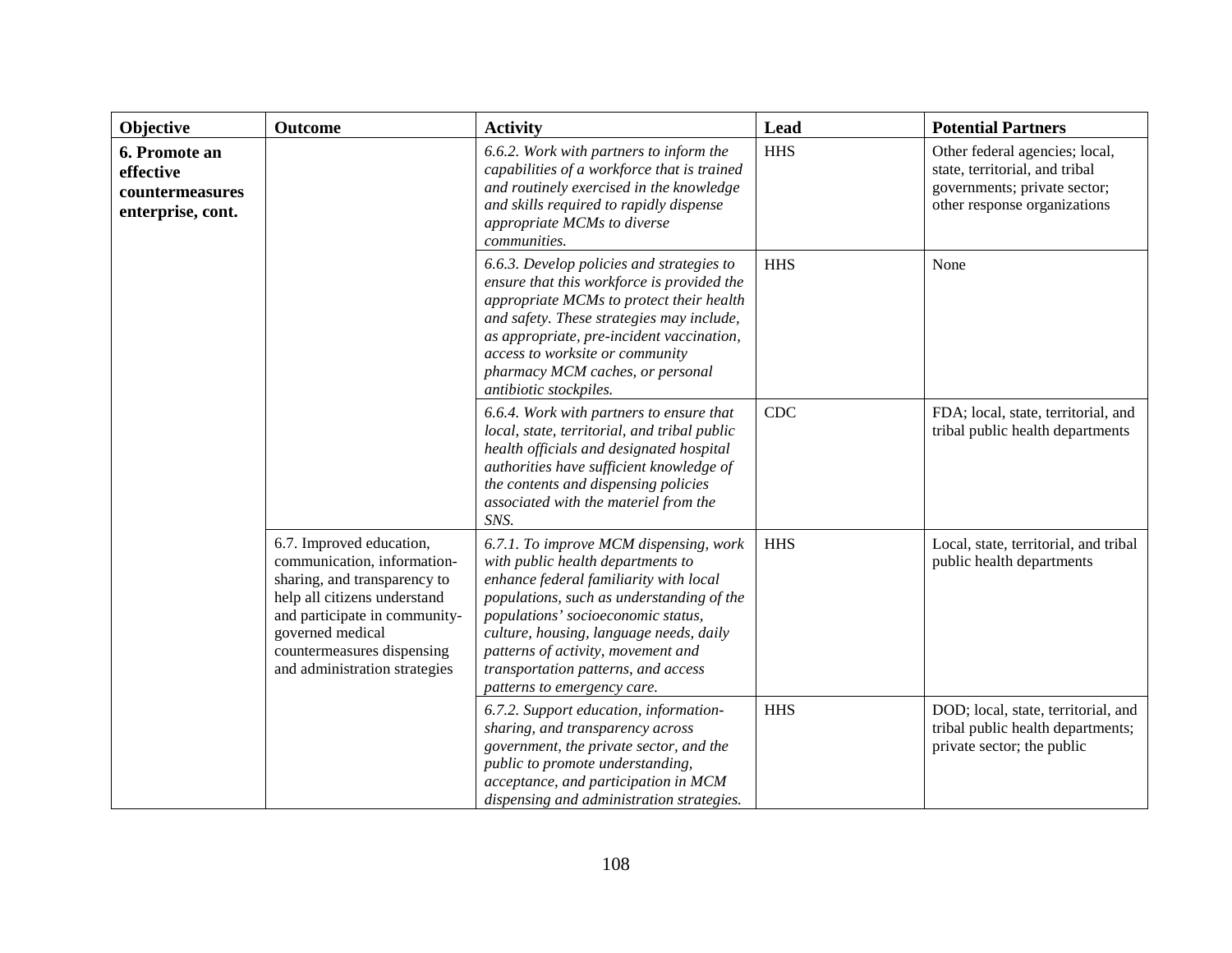| Objective                                                                                     | <b>Outcome</b>                                                                                                                       | <b>Activity</b>                                                                                                                                                                                                                                                                                                                                                                                                                           | Lead                           | <b>Potential Partners</b>                                                                                                                                                               |
|-----------------------------------------------------------------------------------------------|--------------------------------------------------------------------------------------------------------------------------------------|-------------------------------------------------------------------------------------------------------------------------------------------------------------------------------------------------------------------------------------------------------------------------------------------------------------------------------------------------------------------------------------------------------------------------------------------|--------------------------------|-----------------------------------------------------------------------------------------------------------------------------------------------------------------------------------------|
| 6. Promote an<br>effective<br><b>countermeasures</b><br>enterprise, cont.                     |                                                                                                                                      | 6.7.3. Encourage public health officials to<br>continue to work within their communities<br>to discuss and inform mass MCM<br>dispensing strategies, and to provide<br>justification for selected approaches,<br>given such factors as population<br>demographics and vulnerabilities,<br>exposure to agents, availability of MCMs,<br>and other information which will educate<br>the public and increase transparency of<br>government. | <b>HHS</b>                     | Local, state, territorial, and tribal<br>public health agencies; the<br>public                                                                                                          |
|                                                                                               |                                                                                                                                      | 6.7.4. Encourage local, state, territorial,<br>and tribal public health officials to<br>engage in regular communication with<br>government, business, and other<br>community sectors to develop and test<br>plans for MCM dispensing.                                                                                                                                                                                                     | <b>HHS</b>                     | Local, state, territorial, and tribal<br>public health agencies; local<br>state territorial, and tribal<br>governments; nongovernmental<br>organizations; private sector; the<br>public |
|                                                                                               |                                                                                                                                      | 6.7.5. Encourage local, state, territorial,<br>and tribal public health officials to<br>establish regular contact with their media<br>partners, including television and print<br>and ethnic media, to determine their<br>willingness to support messages to the<br>public regarding MCMs.                                                                                                                                                | <b>HHS</b>                     | Local, state, territorial, and tribal<br>public health agencies; media                                                                                                                  |
| 7. Ensure<br>prevention or<br>mitigation of<br>environmental and<br>other emerging<br>threats | 7.1. Enhanced risk analysis<br>and research to improve<br>understanding and anticipation<br>of environmental and<br>emerging threats | 7.1.1. Work with partners to strengthen<br>and integrate risk analysis techniques for<br>environmental and other emerging<br>threats that affect national health<br>security.                                                                                                                                                                                                                                                             | ASPR, CDC, DHS,<br><b>USDA</b> | DOD, DOE, DOI, DOJ, EPA,<br>FDA, NIH, ODNI; local, state,<br>territorial, and tribal agencies;<br>private sector; academia                                                              |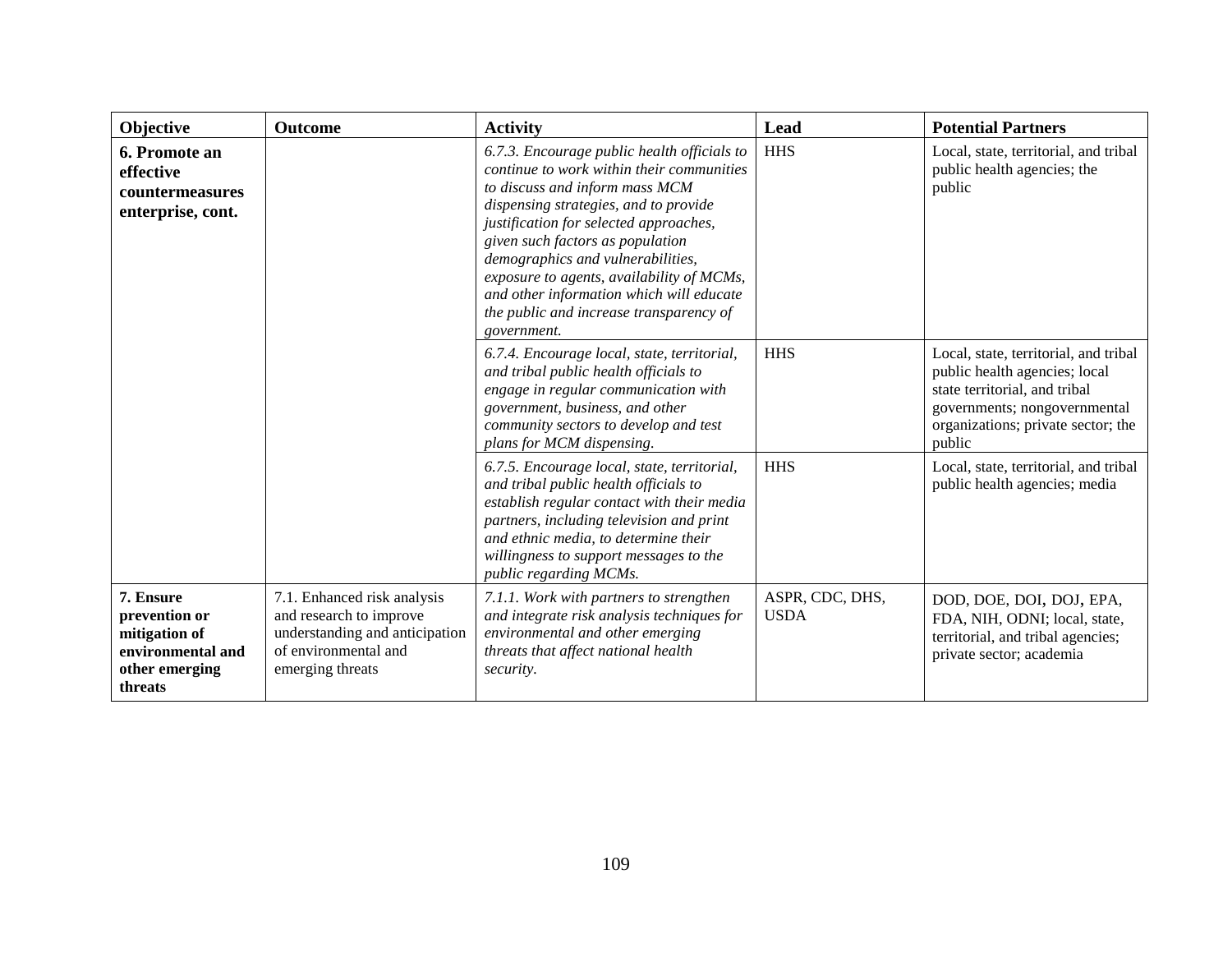| Objective                                                                                               | <b>Outcome</b>                                                                                                                 | <b>Activity</b>                                                                                                                                                                                                                                                                                                            | Lead                                             | <b>Potential Partners</b>                                                                                                                           |
|---------------------------------------------------------------------------------------------------------|--------------------------------------------------------------------------------------------------------------------------------|----------------------------------------------------------------------------------------------------------------------------------------------------------------------------------------------------------------------------------------------------------------------------------------------------------------------------|--------------------------------------------------|-----------------------------------------------------------------------------------------------------------------------------------------------------|
| 7. Ensure<br>prevention or<br>mitigation of<br>environmental<br>and other<br>emerging threats,<br>cont. |                                                                                                                                | 7.1.2. Work with partners to leverage<br>ongoing and completed research and<br>coordinate agendas for new research to<br>expand knowledge of factors contributing<br>to the development of environmental and<br>other emerging threats, both manmade<br>and naturally occurring, including<br>physical and social factors. | ASPR, CDC, DHS,<br>DOI, FDA, NIH,<br><b>USDA</b> | DOD, DOE, DOJ, EPA, ODNI,<br>VA; academia                                                                                                           |
|                                                                                                         | 7.2. Enhanced ability to detect<br>and report environmental and<br>other emerging threats early<br>and characterize them fully | 7.2.1 Work with partners to improve<br>surveillance of foodborne, waterborne,<br>airborne, plant, and animal pathogens<br>and other contaminants.                                                                                                                                                                          | CDC, DHS, DOD,<br>DOI, EPA, FDA,<br><b>USDA</b>  | ASPR, DHS; local, state,<br>territorial and tribal agencies;<br>private sector                                                                      |
|                                                                                                         |                                                                                                                                | 7.2.2. Work with partners to monitor<br>long-term health effects.                                                                                                                                                                                                                                                          | <b>CDC</b>                                       | DOL, NIH, SAMHSA; local,<br>state, territorial, and tribal public<br>health departments;<br>nongovernmental, private, and<br>academic organizations |
|                                                                                                         | 7.3. Improved mechanisms to<br>prevent and mitigate<br>environmental and other<br>emerging threats                             | 7.3.1. Continue to work with partners to<br>develop and test tools as part of an<br>ongoing process to improve mechanisms<br>for food and water protection.                                                                                                                                                                | CDC, EPA, FDA,<br><b>USDA</b>                    | ASPR, DHS, DOD, DOI, OSTP;<br>local, state, territorial, and tribal<br>agencies; private sector;<br>academia                                        |
|                                                                                                         |                                                                                                                                | 7.3.2. Continue to work with partners to<br>improve control and mitigation of<br>zoonoses and other infectious diseases.                                                                                                                                                                                                   | CDC, FDA, USDA                                   | ASPR, CDC, DHS, DOD, DOI,<br>DOS, FDA, NIH, OGA, OSTP                                                                                               |
|                                                                                                         |                                                                                                                                | 7.3.3. Work with partners to improve the<br>safety of emergency response and<br>recovery workers before and during<br>incidents, and in the recovery phase.                                                                                                                                                                | ASPR, CDC, DHS,<br><b>DOL</b>                    | EPA, OSTP                                                                                                                                           |
|                                                                                                         |                                                                                                                                | 7.3.4. Work with partners to identify,<br>prevent, and mitigate adverse health<br>effects related to environmental health<br>hazards.                                                                                                                                                                                      | ASPR, CDC, DHS,<br>DOL, EPA, NRC,<br><b>USDA</b> | DOD, ODNI, OSTP; state<br>environmental protection<br>agencies                                                                                      |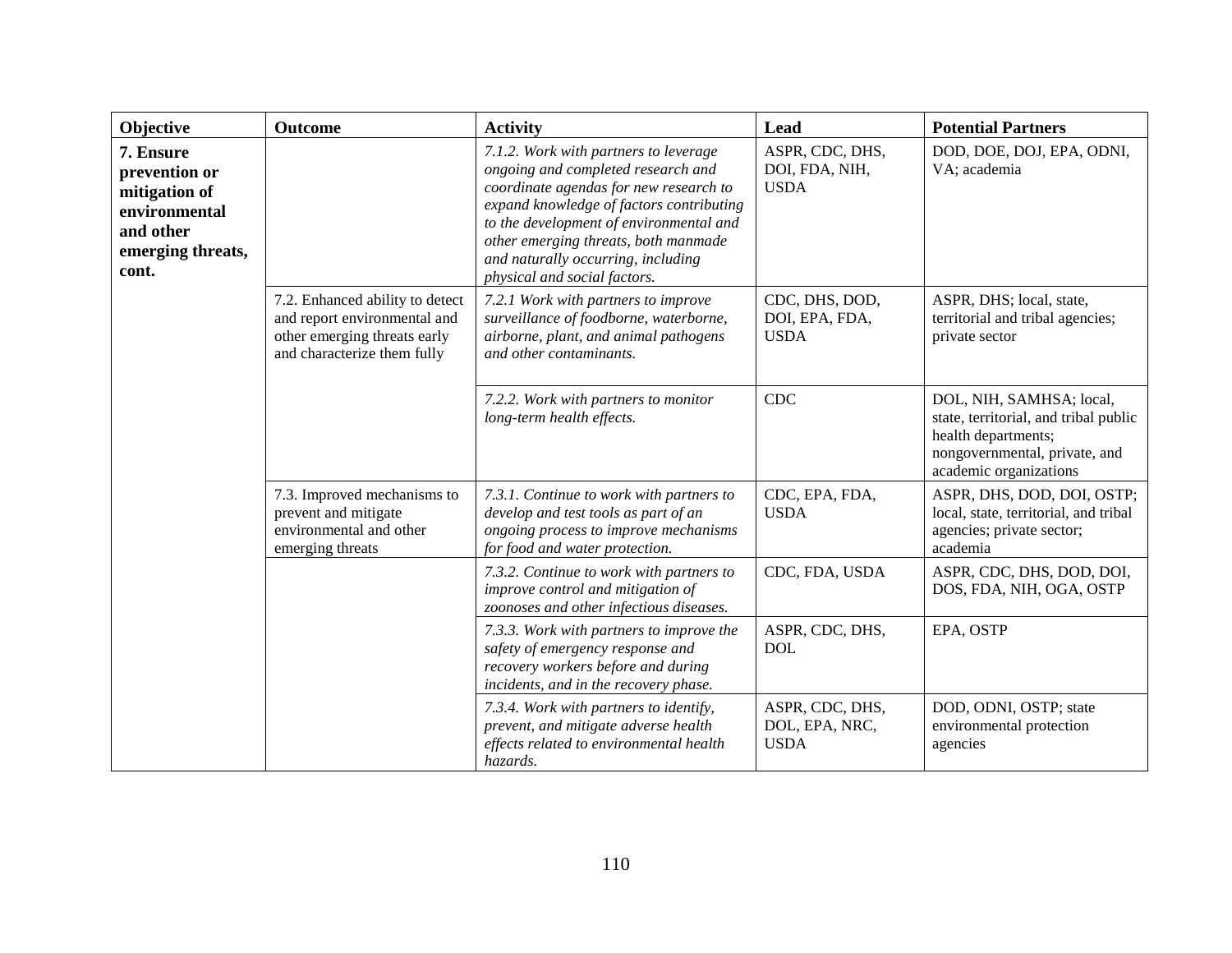| Objective                                                                                               | <b>Outcome</b>                                                                                                                                                                   | <b>Activity</b>                                                                                                                                                                                                                                                    | Lead                                  | <b>Potential Partners</b>                                                                                                                                             |
|---------------------------------------------------------------------------------------------------------|----------------------------------------------------------------------------------------------------------------------------------------------------------------------------------|--------------------------------------------------------------------------------------------------------------------------------------------------------------------------------------------------------------------------------------------------------------------|---------------------------------------|-----------------------------------------------------------------------------------------------------------------------------------------------------------------------|
| 7. Ensure<br>prevention or<br>mitigation of<br>environmental<br>and other<br>emerging threats,<br>cont. |                                                                                                                                                                                  | 7.3.5. Work with partners to identify,<br>minimize, and mitigate threats posed by<br>potential breaches in biosafety and<br>biosecurity, and the misuse of life<br>sciences information and technology.                                                            | ASPR, CDC, USDA                       | DHS, DOD, DOI, DOJ, NIH,<br>ODNI, OSTP                                                                                                                                |
|                                                                                                         | 7.4. Improved ability to<br>respond and recover<br>effectively and efficiently<br>from incidents caused by<br>environmental and emerging                                         | 7.4.1. Work with partners to improve the<br>ability of local, state, territorial, tribal,<br>federal, international, and private-sector<br>entities to respond to food-related threats,<br>intentional or unintentional.                                           | CDC, DHS, FDA,<br><b>USDA</b>         | DOJ, ODNI; local, state,<br>territorial, and tribal<br>governments                                                                                                    |
|                                                                                                         | threats                                                                                                                                                                          | 7.4.2. Work with partners to enhance<br>laboratory support for the management of<br>environmental and other emerging<br>threats.                                                                                                                                   | CDC, DHS, DOI, DOJ,<br>EPA, FDA, USDA | ASPR, DOD, OSTP; national<br>science-based or laboratory-<br>based organizations or<br>associations                                                                   |
| 8. Incorporate<br>post-incident<br>health recovery<br>into planning and<br>response                     | 8.1. Promotion of recovery<br>planning, assessment,<br>education, partnerships, and<br>scientific preparedness for<br>health care, behavioral health<br>care, and human services | 8.1.1. Promote capabilities for health,<br>behavioral health care, and human<br>services recovery planning and<br>assessment.                                                                                                                                      | <b>ASPR</b>                           | ACF, CDC, FEMA, SAMHSA,<br>other pertinent HHS agencies;<br>local, state, territorial, tribal<br>government; nongovernmental<br>organizations; academia               |
|                                                                                                         |                                                                                                                                                                                  | 8.1.2. Promote partnerships among<br>emergency management, health care,<br>behavioral health care, and human<br>services stakeholders by providing<br>technical assistance and education to<br>local, state, territorial, tribal, and<br>nongovernmental partners. | <b>ASPR</b>                           | ACF, CDC, FEMA, OASH,<br>SAMHSA, other pertinent HHS<br>agencies; local, state, territorial,<br>tribal government;<br>nongovernmental organizations;<br>academia      |
|                                                                                                         | 8.2. Coordinated access to<br>health, behavioral health care,<br>and human services recovery<br>resources after an incident                                                      | 8.2.1. Work with national health security<br>partners to maximize recovery resources<br>and provide guidance to promote access<br>to health resources that can be used to<br>expedite recovery.                                                                    | <b>ASPR</b>                           | ACF, CDC, DOI, FEMA,<br>OASH, SAMHSA, other<br>pertinent HHS agencies; local,<br>state, territorial, tribal<br>government; nongovernmental<br>organizations; academia |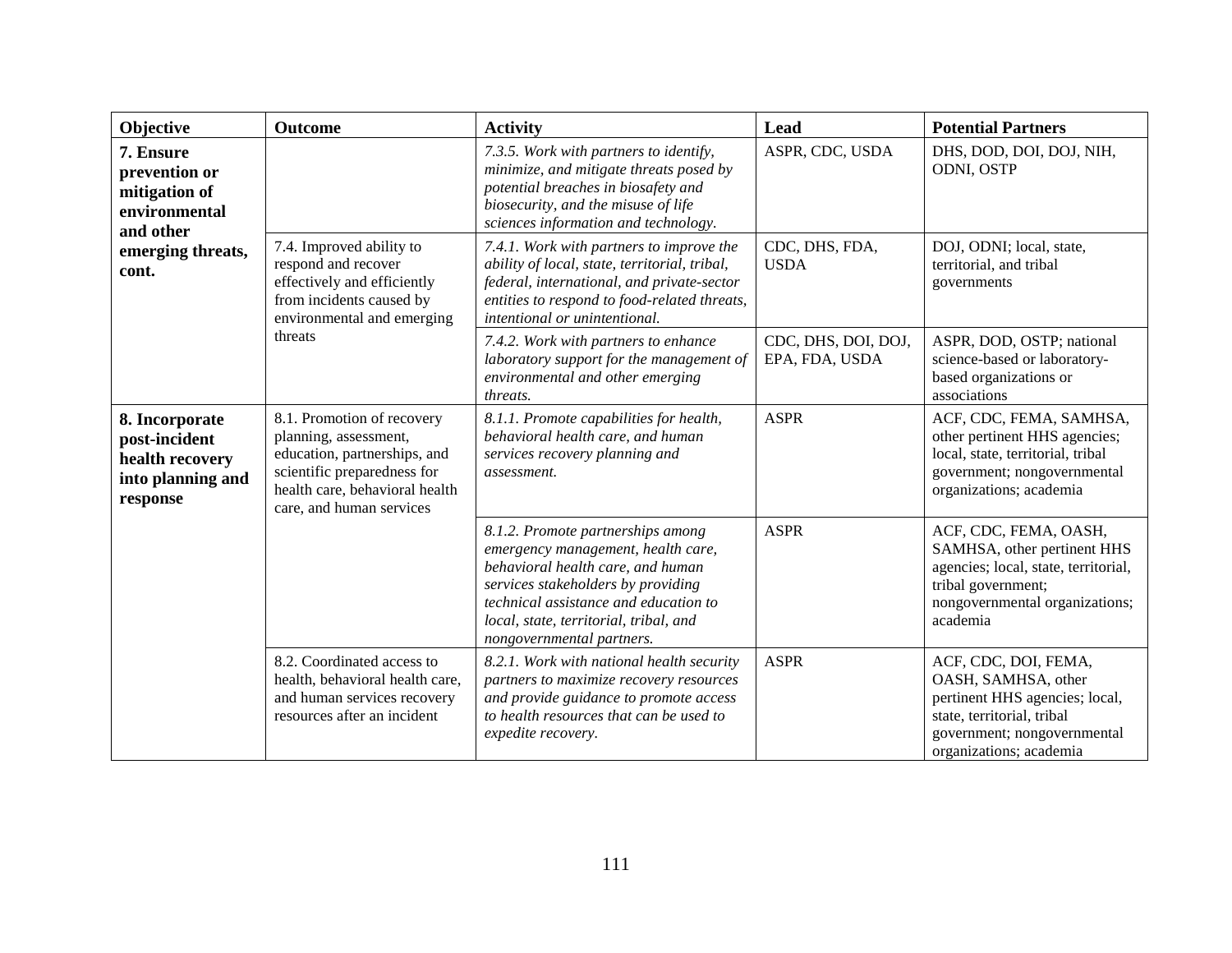| Objective                                                                                                                    | Outcome                                                                                                                                                                                                                         | <b>Activity</b>                                                                                                                                                                                                                                           | Lead                            | <b>Potential Partners</b>                                                                                                                                                        |
|------------------------------------------------------------------------------------------------------------------------------|---------------------------------------------------------------------------------------------------------------------------------------------------------------------------------------------------------------------------------|-----------------------------------------------------------------------------------------------------------------------------------------------------------------------------------------------------------------------------------------------------------|---------------------------------|----------------------------------------------------------------------------------------------------------------------------------------------------------------------------------|
| 8. Incorporate<br>post-incident<br>health recovery<br>into planning and<br>response, cont.                                   | 8.3. Evaluation of health care,<br>behavioral health care, and<br>human services recovery<br>efforts to ensure that recovery<br>needs are met and that lessons<br>learned are incorporated into<br>future response and recovery | 8.3.1. Identify and review existing<br>recovery research, data/evaluation<br>systems, and documented lessons learned<br>in order to establish parameters for post-<br>incident health recovery and make<br>recommendations for systematic<br>improvement. | <b>ASPR</b>                     | ACF, CDC, DOD, FEMA,<br>OASH, OSTP, SAMHSA, other<br>pertinent HHS agencies; local,<br>state, territorial, tribal<br>government; nongovernmental<br>organizations; academia      |
|                                                                                                                              | plans                                                                                                                                                                                                                           | 8.3.2. Based on national guidelines,<br>promote incorporation of recovery-<br>related lessons learned and research<br>findings into response and recovery<br>planning and preparedness activities and<br>documents.                                       | <b>ASPR</b>                     | ACF, CDC, DOD, DOI, FEMA,<br>OASH, OSTP, SAMHSA, other<br>pertinent HHS agencies; local,<br>state, territorial, tribal<br>government; nongovernmental<br>organizations; academia |
| 9. Work with<br>cross-border and<br>global partners to<br>enhance national,<br>continental, and<br>global health<br>security | 9.1 Cross-border<br>communication, coordination,<br>and collaboration with Canada<br>and Mexico are strengthened.                                                                                                               | 9.1.1. Lead efforts to improve continental,<br>pan-border, multisectoral planning,<br>capacity-enhancement, preparedness, and<br>response.                                                                                                                | <b>HHS</b>                      | DHS, DOS, DOD, USDA                                                                                                                                                              |
|                                                                                                                              |                                                                                                                                                                                                                                 | 9.1.2 Continue to lead and coordinate<br>efforts to support the operational<br>development of cross-border early<br>warning surveillance and situational<br>awareness reporting systems.                                                                  | HHS, DOD, USAID,<br><b>USDA</b> | DHS, DOI, DOS                                                                                                                                                                    |
|                                                                                                                              | 9.2 Communication,<br>coordination, and<br>collaboration with multilateral<br>and additional bilateral                                                                                                                          | 9.2.1 Lead interdepartmental<br>coordination in United States to support<br>the World Health Organization.                                                                                                                                                | <b>HHS</b>                      | USAID, DHS, DOS, USDA                                                                                                                                                            |
|                                                                                                                              | partners on global health<br>security are strengthened.                                                                                                                                                                         | 9.2.2 Lead interdepartmental<br>coordination on multilateral<br>engagements.                                                                                                                                                                              | HHS, DOS, DOD                   | None                                                                                                                                                                             |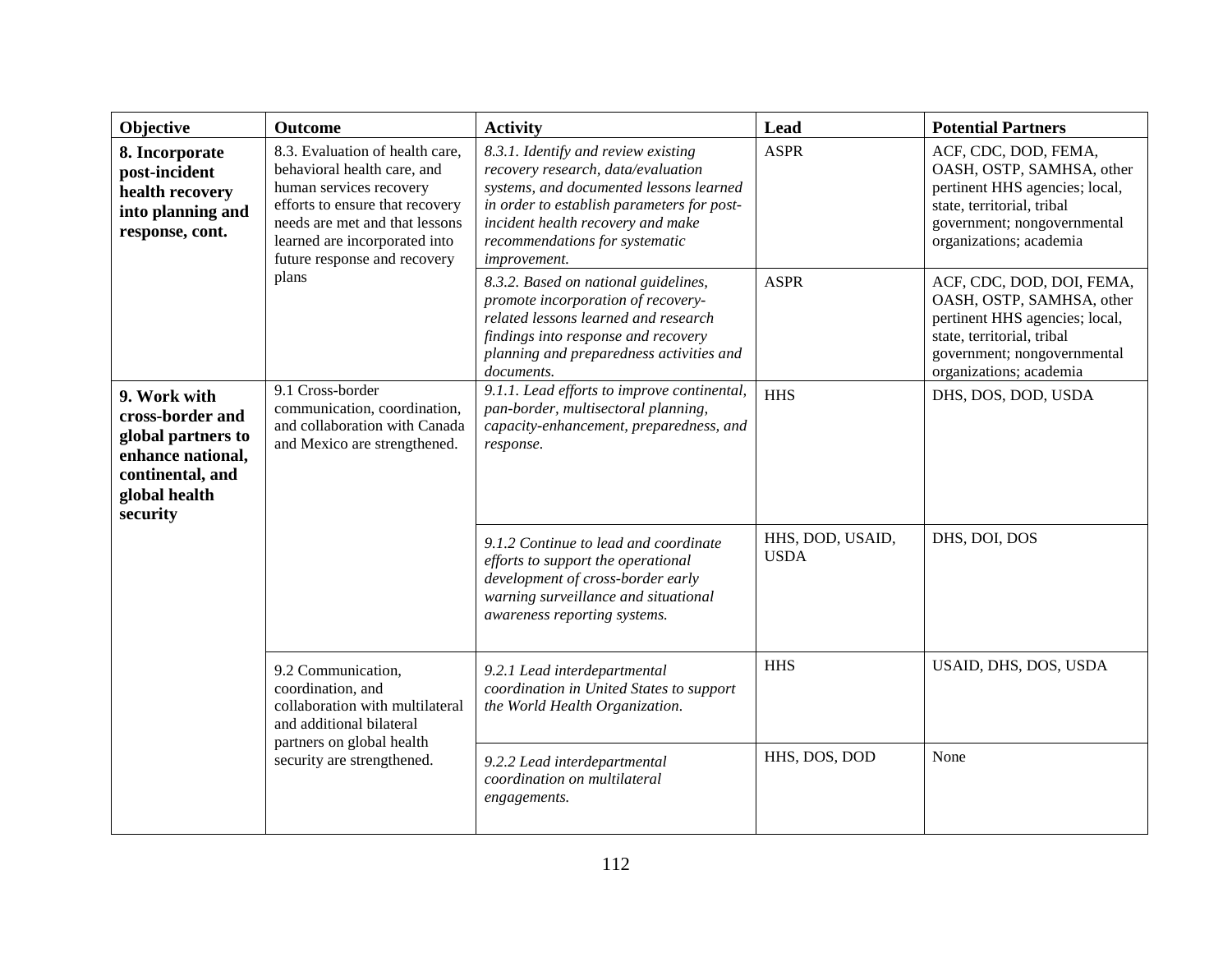| Objective                                                                                                                           | <b>Outcome</b>                                                                                                          | <b>Activity</b>                                                                                                                                                                                                   | Lead               | <b>Potential Partners</b>                                                                     |
|-------------------------------------------------------------------------------------------------------------------------------------|-------------------------------------------------------------------------------------------------------------------------|-------------------------------------------------------------------------------------------------------------------------------------------------------------------------------------------------------------------|--------------------|-----------------------------------------------------------------------------------------------|
| 9. Work with<br>cross-border and<br>global partners to<br>enhance national,<br>continental, and<br>global health<br>security, cont. |                                                                                                                         | 9.2.3 Lead interdepartmental<br>coordination on additional strategic<br>bilateral partnerships.                                                                                                                   | <b>HHS</b>         | None                                                                                          |
|                                                                                                                                     |                                                                                                                         | 9.2.4 Lead efforts to develop public<br>health international emergency and<br>assistance frameworks.                                                                                                              | <b>HHS</b>         | DHS, DOS, DOD, USAID                                                                          |
|                                                                                                                                     |                                                                                                                         | 9.2.5 Lead efforts to enhance laboratory<br>biosafety and biosecurity practices.                                                                                                                                  | HHS, DOD, and USDA | DHS, DOS, OSTP                                                                                |
|                                                                                                                                     |                                                                                                                         | 9.2.6 Lead efforts to incorporate lessons<br>learned and identify remaining gaps in<br>international pandemic influenza<br>preparedness.                                                                          | <b>HHS</b>         | USAID, DOD, USDA, DOS                                                                         |
| 10. Ensure that all<br>systems that<br>support national<br>health security are                                                      | 10.1. Efforts to improve the<br>evidence base and evaluation<br>are developed through<br>meaningful interagency, inter- | 10.1.1. Collaborate with a partnership of<br>federal agencies to implement all<br>elements of the Presidential Policy<br>Directive 8 on National Preparedness.                                                    | <b>HHS</b>         | Other federal agencies                                                                        |
| based on the best<br>available science,<br>evaluation, and<br>quality<br>improvement<br>methods                                     | sector collaborations.                                                                                                  | 10.1.2. Work under the framework of the<br>National Infrastructure Protection Plan<br>(NIPP) to coordinate across all critical<br>infrastructure sectors, including the<br>health care and public health sectors. | ASPR, DHS          | Health care organizations; local,<br>state, territorial, and tribal public<br>health agencies |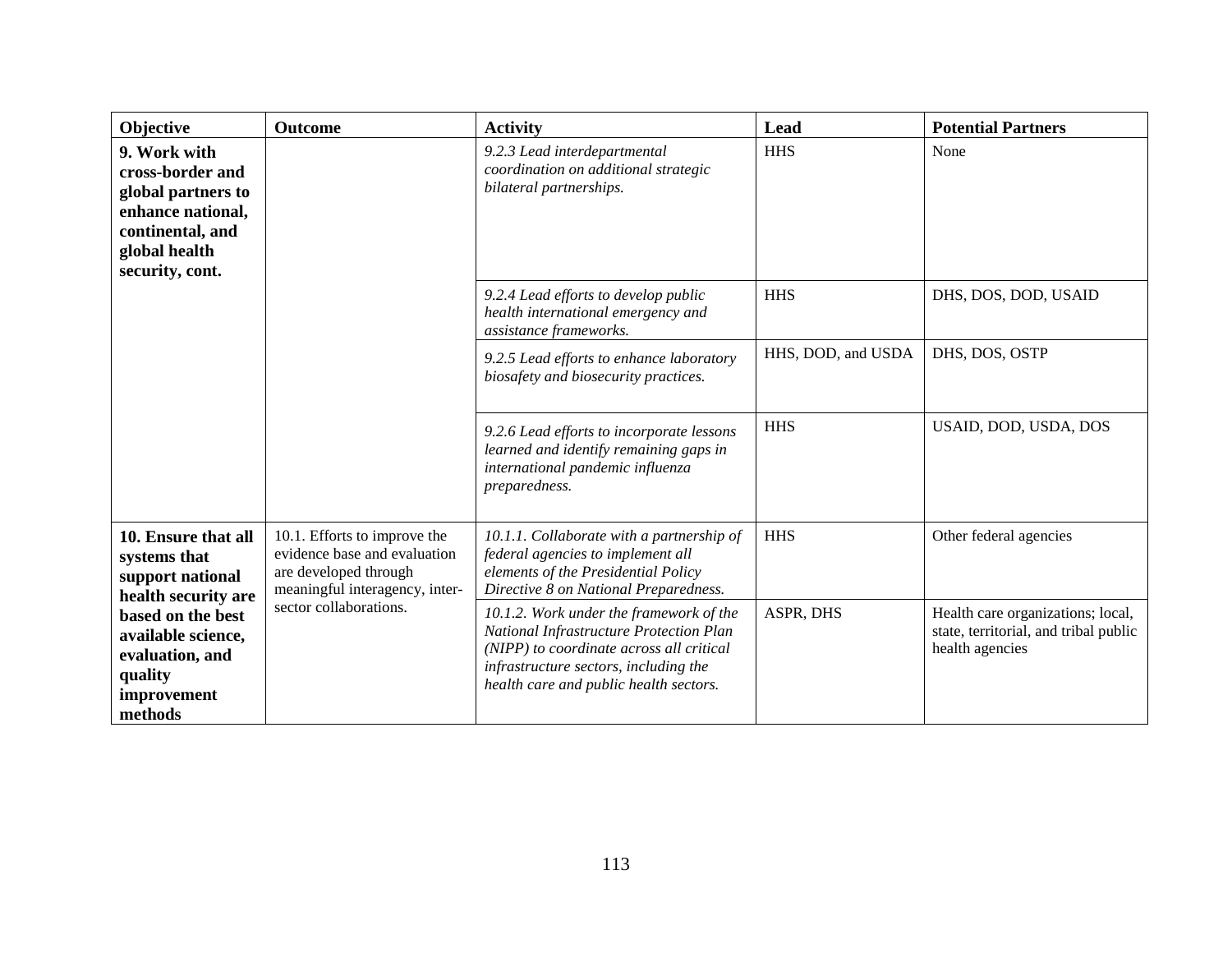| Objective                                                                                                                                                                                | <b>Outcome</b>                                                                     | <b>Activity</b>                                                                                                                                                                                                                                                                                                    | Lead                                           | <b>Potential Partners</b>                                                                    |
|------------------------------------------------------------------------------------------------------------------------------------------------------------------------------------------|------------------------------------------------------------------------------------|--------------------------------------------------------------------------------------------------------------------------------------------------------------------------------------------------------------------------------------------------------------------------------------------------------------------|------------------------------------------------|----------------------------------------------------------------------------------------------|
| 10. Ensure that all<br>systems that<br>support national<br>health security are<br>based on the best<br>available science,<br>evaluation, and<br>quality<br>improvement<br>methods, cont. |                                                                                    | 10.1.3. Coordinate the identification of<br>national health security capabilities and<br>related measures for grant and<br>cooperative agreement programs through<br>the Interagency Preparedness Council<br>and Interagency Preparedness Group.                                                                   | ASPR, CDC, HRSA,<br>DHS, DOT/NHTSA             | None                                                                                         |
|                                                                                                                                                                                          |                                                                                    | 10.1.4. Establish an NHSS Evaluation<br>and Measurement Working Group and<br>seek input from governmental and<br>nongovernmental experts on relevant<br>issues related to the NHSS.                                                                                                                                | <b>ASPR</b>                                    | Local, state, territorial, tribal,<br>and federal agencies;<br>nongovernmental organizations |
|                                                                                                                                                                                          | 10.2. National health security<br>is increasingly informed by an<br>evidence base. | 10.2.1. Review ongoing and completed<br>research within HHS to understand the<br>divisions<br>available knowledge base and to identify<br>significant gaps.                                                                                                                                                        | ASPR, CDC, FDA,<br>NIH, other HHS              | AHRQ, other HHS divisions,<br><b>OSTP</b>                                                    |
|                                                                                                                                                                                          |                                                                                    | 10.2.2. Coordinate to leverage existing<br>research related to national health<br>security, establish HHS's national health<br>security research priorities, develop a<br>plan to fill identified gaps in the<br>knowledge base, and advocate for or<br>identify resources to carry out the<br>necessary research. | ASPR, CDC, FDA,<br>NIH, other HHS<br>divisions | AHRQ, other HHS divisions,<br><b>OSTP</b>                                                    |
|                                                                                                                                                                                          |                                                                                    | 10.2.3. Engage governmental and<br>nongovernmental stakeholders to define<br>the major components of a scientific<br>capability to support all-hazards<br>response, develop a methodology for<br>conducting science in support of all-<br>hazards response, and perform related<br>activities.                     | <b>ASPR</b>                                    | Local, state, territorial, tribal,<br>and federal agencies;<br>nongovernmental organizations |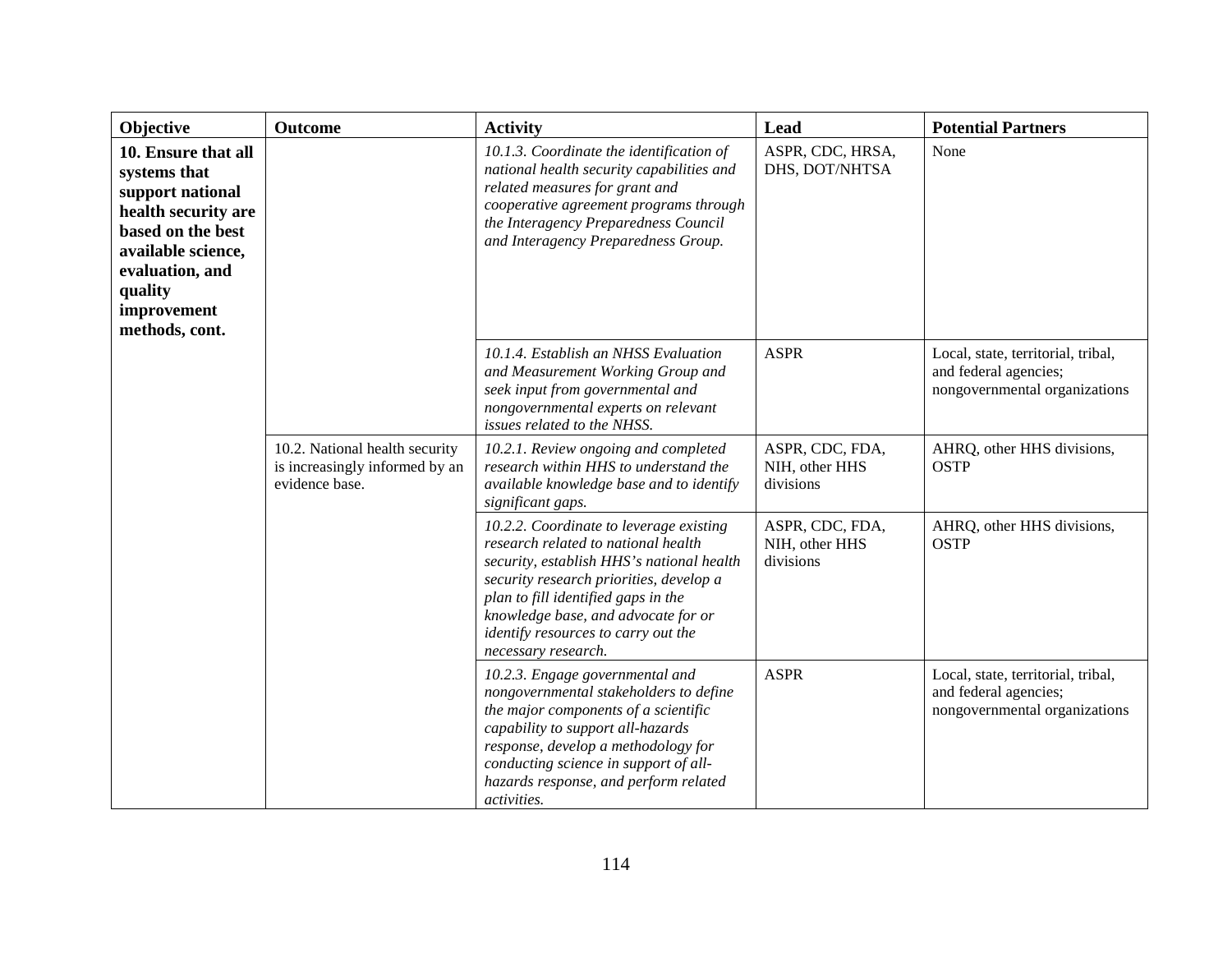| Objective                                                                                                                                                                                | Outcome                                                                                                                                                      | <b>Activity</b>                                                                                                                                                                                                                                                                                                                                                                                                                                        | Lead                                                                    | <b>Potential Partners</b>                                  |
|------------------------------------------------------------------------------------------------------------------------------------------------------------------------------------------|--------------------------------------------------------------------------------------------------------------------------------------------------------------|--------------------------------------------------------------------------------------------------------------------------------------------------------------------------------------------------------------------------------------------------------------------------------------------------------------------------------------------------------------------------------------------------------------------------------------------------------|-------------------------------------------------------------------------|------------------------------------------------------------|
| 10. Ensure that all<br>systems that<br>support national<br>health security are<br>based on the best<br>available science,<br>evaluation, and<br>quality<br>improvement<br>methods, cont. |                                                                                                                                                              | 10.2.4. Through NIH, establish a Public<br><b>Health Emergency Research Review</b><br>Board (PHERRB), a national institutional<br>review board (IRB), to facilitate the<br>ethical conduct of research involving<br>human subjects, expedite the review of<br>research protocols, and conduct related<br>activities.                                                                                                                                   | <b>HHS</b>                                                              | Local, state, territorial, tribal,<br>and federal agencies |
|                                                                                                                                                                                          |                                                                                                                                                              | 10.2.5. Enhance "fusion" capabilities to<br>gather, assimilate, analyze, share, and<br>report on data to ensure that the best<br>available information supports planning<br>and that required information is available<br>as quickly as possible and shared to the<br>maximum extent practicable given<br>operational security requirements with<br>local, state, territorial, tribal, and federal<br>partners to support emergency<br>decisionmaking. | ASPR, CDC<br>tribal, and federal agencies                               | DHS; local, state, territorial,                            |
|                                                                                                                                                                                          | 10.3. National health security<br>can be measured, evaluated,<br>studied, and improved via a<br>coordinated set of<br>performance measures and<br>standards. | 10.3.1. Use the NHSS Evaluation and<br>Measurement Working Group to identify<br>existing measures and data sources that<br>can be used to measure the ten NHSS<br>strategic objectives and progress toward<br>achieving national health security, as<br>well as related activities.                                                                                                                                                                    | <b>ASPR</b>                                                             | Other federal agencies                                     |
|                                                                                                                                                                                          |                                                                                                                                                              | 10.3.2. Establish indicators of<br>implementation, document baselines, and<br>report to ASPR 12 months after approval<br>of this document, and annually thereafter<br>on progress toward implementation.                                                                                                                                                                                                                                               | Leads and co-leads for<br><b>NHSS</b> Implementation<br>Plan activities | Other federal agencies                                     |
|                                                                                                                                                                                          |                                                                                                                                                              | 10.3.3. Begin a quadrennial NHSS review<br>to meet the statutory requirement to<br>submit an updated NHSS to Congress.                                                                                                                                                                                                                                                                                                                                 | <b>ASPR</b>                                                             | None                                                       |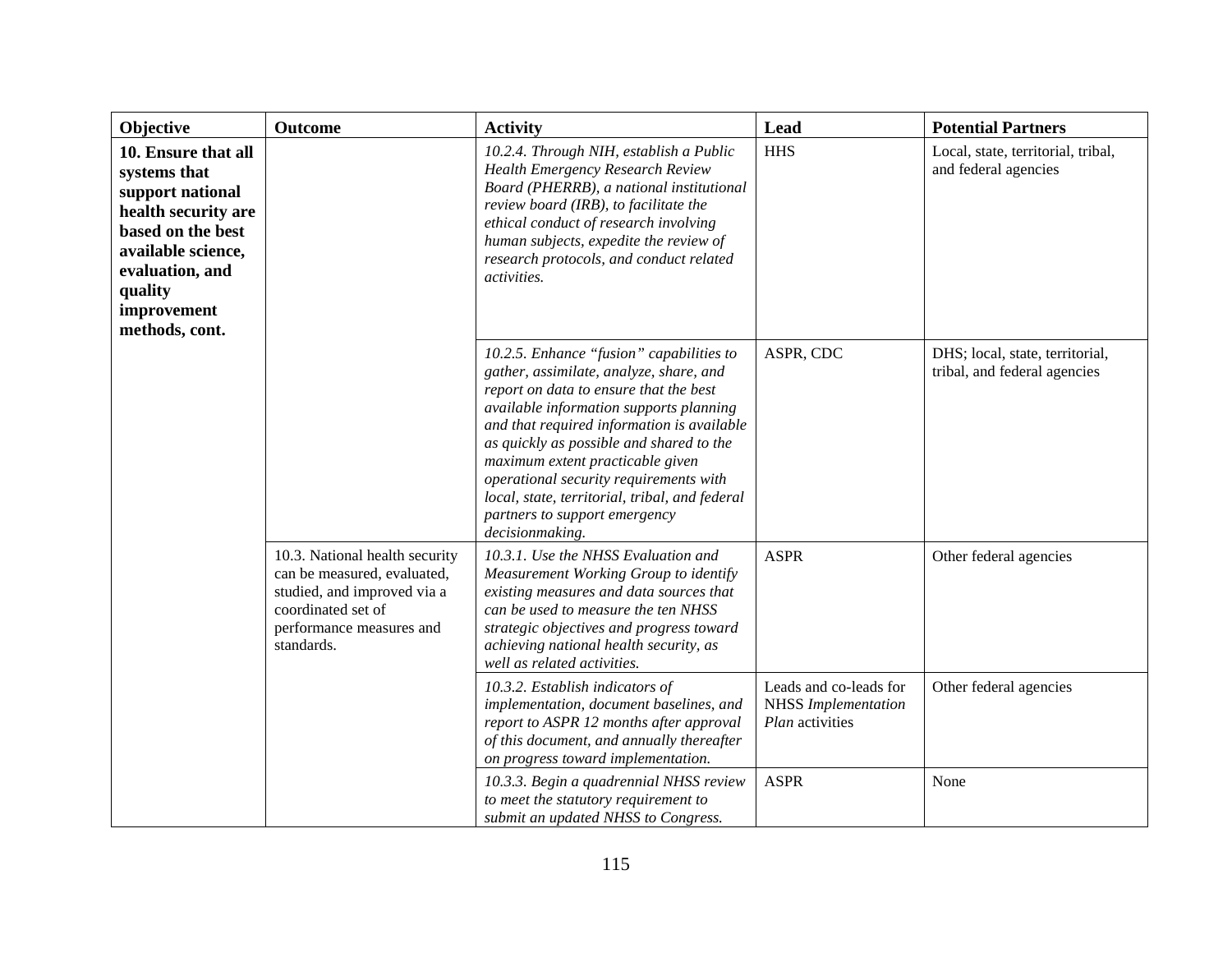| Objective                                                                                           | <b>Outcome</b>                                                                                                                               | <b>Activity</b>                                                                                                                                                                                                                                                                                                       | Lead                               | <b>Potential Partners</b>                                                                                       |
|-----------------------------------------------------------------------------------------------------|----------------------------------------------------------------------------------------------------------------------------------------------|-----------------------------------------------------------------------------------------------------------------------------------------------------------------------------------------------------------------------------------------------------------------------------------------------------------------------|------------------------------------|-----------------------------------------------------------------------------------------------------------------|
| 10. Ensure that all<br>systems that<br>support national<br>health security are<br>based on the best | 10.4. Key stakeholders<br>develop and use tools to<br>ensure continuous<br>improvement of systems<br>supporting national health<br>security. | 10.4.1. Engage relevant stakeholders to<br>identify evidence-based practices to<br>improve performance of systems<br>supporting national health security.                                                                                                                                                             | ASPR, CDC, DHS,<br>DOT/NHTSA, HRSA | Local, state, territorial, tribal,<br>and federal agencies;<br>nongovernmental organizations;<br>private sector |
| available science,<br>evaluation, and<br>quality<br>improvement<br>methods, cont.                   |                                                                                                                                              | 10.4.2. Encourage greater utilization of<br>existing quality improvement programs,<br>tools, and techniques with demonstrated<br>success to improve performance of<br>systems supporting national health<br>security and peer-to-peer review and<br>sharing of quality improvement<br>programs, tools, and techniques | ASPR, CDC                          | Local, state, territorial, tribal,<br>and federal agencies;<br>nongovernmental organizations;<br>private sector |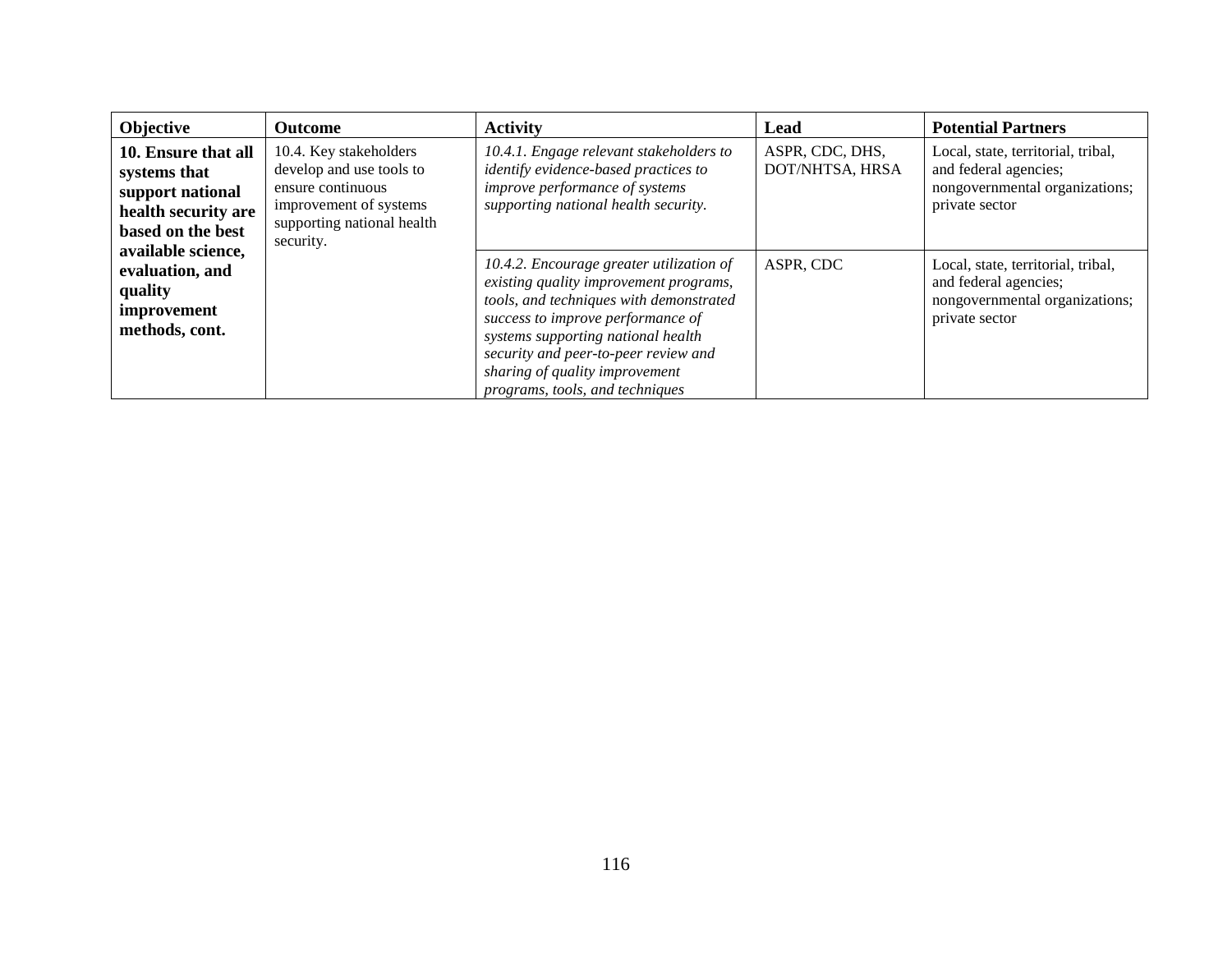# APPENDIX B. CAPABILITIES FOR NATIONAL HEALTH SECURITY BY OBJECTIVE

| <b>Objectives</b>                                                                | <b>NHSS Capabilities</b>                                                                                                                                                                                                                                                                                                                                                                                                                            |
|----------------------------------------------------------------------------------|-----------------------------------------------------------------------------------------------------------------------------------------------------------------------------------------------------------------------------------------------------------------------------------------------------------------------------------------------------------------------------------------------------------------------------------------------------|
| 1. Foster informed, empowered<br>individuals and communities.                    | Core:<br>Public education to inform and prepare individuals and communities<br>Integrated support from nongovernmental organizations<br>$\bullet$<br>Public engagement in local decisionmaking<br>Local social networks for preparedness and resilience<br>Mitigated hazards to health and public health facilities and systems<br>Mass care (sheltering, feeding, and related services)<br>Individual evacuation and shelter-in-place<br>$\bullet$ |
|                                                                                  | Support:<br>Emergency public information and warning<br>Emergency public safety and security<br>Use of capability-based performance measures<br>Use of quality improvement methods                                                                                                                                                                                                                                                                  |
| 2. Develop and maintain the<br>workforce needed for<br>national health security. | Core:<br>Sufficient, culturally competent and proficient public health, health<br>$\bullet$<br>care and emergency management workforce<br>Volunteer recruitment and management<br>Legal protections and authorities<br>Support:<br>Responder safety and health<br>Use of capability-based performance measures<br>Use of quality improvement methods                                                                                                |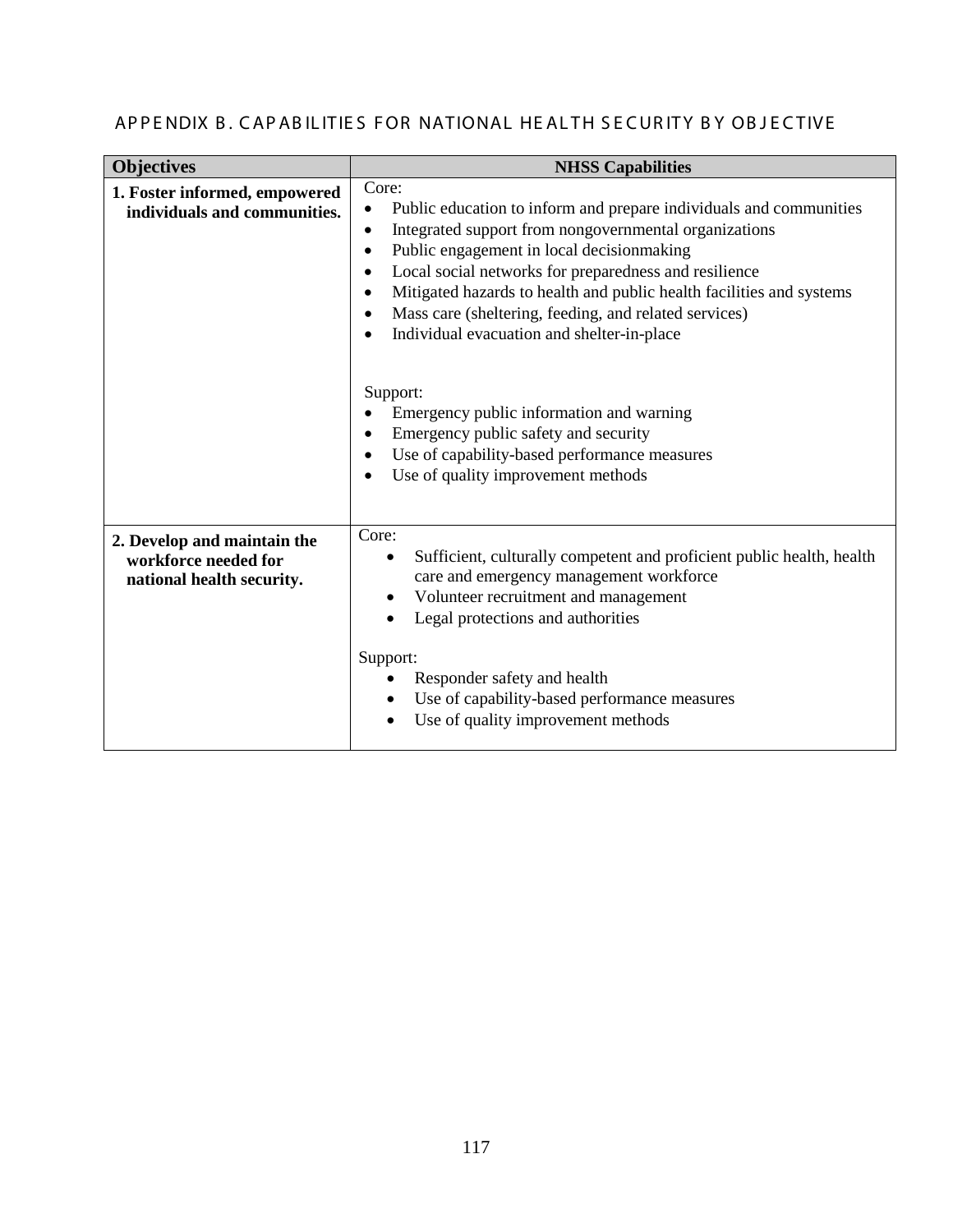| <b>Objectives</b>                   | <b>NHSS Capabilities</b>                                                                                                                                                                                                                                                                                                                                                                                                                                                                                                                                  |
|-------------------------------------|-----------------------------------------------------------------------------------------------------------------------------------------------------------------------------------------------------------------------------------------------------------------------------------------------------------------------------------------------------------------------------------------------------------------------------------------------------------------------------------------------------------------------------------------------------------|
| 3. Ensure situational<br>awareness. | Core:<br>Risk assessment and risk management<br>$\bullet$<br>Near-real-time systems for capture and analysis of health security-<br>$\bullet$<br>related data<br>Information gathering and recognition of indicators and warning<br>Epidemiological surveillance and investigation<br>Animal disease surveillance and investigation<br>Agriculture surveillance and food safety<br>Chemical, biological, radiological, nuclear, and explosives (CBRNE)<br>detection and mitigation<br>Laboratory testing<br>Monitoring of available health care resources |
|                                     | Support:<br>Inter-operable and resilient communications systems<br>On-site incident management and multiagency coordination<br>Communications among responders<br>Emergency public information and warning<br>Monitoring of physical and behavioral health outcomes<br>Environmental health<br>Use of capability-based performance measures<br>Use of quality improvement methods                                                                                                                                                                         |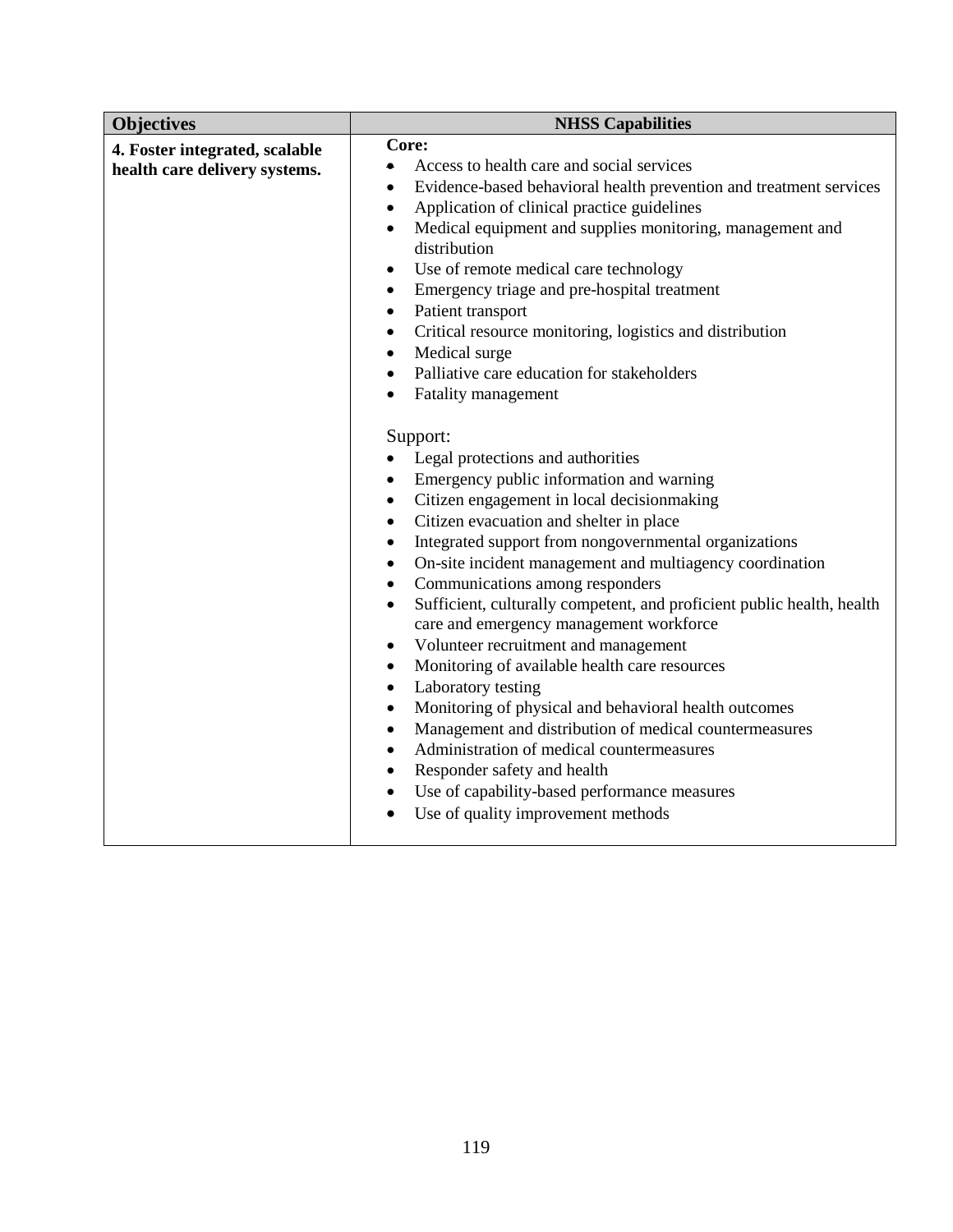| <b>Objectives</b>                                      | <b>NHSS Capabilities</b>                                                                                                                                                                                                                                                                                                                                                                                                                                                                                                                                                                       |
|--------------------------------------------------------|------------------------------------------------------------------------------------------------------------------------------------------------------------------------------------------------------------------------------------------------------------------------------------------------------------------------------------------------------------------------------------------------------------------------------------------------------------------------------------------------------------------------------------------------------------------------------------------------|
| 5. Ensure timely and effective<br>communications.      | Core:<br>Interoperable and resilient communications systems<br>$\bullet$<br>On-site incident management and multiagency coordination<br>$\bullet$<br>Communications among responders<br>$\bullet$<br>Emergency public information and warning<br>$\bullet$                                                                                                                                                                                                                                                                                                                                     |
|                                                        | Support:<br>Public education to inform and prepare individuals and communities<br>Monitoring of available health care resources<br>Use of capability-based performance measures<br>Use of quality improvement methods                                                                                                                                                                                                                                                                                                                                                                          |
| 6. Promote an effective<br>countermeasures enterprise. | Core:<br>Research, development, and procurement of medical<br>$\bullet$<br>countermeasures<br>Management and distribution of medical countermeasures<br>$\bullet$<br>Administration of medical countermeasures<br>Community interventions for disease control<br>Support:<br>Public education to inform and prepare individuals and communities<br>Citizens engaged in local decisionmaking<br>Volunteer recruitment and management<br>$\bullet$<br>Integrated support from nongovernmental organizations<br>Legal protections and authorities<br>Use of capability-based performance measures |
|                                                        | Use of quality improvement methods                                                                                                                                                                                                                                                                                                                                                                                                                                                                                                                                                             |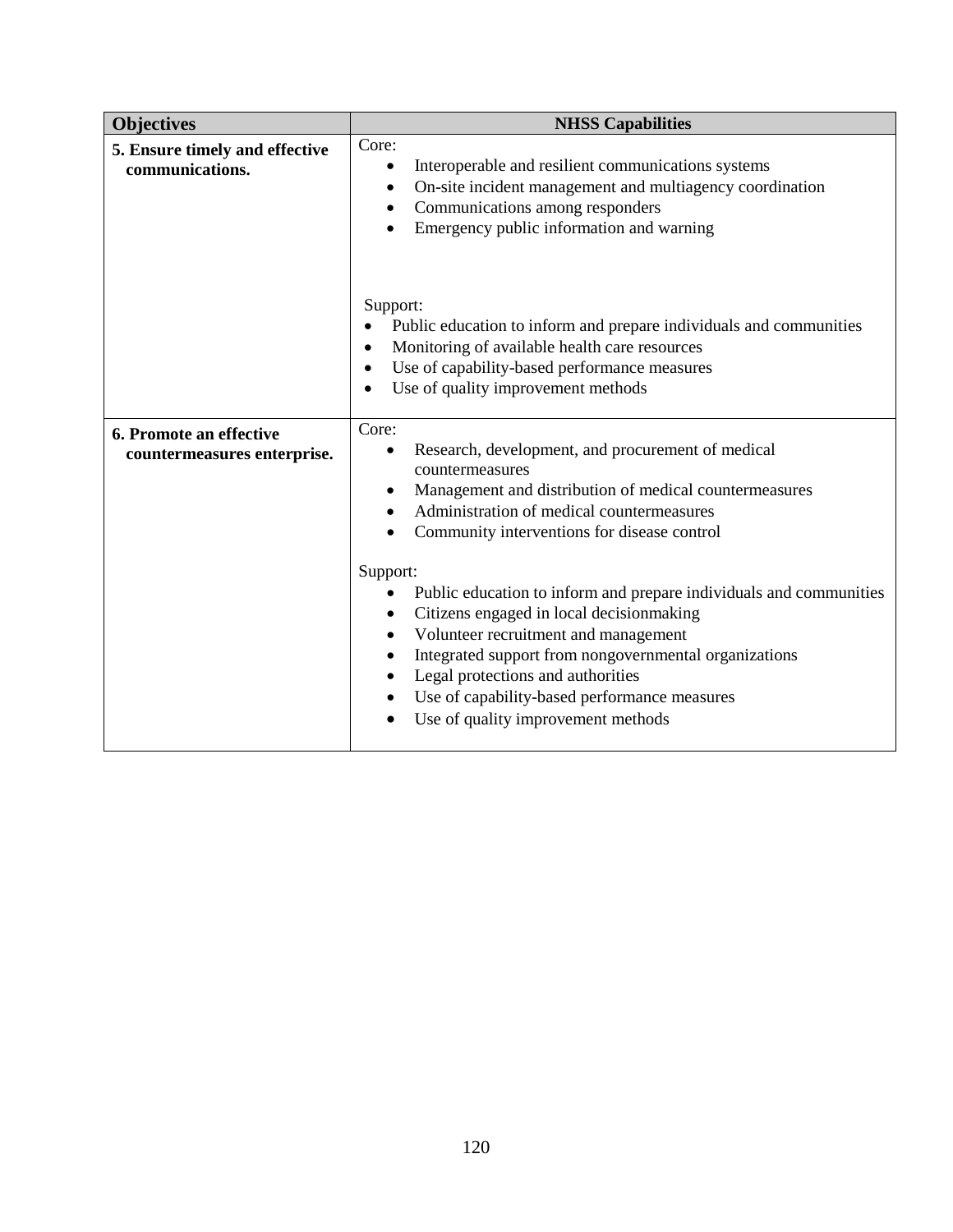| <b>Objectives</b>                                                                                  | <b>NHSS Capabilities</b>                                                                                                                                                                                                                                                                                                                                                                                                                                                                                                                                                                                                                                                                                                                                                                                                                                                                                                               |
|----------------------------------------------------------------------------------------------------|----------------------------------------------------------------------------------------------------------------------------------------------------------------------------------------------------------------------------------------------------------------------------------------------------------------------------------------------------------------------------------------------------------------------------------------------------------------------------------------------------------------------------------------------------------------------------------------------------------------------------------------------------------------------------------------------------------------------------------------------------------------------------------------------------------------------------------------------------------------------------------------------------------------------------------------|
| 7. Ensure prevention or<br>mitigation of environmental<br>and other emerging threats<br>to health. | Core:<br>Responder safety and health<br>$\bullet$<br>Emergency public safety and security<br>$\bullet$<br>Environmental health<br>$\bullet$<br>Potable water/wastewater and solid waste disposal<br>$\bullet$                                                                                                                                                                                                                                                                                                                                                                                                                                                                                                                                                                                                                                                                                                                          |
|                                                                                                    | Support:<br>Risk assessment and risk management<br>Emergency public information and warning<br>Legal protections and authorities<br>Coordination with U.S. and international partners<br>$\bullet$<br>Near-real-time systems for capture and analysis of health security-<br>$\bullet$<br>related data<br>Information gathering and recognition of indicators and warning<br>Laboratory testing<br>$\bullet$<br>Epidemiological surveillance and investigation<br>$\bullet$<br>Animal disease surveillance and investigation<br>$\bullet$<br>Agriculture surveillance and food safety<br>Emergency public information and warning<br>On-site incident management and multiagency coordination<br>$\bullet$<br>Communications among responders<br>$\bullet$<br>Community interventions for disease control<br>$\bullet$<br>Use of capability-based performance measures<br>$\bullet$<br>Use of quality improvement methods<br>$\bullet$ |
| 8. Incorporate post-incident<br>health recovery into planning<br>and response.                     | Core:<br>Post-incident social network re-engagement<br>$\bullet$<br>Case management support and individual assistance<br>$\bullet$<br>Reconstitution of the public health, medical, and behavioral health<br>$\bullet$<br>infrastructure<br>Support services network for long-term recovery<br>٠<br>Monitoring of physical and behavioral health outcomes<br>Support:<br>Public education to inform and prepare individuals and communities<br>٠<br>Local social networks for preparedness and resilience<br>$\bullet$<br>Citizens engaged in local decisionmaking<br>$\bullet$                                                                                                                                                                                                                                                                                                                                                        |
|                                                                                                    | Integrated support from nongovernmental organizations<br>٠<br>Access to health care and social services<br>$\bullet$<br>Environmental health<br>$\bullet$<br>Potable water/wastewater and solid waste disposal<br>٠<br>Evidence-based behavioral health prevention and treatment services<br>٠<br>Use of capability-based performance measures<br>$\bullet$<br>Use of quality improvement methods                                                                                                                                                                                                                                                                                                                                                                                                                                                                                                                                      |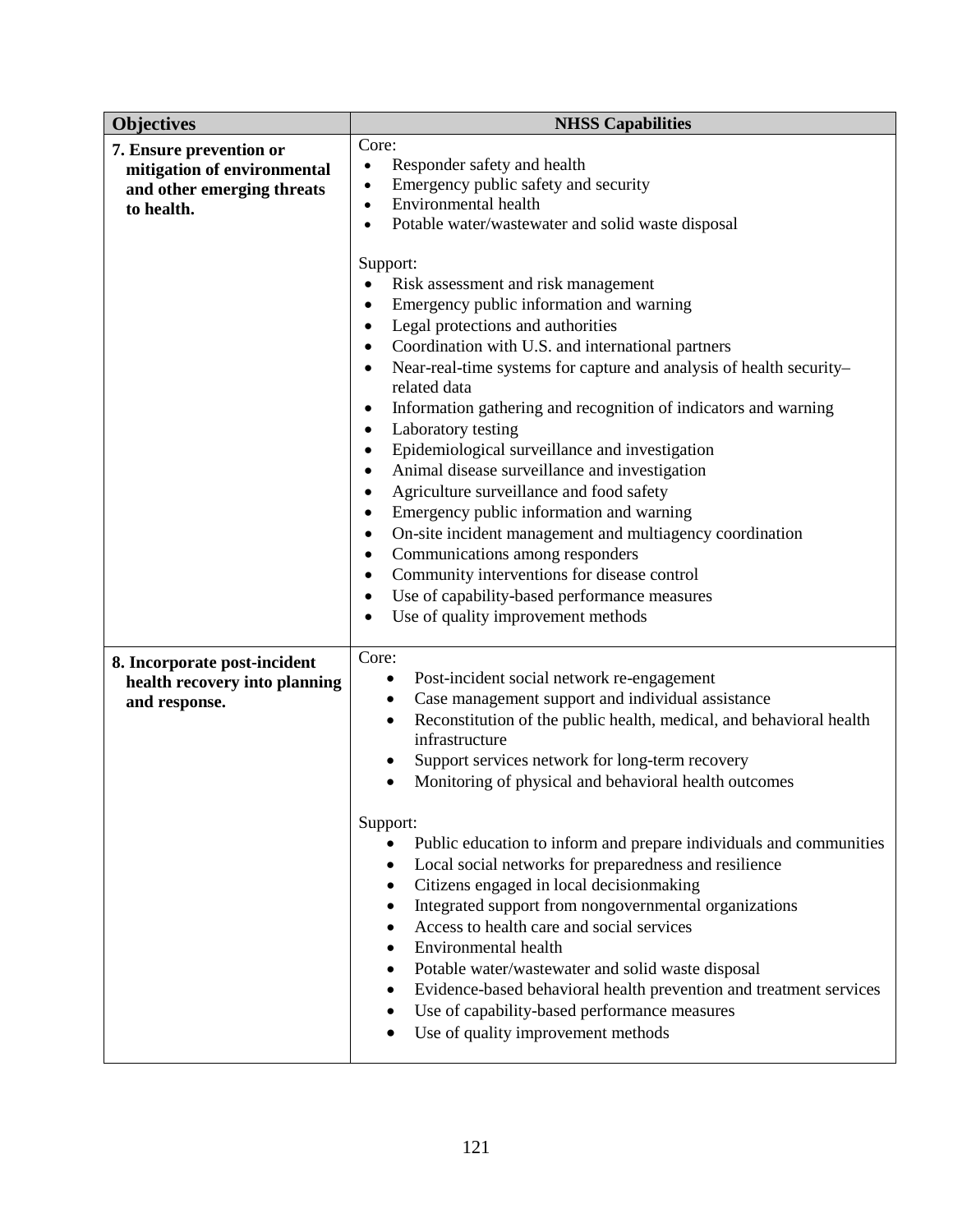| <b>Objectives</b>                                                                                                                                                      | <b>NHSS Capabilities</b>                                                                                                                                                                                                                                                                                                                                                        |
|------------------------------------------------------------------------------------------------------------------------------------------------------------------------|---------------------------------------------------------------------------------------------------------------------------------------------------------------------------------------------------------------------------------------------------------------------------------------------------------------------------------------------------------------------------------|
| 9. Work with cross-border and<br>global partners to enhance<br>national, continental, and<br>global health security.                                                   | Core:<br>Coordination with U.S. and international partners<br>Support:<br>Near-real-time systems for capture and analysis of health security-<br>related data<br>Information gathering and recognition of indicators and warning<br>Epidemiological surveillance and investigation<br>Animal disease surveillance and investigation<br>Agriculture surveillance and food safety |
|                                                                                                                                                                        | Use of capability-based performance measures<br>Use of quality improvement methods<br>$\bullet$                                                                                                                                                                                                                                                                                 |
| 10. Ensure that all systems that<br>support national health<br>security are based on the best<br>available science, evaluation,<br>and quality improvement<br>methods. | Core:<br>Use of capability-based performance measures<br>Use of quality improvement methods                                                                                                                                                                                                                                                                                     |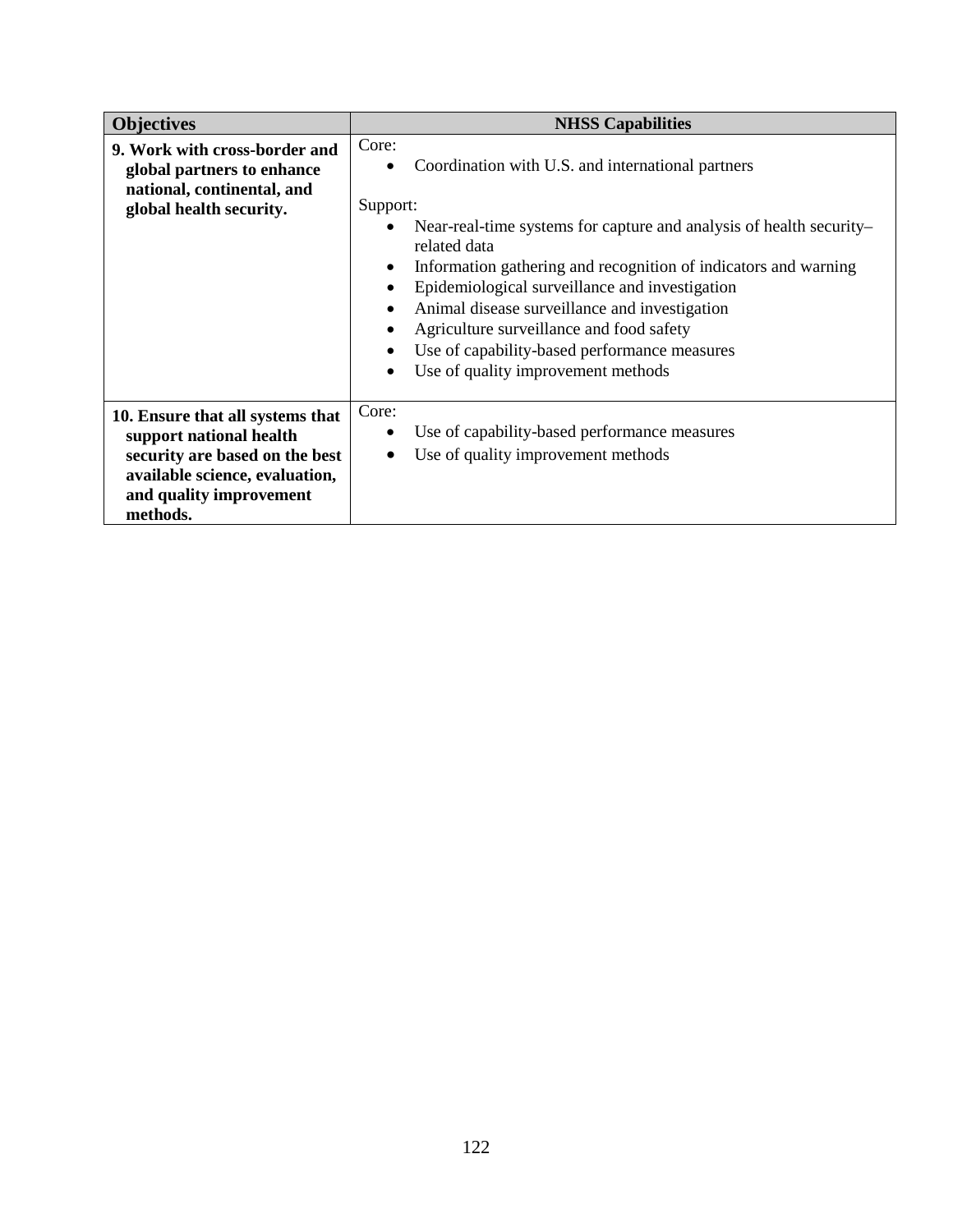# AP PE NDIX C. GLOSSARY OF KEY TERMS

#### **All-hazards**

"Describing an incident, natural or manmade, that warrants action to protect life, property, environment, and public health or safety, and to minimize disruptions of government, social, or economic activities." [66](#page-122-0)

#### **At-risk individuals**

Term applied to those individuals who, "before, during, and after an incident . . . may have additional needs in one or more of the following functional areas: communication, medical care, maintaining independence, supervision, and transportation. In addition to those individuals specifically recognized as at-risk in the Pandemic and All-Hazards Preparedness Act (i.e., children, senior citizens, and pregnant women), individuals who may need additional response assistance include those who have disabilities, live in institutionalized settings, are from diverse cultures, have limited English proficiency or are non-English-speaking, are transportation disadvantaged, have chronic medical disorders, and have pharmacological dependency."[67](#page-122-1)

### **Biosafety**

"Development and implementation of administrative policies, work practices, facility design, and safety equipment to prevent transmission of biologic agents to workers, other persons, and the environment."[68](#page-122-2)

#### **Biosecurity**

The safe management of infectious materials to protect against loss, theft, diversion, or intentional misuse of microbiological pathogens.

#### **Capability**

"Provides the means to accomplish a mission or function resulting from the performance of one or more critical tasks, under specified conditions, to target levels of performance. A capability may be delivered with *any* combination of properly planned, organized, equipped, trained, and exercised personnel that achieves the desired outcome."<sup>[69](#page-122-3)</sup>

### **Community**

Defined not simply in terms of geography and can refer to a neighborhood, a jurisdiction, or multiple jurisdictions, and includes individuals and their families; private-sector, nongovernmental, and academic organizations; and all forms of government (i.e., local, state, territorial, tribal, and federal).

<span id="page-122-0"></span> <sup>66</sup> U.S. Department of Homeland Security, *National Incident Management System*, Washington, D.C., December 2008.

<span id="page-122-1"></span><sup>67</sup> U.S. Department of Health and Human Services, "At-Risk Individuals," 2012, accessed online May 13, 2011, at http://www.phe.gov/Preparedness/planning/abc/Documents/AtRisk.pdf.

<span id="page-122-2"></span><sup>&</sup>lt;sup>68</sup> Centers for Disease Control and Prevention, Office of Health and Safety, "Laboratory Biosecurity Glossary," no date, accessed online May 13, 2011, a[t http://www.cdc.gov/od/ohs/biosecurity\\_training/page53.html.](http://www.cdc.gov/od/ohs/biosecurity_training/page53.html)

<span id="page-122-3"></span><sup>69</sup> U.S. Department of Homeland Security, *National Preparedness Guidelines*, Washington, D.C., September 2007.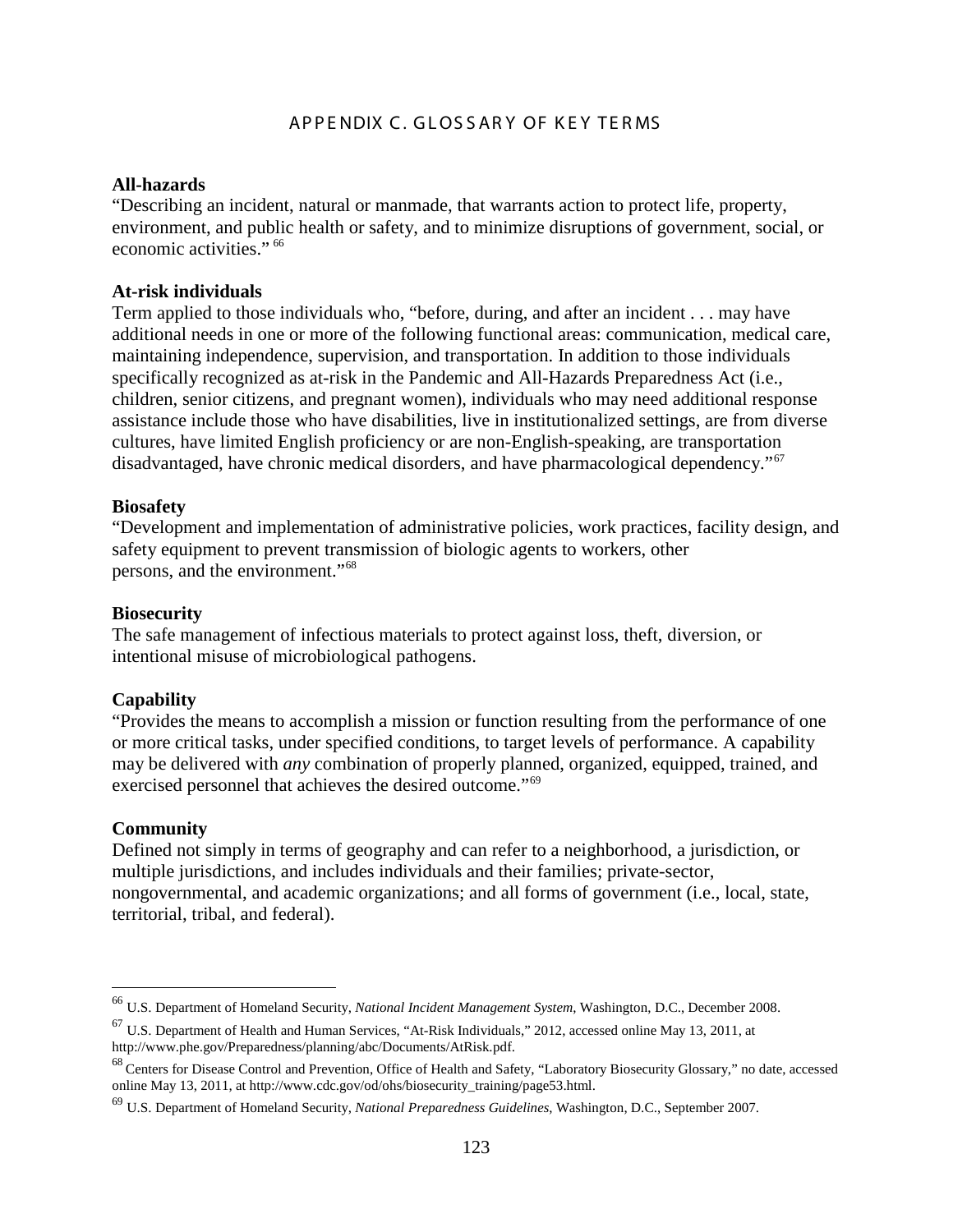# **Continuum of health care**

The full range of health care organizations and health care delivery settings relevant to national health security, including, but not limited to 9-1-1 call centers/public safety answering points, EMS, emergency departments, hospitals, ambulatory care, physicians' offices, community health centers, specialized care (e.g., dialysis, laboratories, rehabilitation), behavioral health care, longterm care (e.g., nursing homes, assisted living), and home health care and services (e.g., nursing, meals).

# **Credentialing**

A means of identifying individuals who have demonstrated the ability to perform specific tasks or functions. The credentialing process entails the objective evaluation and documentation of an individual's current certification, license, or degree; training and experience; and competence or proficiency to meet nationally accepted standards, provide particular services and/or functions, or perform specific tasks under specific conditions during an incident.<sup>[70](#page-123-0)</sup>

# **Crisis standards of care**

"The conditions under which standards of care would change due to shortage of critical resources"; crisis standards of care may be implemented following "a substantial change in usual health care operations and the level of care it is possible to deliver, which is made necessary by a pervasive (e.g., pandemic influenza) or catastrophic (e.g., earthquake, hurricane) disaster." [71](#page-123-1)

# **Critical infrastructure**

The "assets, systems, and networks, whether physical or virtual, so vital to the United States that their incapacitation or destruction would have a debilitating effect on security, national economic security, public health or safety, or any combination thereof."<sup>[72](#page-123-2)</sup>

#### **Disaster behavioral health**

"The provision of mental health, substance abuse, and stress management services to disaster survivors and responders."<sup>[73](#page-123-3)</sup>

#### **Dual Use Research**

The development of policies addressing life sciences research that yield information or technologies with the potential to be misused to threaten public health or national security.

# **Environmental hazards**

Threats to food, water, air, soil, plant and animal safety and health, climate change, and occupational hazards.

<span id="page-123-0"></span> <sup>70</sup> U.S. Department of Homeland Security, *National Incident Management System*, Washington, D.C., December 2008.

<span id="page-123-1"></span><sup>71</sup> Institute of Medicine, 2009.

<span id="page-123-2"></span><sup>72</sup> U.S. Department of Homeland Security, "Critical Infrastructure," no date.

<span id="page-123-3"></span> $^{73}$  U.S. Department of Health and Human Services, "At Risk, Behavioral Health & Community Resilience," no date, accessed May 13, 2011, at http://www.phe.gov/Preparedness/planning/abc/Pages/default.aspx.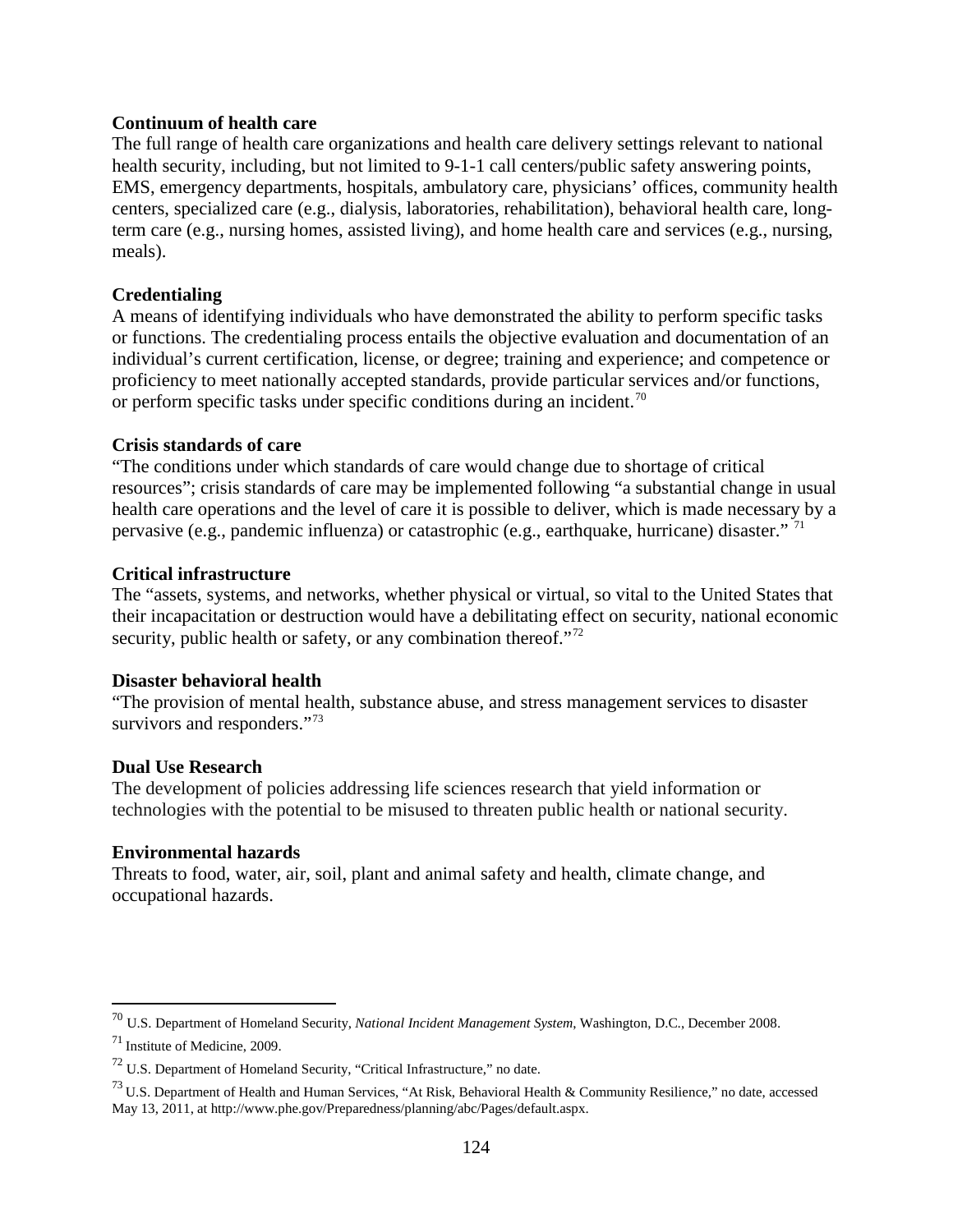### **Emergency Medical Services System**

**"**Any specific arrangement of emergency medical personnel, equipment and supplies designed to function in a coordinated fashion. May be local, regional, State or National."[74](#page-124-0)

# **Emerging threat**

"Emerging threats can be divided into two groups. The first are ones that began with a classic platform or agent, this is the weaponization of disease agents. The second group would be comprised of agents that do not exist in nature and are produced by man."[75](#page-124-1)

# **Enterprise**

A project or undertaking that is particularly difficulty or risky.<sup>[76](#page-124-2)</sup> For example, the recently released *Quadrennial Homeland Security Review* (QHSR) refers to the "homeland security enterprise," which involves enhancing shared awareness of risks and threats, building capable communities, fostering unity of effort, and fostering innovative approaches and solutions through leading-edge science and technology.[77](#page-124-3)

# **Fair Information Practice Principles**

Guidelines from the U.S. Federal Trade Commission that represent widely accepted concepts concerning fair information practice in an electronic marketplace.

# **Food safety**

"Protecting the food supply from microbial, chemical (i.e., arsenic, lead) and physical (i.e., glass, metal) hazards or contamination that may occur during all stages of food production and handling-growing, harvesting, processing, transporting, preparing, distributing and storing. The goal of food safety monitoring is to keep food wholesome."[78](#page-124-4)

#### **Health care coalition**

A group of health care organizations working together to collectively leverage resources, thus increasing the scale of the response to meet the needs of their community. A health care coalition organizes individual health care assets into a single functional unit. A coalition may include hospitals, long-term care or alternative treatment facilities, dialysis and other outpatient treatment centers, nursing homes and other skilled nursing facilities, private physician offices, dental care, clinics, community health centers and any other health care asset that may be brought to bear during major medical response. It can provide a central integration mechanism for cooperative planning, information sharing, and management coordination among health care assets, and also establishes a mechanism for integrating medical assets into the jurisdiction's incident command system.

<span id="page-124-0"></span> <sup>74</sup> U.S. Department of Transportation, *EMS Pandemic Influenza Guidelines for Statewide Adoption*, May 3, 2007, accessed online May 13, 2011, at

http://www.nhtsa.gov/people/injury/ems/pandemicinfluenzaguidelines/Task61136Web/PDFs/Task%206.1.13.6Lo.pdf.

<span id="page-124-1"></span><sup>75</sup> Lindler et al., 2005, pp. 351–359.

<span id="page-124-2"></span><sup>76</sup> Dictionary.com, "enterprise," accessed online May 13, 2011, at http://dictionary.reference.com/browse/enterprise.

<span id="page-124-3"></span><sup>77</sup> U.S. Department of Homeland Security, *Quadrennial Homeland Security Review Report: A Strategic Framework for a Secure Homeland*, Washington, D.C.: U.S. Department of Homeland Security, February 2010.

<span id="page-124-4"></span><sup>78</sup> University of Rhode Island Cooperative Extension, "Food Safety Education Glossary," no date, accessed online October 9, 2009, a[t http://www.uri.edu/ce/ceec/food/factsheets/glossary.html.](http://www.uri.edu/ce/ceec/food/factsheets/glossary.html)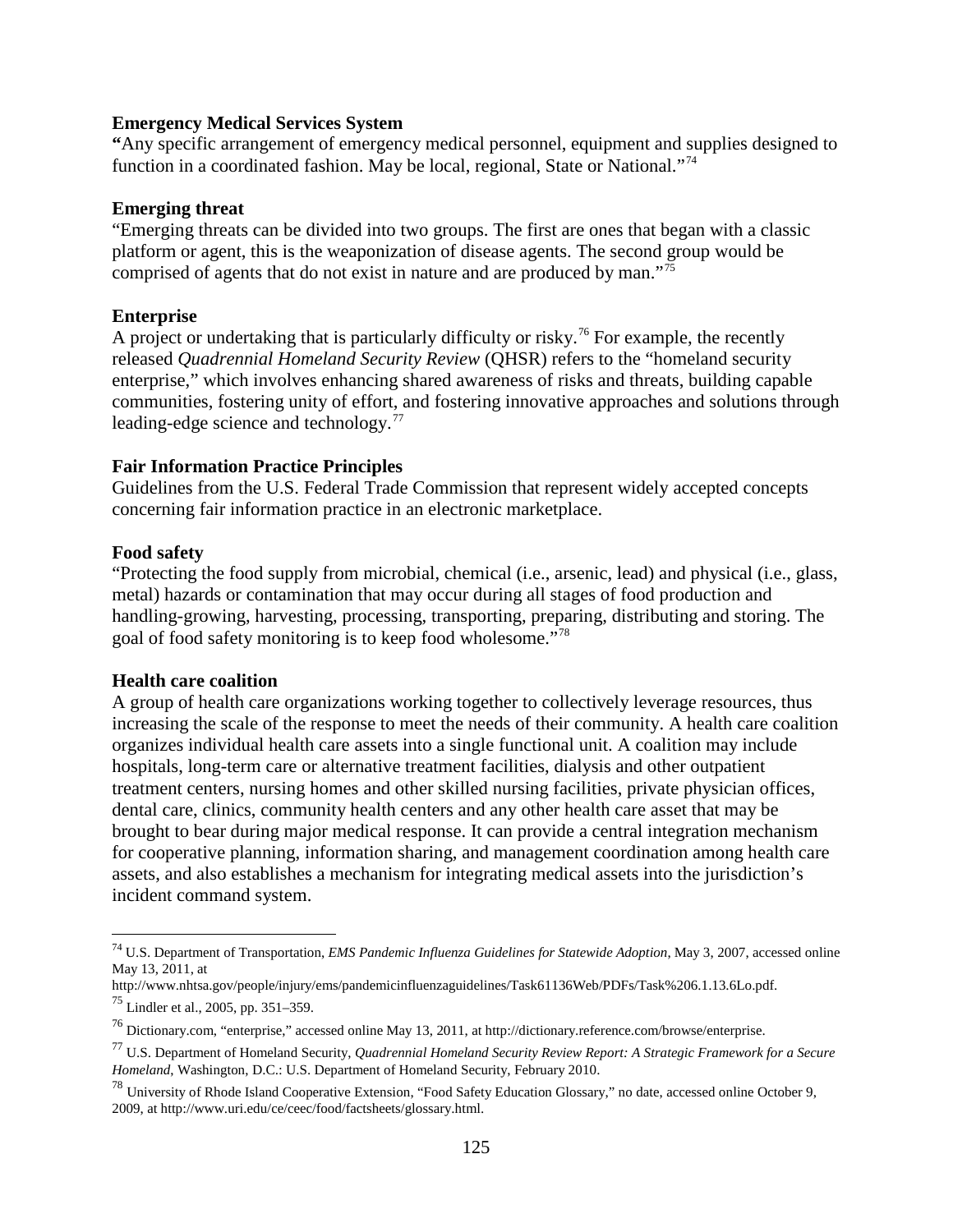# **Health care delivery system**

Includes primary and hospital care, disaster medicine, behavioral health care, and all other health care services

# **Health care organization**

Any type of entity that provides health care, including a private physician's office, dental office, hospital, long-term care or alternative treatment facility, dialysis or other outpatient treatment center, nursing home or other skilled nursing facility, clinic or other community health center, and any other health care asset that provides health care services.

# **Health incident**

Refers to a wide range of natural and man-made phenomena that may have health consequences that include, but are not limited to, infectious disease outbreaks, hurricanes, earthquakes, storms, tornadoes, tsunamis, hazardous material spills, nuclear accidents, biological and other terrorist attacks, and fires.

# **Health literacy**

Involves three dimensions: the basic knowledge needed to fully understand and take action on health issues (conceptual foundations), the skills necessary to make public health decisions that benefit the community (critical skills), and the skills and resources necessary to address health concerns through civic engagement (civic orientation).<sup>[79](#page-125-0)</sup>

#### **Health sector**

Includes all parts of the health care delivery system (e.g., primary and hospital care, disaster medicine, and behavioral health care) and the public health system.

# **Human services**

In the context of recovery, the term *human services* is intended to be compatible with the term *social services* as used in other national recovery documents.

# **Incident Command System**

"A standardized on-scene emergency management construct specifically designed to provide an integrated organizational structure that reflects the complexity and demands of single or multiple incidents, without being hindered by jurisdictional boundaries. ICS is the combination of facilities, equipment, personnel, procedures, and communications operating within a common organizational structure, designed to aid in the management of resources during incidents. It is used for all kinds of emergencies and is applicable to small as well as large and complex incidents. ICS is used by various jurisdictions and functional agencies, both public and private, to organize field- level incident management operations."[80](#page-125-1)

<span id="page-125-0"></span> $79$  Freedman et al., 2009.

<span id="page-125-1"></span><sup>80</sup> U.S. Department of Homeland Security, *National Response Framework*, Washington, D.C., January 2008.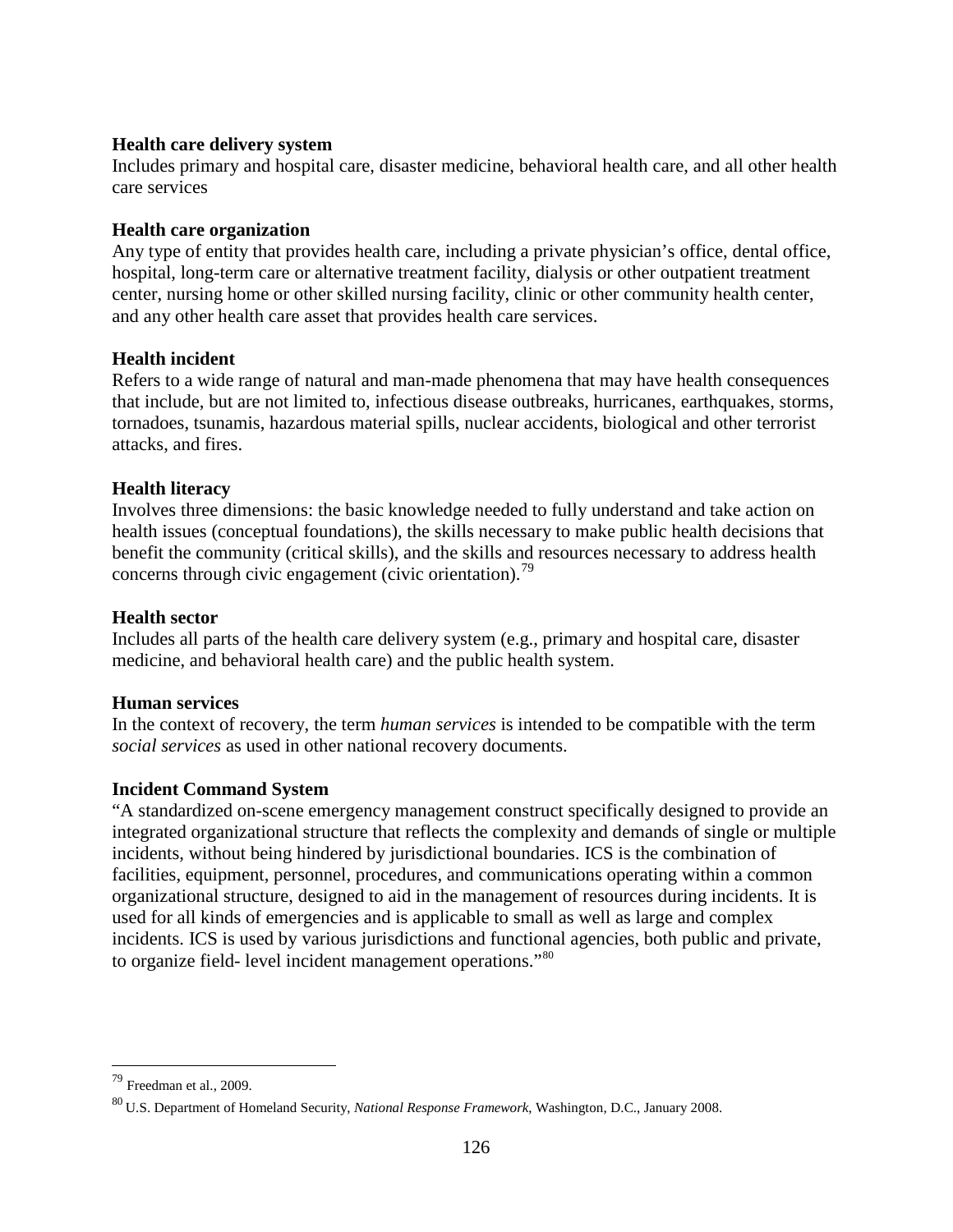### **Jurisdiction**

"A range or sphere of authority. Public agencies have jurisdiction at an incident related to their legal responsibilities and authority. Jurisdictional authority at an incident can be political or geographical (e.g., local, state, tribal, territorial, and Federal boundary lines) or functional (e.g., law enforcement, public health)."[81](#page-126-0)

# **Medical countermeasures**

Include those drugs, biological products, and devices that meet the definition of ''qualified countermeasure," "that the Secretary determines to be a priority (consistent with sections 302(2) and 304(a) of the Homeland Security Act of 2002) to—treat, identify, or prevent harm from any biological, chemical, radiological, or nuclear agent that may cause a public health emergency affecting national security or treat, identify, or prevent harm from a condition that may result in adverse health consequences or death, and may be caused by administering a drug, biological product, or device that is used [to treat, identify, or prevent harm from such an agent]."<sup>[82](#page-126-1)</sup>

# **Medical surge**

"The capability to rapidly expand the capacity of the existing health care system (long-term care facilities, community health agencies, acute care facilities, alternate care facilities and public health departments) in order to provide triage and subsequent medical care. This includes providing definitive care to individuals at the appropriate clinical level of care, within sufficient time to achieve recovery and minimize medical complications. The capability applies to an incident resulting in a number or type of patients that overwhelm the day-to-day acute-care medical capacity."[83](#page-126-2)

# **National Disaster Medical System (NDMS)**

"A coordinated effort by HHS, DHS, DOD and VA [Department of Veterans Affairs], working in collaboration with the States and other appropriate public or private entities to provide health services, health-related social services, other appropriate human services, and appropriate auxiliary services to respond to the needs of victims of a public health emergency or be present at locations, and for limited periods of time, specified by the Secretary on the basis that the Secretary has determined that a location is at risk of a public health emergency during the time specified."<sup>[84](#page-126-3)</sup> Includes 112 Disaster Medical Assistance Teams, including Disaster Mortuary Assistance Teams, National Veterinary Response Teams, National Pharmaceutical Assistance Teams, and other related teams and assets. The NDMS is housed in HHS in the Office of the Assistant Secretary for Preparedness and Response.<sup>[85](#page-126-4)</sup>

<span id="page-126-0"></span> <sup>81</sup> U.S. Department of Homeland Security, *National Incident Management System*, Washington, D.C., December 2008.

<span id="page-126-1"></span><sup>82</sup> 110th Congress, *Section 319F-1 of the Public Health Service Act*, 42 U.S.C. 247d-6a(a)(2).

<span id="page-126-2"></span><sup>83</sup> U.S. Department of Homeland Security, *Target Capabilities List: A Companion to the National Preparedness Guidelines*, Washington, D.C., September 2007.

<span id="page-126-3"></span><sup>84</sup> 42 U.S.C. 200hh-11

<span id="page-126-4"></span><sup>85</sup> National Disaster Medical System, accessed online November 18, 2009 a[t http://www.hhs.gov/aspr/opeo/ndms/index.html.](http://www.hhs.gov/aspr/opeo/ndms/index.html)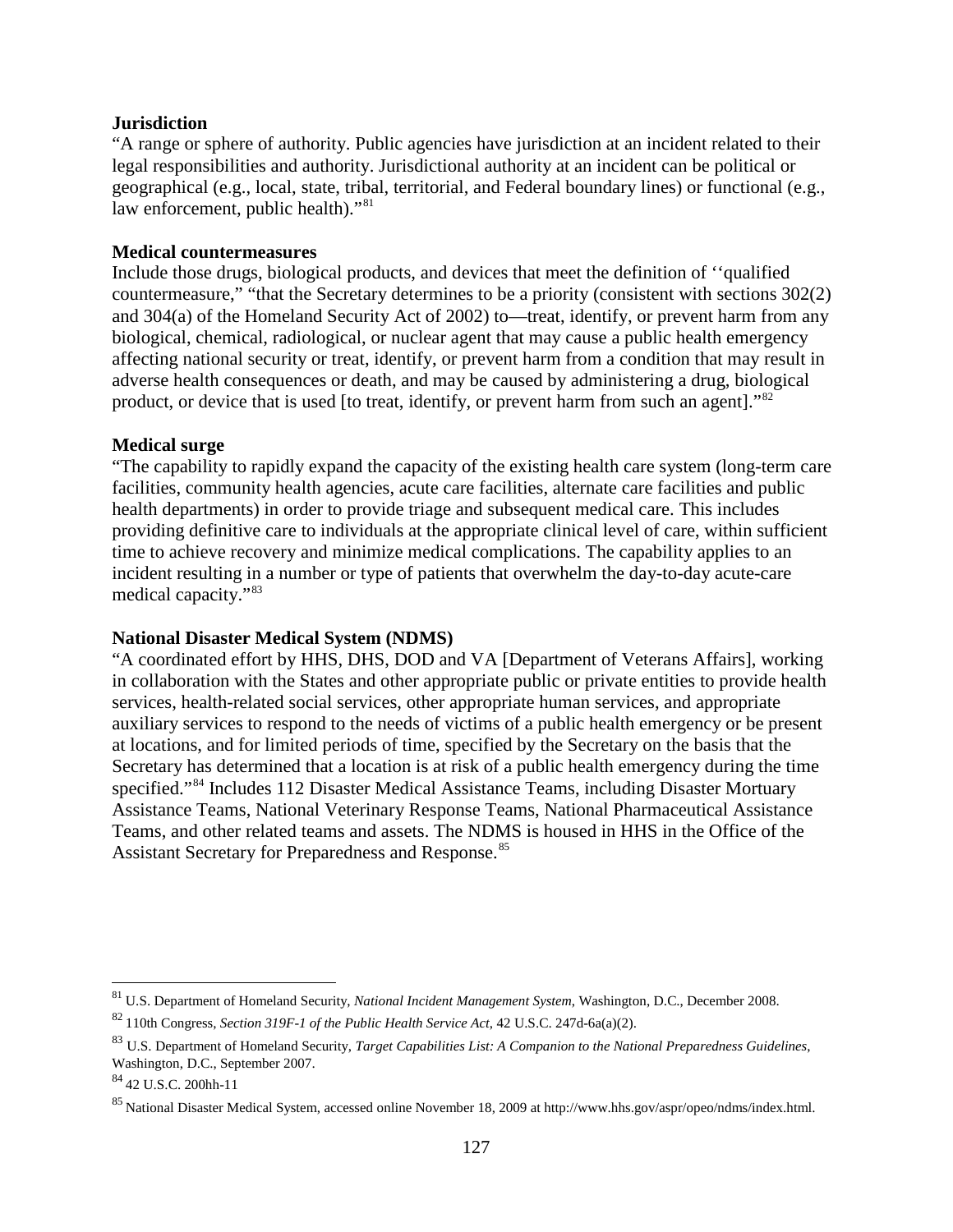# **National health security**

National health security exists when the Nation and its people are prepared for, protected from, and resilient in the face of health threats or incidents with potentially negative health consequences.

# **National health security workforce**

Encompasses both paid staff and volunteer workers in public health and health care, as well as other disciplines such as pre-hospital EMS systems and emergency management.

# **Nontraditional plants and animals**

Nontraditional plants and animals are those that are not typically found in a region.<sup>[86](#page-127-0)</sup>

# **One Health Initiative**

A movement to forge co-equal, all inclusive collaborations between physicians, veterinarians, and other scientific-health and environmentally related disciplines, including the American Medical Association, American Veterinary Medical Association, the American Society of Tropical Medicine and Hygiene, the Centers for Disease Control and Prevention (CDC), the United States Department of Agriculture (USDA), and the U.S. National Environmental Health Association (NEHA).<sup>[87](#page-127-1)</sup>

# **PAHPA**

Pandemic and All Hazards Preparedness Act, Public Law No. 109-417.<sup>[88](#page-127-2)</sup>

### **Planning alliance**

An alliance that establishes a systematic process for integrating and coordinating local, state, tribal, territorial, and federal medical responses to support optimal surge capacity and capability while protecting patients, health care staff, and other health security workers.

#### **Public health**

**"**The science and practice of protecting and improving the overall health of the community through disease prevention and early diagnosis, control of communicable diseases, health education, injury prevention, sanitation, and protection from environmental hazards."<sup>[89](#page-127-3)</sup>

# **RSS**

Really Simple Syndication, a web feed technology used to publish works such as blog entries, news headlines, audio, and video that are frequently updated. GeoRSS is an emerging standard for encoding location as part of a web feed. $90$ 

<span id="page-127-0"></span><sup>&</sup>lt;sup>86</sup> For information on plant and animal importation, see, for example, U.S. Department of Agriculture, "About APHIS," no date, accessed online May 12, 2011, at [http://www.aphis.usda.gov/about\\_aphis/.](http://www.aphis.usda.gov/about_aphis/)

<span id="page-127-1"></span><sup>87</sup> One Health Initiative, website, no date, accessed online May 12, 2011, a[t http://onehealthinitiative.com/.](http://onehealthinitiative.com/) 

<span id="page-127-2"></span><sup>88</sup> Public Law 109-417, Pandemic and All-Hazards Preparedness Act, December 19, 2006.

<span id="page-127-3"></span><sup>&</sup>lt;sup>89</sup> U.S. Department of Homeland Security, "Homeland Security Presidential Directive 21: Public Health and Medical Preparedness," October 18, 2007, accessed online May 12, 2011, at [http://www.dhs.gov/xabout/laws/gc\\_1219263961449.shtm.](http://www.dhs.gov/xabout/laws/gc_1219263961449.shtm)

<span id="page-127-4"></span><sup>90</sup> See ArcGIS Resource Center, "GeoRSS Feeds in Explorer," ArcGIS Blog, September 4, 2008, accessed online May 12, 2011, at http://blogs.esri.com/Info/blogs/arcgisexplorerblog/archive/2008/09/04/georss-feeds-in-explorer.aspx.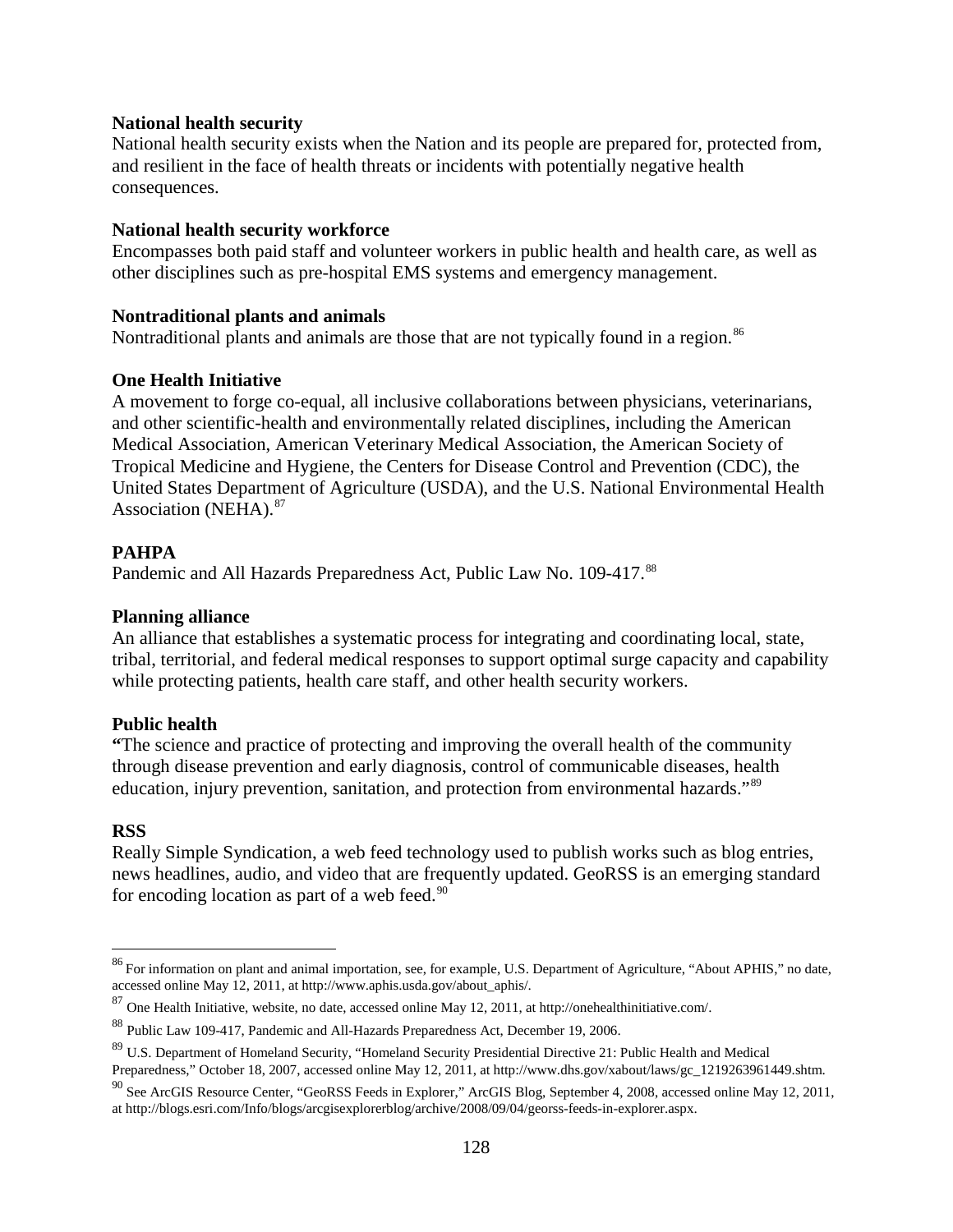#### **Risk analysis**

"The process of assessment and management of risks."<sup>[91](#page-128-0)</sup>

#### **Situational awareness**

"The ability to identify, process, and comprehend the critical elements of information about an incident."<sup>[92](#page-128-1)</sup>

# **Social connectedness**

The personal (e.g., family, friend, neighbor) and professional (e.g., service provider, community leader) relationships among community residents.<sup>[93](#page-128-2)</sup>

#### **Surge capacity**

"A measurable representation of a health care system's ability to manage a sudden or rapidly progressive influx of patients within the currently available resources at a given point in time."[94](#page-128-3)

#### **Volunteer**

Includes both people who are (1) associated formally with the system (e.g., register as part of a reserve workforce, train in functional roles with staff or other volunteers, and participate on an interim basis) and (2) ad hoc (e.g., feel compelled to help other workers prior to, during or following an incident and, in some response instances, require just-in-time training).

### **Zoonotic infections**

"Any disease or infection that is naturally transmissible from vertebrate animals to humans and vice-versa is classified as a zoonosis."[95](#page-128-4)

<span id="page-128-0"></span> <sup>91</sup> Homeland Security Institute, *Homeland Security Risk Assessment*, *Vol. I: Setting*, Arlington, Va., RP05-024-01a, June 16, 2006, accessed online at May 12, 2011, at

http://www.homelandsecurity.org/hsireports/Risk%20Assessment%20Volume%201%20Setting.pdf.

<span id="page-128-1"></span><sup>92</sup> U.S. Department of Homeland Security, *National Response Framework*, Washington, D.C., January 2008.

<span id="page-128-2"></span><sup>93</sup> R. Lee and S. Robbins, "Measuring Belongingness: The Social Connectedness and Social Assurance Scales," *Journal of Counseling Psychology*, Vol. 42, No. 2, 1995, pp. 232–241.

<span id="page-128-3"></span><sup>94</sup> American College of Emergency Physicians, "Health Care System Surge Capacity Recognition, Preparedness, and Response," 2011, accessed online May 13, 2011, a[t http://www.acep.org/practres.aspx?id=29506.](http://www.acep.org/practres.aspx?id=29506)

<span id="page-128-4"></span><sup>&</sup>lt;sup>95</sup> World Health Organization, "Zoonoses and Veterinary Public Health (VPH)," no date, accessed online May 13, 2011, at [http://www.who.int/zoonoses/en/.](http://www.who.int/zoonoses/en/)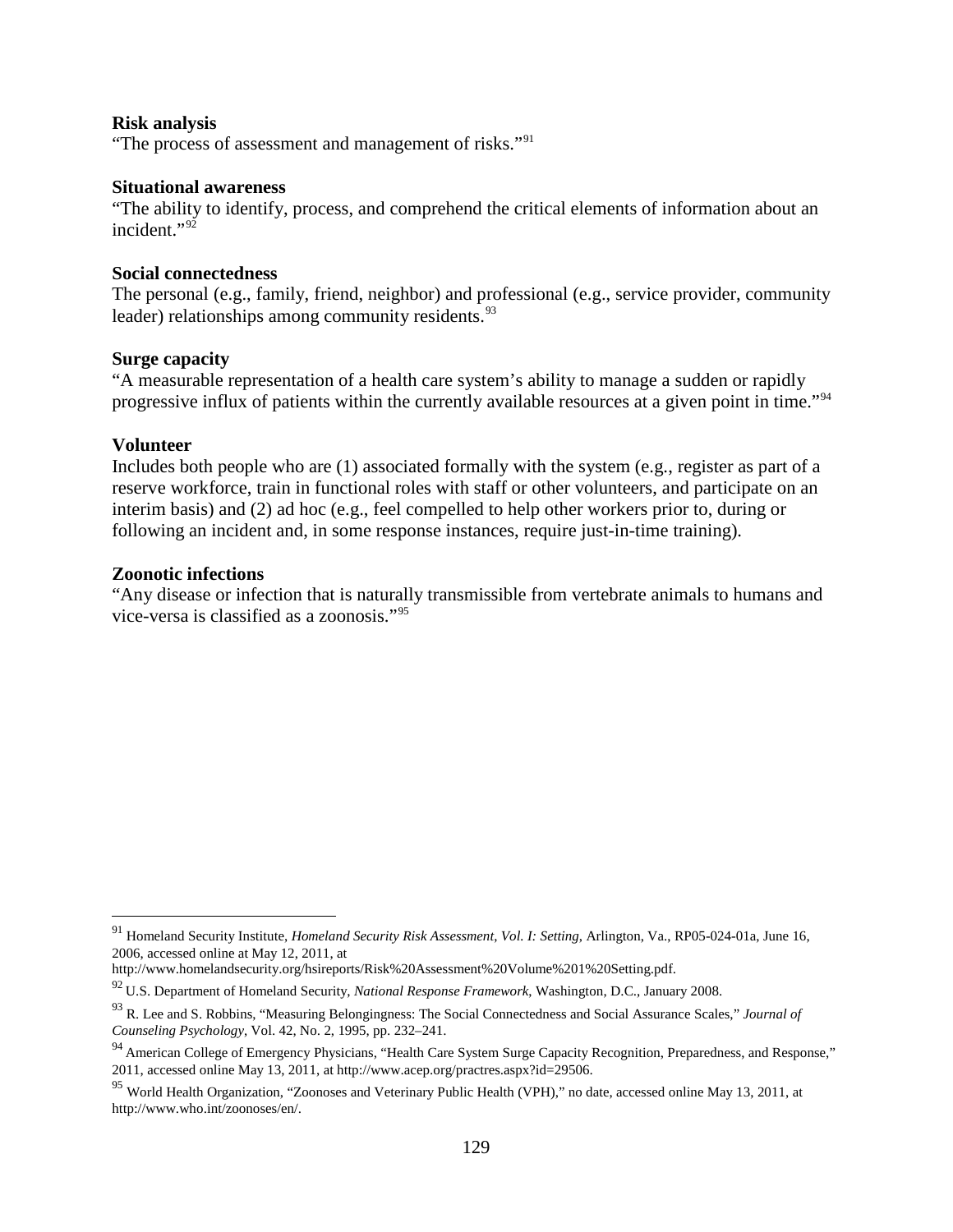# LIST OF REFERENCES

American College of Emergency Physicians, "Health Care System Surge Capacity Recognition, Preparedness, and Response" 2011. As of April 27, 2012: http://www.acep.org/practres.aspx?id=29506

ArcGIS Resource Center, "GeoRSS Feeds in Explorer," ArcGIS Blog, September 4, 2008. As of April 27, 2012:

http://blogs.esri.com/Info/blogs/arcgisexplorerblog/archive/2008/09/04/georss-feeds-inexplorer.aspx

Carafano, James, "Resiliency and Public-Private Partnerships to Enhance Homeland Security," The Heritage Foundation, June 24, 2008. As of April 27, 2012: http://www.heritage.org/Research/Reports/2008/06/Resiliency-and-Public-Private-Partnerships-

to-Enhance-Homeland-Security

Centers for Disease Control and Prevention, *Concept Plan for Implementation of the National Biosurveillance Strategy for Human Health*, Washington, D.C., January 2010. As of April 27, 2012:

http://www.cdc.gov/osels/pdf/Concept\_Plan\_V1+5+final+for+print+KMD.PDF

Centers for Disease Control and Prevention, *National Biosurveillance Strategy for Human Health (NBSHH), Version 2.0*, Washington, D.C., February 2010. As of April 27, 2012: http://www.cdc.gov/osels/pdf/NBSHH\_V2\_FINAL.PDF

Centers for Disease Control and Prevention, "Strategic National Stockpile," no date. As of April 27, 2012:

http://www.cdc.gov/phpr/stockpile/stockpile.htm

Centers for Disease Control and Prevention, "Ten Essential Public Health Services," no date. As of April 27, 2012:

http://www.cdc.gov/od/ocphp/nphpsp/essentialphservices.htm

Centers for Disease Control and Prevention, Office of Health and Safety, "Laboratory Biosecurity Glossary," no date. As of April 27, 2012: http://www.cdc.gov/biosafety/biosecuritytraining/page53.html

CNA Corporation, *Medical Surge Capacity and Capability: A Management System for Integrating Medical and Health Resources During Large-Scale Emergencies*, Washington, D.C.: U.S. Department of Health and Human Services, September 2007.

Executive Order 13527, "Establishing Federal Capability for the Timely Provision of Medical Countermeasures Following a Biological Attack," December 30, 2009.

Executive Order 13546, "Optimizing the Security of Biological Select Agents and Toxins in the United States," July 2, 2010.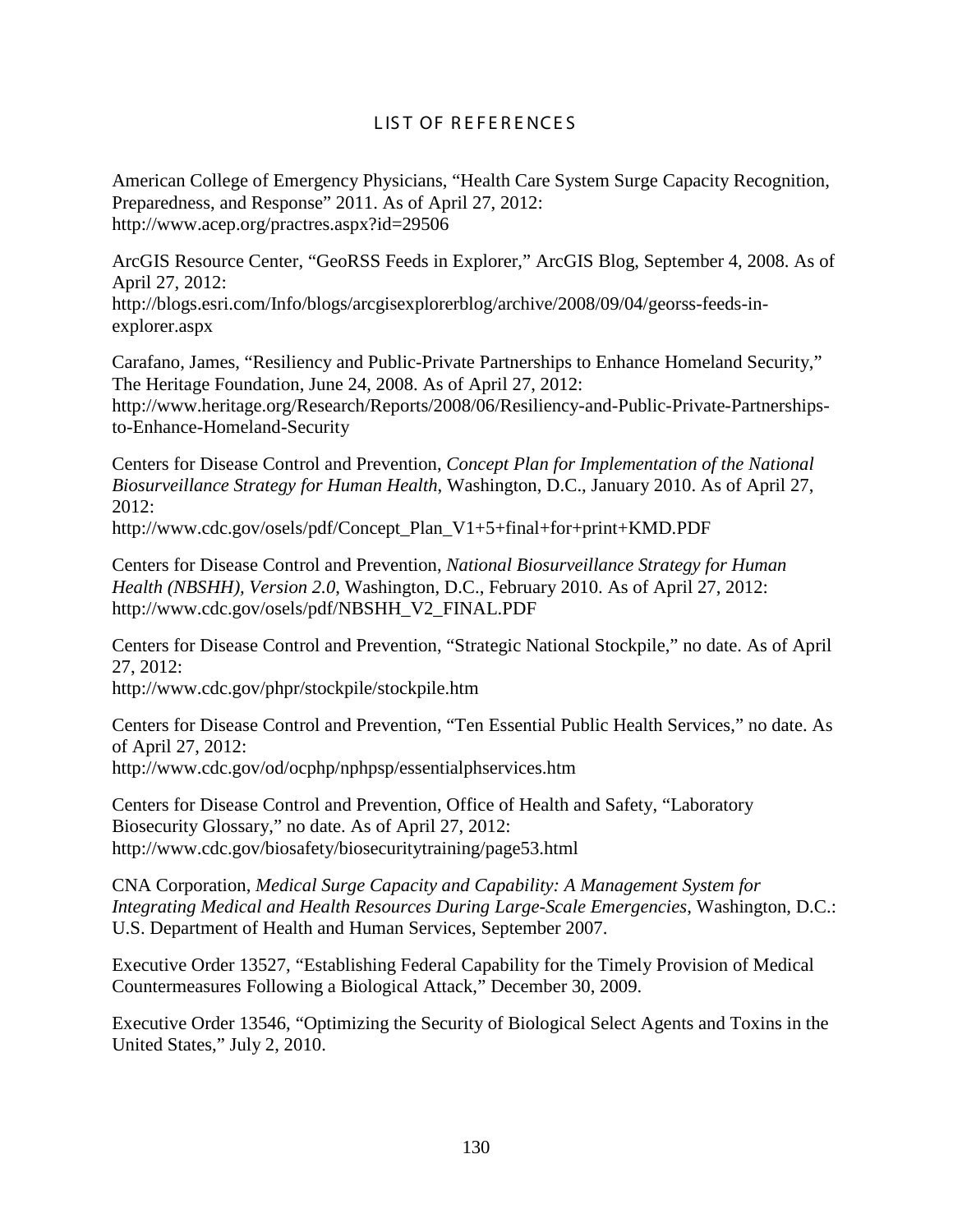Federal Emergency Management Organization, *Developing and Maintaining Emergency Operations Plans: Comprehensive Preparedness Guide (CPG) 101*, Washington, D.C., November 2010.

Freedman, D. A., K. D. Bess, H. A. Tucker, D. L. Boyd, A. M. Tuchman, and K. A. Wallston, "Public Health Literacy Defined," *American Journal of Preventive Medicine*, Vol. 36, No. 5, 2009, pp. 446–451.

Gebbie, K., and B. Turnock, "The Public Health Workforce, 2006: New Challenges," *Health Affairs*, Vol. 25, No. 4, 2006, pp. 923–933.

Homeland Security Institute, *Homeland Security Risk Assessment Volume I: Setting*, Arlington, Va., RP05-024-01a, June 16, 2006.

Homeland Security Institute, Homeland Security Risk Assessment, Vol. I: Setting, June 16, 2006, RP05-024-01a (accessed online at May 12, 2011 at http://www.homelandsecurity.org/hsireports/Risk%20Assessment%20Volume%201%20Setting. pdf).

Hoshaw-Woodard, Stacy, *Description and Comparison of the Methods of Cluster Sampling and Lot Quality Assurance Sampling to Assess Immunization Coverage*, Geneva: World Health Organization, Department of Vaccines and Biologicals, 2011.

Institute of Medicine, *Crisis Standards of Care: Summary of a Workshop Series*, Washington, D.C.: The National Academies Press, 2010.

Institute of Medicine, *Guidance for Establishing Crisis Standards of Care for Use in Disaster Situations: A Letter Report*, Washington, D.C.: The National Academies Press, 2009.

Knebel, A., and S. Phillips, "National Strategy for Health Care System Preparedness," *Disaster Medicine and Public Health Preparedness*, Vol. 3, Suppl. 1, 2009, pp. S4–S6.

Lee, R., and S. Robbins, "Measuring Belongingness: The Social Connectedness and Social Assurance Scales," *Journal of Counseling Psychology*, Vol. 42, No. 2, 1995, pp. 232–241.

Lindler, Luther E., Eileen Choffnes and George W. Korch, "Definition and Overview of Emerging Threats," in Luther E. Linder, Eileen Choffnes and George W. Korch, eds., *Biological Weapons Defense: Infectious Disease and Counterbioterrorism*, New York: Humana Press, 2005, pp. 351–359.

National Biosurveillance Advisory Subcommittee, *Improving the Nation's Ability to Detect and Respond to 21st Century Urgent Health Threats: First Report of the National Biosurveillance Advisory Subcommittee*, October 2009.

National Biosurveillance Advisory Subcommittee, *Improving the Nation's Ability to Detect and Respond to 21st Century Urgent Health Threats: Second Report of the National Biosurveillance Advisory Subcommittee,* June 2011.

National Disaster Medical System (NDMS) (accessed online 11/18/09 at http://www.hhs.gov/aspr/opeo/ndms/index.html).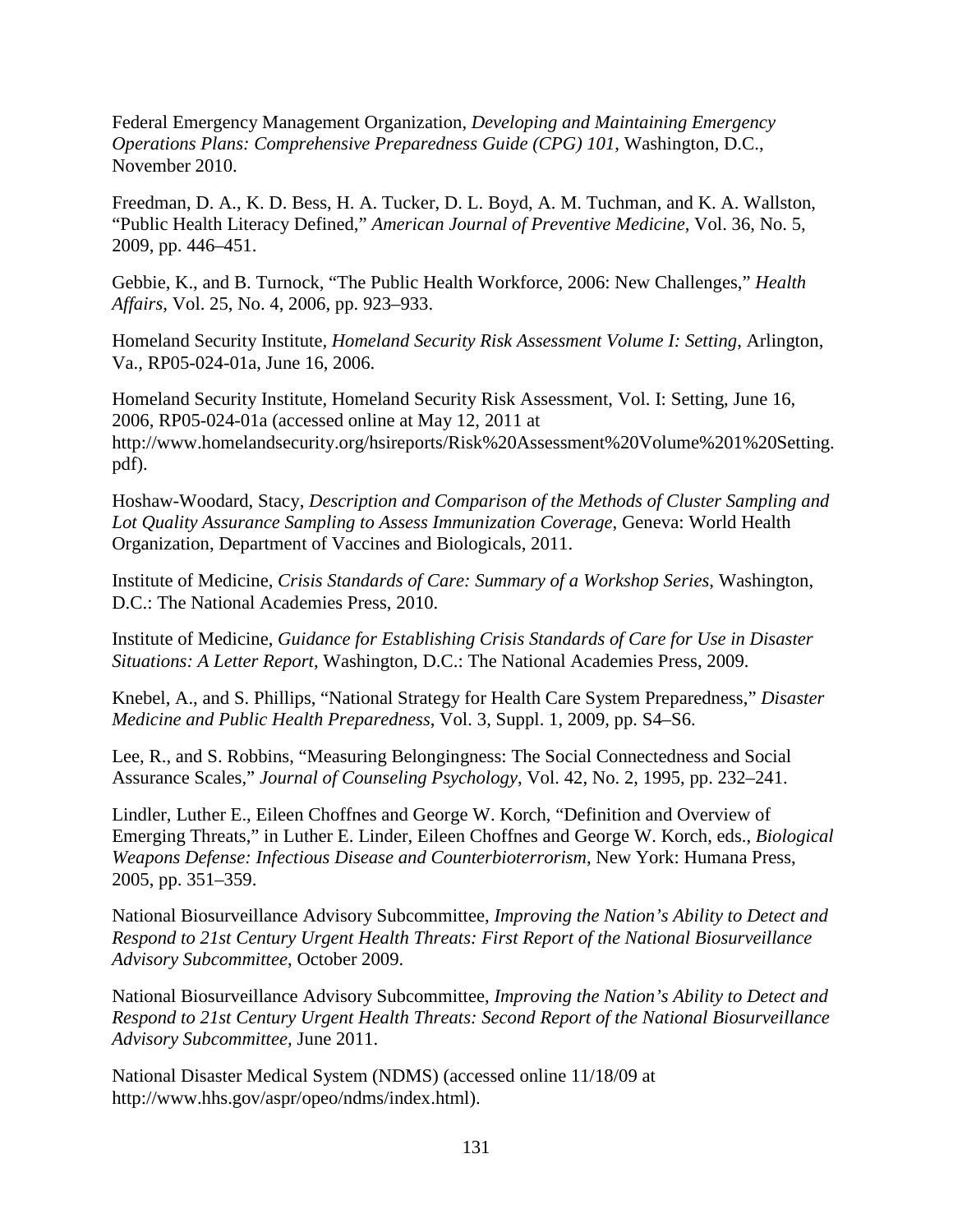National Institutes of Health, Office of Biotechnology Activities, "Dual Use Research," no date. As of April 27, 2012: http://oba.od.nih.gov/biosecurity/biosecurity.html

National Security Council, *National Strategy for Countering Biological Threats*, November 2009.

One Health Initiative, website, no date. As of April 27, 2012: http://www.onehealthinitiative.com/

Public Law No. 109-417, Pandemic and All-Hazards Preparedness Act, December 19, 2006.

Robinson, Robin, testimony before the Committee on Appropriations Subcommittee on Defense, United States House of Representatives, April 24, 2008. As of April 27, 2012: http://www.hhs.gov/asl/testify/2008/04/t20080424a.html

Smolinski, Mark S., Margaret A. Hamburg, and Joshua Lederberg, eds., *Microbial Threats to Health: Emergence, Detection, and Response*, Washington, D.C.: National Academy of Sciences, Institute of Medicine, Board on Global Health, 2003.

Toner, Eric, Richard E. Waldhorn, Crystal Franco, Ann Norwood, Brooke Courtney, Kunal Rambhia, Matthew Watson, and Thomas V. Inglesby, *The Next Challenge in Healthcare Preparedness: Catastrophic Health Events*, Baltimore. Md.: Center for Biosecurity of UPMC, prepared for the U.S. Department of Health and Human Services, 2009.

U.S. Army Medical Materiel Agency, "Extending the Shelf Life of Critical 'War Reserves' Medical Materiel Using the FDA/DOD Shelf Life Extension Program," March 31, 2005. As of April 27, 2012:

https://slep.dmsbfda.army.mil/slep/slep\_info\_paper\_mar2005.doc

U.S. Department of Agriculture, "About APHIS," no date. As of April 27, 2012: http://www.aphis.usda.gov/about\_aphis/

U.S. Department of Health and Human Services, "At Risk, Behavioral Health, and Human Services Coordination," 2011. As of April 27, 2012: http://www.phe.gov/Preparedness/planning/abc/Pages/default.aspx

U.S. Department of Health and Human Services, "At-Risk Individuals," 2012. As of April 27, 2012:

http://www.phe.gov/Preparedness/planning/abc/Pages/at-risk.aspx

U.S. Department of Health and Human Services, *Interim Implementation Guide for the National Health Security Strategy of the United States of America*, Washington, D.C., December 2009. As of April 27, 2012:

http://www.phe.gov/Preparedness/planning/authority/nhss/implementationguide/Documents/iigfinal.pdf

U.S. Department of Health and Human Services, *National Health Security Strategy of the United States of America*, Washington, D.C., December 2009. As of April 27, 2012: http://www.phe.gov/Preparedness/planning/authority/nhss/strategy/Documents/nhss-final.pdf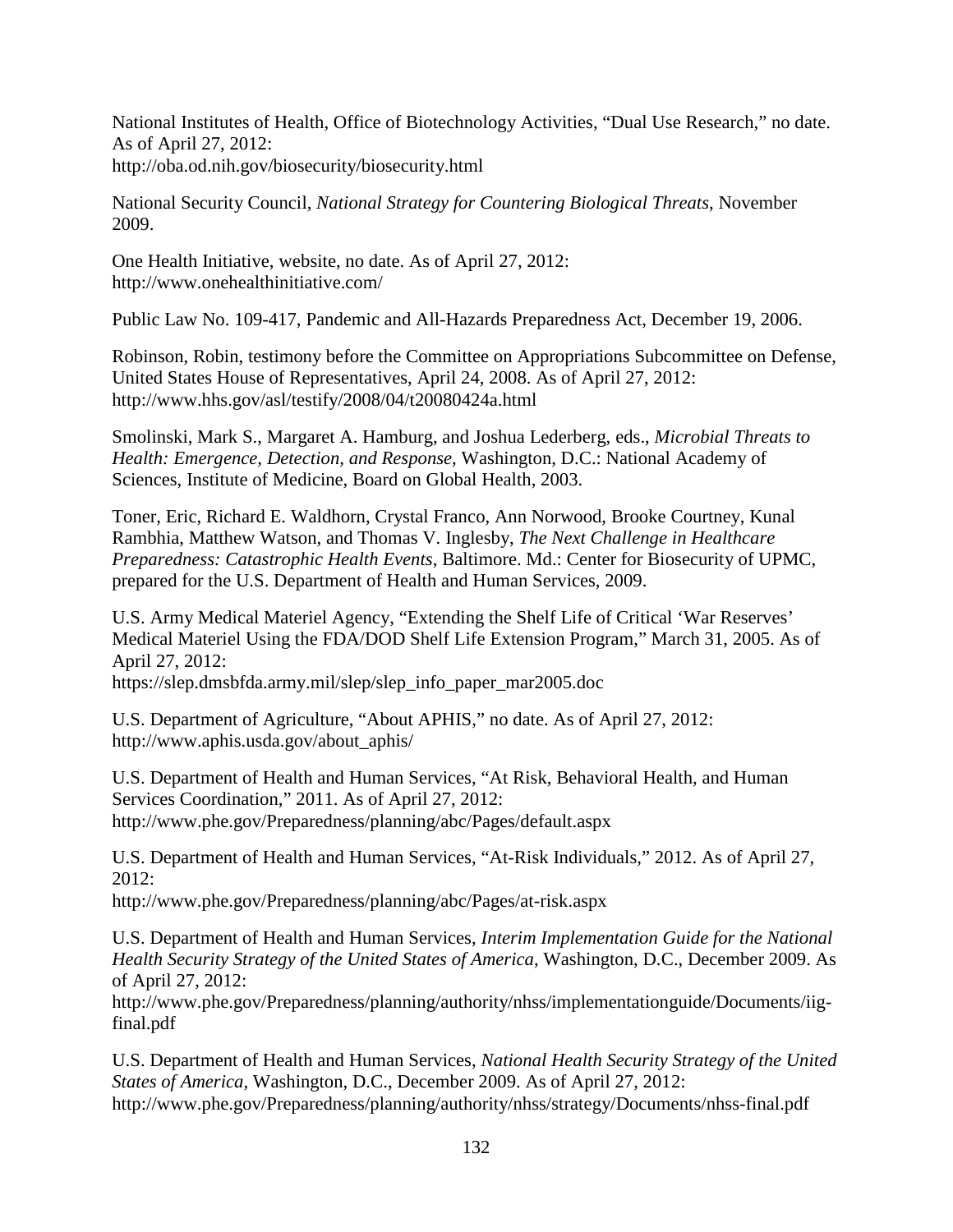U.S. Department of Health and Human Services, Public Health Emergency Medical Countermeasures Enterprise, "Biomedical Advanced Research and Development Authority," no date. As of April 27, 2012:

https://www.medicalcountermeasures.gov/BARDA.aspx

U.S. Department of Health and Human Services, *The Global Health Strategy of the U.S. Department of Health and Human Services*, 2011.

U.S. Department of Health and Human Services, *The Public Health Emergency Medical Countermeasures Enterprise Review: Transforming the Enterprise to Meet Long-Range National Needs*, August 2010. As of April 27, 2012: http://www.hhs.gov/nvpo/nvac/meetings/upcomingmeetings/korch\_presentation.pdf

U.S. Department of Homeland Security, "Critical Infrastructure," 2010. As of April 27, 2012: http://www.dhs.gov/files/programs/gc\_1189168948944.shtm

U.S. Department of Homeland Security, "Homeland Security Presidential Directive 18: Medical Countermeasures Against Weapons of Mass Destruction," January 31, 2007. As of May 13, 2011:

http://www.dhs.gov/xabout/laws/gc\_1219175362551.shtm

U.S. Department of Homeland Security, "Homeland Security Presidential Directive 21: Public Health and Medical Preparedness," October 18, 2007.

U.S. Department of Homeland Security, Homeland Security Presidential Directive 21: Public Health and Medical Preparedness (accessed online May 12, 2011 at http://www.dhs.gov/xabout/laws/gc\_1219263961449.shtm).

U.S. Department of Homeland Security, *National Incident Management System*, Washington, D.C., December 2008.

U.S. Department of Homeland Security, *National Incident Management System: Guideline for the Credentialing of Personnel*, Washington, D.C., August 2011.

U.S. Department of Homeland Security, *National Incident Management System: Training Program*, Washington, D.C., September 2011.

U.S. Department of Homeland Security, National Incident Management System (Washington, D.C., December 2008).

U.S. Department of Homeland Security, *National Preparedness Guidelines*, Washington, D.C., September 2007.

U.S. Department of Homeland Security, *National Response Framework*, Washington, D.C., January 2008. As of April 27, 2012: http://www.fema.gov/pdf/emergency/nrf/nrf-core.pdf

U.S. Department of Homeland Security, *Quadrennial Homeland Security Review Report: A Strategic Framework for a Secure Homeland*, Washington, D.C., February 2010.